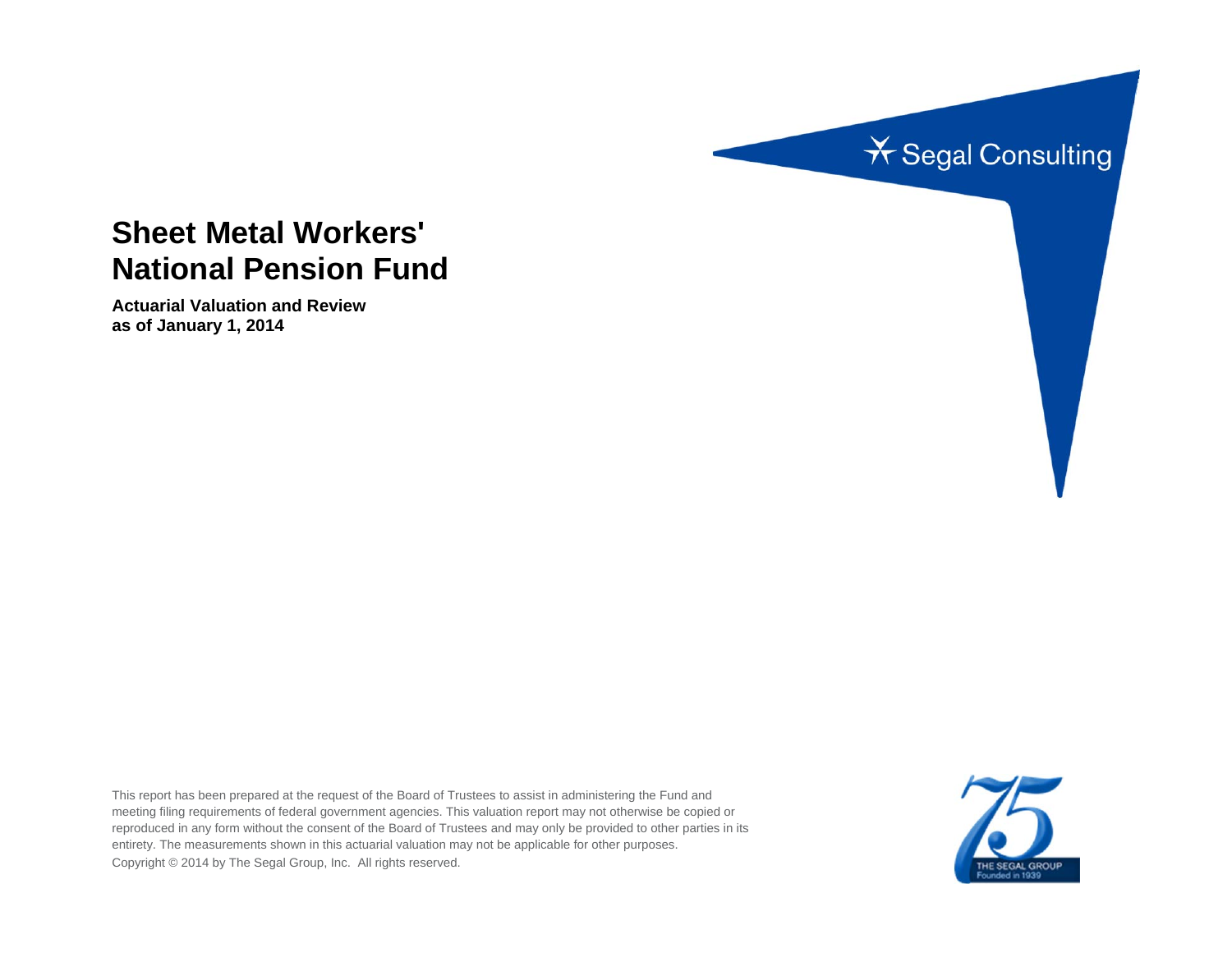

101 North Wacker Drive, SUITE 500 Chicago, IL 60606 T 312.984.8500 www.segalco.com

*October 24, 2014* 

*Board of Trustees Sheet Metal Workers' National Pension Fund Fairfax, Virginia* 

*Dear Trustees:* 

*We are pleased to submit the Actuarial Valuation and Review as of January 1, 2014. It establishes the funding requirements for the current year and analyzes the preceding year's experience. It also summarizes the actuarial data and includes the actuarial information that is required to be filed with Form 5500 to federal government agencies.* 

*The census information upon which our calculations were based was prepared by the Fund Office, under the direction of Ms. Debbie Elkins. That assistance is gratefully acknowledged. The actuarial calculations were completed under the supervision of Daniel V. Ciner, MAAA, Enrolled Actuary.* 

*We look forward to reviewing this report with you at your next meeting and to answering any questions you may have.* 

*Sincerely,* 

*Segal Consulting, a Member of the Segal Group* 

 $By:$   $\frac{y}{y}$   $\frac{y}{y}$   $\frac{y}{y}$   $\frac{y}{y}$   $\frac{y}{y}$   $\frac{y}{y}$   $\frac{y}{y}$   $\frac{y}{y}$ 

 *Lall Bachan, ASA, MAAA, EA Daniel V. Ciner, MAAA, EA* 

 *Senior Vice President and Actuary Senior Vice President and Actuary* 

*5464819v1/04287.001*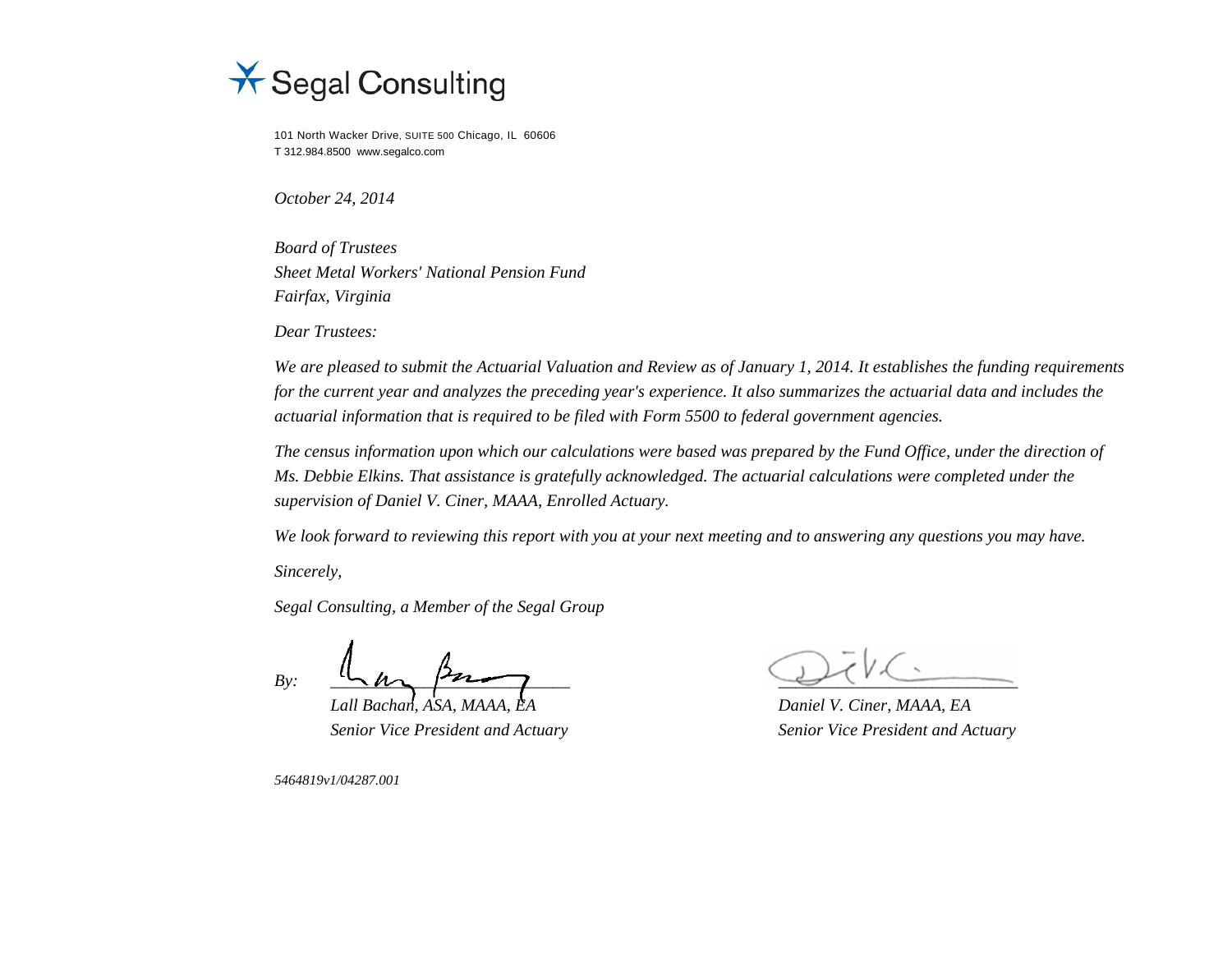## **SECTION 1**

#### **ACTUARIAL VALUATION SUMMARY**

| Introduction $\dots \dots \dots \dots \dots \dots \dots \dots \dots$ |                                                              |  |  |  |  |
|----------------------------------------------------------------------|--------------------------------------------------------------|--|--|--|--|
|                                                                      | <b>Important Information About</b><br>Actuarial Valuations 5 |  |  |  |  |
|                                                                      | A. Changes Since Last                                        |  |  |  |  |
|                                                                      | B. 2014 Actuarial Status (Zone)                              |  |  |  |  |
|                                                                      | C. Funded Percentage and<br>Funding Standard Account 9       |  |  |  |  |
|                                                                      |                                                              |  |  |  |  |
|                                                                      | E. Withdrawal Liability10                                    |  |  |  |  |
|                                                                      | Summary of Key Valuation                                     |  |  |  |  |
|                                                                      | Comparison of Funded<br>Percentages 12                       |  |  |  |  |

#### **ACTUARIAL VALUATION RESULTS**

| B. Financial Information19                       |  |
|--------------------------------------------------|--|
| C. Employment Experience22                       |  |
| D. Actuarial Experience23                        |  |
| E. Summary of Contribution                       |  |
| F. Pension Protection Act of<br>2006 (PPA'06) 31 |  |
| G. Solvency Projection 32                        |  |
| H. Disclosure Requirements 33                    |  |
| I. Withdrawal Liability35                        |  |

### **SECTION 2 SECTION 3 SECTION 4**

#### **SUPPLEMENTARY INFORMATION**

EXHIBIT ATable of Plan Coverage ......... 36 EXHIBIT BParticipant Population: 2004 – 2013 ....................................... 38 EXHIBIT CComparison of Active Participants by Local ............. 39 EXHIBIT DSummary Statement of Income and Expenses on an Actuarial Basis ...................................... 43EXHIBIT E

Financial Information Table .. 44EXHIBIT F

Annual Funding Notice ......... 45

EXHIBIT GMinimum Funding Standard.. 46

EXHIBIT HMaximum Deductible Contribution ........................... 49

EXHIBIT IPension Protection Act of 2006 (PPA '06) ............................... 50

EXHIBIT J Section 415 Limitations ......... 52

#### **CERTIFICATE OF ACTUARIAL VALUATION**

| EXHIBIT I<br><b>Summary of Actuarial</b><br>Valuation Results 54                |  |
|---------------------------------------------------------------------------------|--|
| EXHIBIT II<br>Information on Plan Status as<br>of January 1, 2014  55           |  |
| EXHIBIT III<br>Schedule of Active Participant                                   |  |
| EXHIBIT IV<br>Funding Standard Account  57                                      |  |
| EXHIBIT V                                                                       |  |
| EXHIBIT VI<br><b>Actuarial Present Value of</b><br>Accumulated Plan Benefits 65 |  |
| EXHIBIT VII<br><b>Statement of Actuarial</b>                                    |  |
| EXHIBIT VIII<br>Summary of Plan Provisions. 71                                  |  |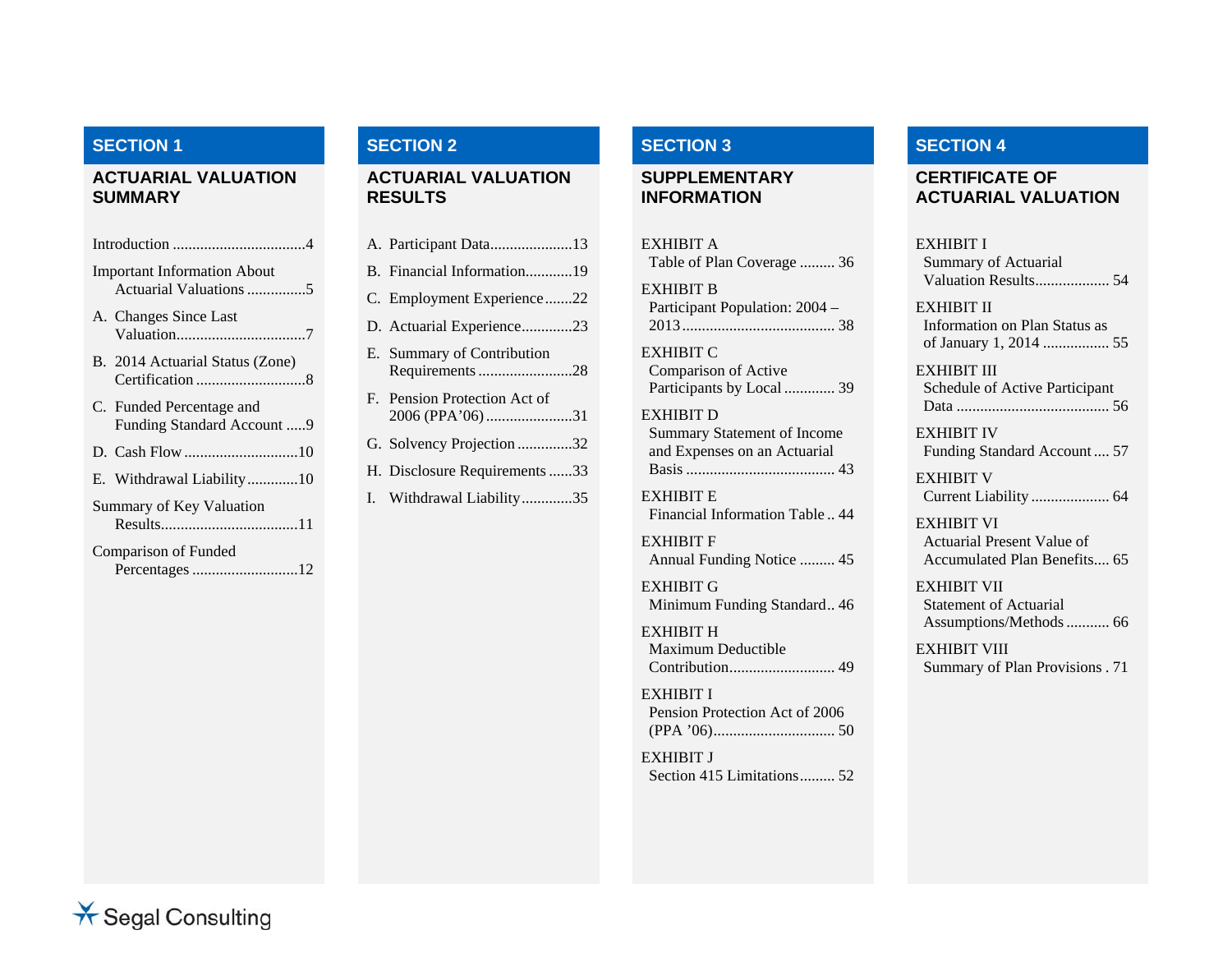#### **INTRODUCTION**

There are several ways of evaluating funding adequacy for a pension plan. In monitoring the Plan's financial position, the Trustees should keep in mind all of these concepts.

#### **PPA'06**

The Pension Protection Act of 2006 (PPA'06) calls on plan sponsors to actively monitor the projected Funding Standard Account credit balance, the funded percentage (the ratio of the actuarial value of assets to the present value of benefits earned to date) and cash flow sufficiency. Based on these measures, plans are then categorized as critical (*Red Zone*), endangered (*Yellow Zone*), or neither (*Green Zone*).

The "zone" rules created by PPA'06 are scheduled to expire ("sunset") for plan years beginning after December 31, 2014. However, if a pension plan is operating under a Funding Improvement Plan or a Rehabilitation Plan for the last plan year beginning in 2014, that Funding Improvement Plan or Rehabilitation Plan will remain in effect.

We will keep you informed of regulatory guidance and legislative changes as they develop.

#### **Funding Standard Account**

The ERISA Funding Standard Account is charged with the normal cost and amortization of changes in the unfunded actuarial accrued liability measured as of each valuation date. The accumulation of actual contributions made in excess of the minimum funding standard is called the credit balance. If actual contributions fall short of the minimum funding

standard on a cumulative basis, a funding deficiency has occurred.

#### $\blacktriangleright$ **Cash Flow**

Pension plan funding anticipates that, over the long term, both contributions and investment earnings will be needed to cover benefit payments and expenses. To the extent that contributions are less than benefit payments, investment earnings and fund assets will be needed to cover the shortfall. In some situations, a plan may be faced with insufficient assets to cover its current obligations and will need assistance from the Pension Benefit Guaranty Corporation (PBGC).

#### $\blacktriangleright$ **Withdrawal Liability**

ERISA provides for assessment of withdrawal liability to employers who withdraw from a multiemployer plan based on unfunded vested benefit liabilities.

The current year's actuarial valuation results follow.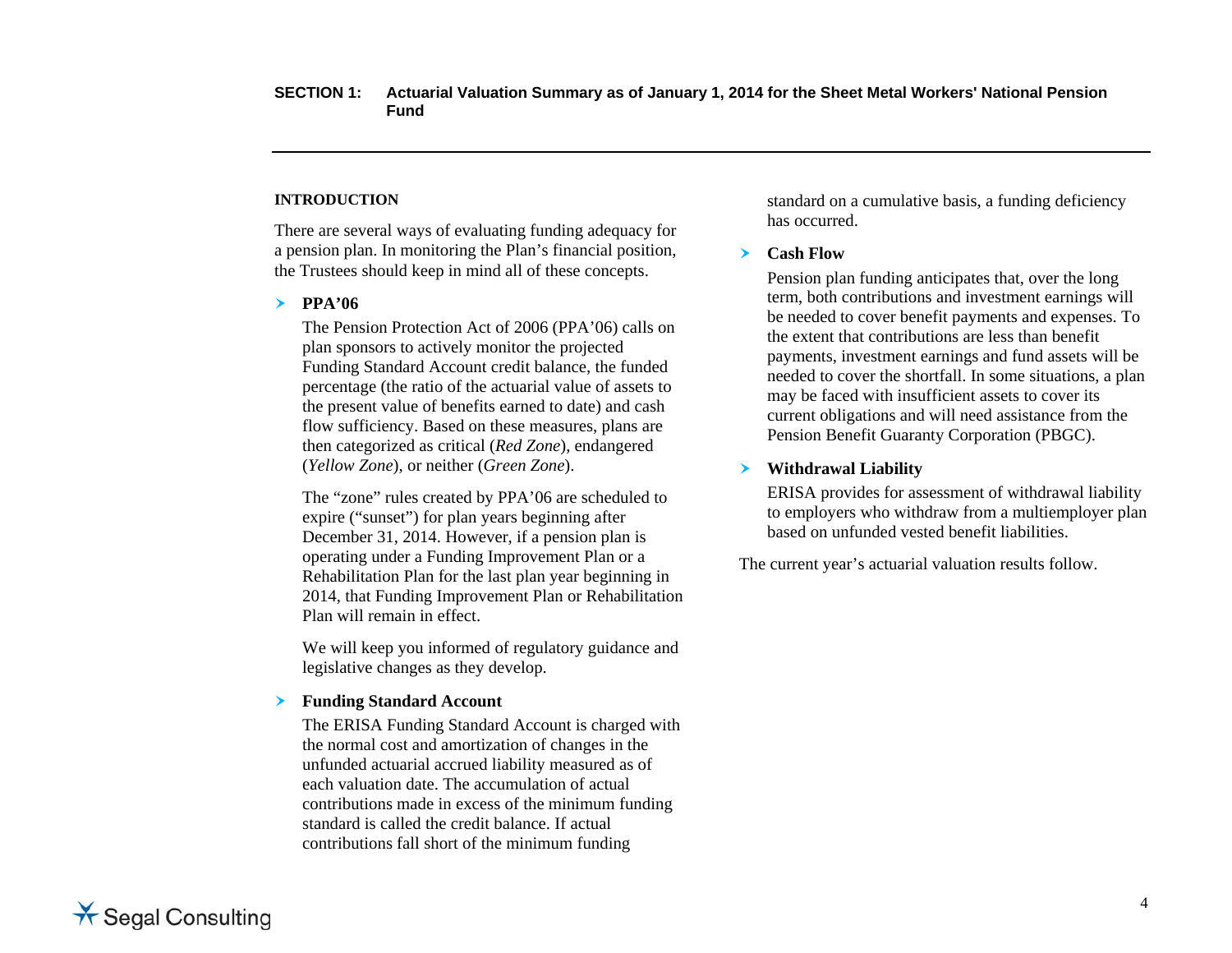#### **IMPORTANT INFORMATION ABOUT ACTUARIAL VALUATIONS**

An actuarial valuation is a budgeting tool with respect to the financing of future uncertain obligations of a pension plan. As such, it will never forecast the precise future contribution requirements or the precise future stream of benefit payments. In any event, it is an estimated forecast – the actual cost of the plan will be determined by the benefits and expenses paid, not by the actuarial valuation.

In order to prepare a valuation, Segal Consulting ("Segal") relies on a number of input items. These include:

- ≻ **Plan of benefits** Plan provisions define the rules that will be used to determine benefit payments, and those rules, or the interpretation of them, may change over time. Even where they appear precise, outside factors may change how they operate. For example, a plan may require the award of a Social Security disability pension as a condition for receiving a disability pension from the plan. If so, changes in the Social Security law or administration may change the plan's costs without any change in the terms of the plan itself. It is important for the Trustees to keep Segal informed with respect to plan provisions and administrative procedures, and to review the plan summary included in our report to confirm that Segal has correctly interpreted the plan of benefits.
- ≻ **Participant data** An actuarial valuation for a plan is based on data provided to the actuary by the plan. Segal does not audit such data for completeness or accuracy, other than reviewing it for obvious inconsistencies compared to prior data and other information that appears unreasonable. For most plans, it is not possible or desirable to take a snapshot of the actual work force on the valuation date. In any event, the actuarial valuation is based on a future work force that is presumed to be the same as the active population included in the valuation, but in fact, employment varies from year to year, sometimes quite considerably. It is not necessary to have perfect data for an actuarial valuation: the valuation is an estimated forecast, not a prediction. The uncertainties in other factors are such that even perfect data does not produce a "perfect" result. Notwithstanding the above, it is important for Segal to receive the best possible data and to be informed about any known incomplete or inaccurate data.
- ➤ **Assets** Part of the cost of a plan will be paid from existing assets – the balance will need to come from future contributions and investment income. The valuation is based on the asset values as of the valuation date, typically reported by the auditor. Some plans include assets, such as private equity holdings, real estate, or hedge funds, that are not subject to valuation by reference to transactions in the marketplace. A snapshot as of a single date may not be an appropriate value for determining a single year's contribution requirement, especially in volatile markets. Plan sponsors often use an "actuarial value of assets" that differs from market value to gradually reflect year-to-year changes in the market value of assets in determining the contribution requirements.
- ≻ **Actuarial assumptions** In preparing an actuarial valuation, Segal starts by developing a forecast of the benefits to be paid to existing plan participants for the rest of their lives and the lives of their beneficiaries. This requires actuarial assumptions as to the probability of death, disability, withdrawal, and retirement of each participant for each year, as well as forecasts of the plan's benefits for each of those events. The forecasted benefits are then discounted to a present value, typically based on an estimate of the rate of return that will be achieved on the plan's assets. All of these factors are uncertain and unknowable. Thus, there will be a range of reasonable assumptions, and the results may vary materially based on which assumptions the actuary selects within that range. That is, there is no right answer (except with hindsight). It is important for any user of an actuarial valuation to understand and accept this constraint. The actuarial model may use approximations and estimates that will have an immaterial impact on our results and will have no impact on the actual cost of the plan. In addition, the actuarial assumptions may change over time, and while this can have a significant impact on the reported results, it does not mean that the previous assumptions or results were unreasonable or wrong.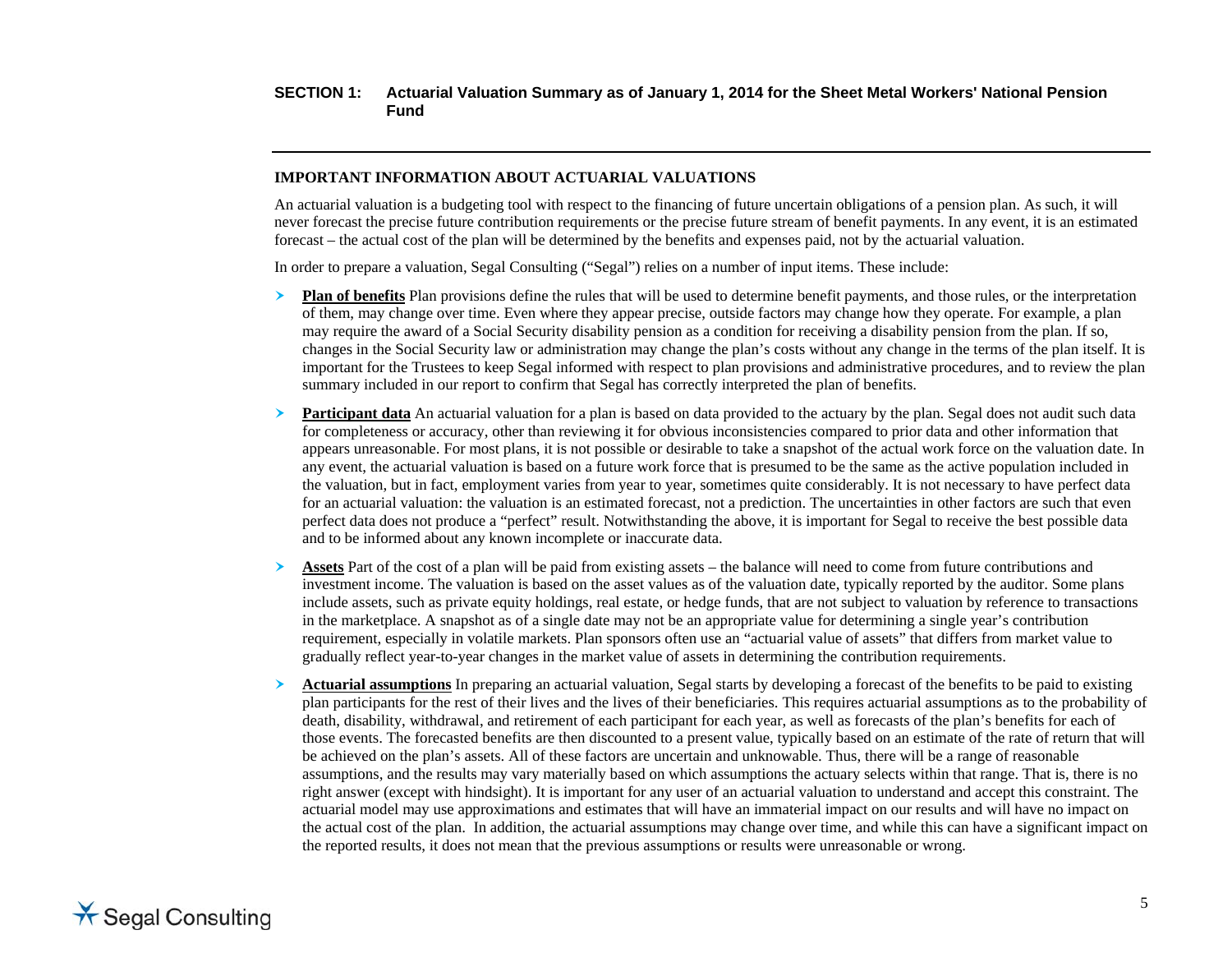Given the above, the user of Segal's actuarial valuation (or other actuarial calculations) needs to keep the following in mind:

- $\blacktriangleright$  The actuarial valuation is prepared for use by the Trustees. It includes information for compliance with federal filing requirements and for the plan's auditor. Segal is not responsible for the use or misuse of its report, particularly by any other party.
- ➤ An actuarial snapshot is a measurement at a specific date – it is not a prediction of a plan's future financial condition.
- ≻ Critical events for a plan include, but are not limited to, decisions about changes in benefits and contributions. The basis for such decisions needs to consider many factors such as the risk of changes in employment levels and investment losses, not just the current valuation results.
- $\blacktriangleright$  ERISA requires a plan's enrolled actuary to provide a statement for inclusion in the plan's annual report disclosing any event or trend that the actuary has not taken into account, if, to the best of the actuary's knowledge, such an event or trend may require a material increase in plan costs or required contribution rates. If the Trustees are currently aware of any event that was not considered in this valuation and that may materially increase the cost of the Plan, they must advise Segal, so that we can evaluate it and take it into account.
- ➤ A certification of "zone" status under PPA'06 is a separate document from the actuarial valuation.
- ➤ Segal does not provide investment, legal, accounting, or tax advice. Segal's valuation is based on our understanding of applicable guidance in these areas and of the plan's provisions, but they may be subject to alternative interpretations. The Trustees should look to their other advisors for expertise in these areas.
- $\blacktriangleright$  While Segal maintains extensive quality assurance procedures, an actuarial valuation involves complex computer models and numerous inputs. In the event that an inaccuracy is discovered after presentation of Segal's valuation, Segal may revise that valuation or make an appropriate adjustment in the next valuation.
- $\blacktriangleright$  Segal's report shall be deemed to be final and accepted by the Trustees upon delivery and review. Trustees should notify Segal immediately of any questions or concerns about the final content.

As Segal Consulting has no discretionary authority with respect to the management or assets of the Plan, it is not a fiduciary in its capacity as actuaries and consultants with respect to the Plan.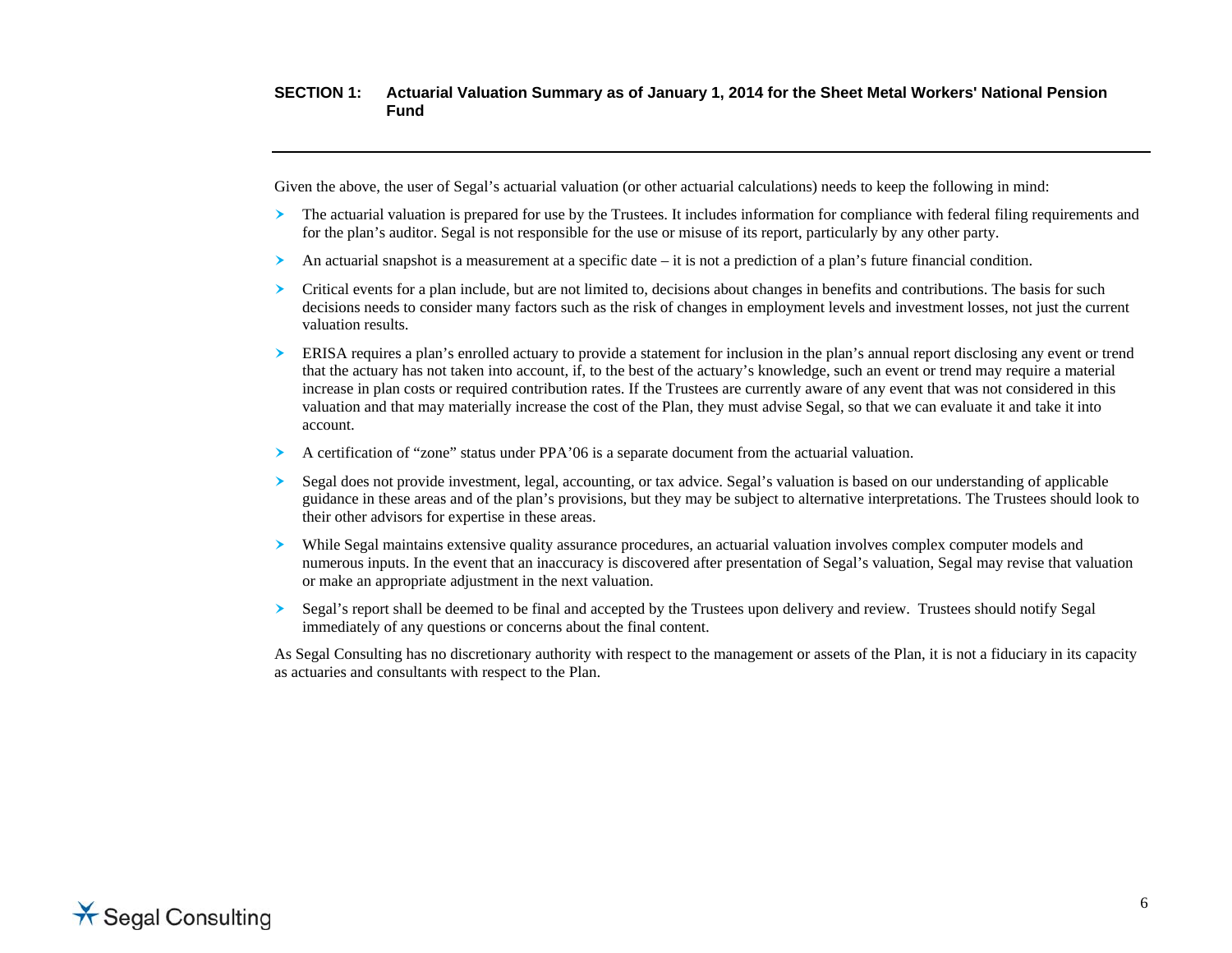The actuarial valuation report as of January 1, 2014 is based on financial and demographic information as of that date. Changes subsequent to that date are not reflected and could affect future actuarial costs of the Plan. We are prepared to work with the Trustees to analyze the effects of any subsequent developments.

#### **A. CHANGES SINCE LAST VALUATION**

- 1. The Plan was previously in critical (*Red Zone*) status. For the 2014 Plan Year, the Plan emerged from critical status and was certified to be in endangered (*Yellow Zone*) status. The prior Rehabilitation Plan is no longer in effect and a Funding Improvement Plan was adopted by the Trustees.
- 2. Effective January 1, 2014, the formula for future benefit accruals changed to one that varies with the 3-year average market value investment return (Variable Benefit Accrual Rate "VBAR" formula). Under the VBAR formula, a percentage ("Applicable Percentage") is multiplied by a participant's hours and portion of the contribution rate subject to benefits to determine the monthly benefit accrued in a Plan Year. Based on the 3-year average market value investment return percentage of 8.25% for the Plan Years ended December 31, 2010-2012, the Applicable Percentage is 0.75% for the 2014 Plan Year. Details of this formula are provided in Exhibit VIII (Summary of Plan Provisions) of the Certificate of Actuarial Valuation.
- 3. Based on past experience and future expectations, the annual administrative expenses assumption was increased from \$12,000,000 to \$12,400,000, payable as of the beginning of the year.
- 4. The rate of return on the market value of Plan assets was 20.6% for the 2013 Plan Year. The rate of return on the actuarial value of assets was 8.0% as a result of the asset valuation method. As of January 1, 2014, the actuarial value of assets of \$3.94 billion represents 103.2% of the market value of assets of \$3.82 billion.
- 5. The active population decreased by 2.1% from the prior year, from 55,440 to 54,282 active participants. The average hours of contributions per active participant remained relatively level at 1,710 hours for the 2013 Plan Year (as compared to 1,712 hours for 2012 Plan Year). Chart 14 on page 22 shows more detailed information.
- 6. Contribution rates increased in accordance with the Alternative Schedules of the prior Rehabilitation Plan (replaced by the Funding Improvement Plan). Since benefit accruals are tied to contribution rates, increases in contribution rates are recognized as plan amendments. This valuation reflects contribution rates and rate increases bargained and reported as of the valuation date. The average contribution rate increased from \$4.12 per hour as of January 1, 2013 to \$4.35 per hour as of January 1, 2014.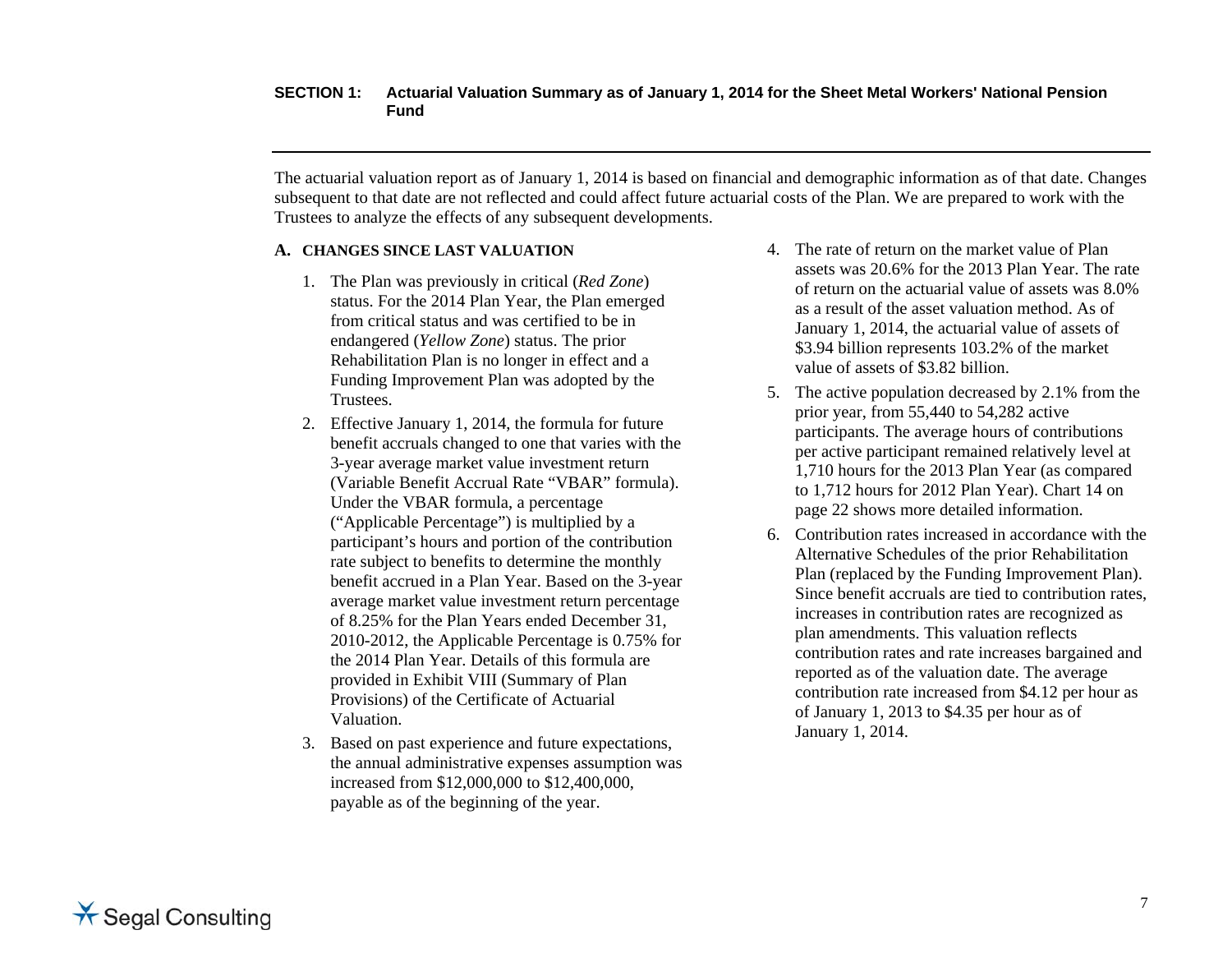- 7. Any change in a participant's Rehabilitation Plan Schedule or Funding Improvement Plan Option due to a change in contribution rate increases under the applicable collective bargaining agreement is also treated as a plan change when recognized in the actuarial valuation.
- 8. Based on the census data used for this valuation (as of December 31, 2013), 75.6% active participants were covered under the First Alternative Schedule (37.3% covered under 55/30 contracts) of the prior Rehabilitation Plan, 23.8% were covered under the Default Schedule, 0.6% were covered under the benefit structure applicable to groups that did not continue bargaining contribution rate increases under the Alternative Schedules and less than 0.1% were covered under the Second Alternative Schedule (none covered under 60/30 contracts).
- 9. On June 26, 2013, the U.S. Supreme Court, in *United States v. Windsor,* decided that individuals in same-gender marriages were no longer prohibited from being treated as married under federal law. Generally, effective prospectively from that date, as a result of the *Windsor* decision and subsequent Internal Revenue Service guidance, defined benefit pension plans must treat all legally married spouses the same for purposes of applicable federal tax law requirements (including for example, Qualified Joint and Survivor options) regardless of the state in which the couple lives.

#### **B. 2014 ACTUARIAL STATUS (ZONE) CERTIFICATION**

- 1. The 2014 certification, previously issued on January 15, 2014, was based on the liabilities calculated in the 2013 actuarial valuation, projected to December 31, 2013, and estimated asset information as of December 31, 2013. The Plan passed the critical status emergence test under IRC Section 432(e)(4)(B) and is in endangered (*Yellow Zone*) status. The certification was based upon the interpretation that a plan which was in critical status and not projected to have a projected funding deficiency within ten years, taking into account amortization extensions, passes the emergence test under IRS Section 432(e)(4)(B) and is no longer in critical status (*Red Zone*), even if the plan is described by one or more of the subparagraphs under IRC Section 432(b)(2). The projected funded percentage was 59.1%.
- 2. The Trustees adopted a Funding Improvement Plan on February 26, 2014. The plan of benefits and contribution rate increases required by the various Funding Improvement Plan Options are the same as those required by the corresponding prior Rehabilitation Plan Schedules. Benefit provisions that applied to classifications of employment that were covered under the Rehabilitation Plan and Schedules continue to apply, unless the collective bargaining agreement no longer reflects required contribution rate increases. See Exhibit VIII of the Certificate of Actuarial Valuation for details.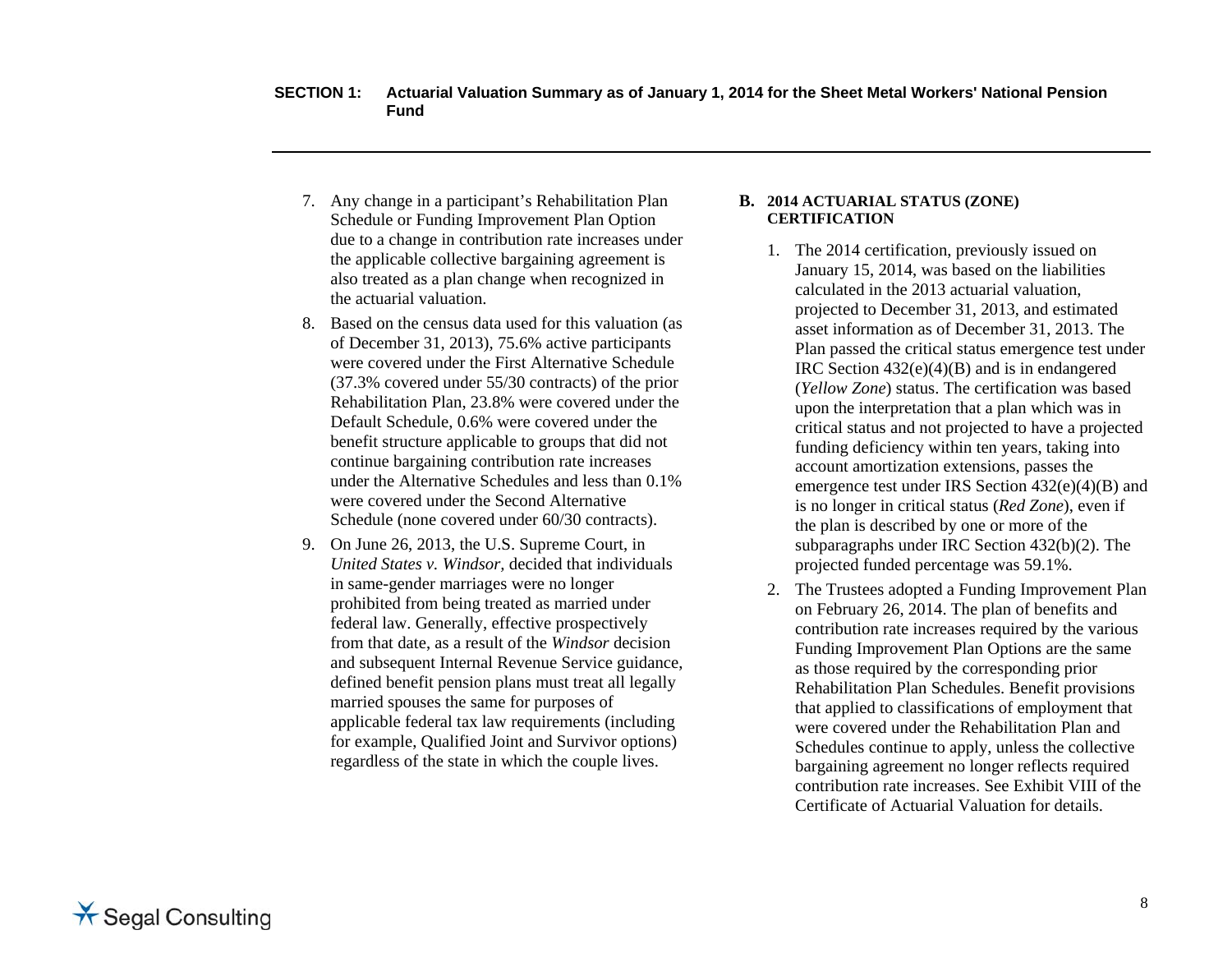#### **C. FUNDED PERCENTAGE AND FUNDING STANDARD ACCOUNT**

- 1. Based on this January 1, 2014 actuarial valuation, the funded percentage as of that date is 59.1%. This will be reported on the 2014 Annual Funding Notice to be provided within 120 days after the end of this plan year.
- 2. The credit balance in the Funding Standard Account as of December 31, 2013 (recognizing the five-year amortization extension) was \$119.9 million, a decrease of \$20.7 million from the prior year. PPA'06 requires plan sponsors to monitor the projected credit balance.
- 3. A 10-year projection of the Funding Standard Account (recognizing the five-year amortization extension) indicates that the credit balance is expected to remain positive throughout the projection period, assuming future market value rates of return of 7.50%, the Applicable Percentage under the VBAR formula remains level at 0.75%, administrative expenses increase by 3.0% per year, all other experience emerges as projected and there are no future changes in the Plan provisions, law/regulations or other actuarial assumptions. Future contribution rate increases are based on current collective bargaining agreements only, and do not recognize future bargained increases under the Funding Improvement Plan.

If the five-year amortization extension is not considered, the Plan is projected to have funding deficiency throughout the projection period.

These projections takes into consideration all deferred net investment gains and losses.

The projections shown in the prior year's valuation indicated a projected funding deficiency beginning December 31, 2016 (recognizing the five-year amortization extension). The improvement in the projections is primarily due to the better than expected market value investment return during 2013 and the change in the formula for future benefit accruals.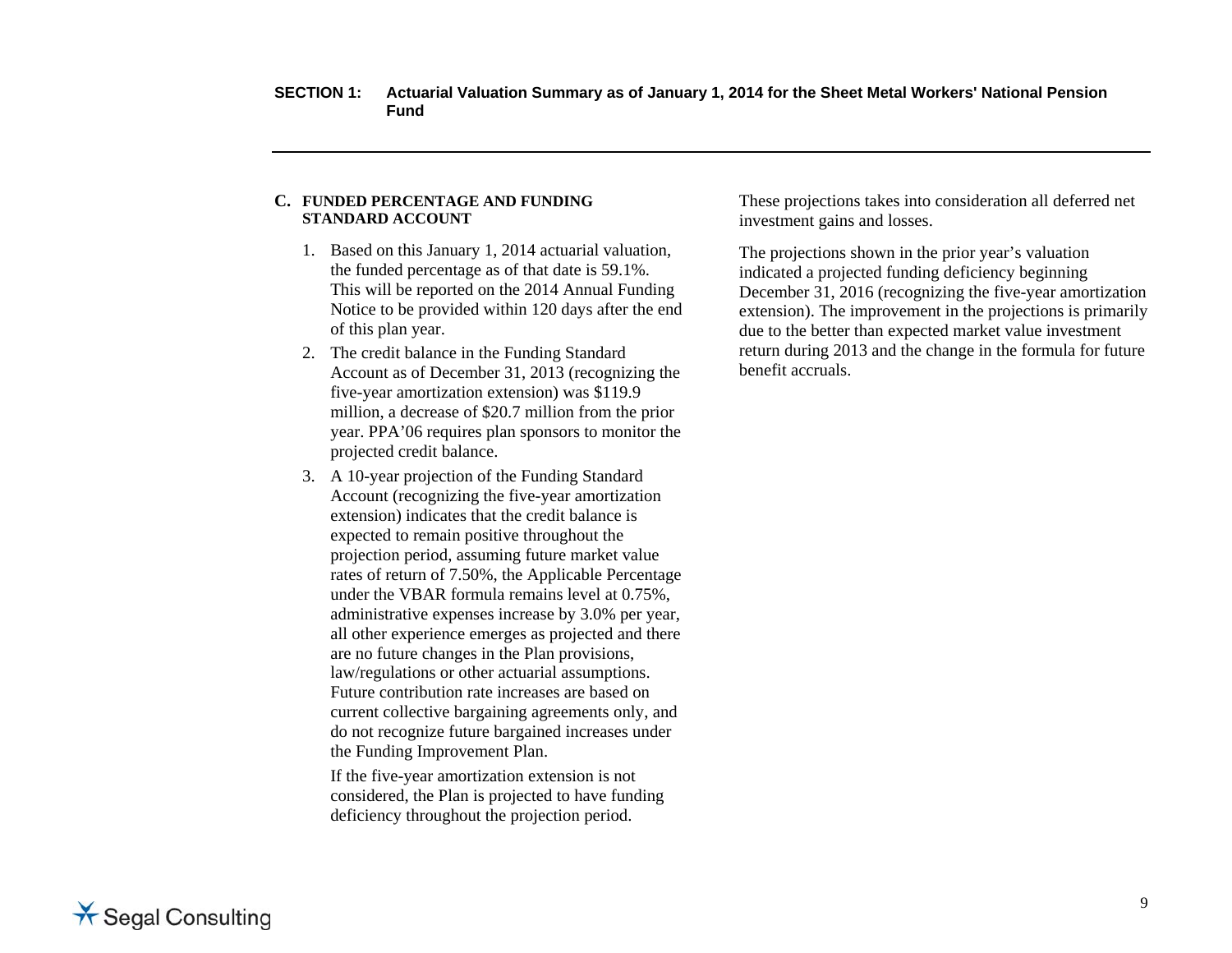#### **D. CASH FLOW**

Based on this valuation, the projected investment earnings and contribution income is projected to exceed benefit payments and administrative expenses for at least 10 years, assuming experience is consistent with the January 1, 2014 assumptions and there are no future changes in the Plan provisions, law/regulations, or actuarial assumptions. As a result, the market value of assets is projected to increase gradually. The projected assets are shown in Section 2, Subsection G. If requested by the Trustees, we can perform additional projections of the financial status of the Plan.

#### **E. WITHDRAWAL LIABILITY**

The actuarial present value of vested Plan benefits for withdrawal liability purposes is not the same figure as determined for FASB ASC 960 purposes because the two calculations involve different actuarial assumptions. A separate detailed report on withdrawal liability is available.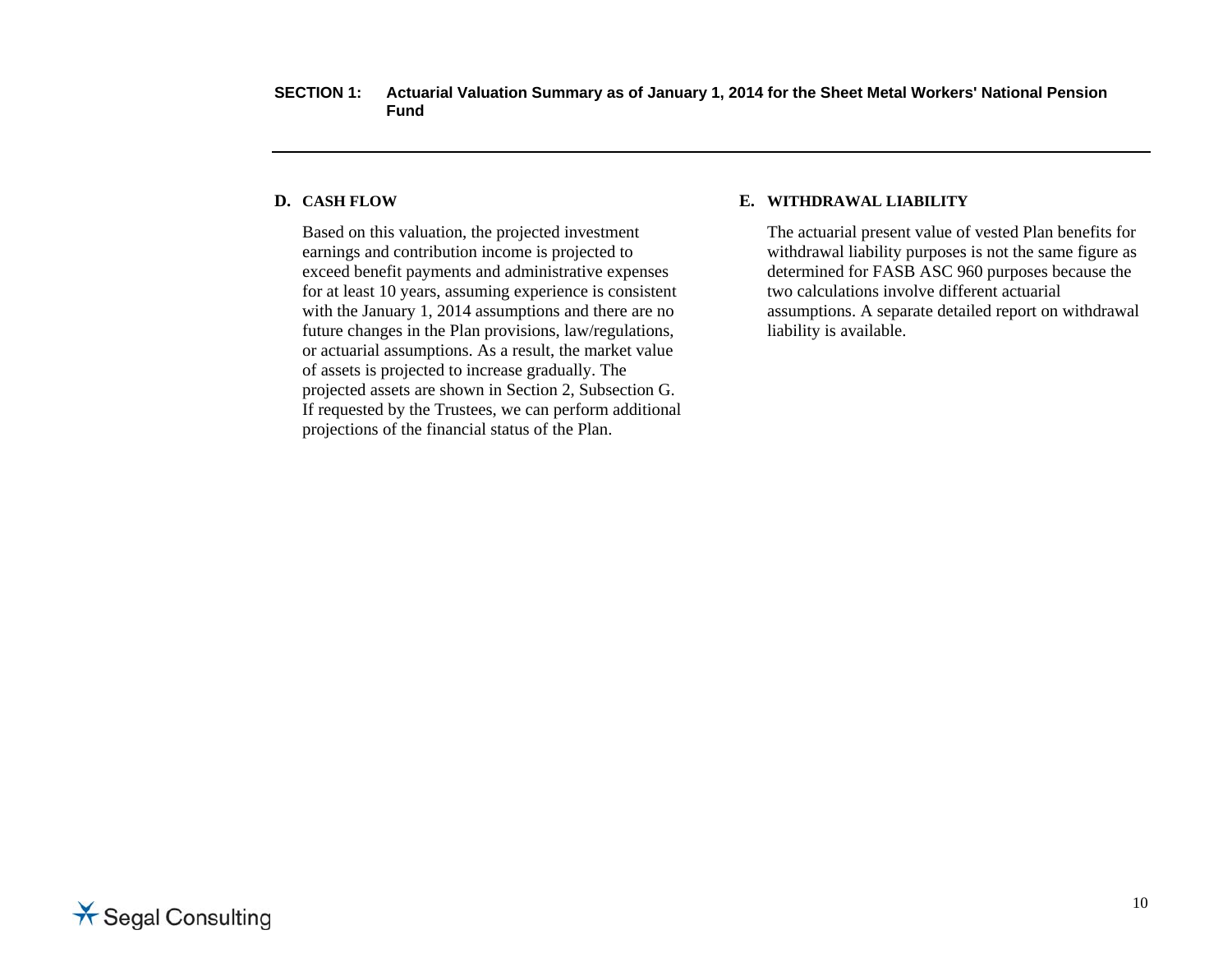|                                                                                | 2014              | 2013            |
|--------------------------------------------------------------------------------|-------------------|-----------------|
| <b>Certified Zone Status</b>                                                   | <b>Endangered</b> | Critical        |
| <b>Demographic Data:</b>                                                       |                   |                 |
| Number of active participants                                                  | 54,282            | 55,440          |
| Number of inactive participants with vested rights                             | 34,824            | 34,161          |
| Number of retired participants and beneficiaries                               | 46,833            | 45,974          |
| Assets:                                                                        |                   |                 |
| Market value of assets $(MVA)^1$                                               | \$3,818,123,174   | \$3,226,583,524 |
| Actuarial value of assets $(AVA)^1$                                            | 3,940,831,853     | 3,711,928,315   |
| AVA as a percent of MVA                                                        | 103.2%            | 115.0%          |
| <b>Statutory Funding Information:</b>                                          |                   |                 |
| Minimum funding standard <sup>2</sup>                                          | \$252,678,599     | \$284,054,497   |
| Maximum deductible contribution                                                | 12,267,459,031    | 11,888,647,007  |
| Expected contributions for coming Plan Year                                    | 389,895,664       | 378,061,160     |
| Actual contributions <sup>3</sup>                                              |                   | 389,378,479     |
| Annual Funding Notice percentage                                               | 59.1%             | 57.4%           |
| Funding Standard Account deficiency projected in Plan Year ending <sup>4</sup> | N/A               | 2016            |
| <b>Cost Elements on a Funding Standard Account Basis:</b>                      |                   |                 |
| Normal cost, including administrative expenses                                 | \$96,701,186      | \$145,868,887   |
| Actuarial accrued liability                                                    | 6,671,514,903     | 6,463,106,428   |
| Unfunded actuarial accrued liability (based on AVA)                            | 2,730,683,050     | 2,751,178,113   |

**SUMMARY OF KEY VALUATION RESULTS** 

<sup>7</sup>Excludes receivable withdrawal liability payments of \$35,711,069 for 2013 and \$18,670,260 for 2012<br><sup>2</sup>Amount required to maintain a \$0 credit balance<br><sup>3</sup>Includes withdrawal liability payments, liquidated damages, and ad

<sup>4</sup>Recognizes the five-year amortization extension; contribution rate increases are based on current collective bargaining agreements only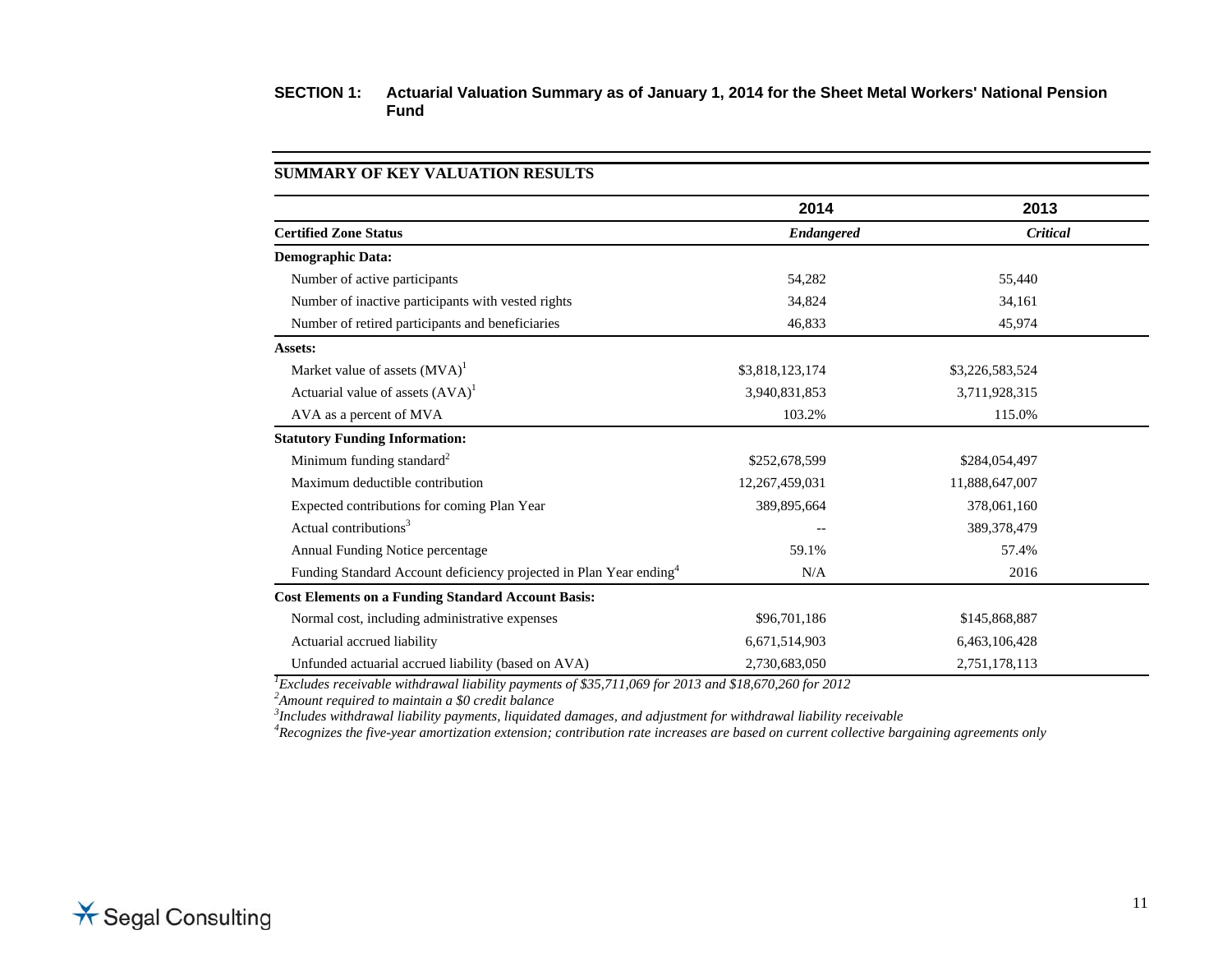#### **COMPARISON OF FUNDED PERCENTAGES**

|                                               |                 | 2014            | <b>Funded Percentages</b><br>as of January 1 |       |
|-----------------------------------------------|-----------------|-----------------|----------------------------------------------|-------|
|                                               | Liability       | Assets*         | 2014                                         | 2013  |
| 1. Present Value of Future Benefits           | \$7,423,989,631 | \$3,940,831,853 | 53.1%                                        | 48.5% |
| 2. PPA'06 Liability and Annual Funding Notice | 6,671,514,903   | 3,940,831,853   | 59.1%                                        | 57.4% |
| 3. Accumulated Benefits Liability             | 6,671,514,903   | 3,818,123,174   | 57.2%                                        | 49.9% |
| 4. Current Liability                          | 11,291,679,667  | 3,818,123,174   | 33.8%                                        | 30.1% |

*\*Excludes receivable withdrawal liability payments of \$35,711,069* 

#### Notes:

- 1. Includes the value of benefits earned through the valuation date (accrued benefits) plus the value of benefits projected to be earned in the future for current participants assuming the Applicable Percentage under the VBAR formula remains level at 0.75%. Used to develop the actuarial accrued liability, based on long-term funding investment return assumption of 7.50% and the actuarial value of assets. The funded percentage using market value of assets is 51.4% for 2014 and 42.2% for 2013.
- 2. Measures present value of accrued benefits using the current participant census and financial data. As defined by the Pension Protection Act of 2006, based on long-term funding investment return assumption of 7.50% and the actuarial value of assets.
- 3. Provides present value of accrued benefits for disclosure in the audited financial statements, based on long-term funding investment return assumption of 7.50%, and the market value of assets.
- 4. Used to determine maximum tax-deductible contributions and is reported on Schedule MB to Form 5500. Based on the present value of accrued benefits, using a prescribed mortality table and investment return assumption of 3.64% for 2014 and 3.78% for 2013, and the market value of assets. The funded percentage is also shown on the Schedule MB if it is less than 70%.

Disclosure: These measurements are not necessarily appropriate for assessing the sufficiency of Plan assets to cover the estimated cost of settling the Plan's benefit obligation or the need for or the amount of future contributions.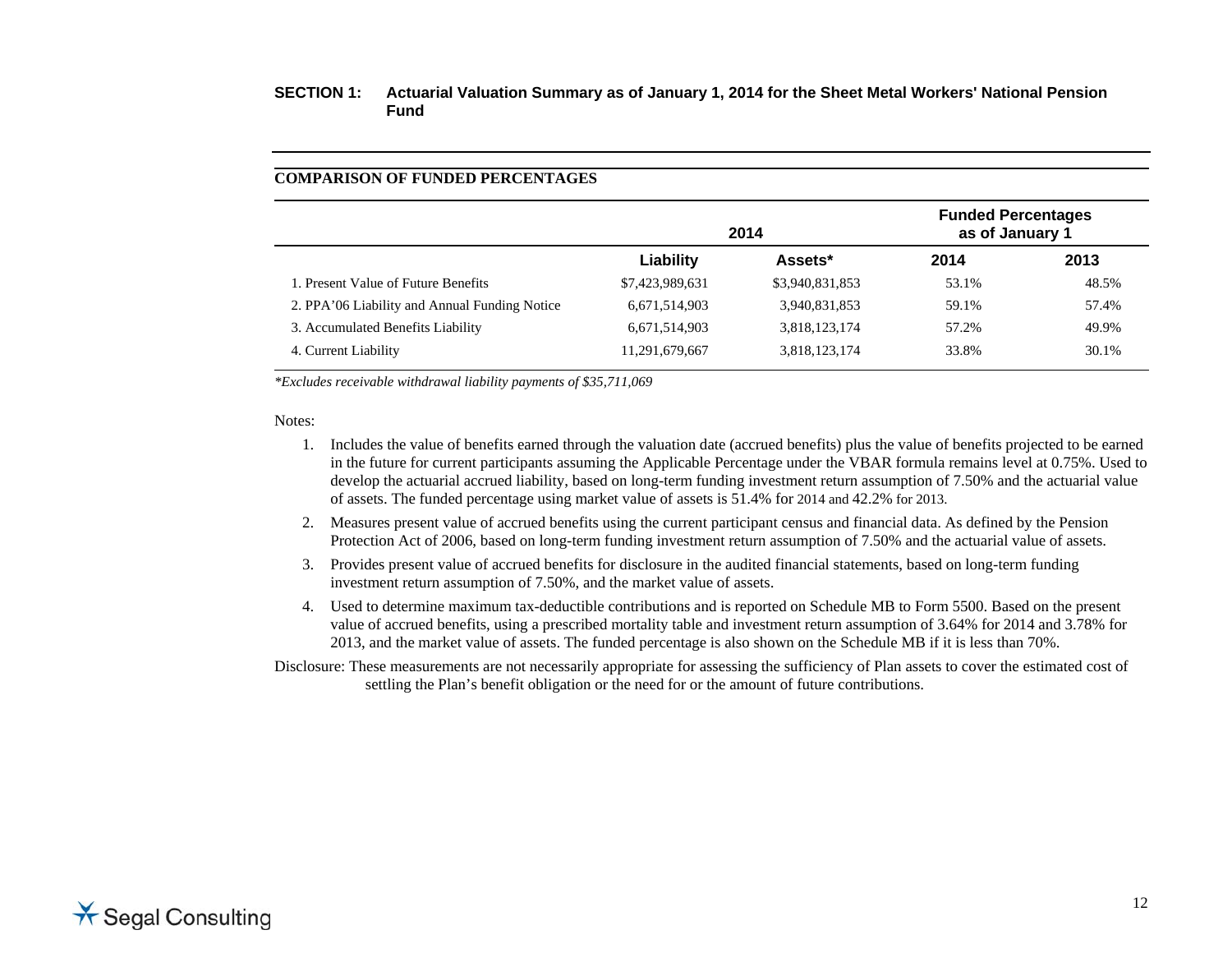#### **A. PARTICIPANT DATA**

\* Segal Consulting

The Actuarial Valuation and Review considers the number and demographic characteristics of covered participants, including 54,282 active participants, 34,824 inactive vested participants (including beneficiaries eligible for deferred benefits), and 46,833 pensioners and beneficiaries as of December 31, 2013.

This section presents a summary of significant statistical data on these participant groups. More detailed information for this valuation year and the preceding year can be found in Section 3, Exhibits A, B and C.

Chart 2 shows the number of non-active participants relative to the number of active participants, one indication of the Plan's maturity. A higher ratio shows a more mature plan.

#### **CHART 1 CHART 2** *A historical perspective of how the participant*  **Participant Population as of December 31, 2004 – 2013 Ratio of Non-Actives to Actives as of** *population has changed*  **December 31, 2004 – 2013** *over the past several years can be seen in these charts.* 80,000 1.6070,000 1.4060,000 1.2050,000 1.0040,000 0.800.6030,000 20,000 0.40 $\leftarrow$  Active 0.2010,000 **Inactive Vested** In Pay Status **0.000 1.0000 1.0000 1.0000 1.0000 1.0000 1.0000 1.0000 1.0000 1.0000 1.0000 1.0000 1.0000 1.0000 1.0000 1.0000 1.0000 1.0000 1.0000 1.0000 1.0000 1.0000 1.0000 1.0000 1.0000 1.0000 1.0000 1.0000 1.0000 1.0**  $\Omega$ 2009 2010 20<sub>00</sub>  $\phi^{\!\mathcal{S}}_{\!\mathcal{S}}$  $\hat{\mathcal{C}}_{\mathcal{O}}$ 2013 2004 2065 2006 2012 2008 **P22** 2023 2005 2066 **PO**  $\hat{\mathcal{C}}_{\gamma}$ 2017 2024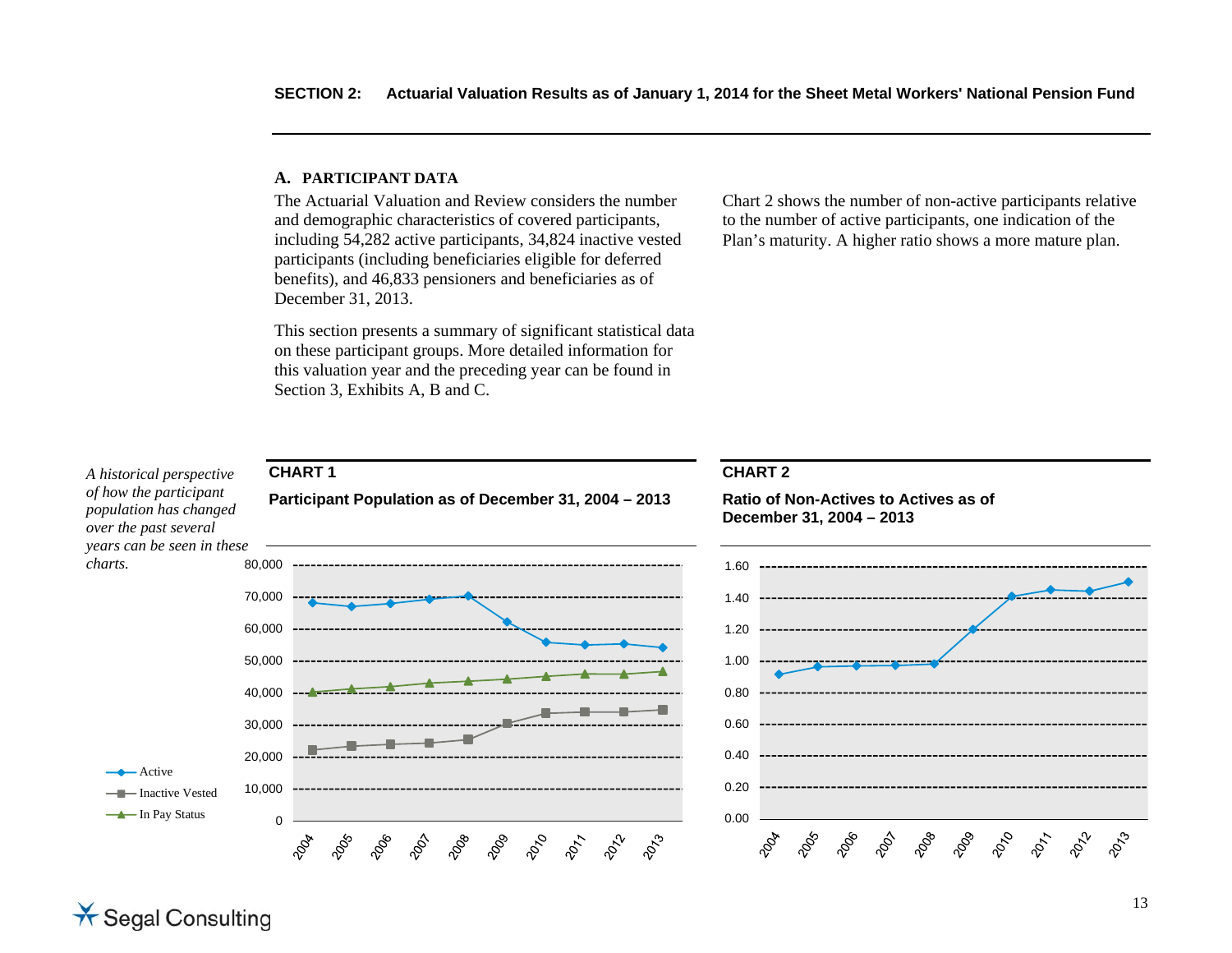#### **Active Participants**

Pension plan costs are affected by the age and pension credits of active participants. In this year's valuation, there were 54,282 active participants with an average age of 42.8 and average pension credits of 14.2. This compares to 42.7 and 14.1, respectively, for the 55,440 active participants in the prior year.

Among active participants, there were 280 with unknown age. The actuarial calculations were adjusted for missing information by assuming that it was the same as information provided for other active participants with similar known characteristics.

### **CHART 3**

**Distribution of Active Participants by Age as of December 31, 2013** 



**Distribution of Active Participants by Pension Credits as of December 31, 2013** 





*These charts show a distribution of active participants by age and by pension credits.*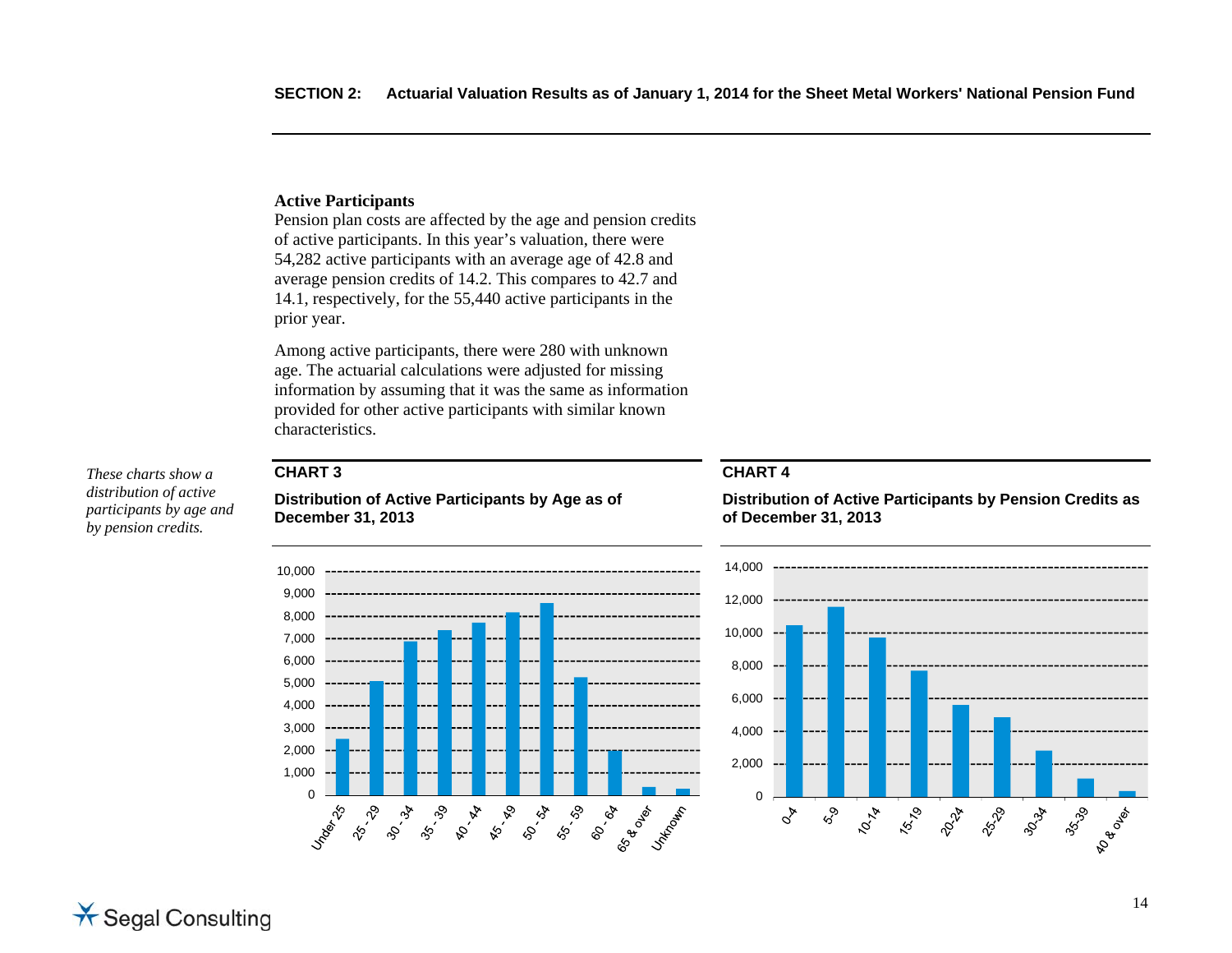#### **Inactive Vested Participants**

Participants who leave the coverage of the Plan after satisfying the requirements for a deferred pension or an immediate pension but elect to defer commencement are considered to be "inactive vested" and are included in the pension plan cost. In this year's valuation, there were 34,246 inactive vested participants with an average age of 50.4 and average monthly benefit of \$452. This compares to 50.2 and \$447, respectively, for the 33,644 inactive vested participants in the prior year.

Among inactive vested participants, there were 36 with unknown age. The actuarial calculations were adjusted for missing information by assuming that it was the same as information provided for other inactive vested participants with similar known characteristics.

In addition, there were 578 beneficiaries eligible for deferred benefits in this valuation as compared to 517 beneficiaries in the prior year.

No cost is included for other inactive participants, even though some may return to active employment before incurring a permanent break in service.

### **CHART 5**

*These charts show a distribution of inactive vested participants by age and by monthly amount.* 

**Distribution of Inactive Vested Participants by Age as of December 31, 2013** 



## **CHART 6**

18,000 16,000 14,000 12,000 10,000 8,000 6,000 4,000 2,000  $\Omega$ **PROTECTION** Underston 300-000 2,700 - 2,990 89 - 1.26 - 1.89 - 1.89 - 1.89 - 1.89 - 1.89 - 1.89 - 1.89 - 1.89 - 1.89 - 1.89 - 1.89 - 1.89 - 1.89 - 1.89 - <br>1.89 - 1.89 - 1.89 - 1.89 - 1.89 - 1.89 - 1.89 - 1.89 - 1.89 - 1.89 - 1.89 - 1.89 - 1.89 - 1.89 - 1.89 - 1.89 11200 BEE

**Distribution of Inactive Vested Participants by Monthly Amount as of December 31, 2013**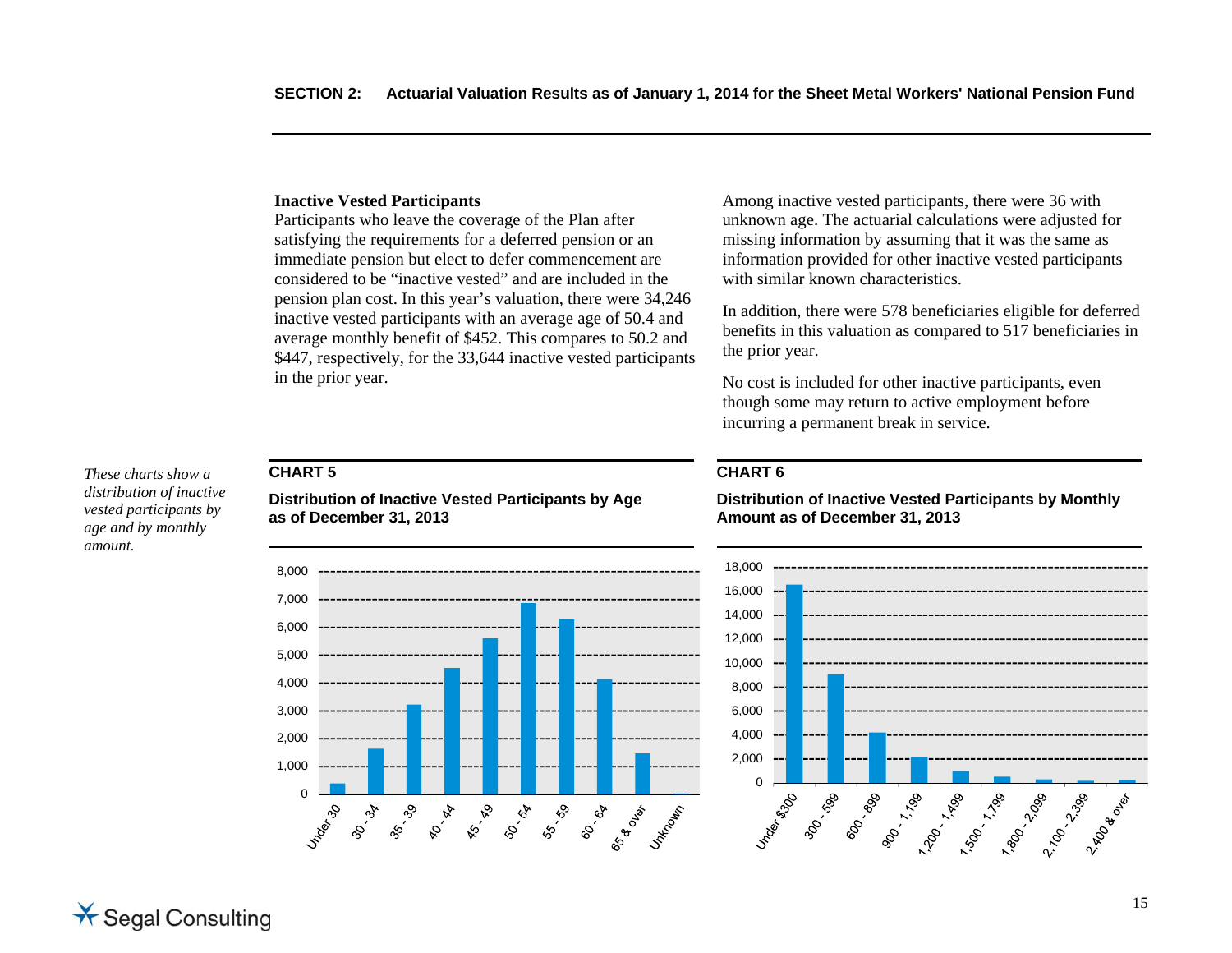#### **Pensioners and Beneficiaries**

During the fiscal year ended December 31, 2013, there were 2,065 pensions awarded, as detailed in this chart. The average monthly pension awarded, after adjustment for optional forms of payment, was \$930. The chart below presents both the number and average monthly amount of pensions awarded in each of the years shown, by type and in total.

#### **CHART 7**

**Pension Awards: 2004 – 2013** 

|                                  |               | <b>Total</b>             |               | <b>Normal</b>     |               | <b>Standard Early</b> |               | <b>Special Early*</b> |               | 55/30 (60/30)     |               | <b>Disability</b>        |
|----------------------------------|---------------|--------------------------|---------------|-------------------|---------------|-----------------------|---------------|-----------------------|---------------|-------------------|---------------|--------------------------|
| <b>Year Ended</b><br>December 31 | <b>Number</b> | Average<br><b>Amount</b> | <b>Number</b> | Average<br>Amount | <b>Number</b> | Average<br>Amount     | <b>Number</b> | Average<br>Amount     | <b>Number</b> | Average<br>Amount | <b>Number</b> | Average<br><b>Amount</b> |
| 2004                             | 2,414         | \$1,289                  | 307           | \$542             | 305           | \$507                 | 1,024         | \$1,128               | 521           | \$2,714           | 257           | \$864                    |
| 2005                             | 1,992         | 1,163                    | 249           | 557               | 308           | 488                   | 909           | 1,035                 | 376           | 2,577             | 150           | 777                      |
| 2006                             | 1,875         | 1,110                    | 281           | 547               | 285           | 466                   | 790           | 1,070                 | 302           | 2,571             | 217           | 794                      |
| 2007                             | 1,934         | 1,113                    | 287           | 599               | 449           | 723                   | 713           | 1,084                 | 266           | 2,566             | 219           | 907                      |
| 2008                             | 1,763         | 951                      | 342           | 547               | 387           | 545                   | 732           | 972                   | 214           | 2,343             | 88            | 740                      |
| 2009                             | 1,765         | 838                      | 411           | 609               | 499           | 342                   | 597           | 1,008                 | 174           | 2,357             | 84            | 542                      |
| 2010                             | 1,909         | 868                      | 457           | 564               | 516           | 406                   | 630           | 1,001                 | 200           | 2,516             | 106           | 523                      |
| 2011                             | 1,856         | 967                      | 505           | 582               | 333           | 434                   | 701           | 1,065                 | 229           | 2,453             | 88            | 543                      |
| 2012                             | 1,644         | 972                      | 465           | 651               | 387           | 386                   | 499           | 1,190                 | 214           | 2,383             | 79            | 536                      |
| 2013                             | 2,065         | 930                      | 592           | 645               | 563           | 440                   | 585           | 1,090                 | 240           | 2,552             | 85            | 477                      |
|                                  |               |                          |               |                   |               |                       |               |                       |               |                   |               |                          |

*\*Includes those that retired on Age 62 Pension* 

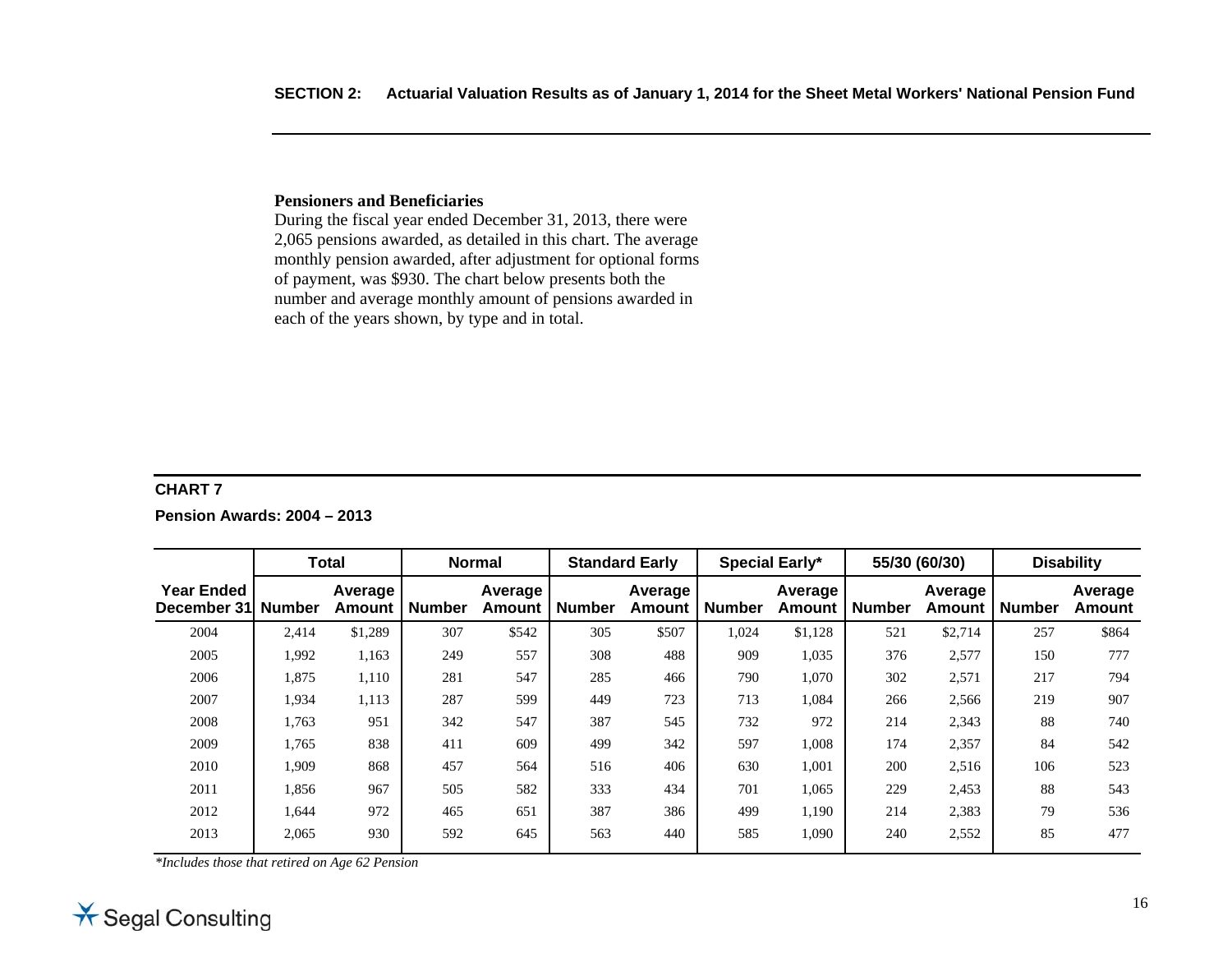As of this year's valuation date, 37,648 pensioners and 9,096 beneficiaries were receiving total monthly benefits of \$36,628,519 (including one-twelfth of annual COLA payments). For comparison, in the previous year, there were 37,165 pensioners and 8,774 beneficiaries receiving monthly benefits of \$35,647,132 (including one-twelfth of annual COLA payments). There were 89 suspended pensioners in this valuation compared with 35 in the prior year.

*These charts show the distribution of the current pensioners based on their age and monthly amount (excluding COLA amounts), by type of pension. Special Early includes those that retired on an Age 62 Pension.* 



### **CHART 8**

**Distribution of Pensioners by Type and by Age as of December 31, 2013** 



#### **CHART 9**

**Distribution of Pensioners by Type and by Monthly Amount as of December 31, 2013** 



# \* Segal Consulting

■Normal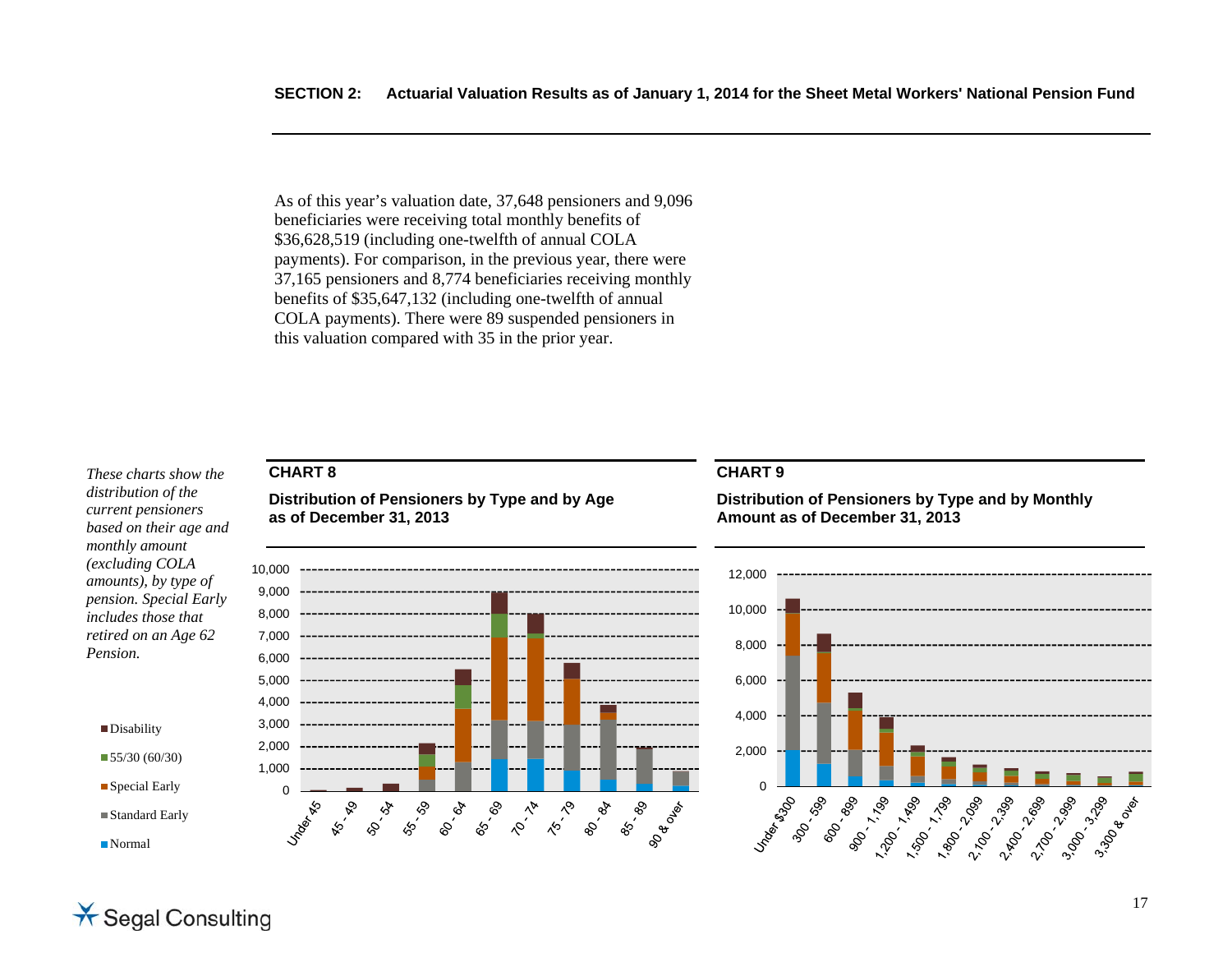In Chart 10, additions to the pension rolls include new pensions awarded. Terminations include pensioners who died or were suspended during the prior plan year, less suspended who were reinstated. The change in average age and average amounts of pensioners in payment status is shown as the Fund matures over time.

#### *This chart shows a year-by-year history of changes in the pensioner group.*

#### **CHART 10**

**Progress of Pension Rolls: 2004 – 2013** 

| <b>Year Ended</b> |                  |                     | In Payment Status at Year End |                    |                        |
|-------------------|------------------|---------------------|-------------------------------|--------------------|------------------------|
| December 31       | <b>Additions</b> | <b>Terminations</b> | <b>Number</b>                 | <b>Average Age</b> | <b>Average Amount*</b> |
| 2004              | 2,414            | 1,414               | 33,947                        | 70.0               | \$831                  |
| 2005              | 1,992            | 1,316               | 34,623                        | 70.2               | 852                    |
| 2006              | 1,875            | 1,400               | 35,098                        | 70.4               | 873                    |
| 2007              | 1,934            | 1,285               | 35,747                        | 70.5               | 852                    |
| 2008              | 1,763            | 1,491               | 36,019                        | 70.8               | 861                    |
| 2009              | 1,765            | 1,376               | 36,408                        | 71.0               | 854                    |
| 2010              | 1,909            | 1,425               | 36,892                        | 71.2               | 850                    |
| 2011              | 1,856            | 1,427               | 37,321                        | 71.4               | 857                    |
| 2012              | 1,644            | 1,800               | 37,165                        | 71.5               | 868                    |
| 2013              | 2,065            | 1,582               | 37,648                        | 71.7               | 877                    |

*\*Includes one-twelfth of annual COLA payments*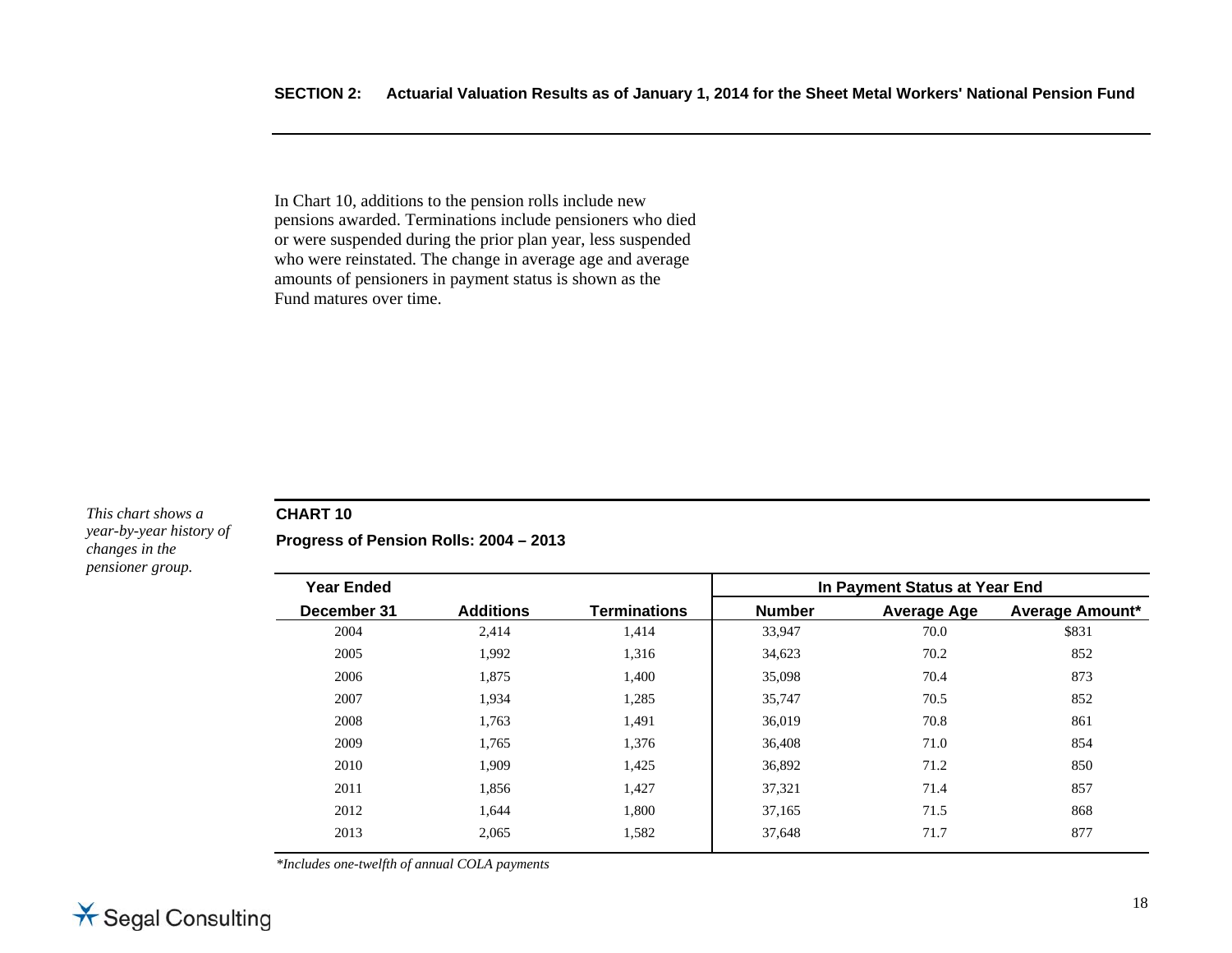#### **B. FINANCIAL INFORMATION**

Pension plan funding anticipates that, over the long term, both contributions (less administrative expenses) and investment earnings (less investment fees) will be needed to cover benefit payments. Pension plan assets change as a result of the net impact of these income and expense components. A summary of these transactions for the valuation year is presented in Section 3, Exhibit D.

Contributions net of administrative expenses were \$376,351,736 for the year. Benefit payments during the year totaled \$441,792,780 and are projected to increase to approximately \$563 million ten years from now. To the extent that future contributions are projected to be less than benefit payments, investment earnings or fund assets will be needed to cover the shortfall.

### **CHART 11**

*This chart depicts the net employer contributions and benefits paid over the last ten years.* 

450500**for Years Ended December 31, 2004 – 2013** 

**Comparison of Net Employer Contributions and Benefits Paid** 



2004 2005 2006 2007 2008 2009 2010 2011 2012 2013

**Benefits Paid** 

Net Contributions

**X** Segal Consulting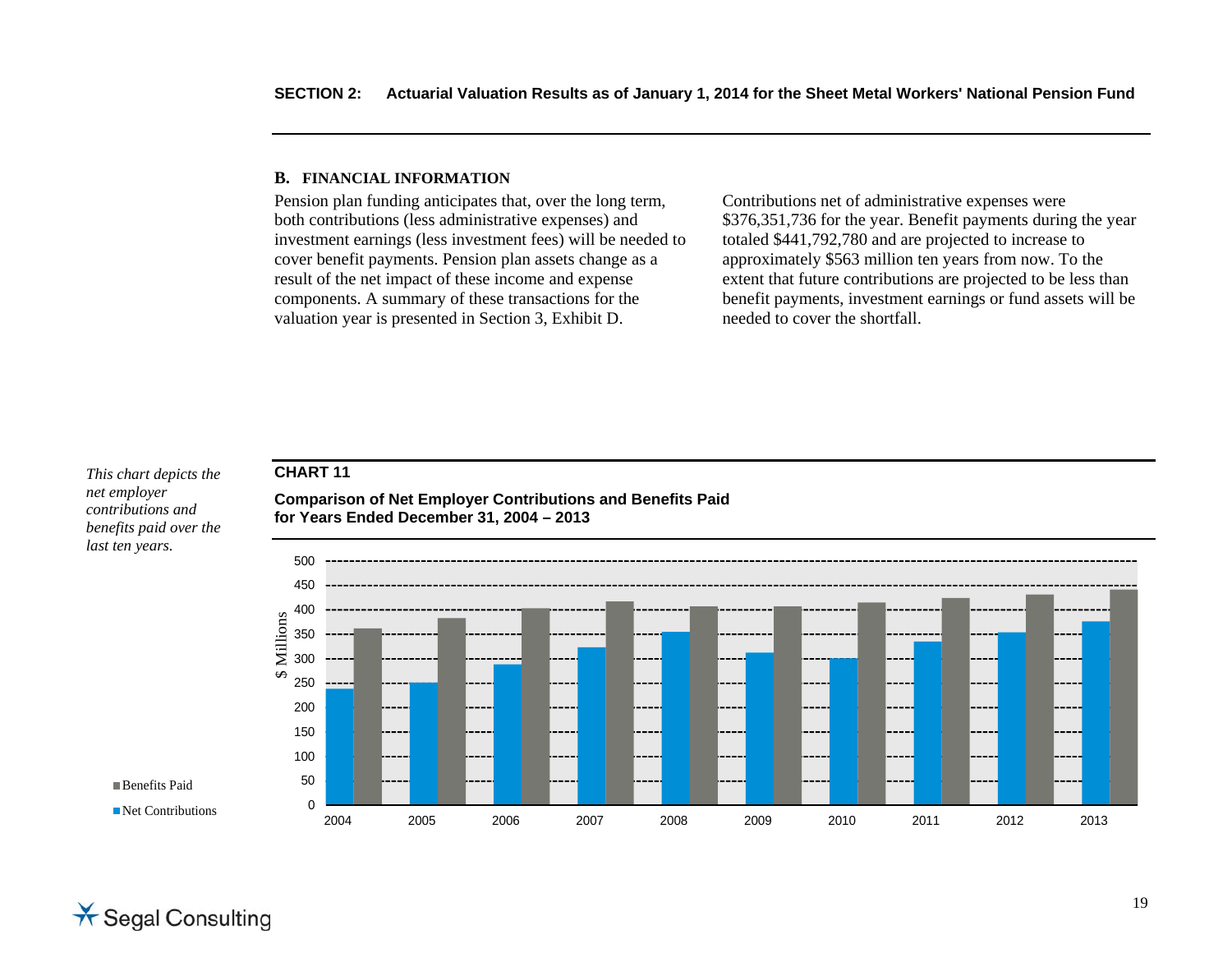Because the Plan is funded by negotiated contribution rates, it is desirable to have a level and predictable pension plan cost from one year to the next. For this reason, the Trustees have approved an asset valuation method that gradually adjusts to market value. Under this valuation method, the full value of market fluctuations is not recognized in a single year and, as a result, the asset value and the pension plan cost are more stable.

The amount of the adjustment to recognize market value is treated as income, which may be positive or negative. Realized gains and losses and unrealized gains and losses are treated equally and, therefore, the sale of assets has no immediate effect on the actuarial value.

There are \$122,708,679 of net losses deferred for future recognition The determination of the actuarial value of assets also reflects Funding Relief.

#### *This chart shows the determination of the actuarial value of assets as of December 31, 2013.*

## **CHART 12 Determination of Actuarial Value of Assets as of December 31, 2013**

|   | Market value of assets, December 31, 2013                            |                  |                      | \$3,818,123,174 |
|---|----------------------------------------------------------------------|------------------|----------------------|-----------------|
|   |                                                                      | Original         | Unrecognized         |                 |
| 2 | Calculation of unrecognized return                                   | Amount*          | Return <sup>**</sup> |                 |
|   | Year ended December 31, 2013<br>(a)                                  | \$417,070,836    | \$333,656,668        |                 |
|   | Year ended December 31, 2012<br>(b)                                  | 130,519,310      | 78,311,586           |                 |
|   | Year ended December 31, 2011<br>(c)                                  | $-281,483,650$   | $-112,593,460$       |                 |
|   | Year ended December 31, 2010<br>(d)                                  | 192,248,053      | 38,449,611           |                 |
|   | (e) Year ended December 31, 2009                                     | 389,485,427      | $\boldsymbol{0}$     |                 |
|   | Year ended December 31, 2008<br>(f)                                  | $-1,151,332,711$ | -460,533,084         |                 |
|   | Total unrecognized return<br>(g)                                     |                  |                      | $-122,708,679$  |
| 3 | Preliminary actuarial value: $(1) - (2g)$                            |                  |                      | 3,940,831,853   |
| 4 | Adjustment to be within 20% corridor                                 |                  |                      | $\overline{0}$  |
| 5 | Final actuarial value of assets as of December 31, 2013: $(3) + (4)$ |                  |                      | \$3,940,831,853 |
| 6 | Actuarial value as a percentage of market value: $(5) \div (1)$      |                  |                      | 103.2%          |
|   | Amount deferred for future recognition: $(1) - (5)$                  |                  |                      | $-$122,708,679$ |

*\* Total return minus expected return on a market value basis* 

*\*\* Recognition at 10% per year over 10 years for year ended December 31, 2008 due to Funding Relief and 20% per year over 5 years for remaining years* 

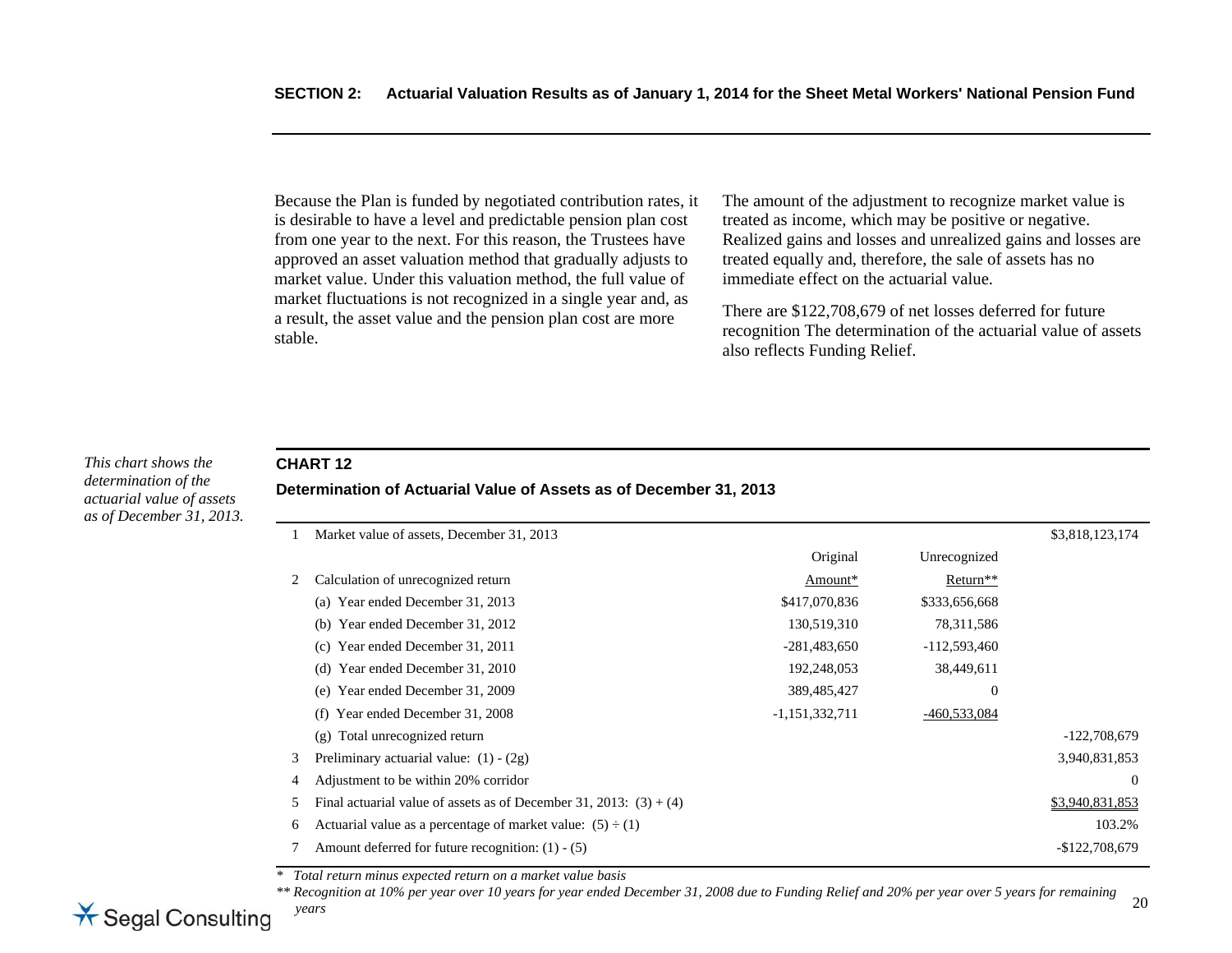Both the actuarial value and the market value of assets are representations of the Fund's financial status. As investment gains and losses are gradually taken into account, the actuarial value of assets tracks the market value of assets. The actuarial value is significant because it is subtracted from the Plan's total actuarial accrued liability to determine the portion that is not funded and is used to determine the PPA'06 funded percentage. Amortization of the unfunded portion is an important element in the contribution requirements of the Plan as detailed in Subsection E.



\* Segal Consulting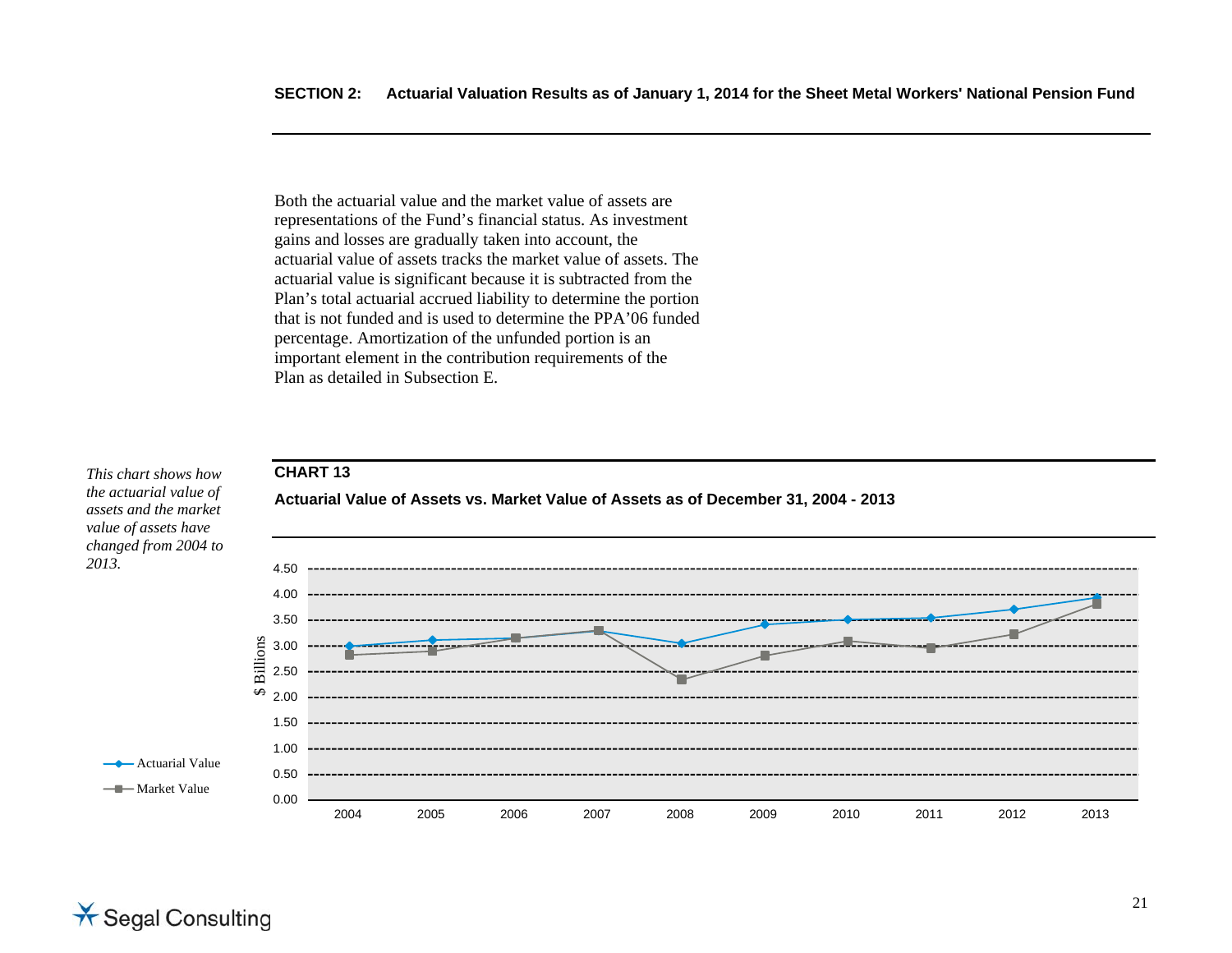#### **C. EMPLOYMENT EXPERIENCE**

The Trustees are in the best position to select the appropriate employment level assumption to use in long term planning for funding the Plan. Total hours of contributions, number of actives and their average hours of contributions are shown in Chart 14.

Certifications under PPA'06 include a projection of future contributions. Any projection of industry activity, including future employment and contribution levels, must be based on reasonable information for the projection period provided by the Trustees. The industry activity assumption used for the

2014 actuarial certification was that the number of active participants would decrease by 2% during 2013 (as compared to 55,440 active participants as of December 31, 2012) and remain level thereafter and, on the average, contributions will be made for each active for 1,650 hours each year.

The long-term assumption for projecting contribution income is 1,650 hours for each active participant. We look to the Trustees for guidance as to whether this continues to be reasonable for the long term.

#### *This chart provides a history of the various measures of employment.*

#### **CHART 14**

**Employment History: 2004 - 2013** 

|                                  | <b>Total Hours of Contributions</b> |                          |                          | <b>Active Participants</b> | <b>Average Hours</b><br>of Contributions |                          |
|----------------------------------|-------------------------------------|--------------------------|--------------------------|----------------------------|------------------------------------------|--------------------------|
| <b>Year Ended</b><br>December 31 | <b>Number</b>                       | <b>Percent</b><br>Change | <b>Number</b>            | <b>Percent</b><br>Change   | <b>Number</b>                            | <b>Percent</b><br>Change |
| 2004                             | 119,042,804                         | $-0.8%$                  | 68,286                   | $-1.1%$                    | 1,743                                    | 0.3%                     |
| 2005                             | 117,802,302                         | $-1.0\%$                 | 67,130                   | $-1.7%$                    | 1,755                                    | 0.7%                     |
| 2006                             | 122,074,466                         | 3.6%                     | 68,046                   | 1.4%                       | 1,794                                    | 2.2%                     |
| 2007                             | 125,691,762                         | 3.0%                     | 69,408                   | 2.0%                       | 1,811                                    | 0.9%                     |
| 2008                             | 126,093,952                         | $0.3\%$                  | 70,448                   | 1.5%                       | 1,790                                    | $-1.2%$                  |
| 2009                             | 103,117,103                         | $-18.2%$                 | 62,321                   | $-11.5%$                   | 1,655                                    | $-7.5%$                  |
| 2010                             | 91,693,289                          | $-11.1%$                 | 55,940                   | $-10.2%$                   | 1,639                                    | $-1.0%$                  |
| 2011                             | 92,440,381                          | 0.8%                     | 55,131                   | $-1.4%$                    | 1,677                                    | 2.3%                     |
| 2012                             | 94,923,571                          | 2.7%                     | 55,440                   | 0.6%                       | 1,712                                    | 2.1%                     |
| 2013                             | 92,829,393                          | $-2.2\%$                 | 54,282                   | $-2.1%$                    | 1,710                                    | $-0.1%$                  |
|                                  |                                     |                          | Five-year average hours: |                            | 1,679                                    |                          |
|                                  |                                     |                          | Ten-year average hours:  |                            | 1,729                                    |                          |

*Note: The total hours of contributions are based on total hours reported in the census data.*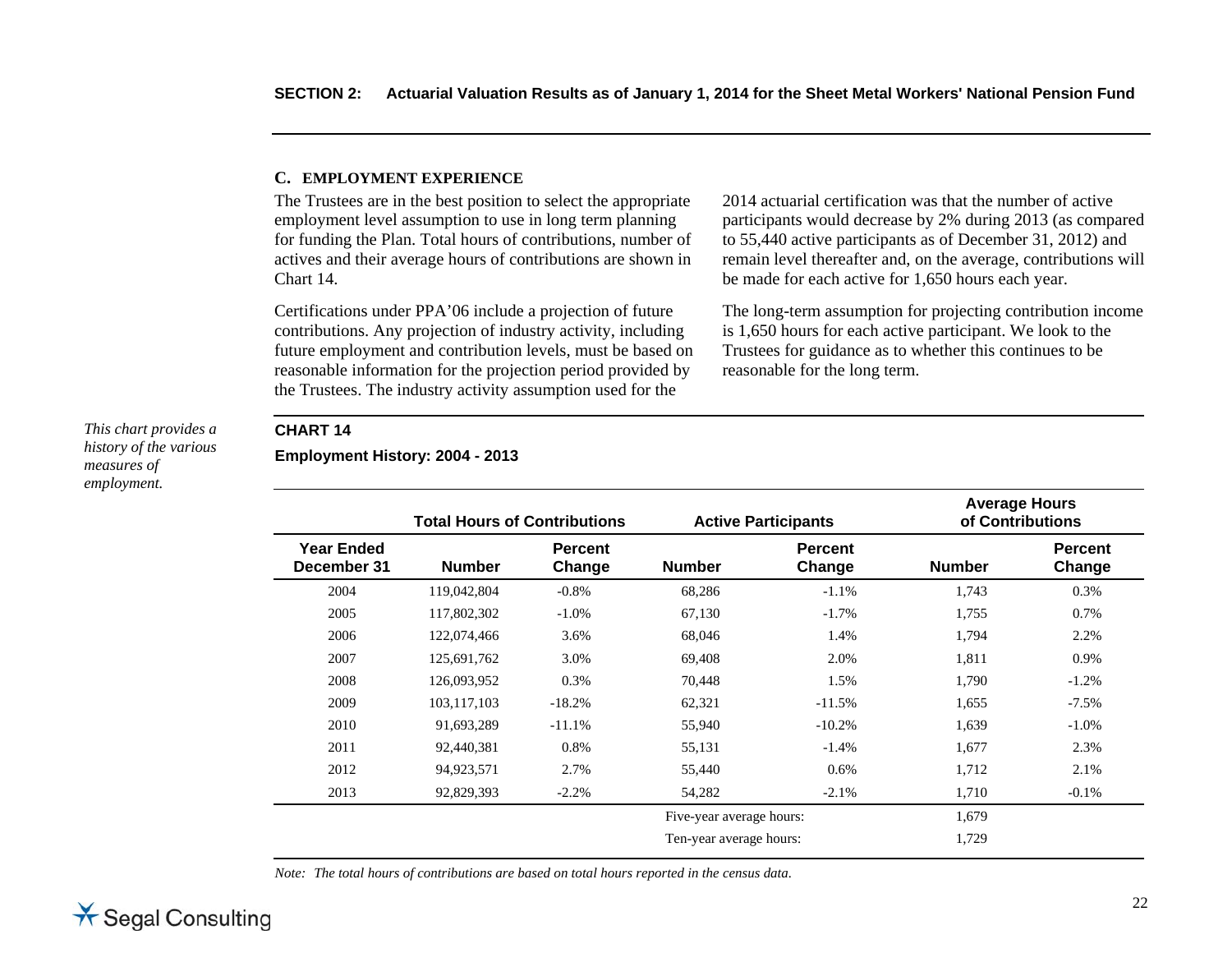#### **D. ACTUARIAL EXPERIENCE**

To calculate the cost requirements of the Plan, assumptions are made about future events that affect the amount and timing of benefits to be paid and assets to be accumulated. Each year actual experience is measured against the assumptions and, to the extent that there are differences in that year, the contribution requirement is adjusted. If assumptions are changed, the contribution requirement is adjusted to take into account a change in experience anticipated for all future years.

Taking account of experience gains or losses in one year without making a change in assumptions reflects the belief that the single year's experience was a short-term development and that, over the long run, experience will

return to that originally assumed. For contribution requirements to remain stable, assumptions should approximate experience.

When compared to the projected actuarial accrued liability of \$6,631,880,454 as of December 31, 2013, the net experience variation was not significant. On the following pages is a discussion of the major components of the actuarial experience.

#### *This chart provides a summary of the prior year's actuarial experience.*

#### **CHART 15**

#### **Actuarial Experience for the Year Ended December 31, 2013**

| 1 Net gain from investments*             | \$18,033,864  |
|------------------------------------------|---------------|
| 2 Net loss from administrative expenses  | $-540.417$    |
| 3 Net loss from other experience         | -35,119,545   |
| 4 Net experience loss: $(1) + (2) + (3)$ | -\$17,626,098 |

*\* Details in Chart 16.*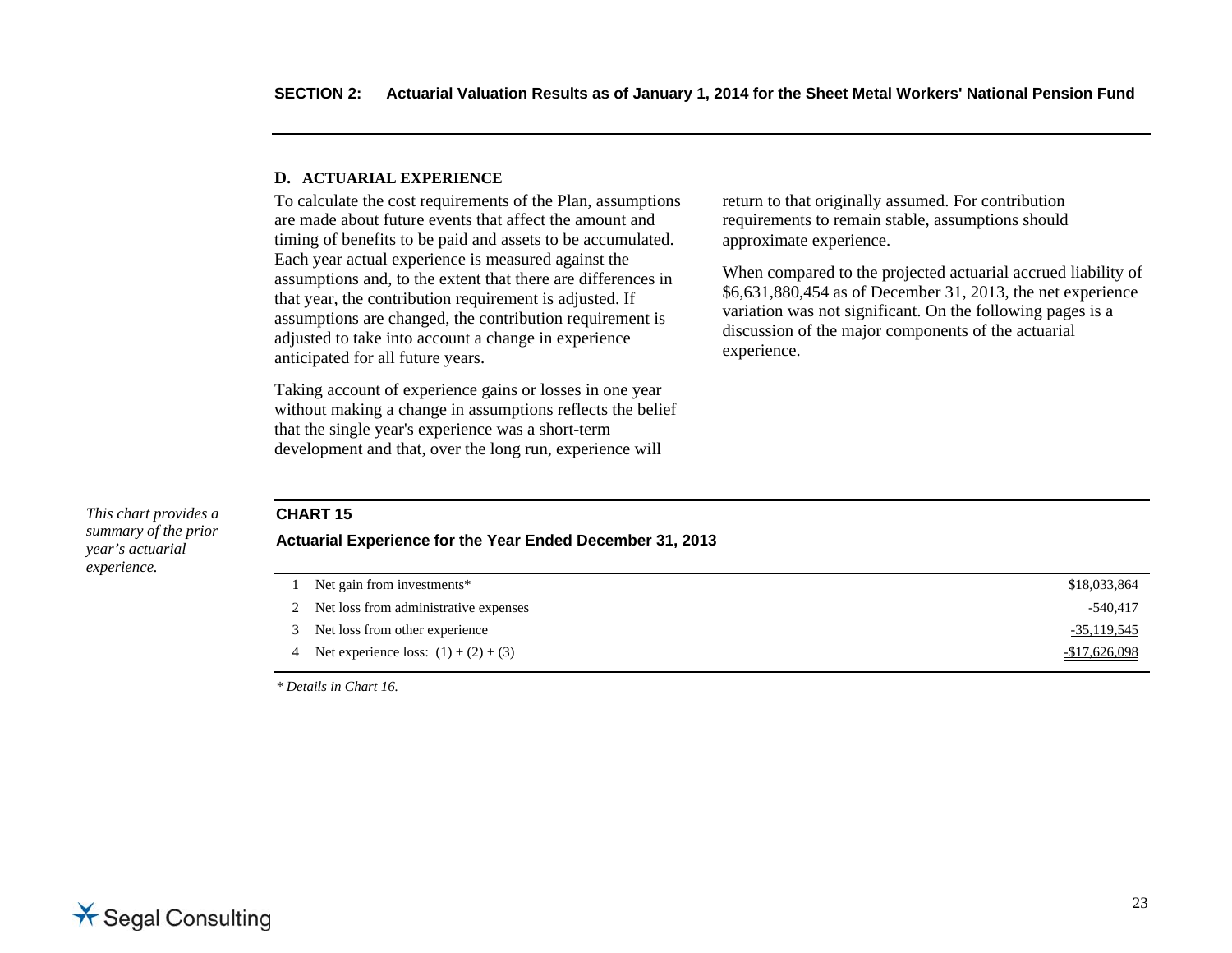#### **Investment Rate of Return**

Because earnings on investments significantly affect the cost of the Plan, an assumption is made about the rate of return on plan assets. The rate of return is investment income net of investment expenses, expressed as a percentage of the average actuarial value of assets during the year.

Investment income for the purposes of the actuarial valuation consists of projected investment income at the actuarially assumed rate, the adjustment for market value changes, the adjustment of the value of debt securities, and the gain or loss on the sale of debt securities. Investment expenses are subtracted.

The actuarial value of assets does not yet fully recognize past investment losses. As a result, the impact of favorable future investment returns will be dampened as recognition of past investment losses is phased in. Therefore, the rate of return on an actuarial basis is likely to fall below the assumed rate of return as unrecognized losses are reflected, even if market returns are favorable.

#### *This chart shows the portion of the gain due to investment experience.*

#### **CHART 16**

#### **Actuarial Value Investment Experience for the Year Ended December 31, 2013**

| Net investment income                           | \$293,987,827 |
|-------------------------------------------------|---------------|
| 2 Average actuarial value of assets             | 3,679,386,171 |
| 3 Rate of return: $(1) \div (2)$                | 7.99%         |
| 4 Assumed rate of return                        | 7.50%         |
| 5 Expected net investment income: $(2)$ x $(4)$ | \$275,953,963 |
| 6 Actuarial gain: $(1) - (5)$                   | \$18,033,864  |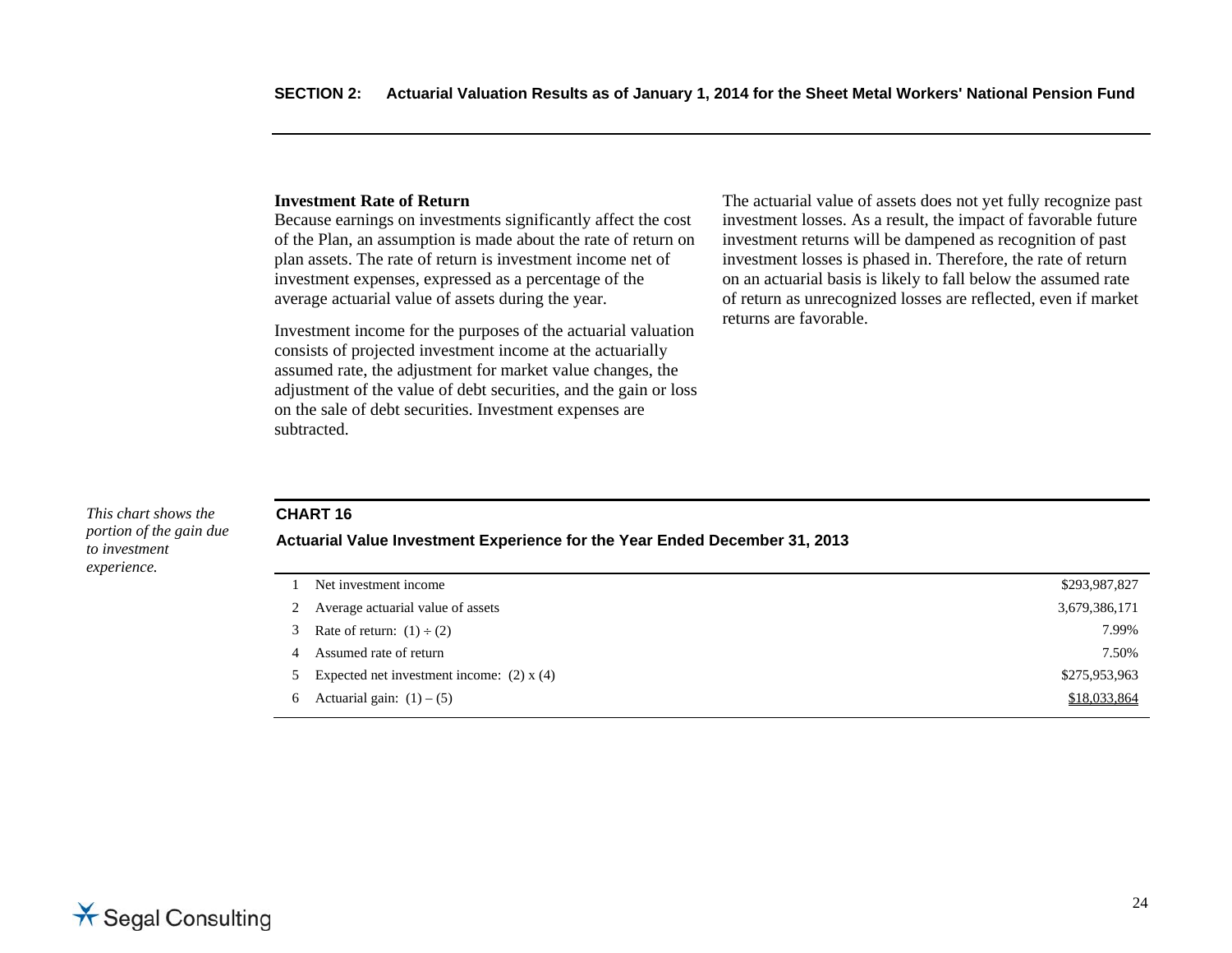For your information, the following chart shows the rate of return on an actuarial basis compared to the market value investment return for the last nineteen years, including threeyear, five-year, ten-year and nineteen-year averages. However, actuarial planning is long term as the obligations of pension plans are expected to continue for the lifetime of its active and inactive participants.

As indicated below, the experience in the past few years has shown both higher and lower rates of return than the longterm assumption. Overall, interest rates have declined substantially in the current economic environment. Based upon this experience, the current asset allocation, and future expectations, we have maintained the assumed long-term rate of return of 7.50%. However, we will continue to monitor the plan's investment returns and may revise our assumed longterm rate of return in a future actuarial valuation, if warranted.

#### **CHART 17**

|                                  | <b>Actuarial Value</b><br><b>Investment Return*</b> |                | <b>Market Value</b><br><b>Investment Return</b> |                |                                        | <b>Actuarial Value</b><br><b>Investment Return*</b> |                | <b>Market Value</b><br><b>Investment Return</b> |                |
|----------------------------------|-----------------------------------------------------|----------------|-------------------------------------------------|----------------|----------------------------------------|-----------------------------------------------------|----------------|-------------------------------------------------|----------------|
| <b>Year Ended</b><br>December 31 | Amount                                              | <b>Percent</b> | <b>Amount</b>                                   | <b>Percent</b> | <b>Year Ended</b><br>December 31       | <b>Amount</b>                                       | <b>Percent</b> | <b>Amount</b>                                   | <b>Percent</b> |
| 1995                             | \$163,234,797                                       | 8.55%          | \$334,727,761                                   | 20.69%         | 2005                                   | \$249,128,731                                       | 8.50%          | \$201,693,098                                   | 7.31%          |
| 1996                             | 170,828,792                                         | 8.52%          | 229, 161, 544                                   | 12.12%         | 2006                                   | 153,183,390                                         | 5.01%          | 370,984,124                                     | 13.07%         |
| 1997                             | 168,993,853                                         | 8.62%          | 283,878,769                                     | 14.49%         | 2007                                   | 235,073,194                                         | 7.57%          | 243,628,390                                     | 7.84%          |
| 1998                             | 205, 324, 555                                       | 8.50%          | 314,421,636                                     | 13.04%         | 2008                                   | $-193,649,545$                                      | $-5.93\%$      | $-905,604,097$                                  | $-27.64%$      |
| 1999                             | 363,401,597                                         | 15.40%         | 190,707,659                                     | 7.52%          | 2009                                   | 463,585,989                                         | 15.45%         | 561,785,116                                     | 24.45%         |
| 2000                             | 226, 303, 645                                       | 8.50%          | 3,560,195                                       | 0.13%          | 2010                                   | 209,948,846                                         | 6.25%          | 398,844,675                                     | 14.48%         |
| 2001                             | 159,799,521                                         | 5.63%          | $-36,479,361$                                   | $-1.39%$       | 2011                                   | 122,036,155                                         | 3.52%          | $-52,598,539$                                   | $-1.72%$       |
| 2002                             | $-154,706,918$                                      | $-5.26%$       | $-194,048,412$                                  | $-7.69\%$      | 2012                                   | 243,627,164                                         | 6.95%          | 349,221,467                                     | 11.98%         |
| 2003                             | 229,560,422                                         | 8.50%          | 458,228,754                                     | 20.44%         | 2013                                   | 293,987,827                                         | 7.99%          | 656,623,939                                     | 20.56%         |
| 2004                             | 239,619,449                                         | 8.50%          | 298,949,842                                     | 11.55%         |                                        |                                                     |                |                                                 |                |
|                                  |                                                     |                |                                                 |                | Total                                  | \$3,549,281,464                                     |                | \$3,707,686,560                                 |                |
|                                  |                                                     |                |                                                 |                | Most recent three-year average return: |                                                     | 6.15%          |                                                 | 10.27%         |
|                                  |                                                     |                |                                                 |                | Most recent five-year average return:  |                                                     | 7.84%          |                                                 | 13.46%         |
|                                  |                                                     |                |                                                 |                | Most recent ten-year average return:   |                                                     | 6.26%          |                                                 | 7.38%          |
|                                  |                                                     |                |                                                 |                | Nineteen-year average return:          |                                                     | 6.57%          |                                                 | 7.53%          |

*\*The actuarial returns for 1999, 2006 and 2008 include the effect of a change in the method for determining the actuarial value of assets.* 

25*Note: Each year's yield is weighted by the average asset value in that year. The average return for most recent three years is the arithmetic average of the returns. For average returns over five or more years, the average return is weighted by the asset value.* 

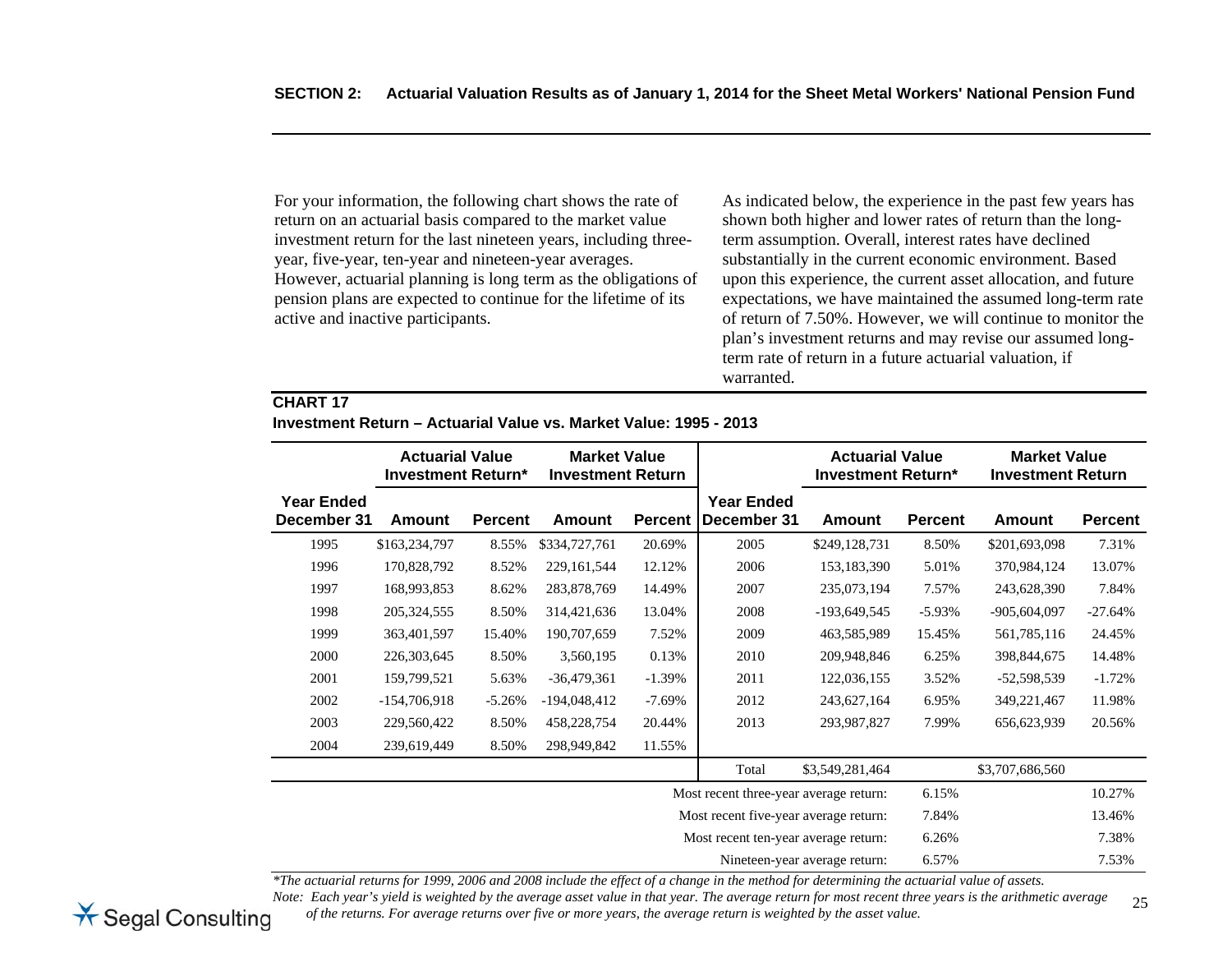Subsection B described the actuarial asset valuation method that gradually recognizes fluctuations in the market value rate of return. The goal of this is to stabilize the actuarial rate of return and to produce more level pension plan costs.

## **CHART 18**

*This chart illustrates how this method has actually worked over the past nineteen years. The actuarial returns for 1999, 2006 and 2008 reflect a change in asset method.* 

> $\rightarrow$  Actuarial Value -Market Value



# **Market Value and Actuarial Rates of Return for Years Ended December 31, 1995 - 2013**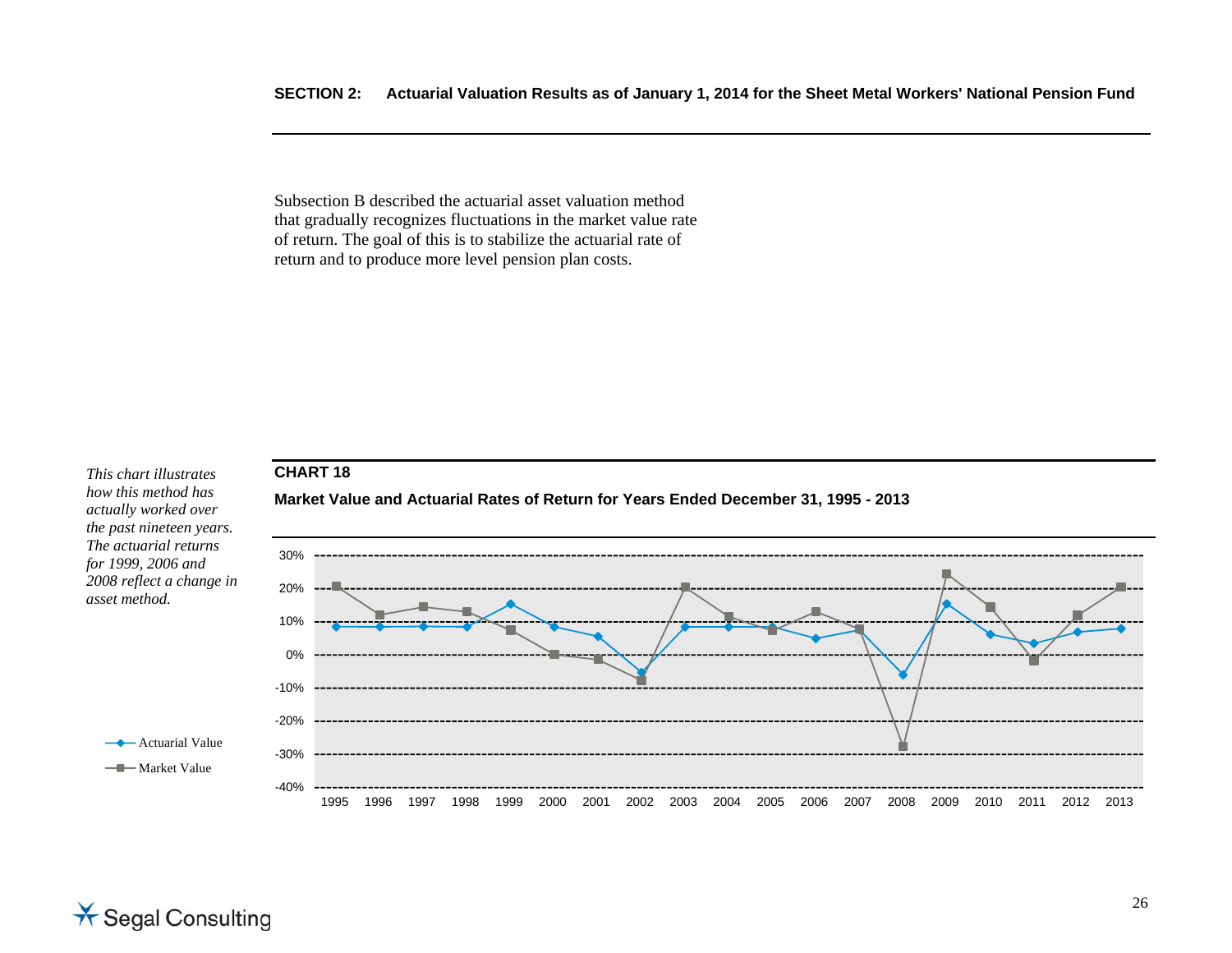#### **Administrative Expenses**

Administrative expenses for the year ended December 31, 2013 totaled \$12,999,397, compared to the assumption of \$12,000,000 payable as of the beginning of the year. This resulted in a loss of \$540,417 for the year when adjusted for timing. We have increased the assumption of \$12,000,000 to \$12,400,000 for the current year.

#### **Mortality Experience**

Mortality experience (fewer or more than expected deaths) yields actuarial gains or losses. The healthy mortality assumption was updated for the January 1, 2011 actuarial valuation. The average number of deaths for nondisabled pensioners over the past three years was 1,358 per year compared to 1,312 projected deaths per year. The average number of deaths for disabled pensioners over the past three years was 216 per year compared to 244 projected deaths per year. We will continue to monitor the mortality experience of the Plan.

#### **Other Experience**

There are other differences between projected and actual experience that appear when a new valuation is compared with projections from the previous valuation. These include:

- ≻ the extent of turnover among the participants,
- ➤ retirement experience (earlier or later than projected), and
- ➤ the number of disability retirements.

Another difference may be a significant change among the participants, such as the reemployment of previously inactive participants who are not vested but have credit for prior service.

The net loss from mortality and other experience amounted to \$35,119,545 for the last plan year, which is approximately 0.5% of the projected actuarial accrued liability. This was primarily due to fewer deaths than expected among pensioners at earlier ages and more retirements than expected among active and inactive vested participants.

#### **Possible Assumptions Changes**

We may need to update the mortality assumptions in a future valuation to reflect updated mortality improvement scales and to better align expected deaths at individual ages with emerging experience.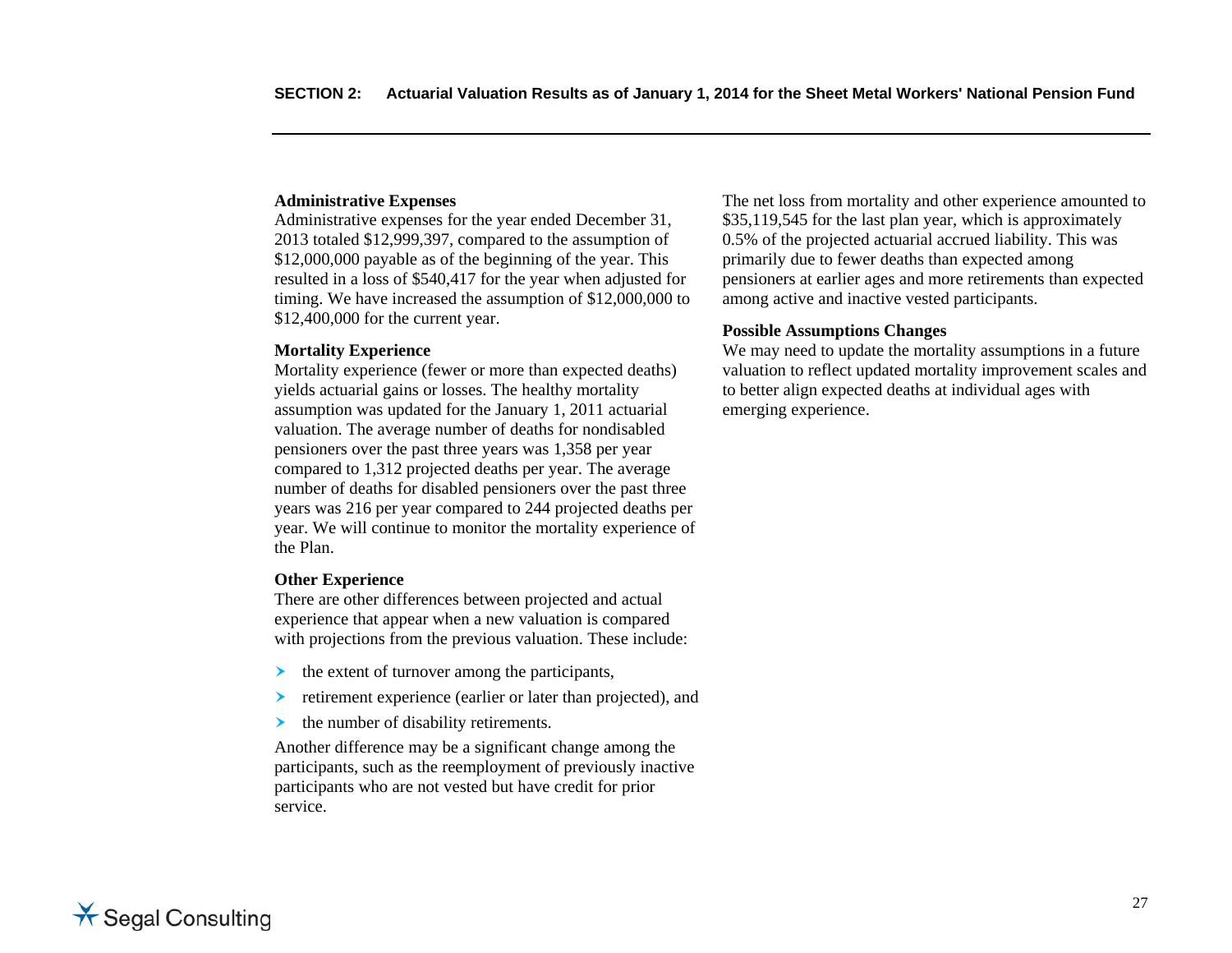#### **Changes Since Last Valuation E. SUMMARY OF CONTRIBUTION REQUIREMENTS**

#### **Plan Changes**

Effective January 1, 2014, the formula for future benefit accruals changed to one that varies with the 3-year average market value investment return (Variable Benefit Accrual Rate "VBAR" formula). Under the VBAR formula, a percentage ("Applicable Percentage") is multiplied by a participant's hours and portion of the contribution rate subject to benefits to determine the monthly benefit accrued in a Plan Year. Details of this formula are provided in Exhibit VIII (Summary of Plan Provisions) of the Certificate of Actuarial Valuation.

In addition, due to the change in the Plan's status from critical (*Red Zone*) to endangered (*Yellow Zone*), the Rehabilitation Plan is no longer in effect and the Trustees adopted a Funding Improvement Plan. Benefit provisions that applied to classifications of employment that were covered under the Rehabilitation Plan and Schedules continue to apply, unless the collective bargaining agreement no longer reflects required contribution rate increases. See Exhibit VIII of the Certificate of Actuarial Valuation for details.

#### **Contribution Rate Changes**

Contribution rates increased in accordance with the Alternative Schedules of the prior Rehabilitation Plan (replaced by the Funding Improvement Plan). Since benefit accruals are tied to contribution rates, increases in contribution rates are recognized as plan amendments. This valuation reflects contribution rates and rate increases bargained and reported as of the valuation date. The average contribution rate increased from \$4.12 per hour as of January 1, 2013 to \$4.35 per hour as of January 1, 2014.

Any change in a participant's Rehabilitation Plan Schedule or Funding Improvement Plan Option due to a change in contribution rate increases under the applicable collective bargaining agreement is also treated as a plan change when recognized in the actuarial valuation.

#### **Changes in Actuarial Assumptions**

Based on past experience and future expectations, the annual administrative expenses assumption was increased from \$12,000,000 to \$12,400,000, payable as of the beginning of the year.

*This chart summarizes the contribution information for the valuation year.* 

#### **CHART 19**

**Contribution Requirements vs. Contributions Projected for Year Beginning January 1, 2014**

| \$252,678,599     |
|-------------------|
| 389,895,664       |
| 12, 267, 459, 031 |
|                   |

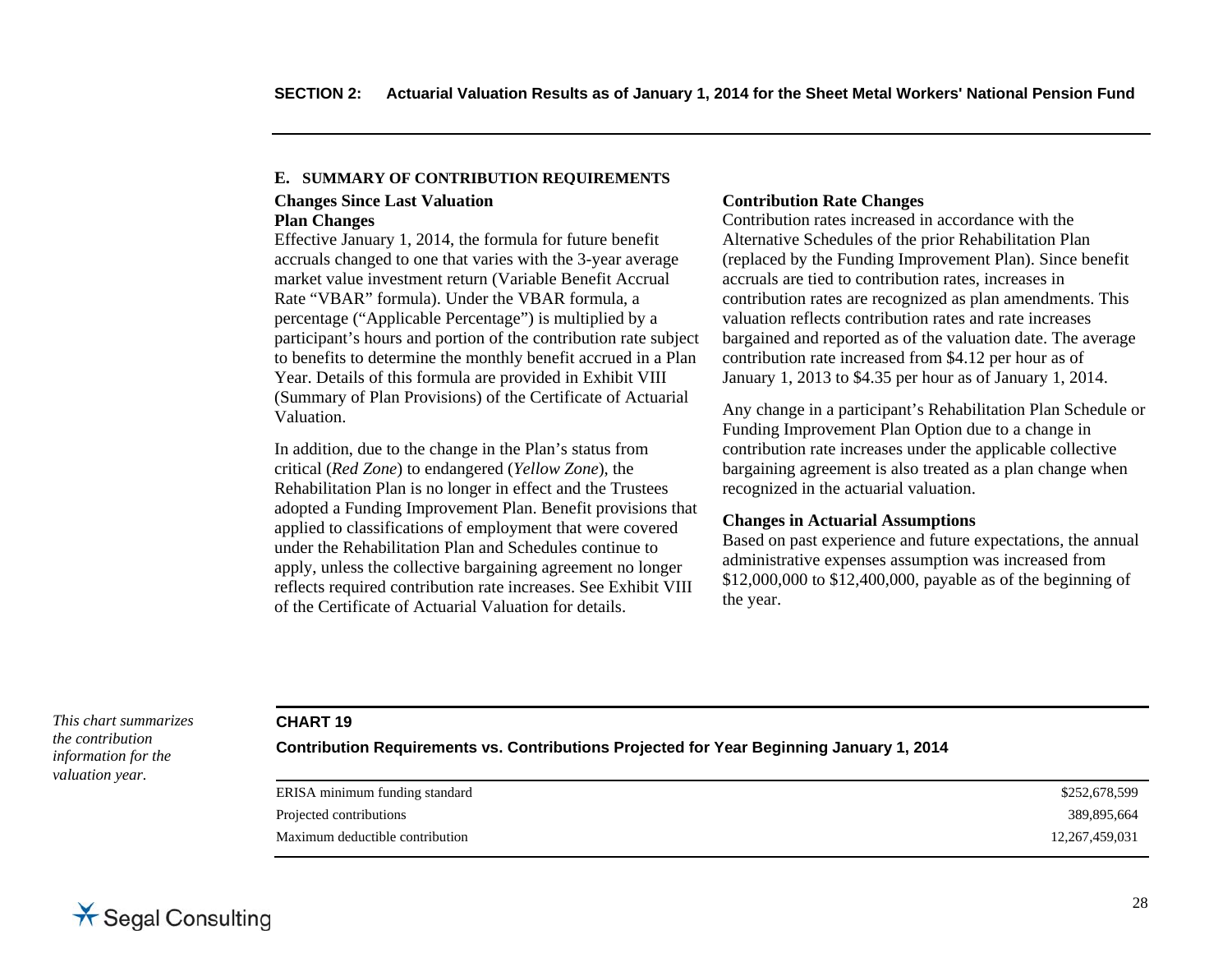#### **Contributions**

ERISA imposes a minimum funding standard that requires the Plan to maintain a Funding Standard Account. Contributions meet the legal requirement on a cumulative basis if that account shows no deficiency. The Funding Standard Account for the prior Plan Year is shown in Section 3, Exhibit G.

Employers who contribute to defined benefit pension plans are also subject to maximum deductible contribution limitations prescribed by the IRS. For the development of the maximum deductible contribution amount, see Section 3, Exhibit H.

Based on the assumption that 54,282 participants will work an average of 1,650 hours at a \$4.3532 average contribution rate, the contributions projected for the year beginning January 1, 2014 are \$389,895,664 as shown in Chart 19. Contributions for the year beginning January 1, 2014 are projected to be less than the maximum allowable deduction level and to exceed the minimum funding standard.

#### **Funding Standard Account**

On December 31, 2013, the Funding Standard Account had a credit balance of \$119,925,676 (recognizing the five-year amortization extension). This reserve may be drawn upon to meet charges to the account if contributions fall below the net charge in the future.

The minimum funding standard for the year beginning January 1, 2014, as shown in Chart 19, is \$252,678,599. For the year beginning January 1, 2014, the minimum contribution necessary to avoid a decrease in the current credit balance is \$359,136,650.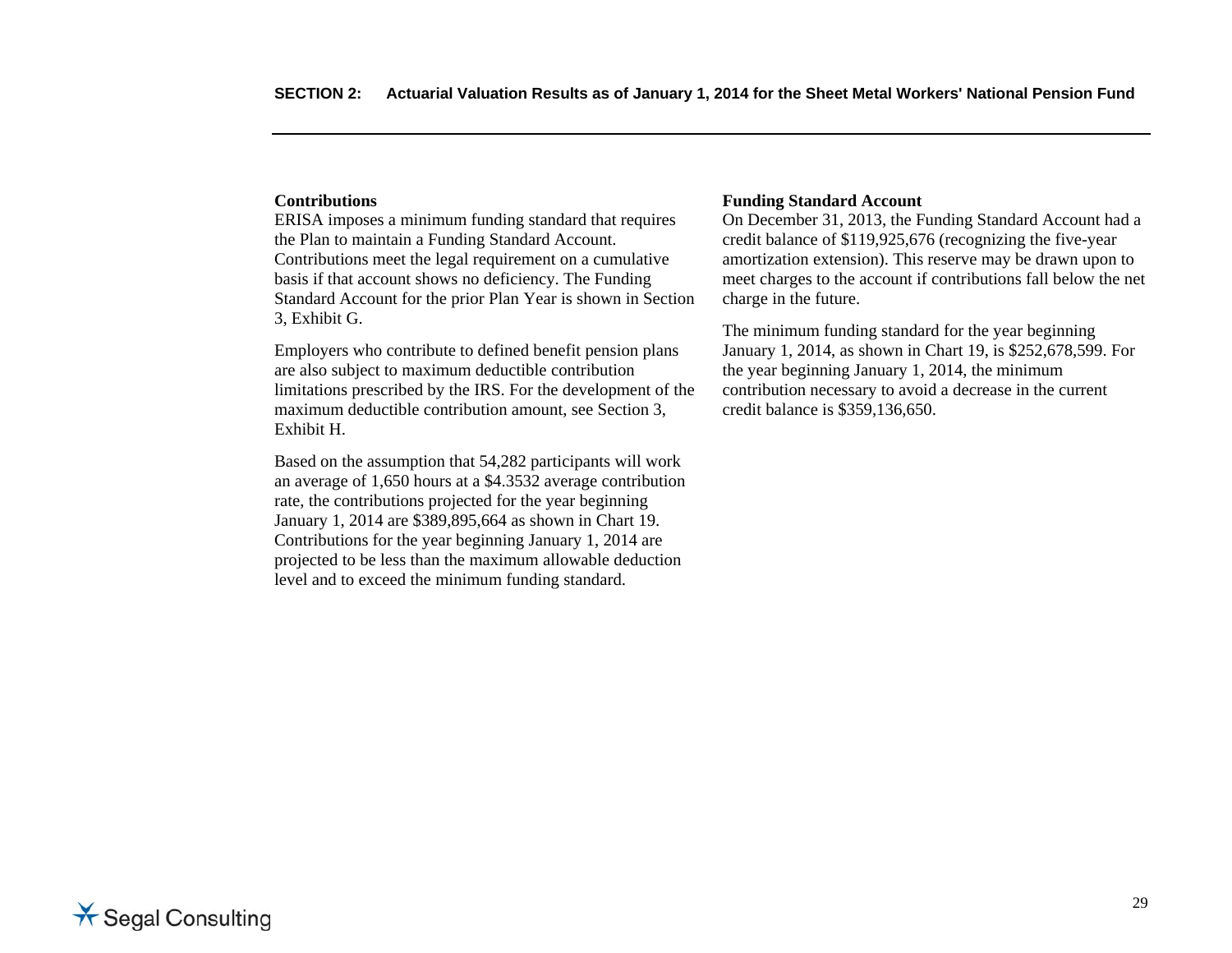#### **Projection of Funding Standard Account**

A 10-year projection of the Funding Standard Account based on this 2014 valuation, assuming the Plan will experience a market rate of return equal to 7.50% each year into the future, the Applicable Percentage under the VBAR formula remains level at 0.75%, administrative expenses increase by 3.0% per year, and that all other experience emerges as projected, and with no plan amendments or changes to law/regulation or other actuarial assumptions, indicates the credit balance (recognizing the five-year amortization extension) will remain positive throughout the projection period. If the fiveyear amortization extension is not considered, the Plan is projected to have funding deficiency throughout the projection period.

Chart 20 shows the projected credit balance in the Funding Standard Account with and without the five-year amortization extension that was effective January 1, 2009.

The projection shown is not the same as that used to determine the annual certification required under PPA'06 prepared earlier this year. It is also not the same as that will be used to annually review the Funding Improvement Plan.

The chart shows how the credit balance would be affected by a specific industry activity and investment return scenario. If requested, we are available to develop additional scenarios based on different assumptions.

#### **CHART 20**

*projected credit balance for the next 10 years. This projection assumes that the number of active employees (and hours per active employee) will remain level, and also assumes that current accumulated deferred investment gains and losses are recognized in accordance with the asset valuation method.* 

*This chart shows the* 

**→** With Extension ——Without Extension



**Projected Funding Standard Account Credit Balance for Years Ending December 31**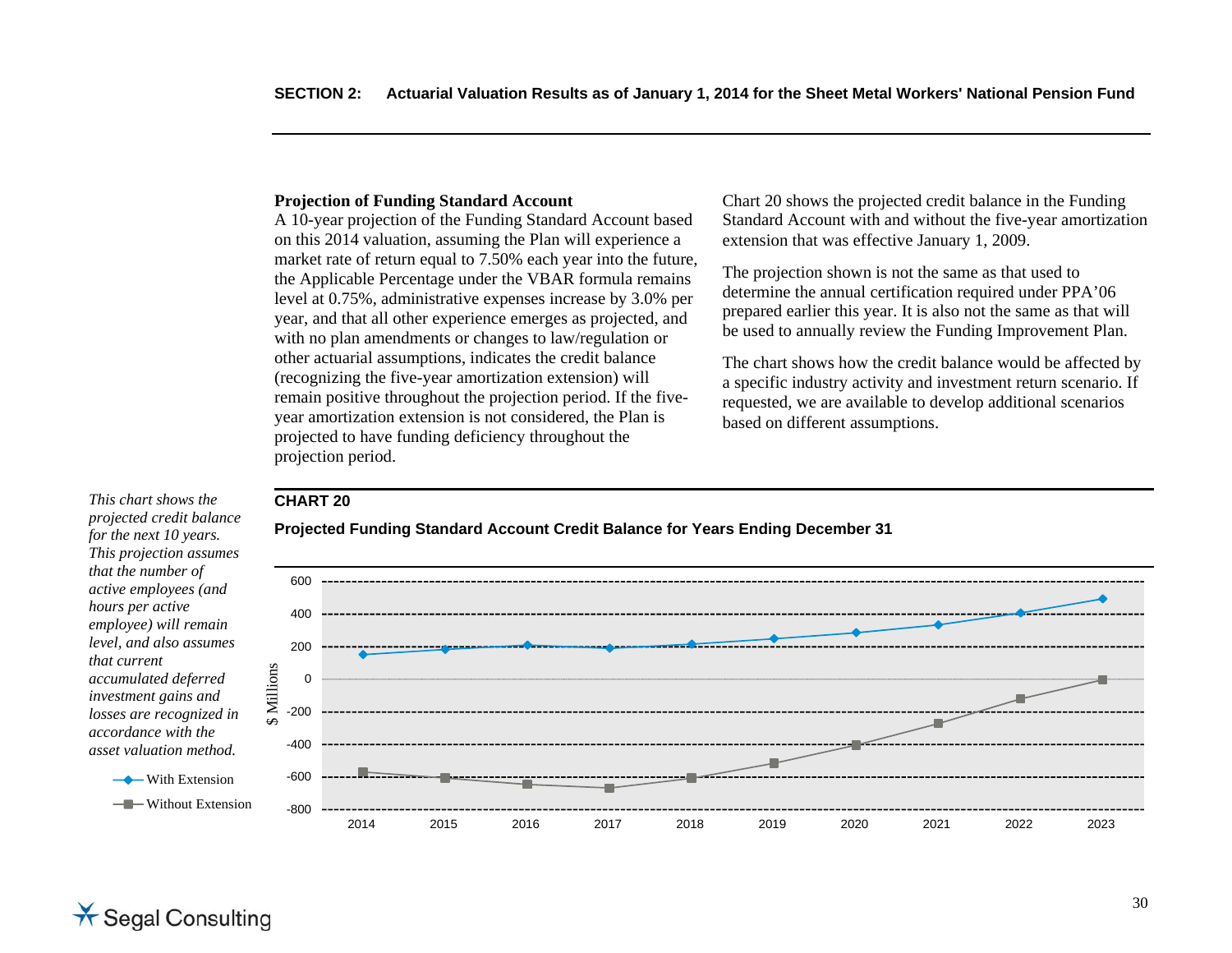#### **F. PENSION PROTECTION ACT OF 2006 (PPA'06)**

PPA'06 calls on trustees to actively monitor their plans' financial prospects to identify emerging funding challenges so they can be addressed effectively. Trustees are required to review formal projections of the financial status of their plans at least annually. Details are shown in Section 3, Exhibit I.

#### **2014 Actuarial Status Certification**

The actuarial certification of plan status under PPA'06 is required not later than the 90th day of the plan year.

The 2014 certification was based on the liabilities calculated in the 2013 actuarial valuation, adjusted for subsequent events and projected to December 31, 2013, and estimated asset information as of December 31, 2013. In addition, the Trustees provided an industry activity assumption that the number of active participants would decrease by 2% during 2013 (as compared to 55,440 active participants as of December 31, 2012) and remain level thereafter and, on the average, contributions will be made for each active for 1,650 hours each year.

The Plan passed the critical status emergence test under IRC Section 432(e)(4)(B) and is in endangered (Yellow Zone) status. The certification was based upon the interpretation that a plan which was in critical status and not projected to have a projected funding deficiency within ten years, taking into account amortization extensions, passes the emergence test under IRS Section  $432(e)(4)(B)$  and is no longer in critical status (Red Zone), even if the plan is described by one or more of the subparagraphs under IRC Section 432(b)(2). The projected funded percentage was 59.1%.

The Trustees adopted a Funding Improvement Plan on February 26, 2014 . The plan of benefits and contribution rate increases required by the Funding Improvement Plan Options are the same as those required by the corresponding prior Rehabilitation Plan Schedules.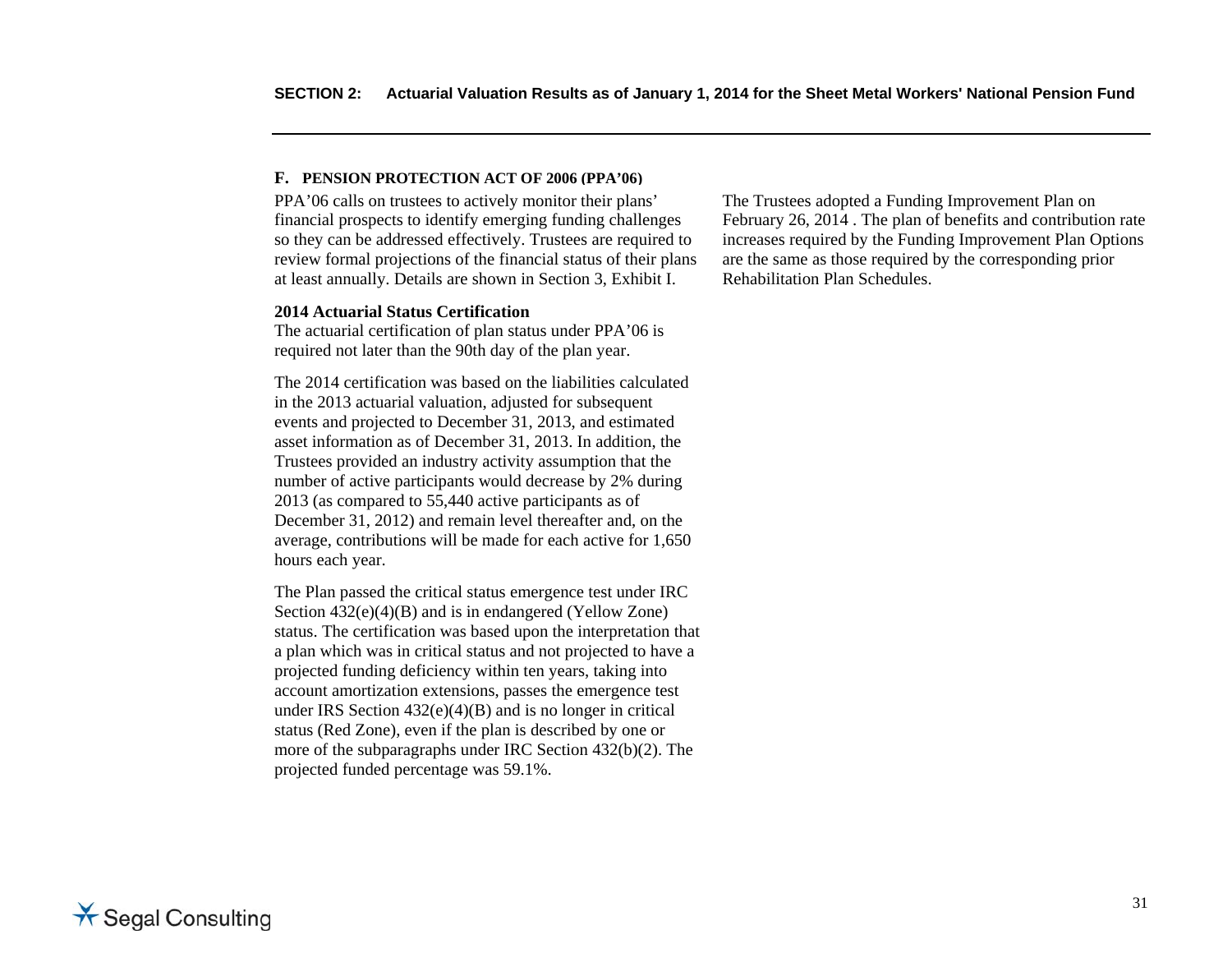#### **G. SOLVENCY PROJECTION**

**CHART 21** 

PPA'06 requires Trustees to monitor plan solvency, the ability to pay benefits when due. If a plan is projected to be unable to pay benefits within five years (or within seven years, if the PPA'06 funded percentage is less than 65%), the plan will be categorized in the *Red Zone*.

Based on this valuation, the projected investment earnings and future contribution income will exceed projected benefit payments and administrative expenses for at least 10 years, assuming experience is consistent with the current assumptions. As a result, the market value of assets is projected to increase gradually.

**Projected Market Value of Assets for Years Ending December 31** 

The projection in Chart 21 only recognizes contribution rate increases bargained as of the valuation date (increases anticipated to be bargained in the future in accordance with the Funding Improvement Plan are not recognized).

#### *This chart shows the projected market value of assets for the next 10 years.*



**X** Segal Consulting

#### 32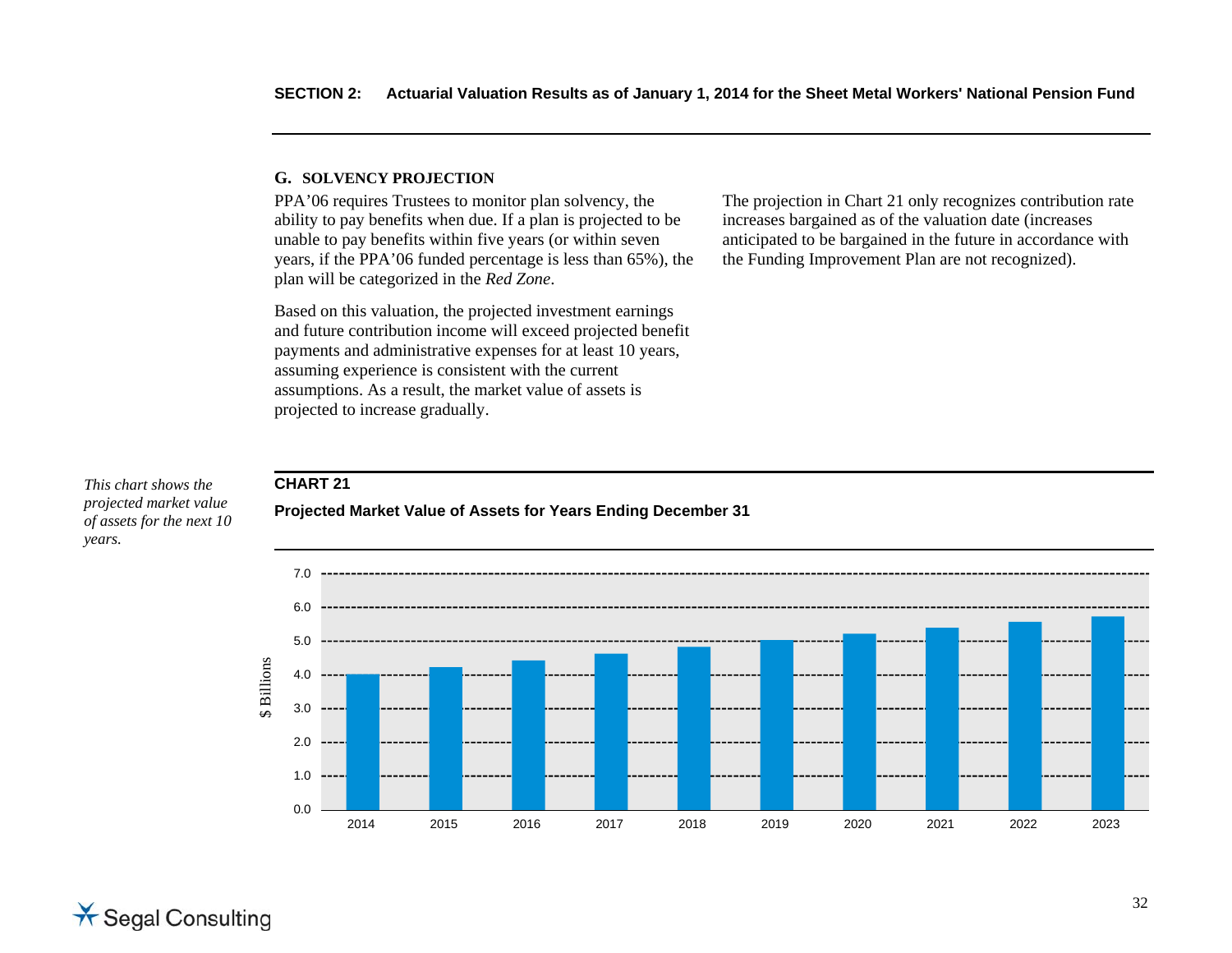#### **H. DISCLOSURE RE QUIREMENTS**

**Present Value of Accumulated Plan Benefits (PVAB)** 

Financial reporting, in accordance with the Financial Accounting Standards Board Accounting Standards Codification (FASB ASC) 960, requires determination of the present value of accumulated plan benefits. It is the singlesum value of the benefits, vested or not, earned by participants as of the valuation date. These present values are determined based on the plan of benefits reflected for Funding Standard Account purposes and are based upon the actuarial assumptions used to determine the ERISA funding costs of the ongoing Plan. These are not appropriate liability measurements for other purposes such as if the Plan were to terminate.

**CHART 22** 

*A historical comparison over the past ten years is shown in these charts.* 

**Present Value of Accumulated Plan Benefits vs. Actuarial Value of Assets as of January 1, 2005 - 2014** 



The funded percentages based on the actuarial value of assets are 59.1% and 57.4% for the 2014 and 2013 valuations, respectively. If the market value of assets were used to determine the funded percentage, the 59.1% figure for 2014 would become 57.2%. The PVAB funded percentage for 2014 is not the same as that used to determine the annual certification required under PPA'06. The 2013 values shown in Charts 22 and 23 reflect current participant and financial information, whereas the annual certification was based on prior participant data and estimated financial results. Chart 22 below compares the present value of accumulated plan benefits with the actuarial value of assets over the past ten years. Chart 23 shows the relationship of these measures as a percentage.

#### **CHART 23**

**Actuarial Value of Assets as a Percentage of Present Value of Accumulated Plan Benefits as of January 1, 2005 - 2014** 

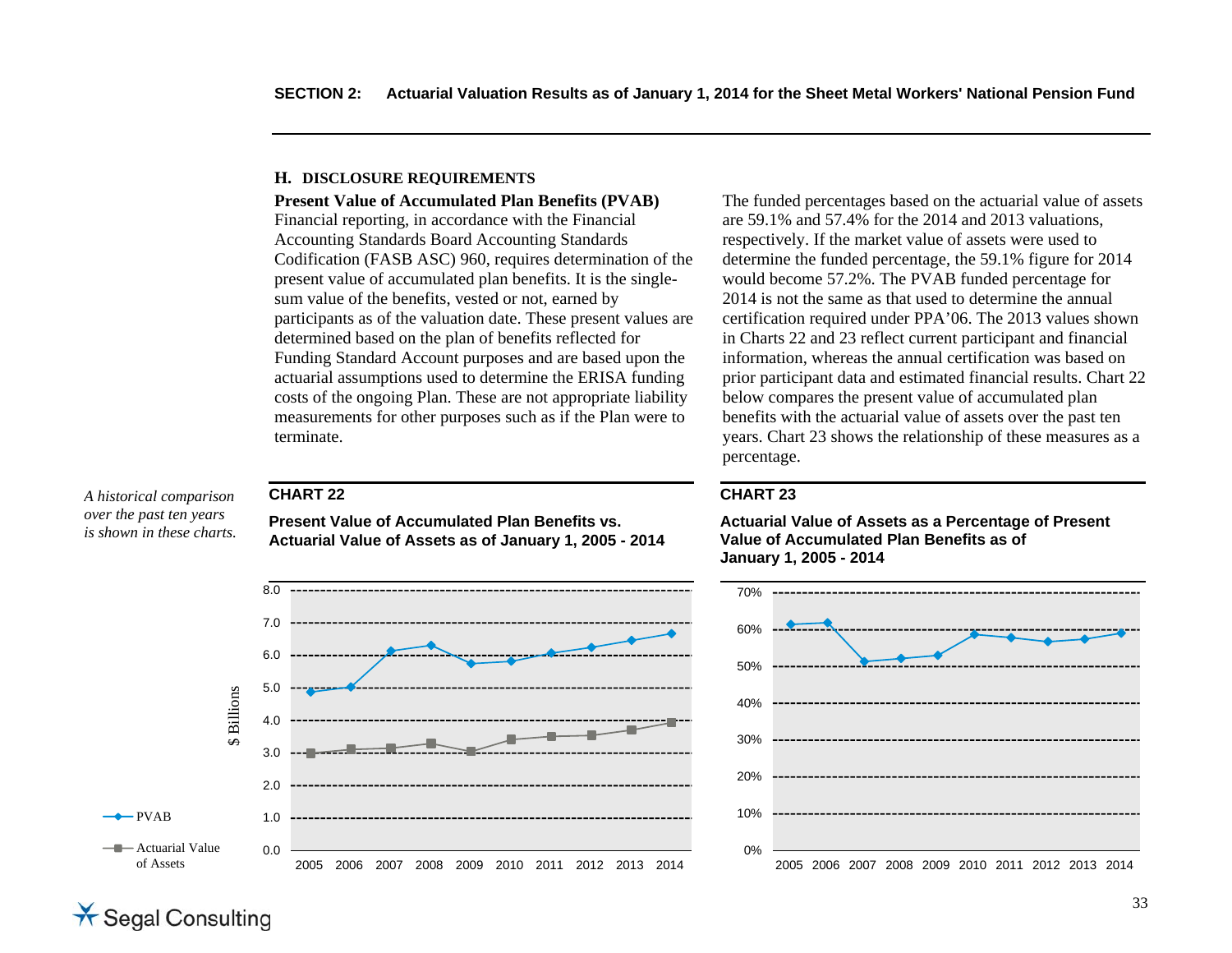For a detailed breakdown of this information and reconciliation from last year to this year, see Section 4, Exhibit VI.

#### **Annual Funding Notice**

PPA'06 requires the annual funding notice to be provided to participants, employers, unions and government agencies. The notice must be sent by 120 days after the end of the plan year. The actuary's "best estimate" assumptions are the basis for the measurement of the funding notice percentage.

The value of plan benefits earned to date as of January 1, 2014 is \$6,671,514,903 using the long-term funding interest rate of 7.50%. As the actuarial value of assets is \$3,940,831,853, the Plan's funded percentage is 59.1%, compared to 57.4% in the prior year. The funded percentage is one measure of a plan's funded status. It is not indicative of how well funded a plan may be in the future, especially in the event of plan termination.

The actuarial information to be provided in the annual funding notice is shown in Section 3, Exhibit F.

#### **Current Liability**

ERISA also requires the disclosure by the actuary of the funding percentage based on "current liability" assumptions and the market value of assets, if it is less than 70%. As shown in Section 4, Exhibit V, the Plan's current liability as of January 1, 2014 is \$11,291,679,667 using an interest rate of 3.64%. As the market value of assets is \$3,818,123,174, this funded current liability percentage is 33.8%. This will be disclosed on the 2014 Schedule MB of IRS Form 5500.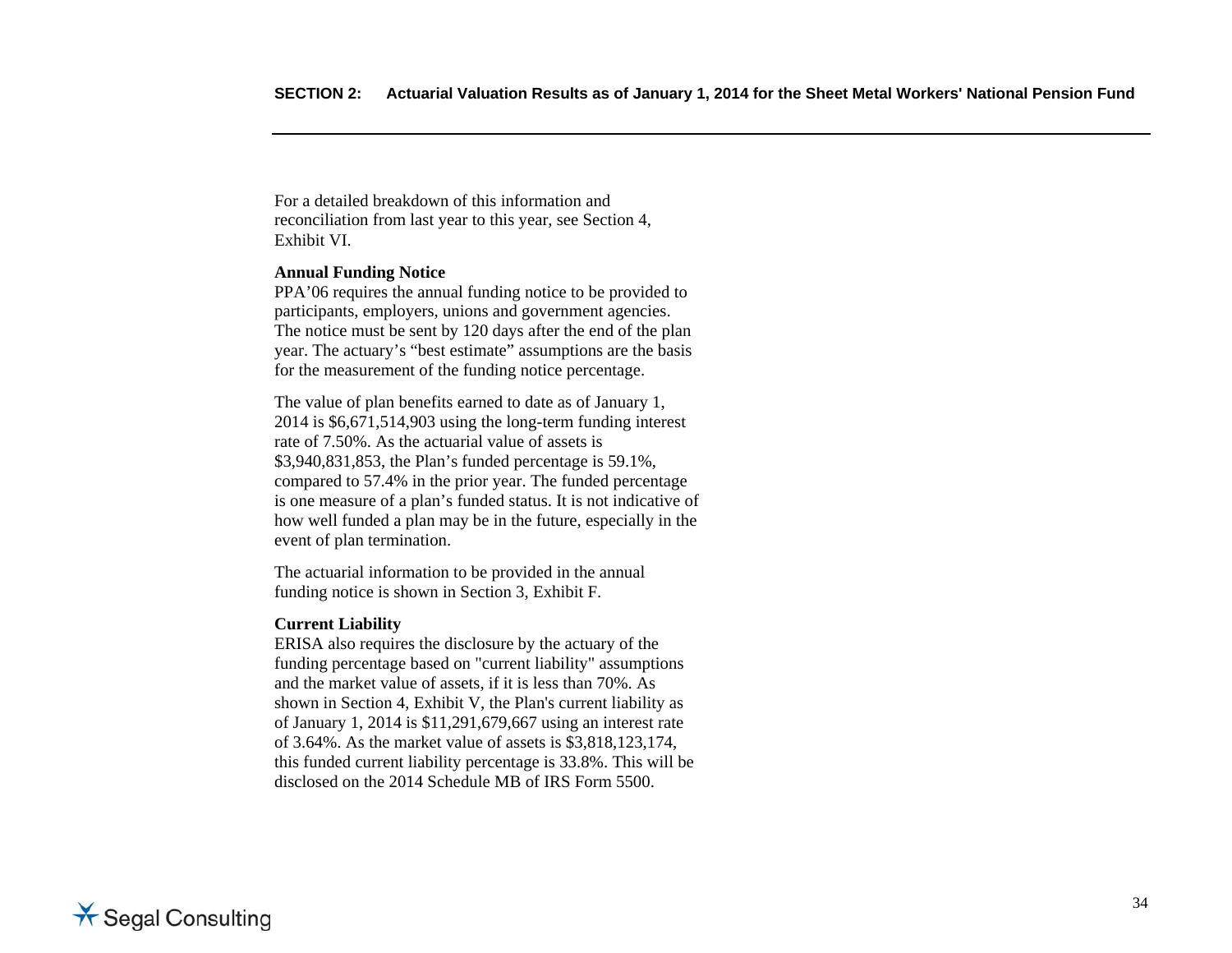#### **I. WITHDRAWAL LIABILITY**

The actuarial present value of vested Plan benefits for withdrawal liability purposes is not the same figure as determined for FASB ASC 960 purposes because the two calculations involve different actuarial assumptions. A separate detailed report on withdrawal liability is available.

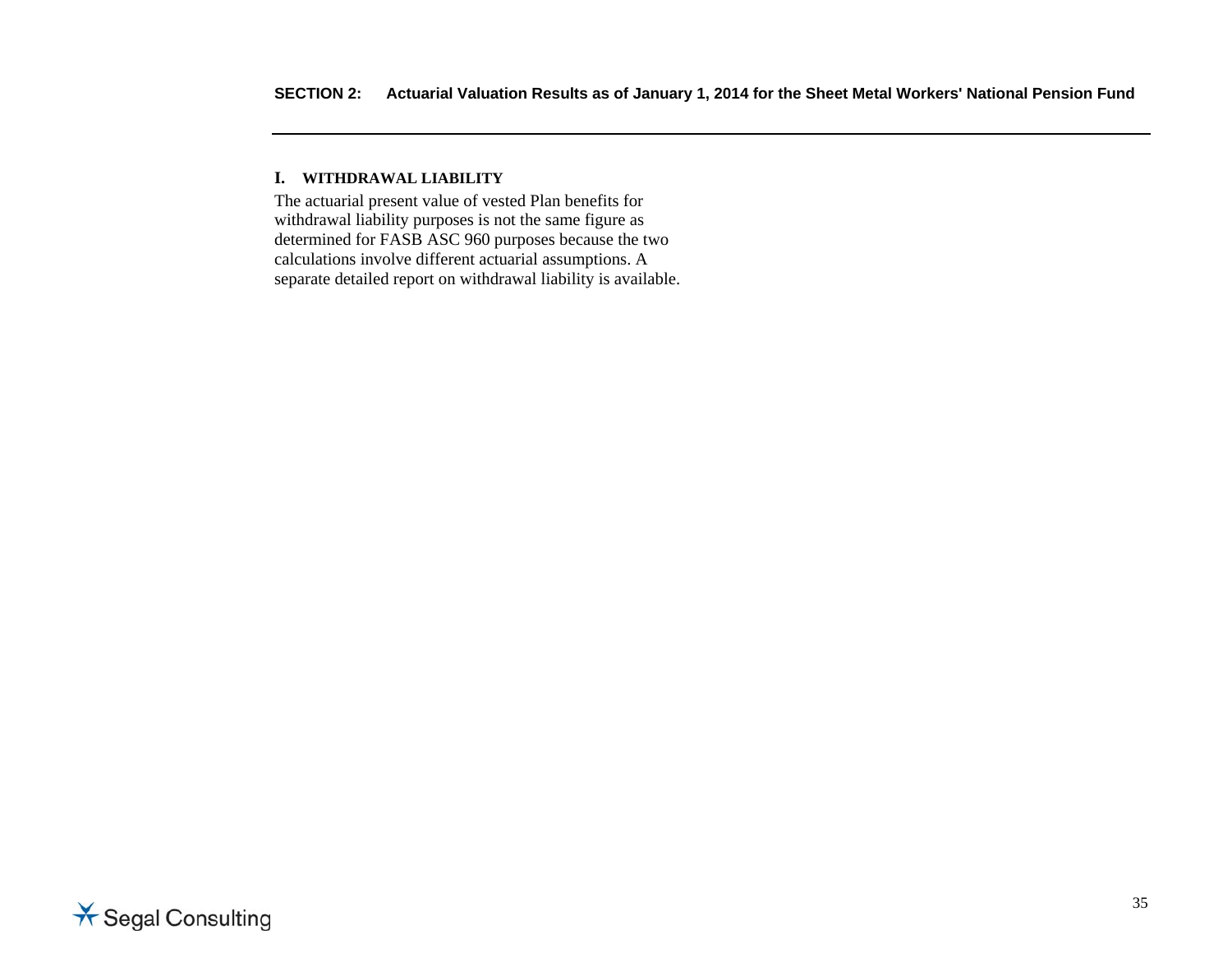#### **EXHIBIT A**

**Table of Plan Coverage** 

|                                                                                | <b>Year Ended December 31</b> | <b>Change From</b> |                   |
|--------------------------------------------------------------------------------|-------------------------------|--------------------|-------------------|
| Category                                                                       | 2013                          | 2012               | <b>Prior Year</b> |
| <b>Participants in Fund Office tabulation</b>                                  | 56,104                        | 57,372             | $-2.2%$           |
| Less: Participants with less than one year of vesting service                  | 1,822                         | 1,932              | N/A               |
| Active participants in valuation:                                              |                               |                    |                   |
| Number                                                                         |                               |                    |                   |
| First Alternative Schedule without 55/30                                       | 20,796                        | 21,832             | $-4.7%$           |
| First Alternative Schedule with 55/30                                          | 20,225                        | 20.676             | $-2.2%$           |
| Default Schedule                                                               | 12,911                        | 12,813             | 0.8%              |
| No contribution increases but previously covered under an Alternative Schedule | 324                           | 90                 | 260.0%            |
| Second Alternative Schedule without 60/30                                      | 26                            | 29                 | $-10.3%$          |
| Second Alternative Schedule with 60/30                                         | $\overline{0}$                | $\overline{0}$     | N/A               |
| Total                                                                          | 54,282                        | 55,440             | $-2.1%$           |
| Average age                                                                    | 42.8                          | 42.7               | N/A               |
| Average pension credits                                                        | 14.2                          | 14.1               | N/A               |
| Average contribution rate as of valuation date                                 | \$4.35                        | \$4.12             | 5.6%              |
| Number with unknown age                                                        | 280                           | 206                | 35.9%             |
| Total active vested participants                                               | 43,851                        | 44,814             | $-2.1%$           |
| Inactive participants with rights to a pension:                                |                               |                    |                   |
| Number                                                                         | 34,246                        | 33,644             | 1.8%              |
| Average age                                                                    | 50.4                          | 50.2               | N/A               |
| Number with unknown age.                                                       | 36                            | 42                 | $-14.3%$          |
| Average monthly benefit                                                        | \$452                         | \$447              | 1.1%              |
| Beneficiaries with rights to deferred payments                                 | 578                           | 517                | 11.8%             |

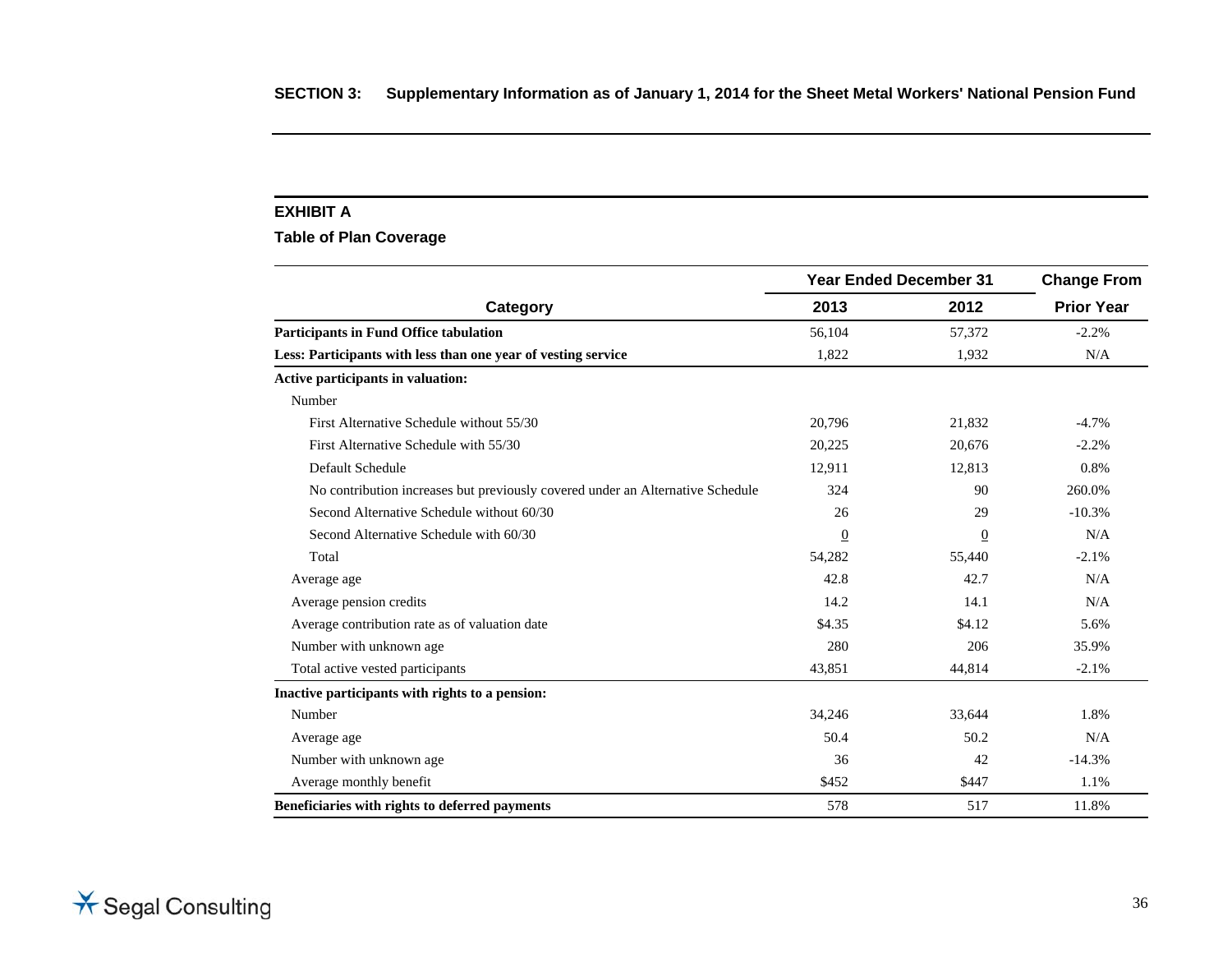# **EXHIBIT A (continued)**

# **Table of Plan Coverage**

|                             | <b>Year Ended December 31</b> | <b>Change From</b> |                   |
|-----------------------------|-------------------------------|--------------------|-------------------|
| Category                    | 2013                          | 2012               | <b>Prior Year</b> |
| <b>Pensioners:</b>          |                               |                    |                   |
| Number in pay status        | 37,648                        | 37,165             | 1.3%              |
| Average age                 | 71.7                          | 71.5               | N/A               |
| Average monthly benefit*    | \$877                         | \$868              | 1.0%              |
| Number in suspended status  | 89                            | 35                 | 154.3%            |
| Beneficiaries in pay status | 9,096                         | 8.774              | 3.7%              |

*\*Includes one-twelfth of annual COLA payments* 

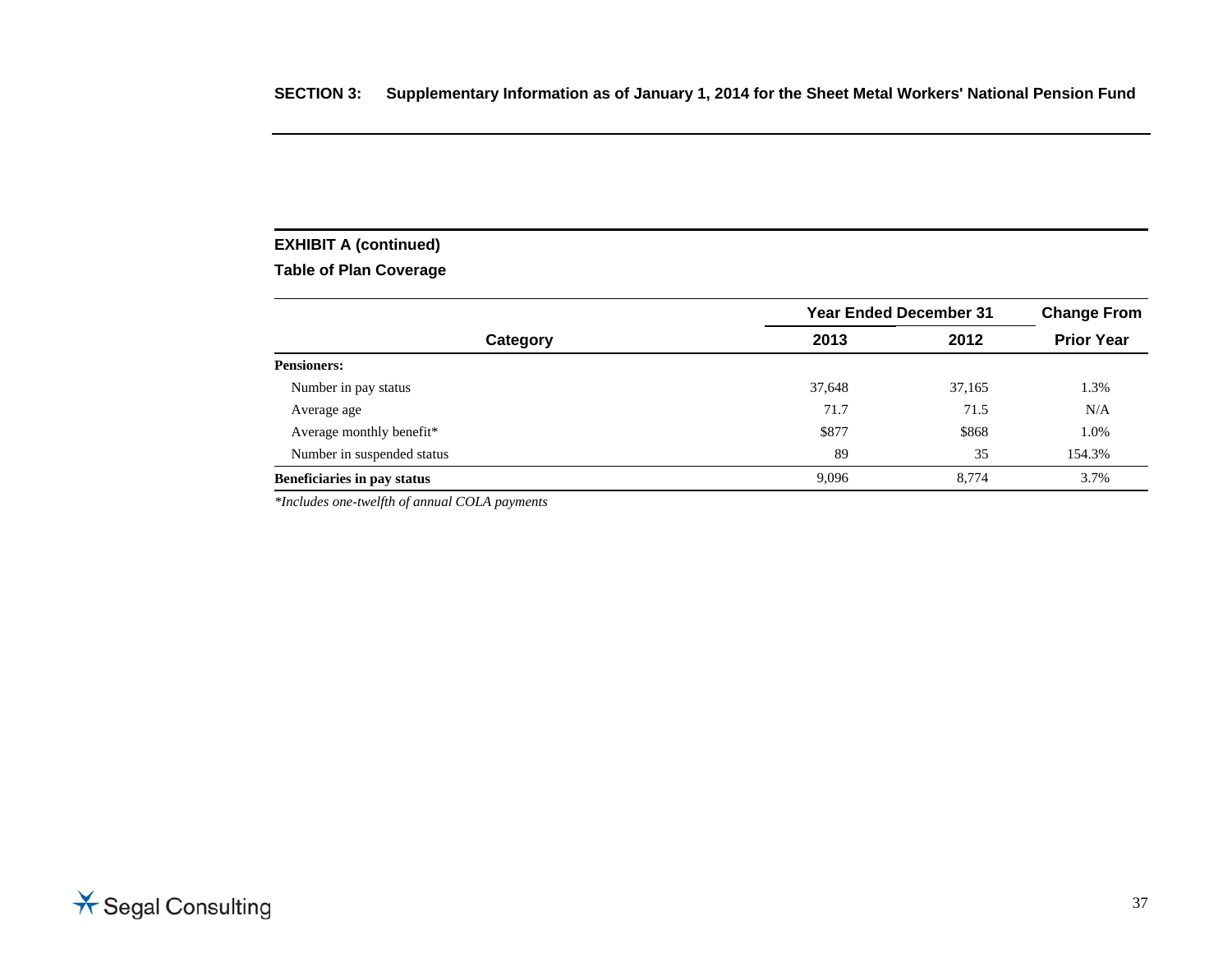#### **EXHIBIT B**

**Participant Population: 2004 – 2013** 

| <b>Year Ended</b><br>December 31 | <b>Active</b><br><b>Participants</b> | <b>Inactive Vested</b><br><b>Participants</b><br>(Including Deferred<br><b>Beneficiaries)</b> | <b>Pensioners and</b><br><b>Beneficiaries</b> | <b>Ratio of Non-Actives</b><br>to Actives |
|----------------------------------|--------------------------------------|-----------------------------------------------------------------------------------------------|-----------------------------------------------|-------------------------------------------|
| 2004                             | 68,286                               | 22,275                                                                                        | 40,361                                        | 0.92                                      |
| 2005                             | 67,130                               | 23,452                                                                                        | 41,372                                        | 0.97                                      |
| 2006                             | 68,046                               | 24,020                                                                                        | 42,077                                        | 0.97                                      |
| 2007                             | 69,408                               | 24,436                                                                                        | 43,166                                        | 0.97                                      |
| 2008                             | 70,448                               | 25,517                                                                                        | 43,794                                        | 0.98                                      |
| 2009                             | 62,321                               | 30,569                                                                                        | 44,444                                        | 1.20                                      |
| 2010                             | 55,940                               | 33,749                                                                                        | 45,281                                        | 1.41                                      |
| 2011                             | 55,131                               | 34,122                                                                                        | 46,049                                        | 1.45                                      |
| 2012                             | 55,440                               | 34,161                                                                                        | 45,974                                        | 1.45                                      |
| 2013                             | 54,282                               | 34,824                                                                                        | 46,833                                        | 1.50                                      |

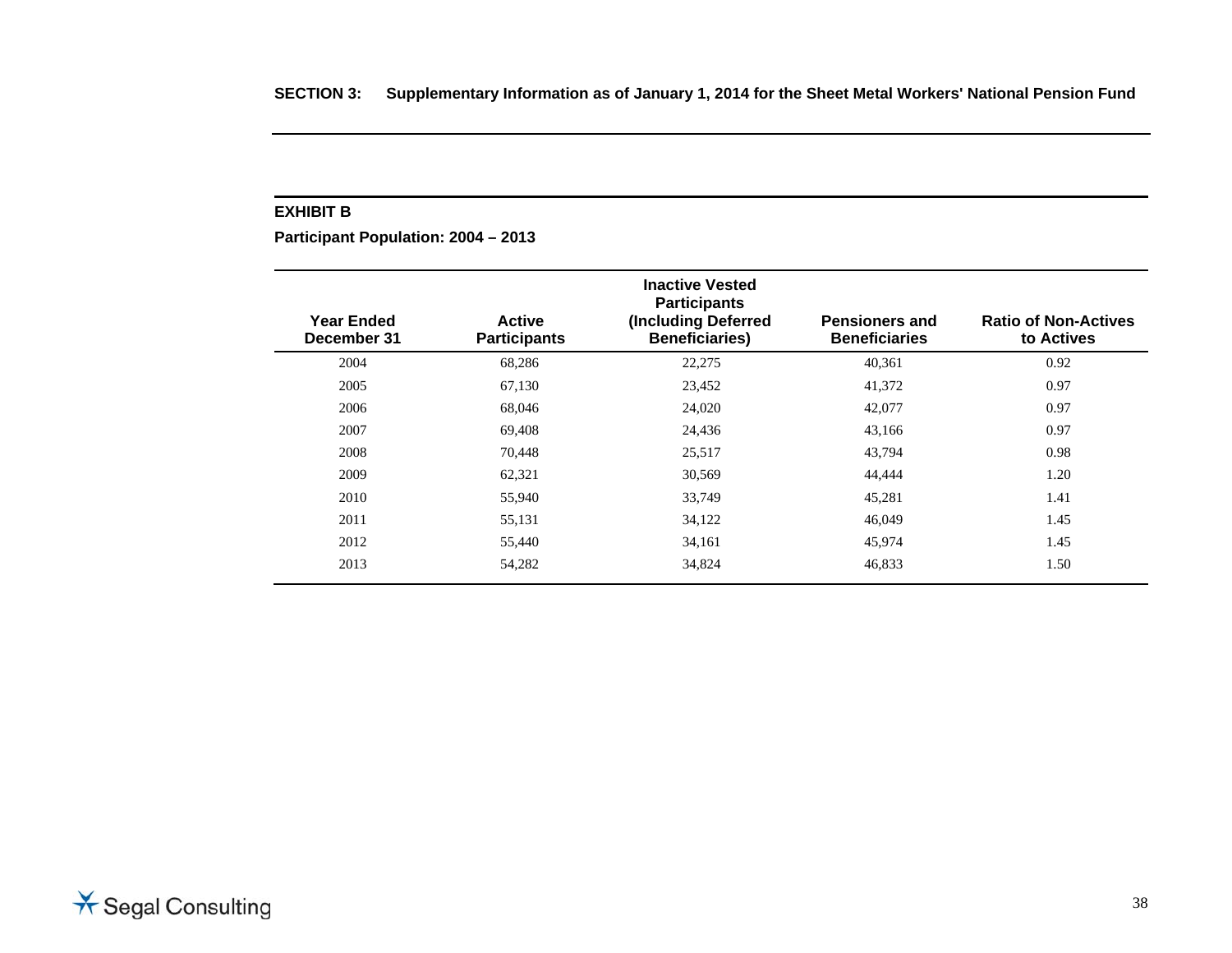#### **EXHIBIT C**

# **Comparison of Active Participants by Local**

|       |                                       |                | As of December 31, 2013   |                         |                                    | As of December 31, 2012               |                |                           |                         |                                    |  |
|-------|---------------------------------------|----------------|---------------------------|-------------------------|------------------------------------|---------------------------------------|----------------|---------------------------|-------------------------|------------------------------------|--|
| Local | <b>Number</b><br>of<br><b>Members</b> | Average<br>Age | Average<br><b>Service</b> | Average<br><b>Hours</b> | Average<br>Rate<br>as of<br>12/31* | <b>Number</b><br>of<br><b>Members</b> | Average<br>Age | Average<br><b>Service</b> | Average<br><b>Hours</b> | Average<br>Rate<br>as of<br>12/31* |  |
| 001   | 374                                   | 43.96          | 16.41                     | 1,594.20                | \$6.59                             | 419                                   | 44.12          | 16.21                     | 1,679.00                | \$6.19                             |  |
| 002   | 1,157                                 | 42.42          | 14.88                     | 1,628.89                | 9.56                               | 1,191                                 | 42.01          | 14.51                     | 1,639.41                | 8.92                               |  |
| 003   | 369                                   | 42.47          | 13.55                     | 1,828.60                | 4.91                               | 340                                   | 42.74          | 14.32                     | 1,753.11                | 4.61                               |  |
| 004   | 193                                   | 42.12          | 15.35                     | 1,731.23                | 0.45                               | 188                                   | 42.19          | 15.37                     | 1,685.58                | 0.40                               |  |
| 005   | 519                                   | 42.18          | 10.22                     | 1,770.39                | 3.75                               | 594                                   | 41.90          | 9.89                      | 1,702.86                | 3.45                               |  |
| 007   | 996                                   | 41.19          | 13.43                     | 1,688.52                | 1.44                               | 975                                   | 41.22          | 13.51                     | 1,673.27                | 1.37                               |  |
| 009   | 728                                   | 42.44          | 12.76                     | 1,703.41                | 0.50                               | 693                                   | 42.18          | 12.79                     | 1,669.07                | 0.51                               |  |
| 010   | 2,416                                 | 42.53          | 14.55                     | 1,659.76                | 3.84                               | 2,342                                 | 42.56          | 14.64                     | 1,637.79                | 3.68                               |  |
| 012   | 975                                   | 41.71          | 14.45                     | 1,630.87                | 7.39                               | 1,005                                 | 41.90          | 14.43                     | 1,647.37                | 7.44                               |  |
| 015   | 523                                   | 44.19          | 9.87                      | 1,773.85                | 2.49                               | 582                                   | 44.71          | 9.45                      | 1,906.13                | 2.43                               |  |
| 016   | 1,342                                 | 41.55          | 11.80                     | 1,703.89                | 1.74                               | 1,323                                 | 41.87          | 12.00                     | 1,689.52                | 1.65                               |  |
| 017   | 1,290                                 | 42.75          | 15.02                     | 1,679.53                | 9.35                               | 1,196                                 | 42.88          | 15.33                     | 1,566.39                | 8.78                               |  |
| 018   | 2,347                                 | 43.22          | 16.17                     | 1,737.24                | 8.06                               | 2,316                                 | 42.86          | 15.96                     | 1,698.33                | 7.49                               |  |
| 019   | 246                                   | 45.21          | 15.01                     | 1,808.57                | 3.60                               | 267                                   | 45.04          | 14.23                     | 1,807.60                | 3.33                               |  |
| 020   | 2,196                                 | 42.79          | 15.08                     | 1,688.46                | 4.79                               | 2,213                                 | 42.54          | 14.98                     | 1,695.60                | 4.55                               |  |
| 023   | 209                                   | 43.65          | 13.95                     | 1,544.48                | 1.69                               | 232                                   | 43.96          | 14.13                     | 1,637.75                | 1.70                               |  |
| 024   | 1,244                                 | 42.90          | 15.24                     | 1,744.09                | 3.65                               | 1,310                                 | 42.91          | 15.08                     | 1,703.10                | 3.40                               |  |
| 025   | 487                                   | 45.90          | 17.69                     | 1,619.71                | 9.93                               | 469                                   | 45.69          | 18.01                     | 1,551.56                | 9.54                               |  |
| 026   | 129                                   | 41.18          | 13.64                     | 1,480.33                | 2.60                               | 128                                   | 41.06          | 13.14                     | 1,493.41                | 2.38                               |  |
| 027   | 401                                   | 44.91          | 16.59                     | 1,410.38                | 9.55                               | 507                                   | 44.61          | 16.20                     | 1,428.78                | 8.99                               |  |
| 028   | 2,336                                 | 43.20          | 14.37                     | 1,601.71                | 11.65                              | 2,307                                 | 43.36          | 14.56                     | 1,602.63                | 11.10                              |  |
| 029   | 160                                   | 38.50          | 13.23                     | 1,775.88                | 4.36                               | 155                                   | 38.11          | 12.74                     | 1,798.79                | 4.09                               |  |
| 032   | 296                                   | 44.25          | 13.20                     | 1,569.37                | 3.55                               | 330                                   | 44.39          | 13.50                     | 1,824.39                | 3.47                               |  |

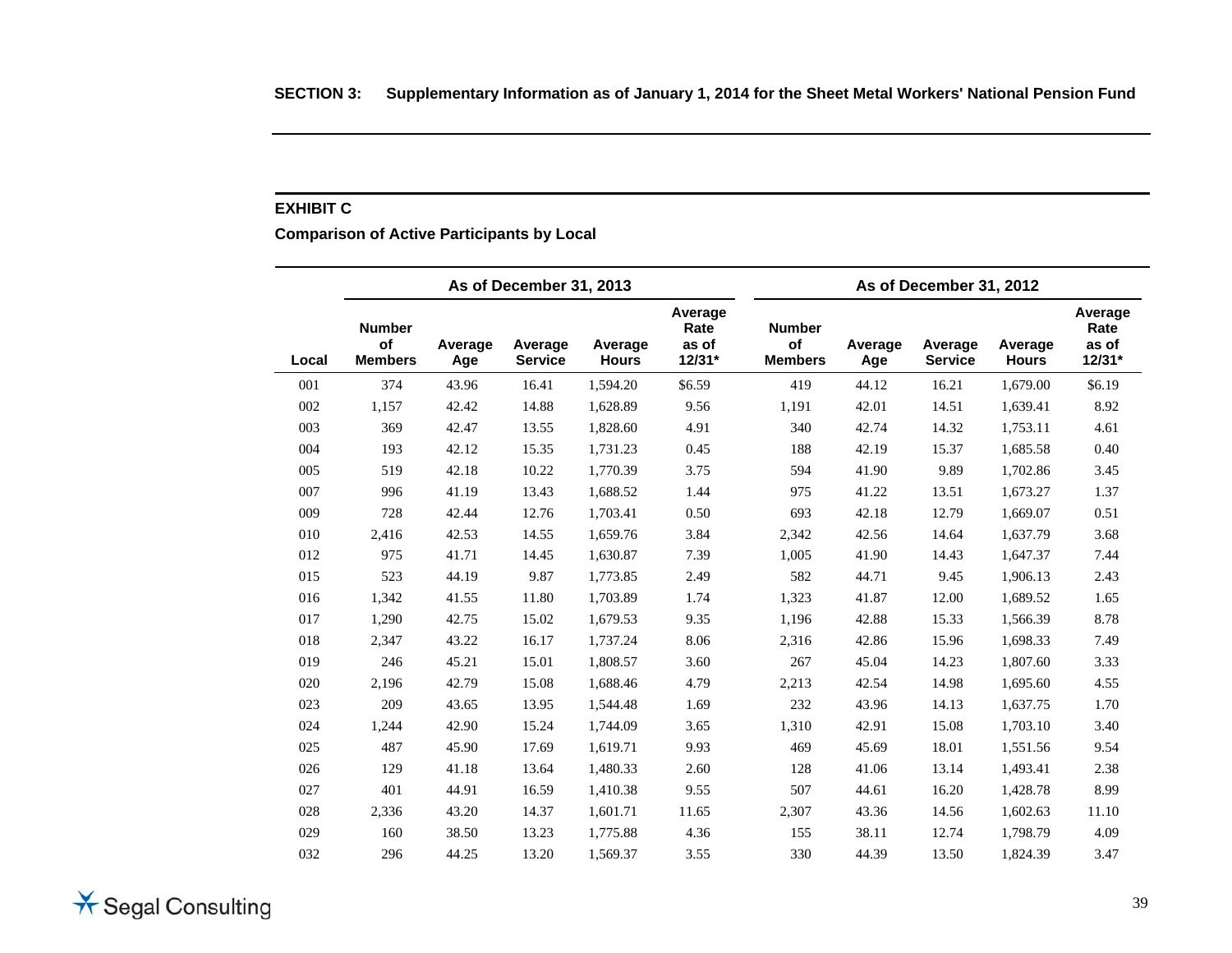# **EXHIBIT C (continued)**

# **Comparison of Active Participants by Local**

|         |                                       |                | As of December 31, 2013   |                         |                                      | As of December 31, 2012               |                |                           |                         |                                    |
|---------|---------------------------------------|----------------|---------------------------|-------------------------|--------------------------------------|---------------------------------------|----------------|---------------------------|-------------------------|------------------------------------|
| Local   | <b>Number</b><br>of<br><b>Members</b> | Average<br>Age | Average<br><b>Service</b> | Average<br><b>Hours</b> | Average<br>Rate<br>as of<br>$12/31*$ | <b>Number</b><br>of<br><b>Members</b> | Average<br>Age | Average<br><b>Service</b> | Average<br><b>Hours</b> | Average<br>Rate<br>as of<br>12/31* |
| 033     | 2,192                                 | 42.30          | 13.94                     | 1,625.69                | \$5.34                               | 2,321                                 | 42.07          | 13.59                     | 1,678.67                | \$5.09                             |
| 036     | 1,699                                 | 44.24          | 16.17                     | 1,542.64                | 2.33                                 | 1,763                                 | 43.82          | 15.58                     | 1,534.25                | 2.28                               |
| 038     | 493                                   | 43.24          | 15.43                     | 1,560.00                | 9.43                                 | 462                                   | 43.31          | 15.94                     | 1,525.53                | 8.73                               |
| 040     | 325                                   | 44.45          | 15.77                     | 1,526.24                | 1.43                                 | 341                                   | 43.83          | 15.02                     | 1,469.96                | 0.83                               |
| $041**$ |                                       |                |                           |                         |                                      | 6                                     | 44.07          | 6.04                      | 1,550.33                | 1.32                               |
| 044     | 190                                   | 43.60          | 14.51                     | 1,392.90                | 0.75                                 | 251                                   | 44.60          | 16.24                     | 1,400.42                | 0.75                               |
| 045     | 365                                   | 40.25          | 14.16                     | 1,707.46                | 5.82                                 | 354                                   | 39.68          | 13.80                     | 1,713.68                | 5.35                               |
| 046     | 358                                   | 40.81          | 13.99                     | 1,635.69                | 2.50                                 | 379                                   | 40.34          | 13.55                     | 1,650.57                | 2.31                               |
| 048     | 213                                   | 43.03          | 16.51                     | 1,719.52                | 6.37                                 | 217                                   | 43.50          | 16.22                     | 1,817.07                | 5.98                               |
| 049     | 379                                   | 43.23          | 14.09                     | 1,678.06                | 4.75                                 | 431                                   | 43.00          | 13.75                     | 1,642.54                | 4.80                               |
| 054     | 665                                   | 42.49          | 13.75                     | 1,851.26                | 5.02                                 | 645                                   | 42.07          | 13.91                     | 1,779.71                | 4.68                               |
| 055     | 894                                   | 42.22          | 12.86                     | 1,726.56                | 1.44                                 | 880                                   | 42.00          | 12.76                     | 1,612.10                | 1.45                               |
| 058     | 133                                   | 42.67          | 11.28                     | 1,365.91                | 6.30                                 | 157                                   | 41.80          | 9.89                      | 1,487.56                | 5.84                               |
| 063     | 287                                   | 44.20          | 15.31                     | 1,595.77                | 7.09                                 | 339                                   | 43.16          | 13.94                     | 1,638.36                | 6.64                               |
| 066     | 1,673                                 | 43.08          | 14.27                     | 1,603.41                | 3.57                                 | 1,789                                 | 42.55          | 13.53                     | 1,607.30                | 3.61                               |
| 067     | 806                                   | 41.24          | 12.57                     | 1,748.14                | 6.17                                 | 775                                   | 41.17          | 12.91                     | 1,786.06                | 5.87                               |
| 068     | 486                                   | 42.67          | 11.36                     | 1,754.76                | 4.80                                 | 479                                   | 42.74          | 10.97                     | 1,793.59                | 3.69                               |
| 071     | 291                                   | 41.95          | 14.29                     | 1,615.66                | 5.77                                 | 364                                   | 42.52          | 14.05                     | 1,734.79                | 5.06                               |
| 073     | 1,854                                 | 45.98          | 17.32                     | 1,708.09                | 4.15                                 | 1,857                                 | 45.59          | 16.99                     | 1,677.26                | 3.89                               |
| 080     | 67                                    | 39.81          | 8.24                      | 1,351.96                | 4.86                                 | 74                                    | 40.28          | 8.17                      | 1,309.41                | 5.05                               |
| 083     | 321                                   | 43.45          | 13.70                     | 1,572.31                | 8.95                                 | 367                                   | 43.11          | 12.86                     | 1,762.52                | 8.33                               |
| 085     | 748                                   | 41.03          | 13.47                     | 1,707.37                | 0.98                                 | 708                                   | 41.72          | 13.95                     | 1,691.25                | 0.92                               |
| 088     | 460                                   | 42.52          | 14.38                     | 1,520.03                | 2.35                                 | 417                                   | 42.57          | 14.43                     | 1,508.62                | 2.18                               |

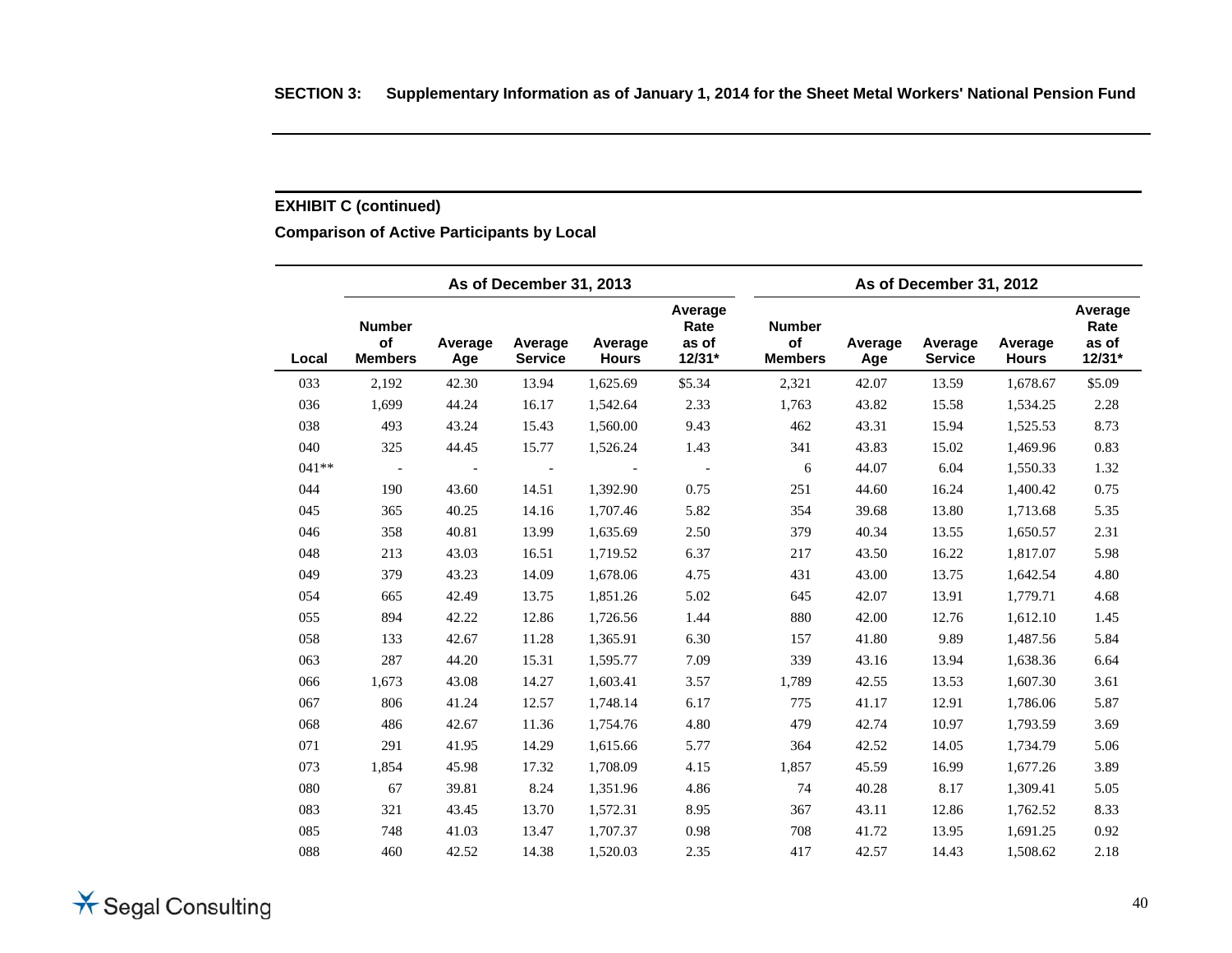# **EXHIBIT C (continued)**

# **Comparison of Active Participants by Local**

|         |                                       |                | As of December 31, 2013   |                         |                                      | As of December 31, 2012               |                |                           |                         |                                    |
|---------|---------------------------------------|----------------|---------------------------|-------------------------|--------------------------------------|---------------------------------------|----------------|---------------------------|-------------------------|------------------------------------|
| Local   | <b>Number</b><br>of<br><b>Members</b> | Average<br>Age | Average<br><b>Service</b> | Average<br><b>Hours</b> | Average<br>Rate<br>as of<br>$12/31*$ | <b>Number</b><br>of<br><b>Members</b> | Average<br>Age | Average<br><b>Service</b> | Average<br><b>Hours</b> | Average<br>Rate<br>as of<br>12/31* |
| 091     | 607                                   | 39.99          | 13.65                     | 1,627.45                | \$4.28                               | 604                                   | 39.91          | 13.53                     | 1,690.47                | \$4.00                             |
| 100     | 503                                   | 42.53          | 13.48                     | 1,534.47                | 5.77                                 | 596                                   | 42.71          | 12.95                     | 1,618.92                | 5.51                               |
| 103     | 335                                   | 43.38          | 14.03                     | 1,603.26                | 1.26                                 | 355                                   | 42.90          | 13.51                     | 1,636.73                | 1.24                               |
| 104     | 4,151                                 | 42.20          | 13.40                     | 1,570.48                | 1.81                                 | 4,017                                 | 42.42          | 13.48                     | 1,574.84                | 1.83                               |
| 105     | 2,885                                 | 40.89          | 12.20                     | 1,626.11                | 2.66                                 | 2,928                                 | 40.99          | 12.32                     | 1,620.97                | 2.53                               |
| 110     | 533                                   | 44.58          | 15.21                     | 1,686.54                | 7.49                                 | 552                                   | 44.46          | 15.31                     | 1,658.21                | 6.94                               |
| 112     | 310                                   | 41.37          | 11.63                     | 1,740.29                | 2.06                                 | 312                                   | 40.82          | 10.89                     | 1,709.30                | 1.98                               |
| 124     | 359                                   | 41.72          | 13.47                     | 1,668.92                | 1.93                                 | 423                                   | 41.65          | 12.93                     | 1,652.44                | 1.75                               |
| $137**$ | 347                                   | 44.19          | 14.24                     | 1,567.64                | 8.51                                 | 337                                   | 44.10          | 14.23                     | 1,707.98                | 8.24                               |
| 170     | 760                                   | 45.88          | 12.63                     | 2,072.21                | 1.31                                 | 740                                   | 45.75          | 12.52                     | 2,116.35                | 1.24                               |
| 177     | 470                                   | 41.36          | 11.26                     | 1,656.00                | 0.81                                 | 530                                   | 41.54          | 11.39                     | 1,760.36                | 0.77                               |
| 206     | 448                                   | 40.81          | 11.02                     | 1,583.59                | 4.03                                 | 468                                   | 40.96          | 10.97                     | 1,591.07                | 3.76                               |
| 214     | 650                                   | 41.88          | 13.57                     | 1,794.61                | 2.61                                 | 656                                   | 41.92          | 13.64                     | 1,810.09                | 2.43                               |
| 218     | 324                                   | 43.56          | 15.88                     | 1,581.11                | 2.94                                 | 340                                   | 43.47          | 15.76                     | 1,588.08                | 3.18                               |
| 219     | 276                                   | 42.63          | 16.57                     | 1,696.33                | 5.58                                 | 280                                   | 42.54          | 16.69                     | 1,696.30                | 5.28                               |
| 237     | 117                                   | 53.94          | 23.22                     | 692.40                  | 2.76                                 | 167                                   | 54.69          | 23.76                     | 1,969.25                | 2.76                               |
| 256     | 35                                    | 49.31          | 9.00                      | 1,989.20                | 1.00                                 | 34                                    | 48.92          | 8.57                      | 1,890.24                | 0.90                               |
| 263     | 290                                   | 40.10          | 13.20                     | 1,722.33                | 5.07                                 | 287                                   | 39.79          | 12.87                     | 1,675.64                | 4.94                               |
| 265     | 1,090                                 | 43.84          | 16.88                     | 1,551.66                | 0.90                                 | 1,103                                 | 43.44          | 16.61                     | 1,479.85                | 0.89                               |
| 268     | 366                                   | 43.92          | 16.73                     | 1,564.42                | 4.17                                 | 394                                   | 43.04          | 15.51                     | 1,594.52                | 3.89                               |
| 270     | 162                                   | 42.13          | 12.78                     | 1,750.36                | 5.01                                 | 151                                   | 42.05          | 12.94                     | 1,816.74                | 4.72                               |
| 273     | 151                                   | 42.73          | 13.89                     | 1,473.75                | 2.93                                 | 173                                   | 42.05          | 13.69                     | 1,377.25                | 2.76                               |
| 292     | 439                                   | 44.69          | 14.94                     | 1,878.10                | 1.17                                 | 435                                   | 44.56          | 14.68                     | 1,761.47                | 1.15                               |

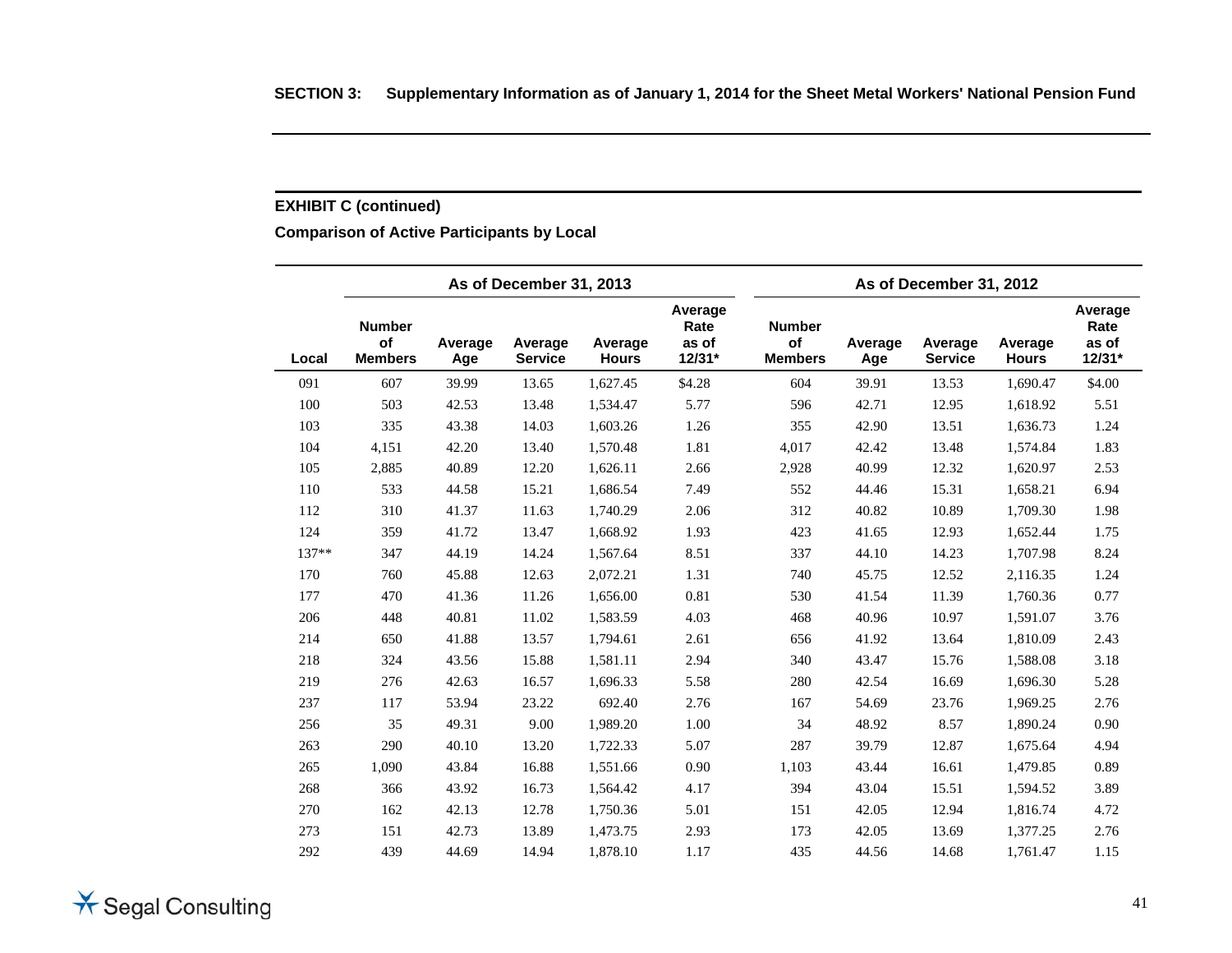# **EXHIBIT C (continued)**

# **Comparison of Active Participants by Local**

|       | As of December 31, 2013                      |                |                           |                         |                                      |                                       | As of December 31, 2012 |                           |                         |                                    |  |
|-------|----------------------------------------------|----------------|---------------------------|-------------------------|--------------------------------------|---------------------------------------|-------------------------|---------------------------|-------------------------|------------------------------------|--|
| Local | <b>Number</b><br><b>of</b><br><b>Members</b> | Average<br>Age | Average<br><b>Service</b> | Average<br><b>Hours</b> | Average<br>Rate<br>as of<br>$12/31*$ | <b>Number</b><br>of<br><b>Members</b> | Average<br>Age          | Average<br><b>Service</b> | Average<br><b>Hours</b> | Average<br>Rate<br>as of<br>12/31* |  |
| 312   | 846                                          | 40.72          | 13.45                     | 1,763.84                | \$0.23                               | 912                                   | 39.95                   | 12.60                     | 1,788.23                | \$0.23                             |  |
| 359   | 447                                          | 42.47          | 13.40                     | 1,567.29                | 2.03                                 | 545                                   | 42.25                   | 12.42                     | 1,737.11                | 1.88                               |  |
| 399   | 342                                          | 40.53          | 7.02                      | 1.717.37                | 6.13                                 | 360                                   | 40.17                   | 6.31                      | 1,793.44                | 5.63                               |  |
| 435   | 164                                          | 42.11          | 14.74                     | 1,649.62                | 5.36                                 | 180                                   | 42.36                   | 13.79                     | 1,663.29                | 5.00                               |  |
| 441   | 164                                          | 44.32          | 15.83                     | 1,763.93                | 4.82                                 | 199                                   | 43.24                   | 14.86                     | 1,721.44                | 4.41                               |  |
| 450   | 129                                          | 49.07          | 15.35                     | 2,329.87                | 2.14                                 | 131                                   | 48.37                   | 15.16                     | 2,311.83                | 2.10                               |  |
| 464   | 138                                          | 53.46          | 23.75                     | 1,841.75                | 0.89                                 | 148                                   | 52.41                   | 22.33                     | 1,816.25                | 0.89                               |  |
| 480   | 433                                          | 47.02          | 18.03                     | 2,173.45                | 2.24                                 | 438                                   | 47.31                   | 18.18                     | 2,092.16                | 2.09                               |  |
| 555   | 152                                          | 46.46          | 11.46                     | 1,896.54                | 0.79                                 | 156                                   | 46.83                   | 11.11                     | 1,929.61                | 0.79                               |  |
| 565   |                                              | 58.67          | 34.75                     | 1,960.00                | 5.41                                 | 1                                     | 57.67                   | 33.75                     | 1,960.00                | 5.06                               |  |
| 997   | 26                                           | 51.25          | 11.27                     | 1,817.62                | 5.41                                 | 30                                    | 50.55                   | 9.81                      | 1,824.70                | 5.06                               |  |
| Total | 54,282                                       | 42.80          | 14.21                     | 1,663.13                | $$4.35*$                             | 55,440                                | 42.72                   | 14.06                     | 1,664.94                | $$4.12*$                           |  |

*\* Does not reflect contribution rate increases scheduled to occur during the year* 

*\*\* Local 41 merged into Local 137 during 2013.*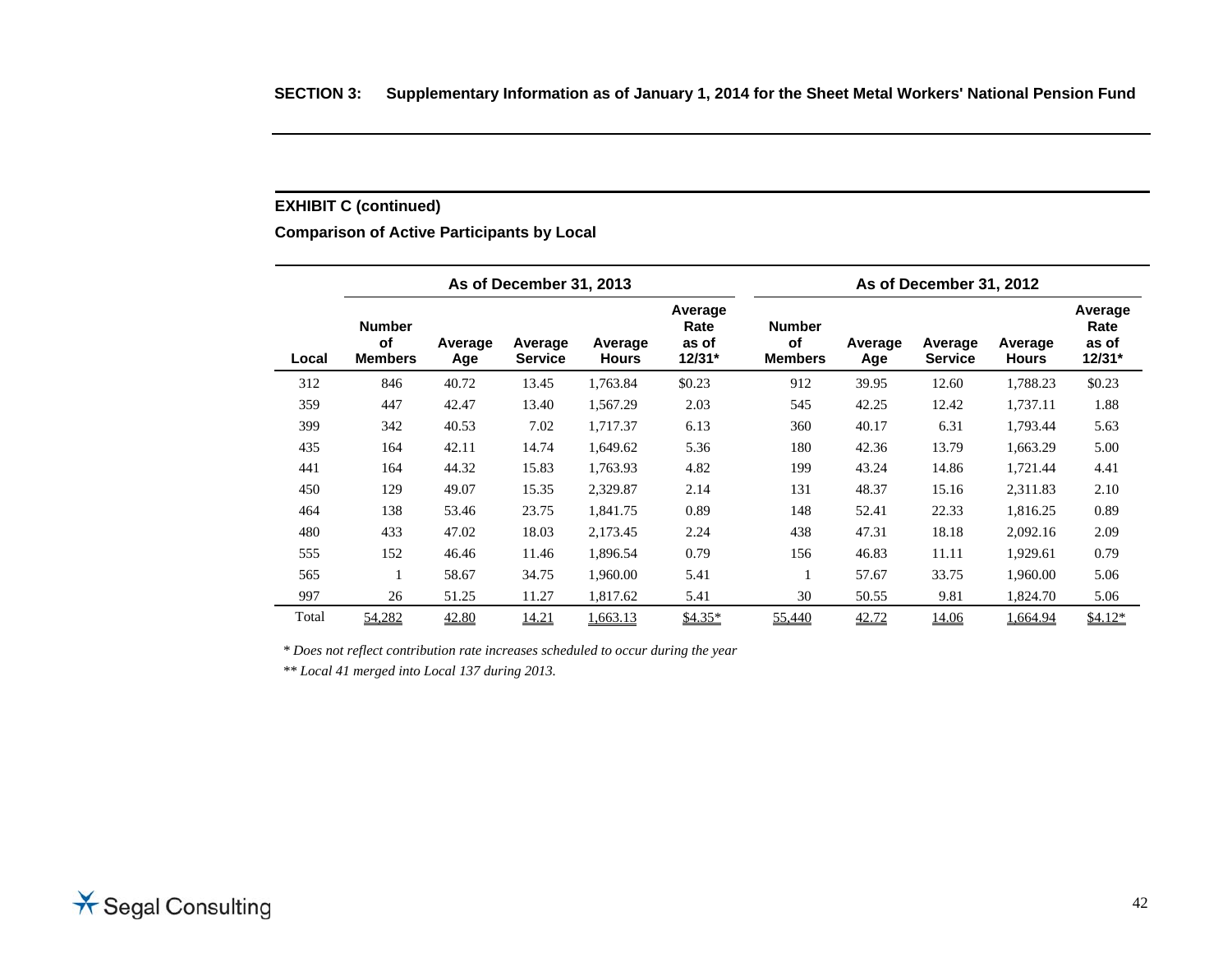#### **EXHIBIT D**

**Summary Statement of Income and Expenses on an Actuarial Basis** 

|                                                          | Year Ended<br><b>December 31, 2013</b> |                | <b>Year Ended</b><br>December 31, 2012 |                   |
|----------------------------------------------------------|----------------------------------------|----------------|----------------------------------------|-------------------|
| <b>Contribution income:</b>                              |                                        |                |                                        |                   |
| Employer contributions and withdrawal liability payments | \$406,169,752                          |                | \$351,252,556                          |                   |
| Liquidated damages                                       | 249,536                                |                | 32,678                                 |                   |
| Adjustment for withdrawal liability receivable           | $-17,040,809$                          |                | 16,058,712                             |                   |
| Less administrative expenses                             | $-13,026,743$                          |                | $-13,323,587$                          |                   |
| Net contribution income                                  |                                        | \$376,351,736  |                                        | \$354,020,359     |
| <b>Settlement and other income</b>                       |                                        | 356,755        |                                        | 376,627           |
| <b>Investment income:</b>                                |                                        |                |                                        |                   |
| Expected net investment income                           | \$275,953,963                          |                | \$263,022,589                          |                   |
| Adjustment toward market                                 | 18,033,864                             |                | $-19,395,425$                          |                   |
| Net investment income                                    |                                        | 293,987,827    |                                        | 243,627,164       |
| Total income available for benefits                      |                                        | \$670,696,318  |                                        | \$598,024,150     |
| Less benefit payments                                    |                                        | -\$441,792,780 |                                        | $-$ \$431,730,401 |
| Change in reserve for future benefits                    |                                        | \$228,903,538  |                                        | \$166,293,749     |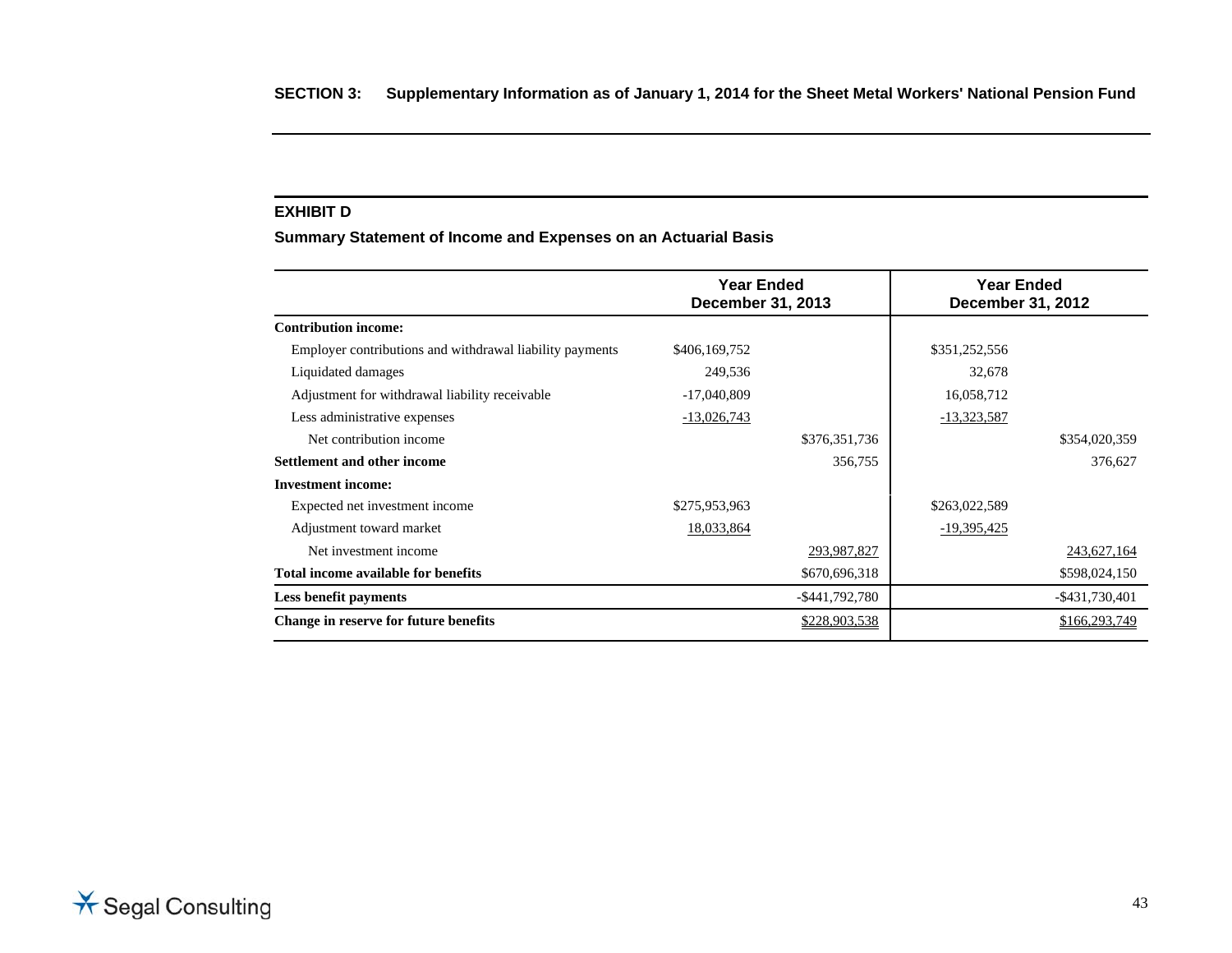#### **EXHIBIT E**

**Financial Information Table** 

|                                           | As of<br>December 31, 2013 |                 | As of<br><b>December 31, 2012</b> |                 |
|-------------------------------------------|----------------------------|-----------------|-----------------------------------|-----------------|
| <b>Cash equivalents</b>                   |                            | \$71,092,366    |                                   | \$70,462,214    |
| <b>Accounts receivable:</b>               |                            |                 |                                   |                 |
| <b>Employer contributions</b>             | \$42,244,754               |                 | \$42,582,360                      |                 |
| Payment for security sold                 | 20,853,563                 |                 | 50,663,525                        |                 |
| Accrued interest and dividend             | 5,770,699                  |                 | 5,196,306                         |                 |
| Miscellaneous                             | 643,085                    |                 | 416,642                           |                 |
| Total accounts receivable                 |                            | 69,512,101      |                                   | 98,858,833      |
| <b>Investments</b>                        |                            |                 |                                   |                 |
| Corporate stocks                          | \$1,650,875,783            |                 | \$1,336,641,667                   |                 |
| Debt securities                           | 425,430,637                |                 | 496,181,029                       |                 |
| Securities loaned to third parties        | 585,758,767                |                 | 400,915,144                       |                 |
| Real estate                               | 21,600,000                 |                 | 20,500,000                        |                 |
| Hedge funds                               | 313,156,038                |                 | 248,434,260                       |                 |
| Common collective trusts                  | 557,265,081                |                 | 441,000,685                       |                 |
| Limited partnerships and other securities | 192,678,572                |                 | 248,799,961                       |                 |
| Total investments at market value         |                            | 3,746,764,878   |                                   | 3,192,472,746   |
| <b>Total assets</b>                       |                            | \$3,887,369,345 |                                   | \$3,361,793,793 |
| Less accounts payable:                    |                            |                 |                                   |                 |
| Settlement for securities purchased       | $-$ \$54,781,453           |                 | $-$122,666,575$                   |                 |
| Notes payable                             | $-7,403,951$               |                 | $-7,557,007$                      |                 |
| Miscellaneous                             | $-7,060,767$               |                 | $-4,986,687$                      |                 |
| Total accounts payable                    |                            | $-69,246,171$   |                                   | $-135,210,269$  |
| Net assets at market value *              |                            | \$3,818,123,174 |                                   | \$3,226,583,524 |
| Net assets at actuarial value *           |                            | \$3,940,831,853 |                                   | \$3,711,928,315 |

*\*Excludes withdrawal liability payments receivable of \$35,711,069 as of December 31, 2013 and \$18,670,260 as of December 31, 2012* 

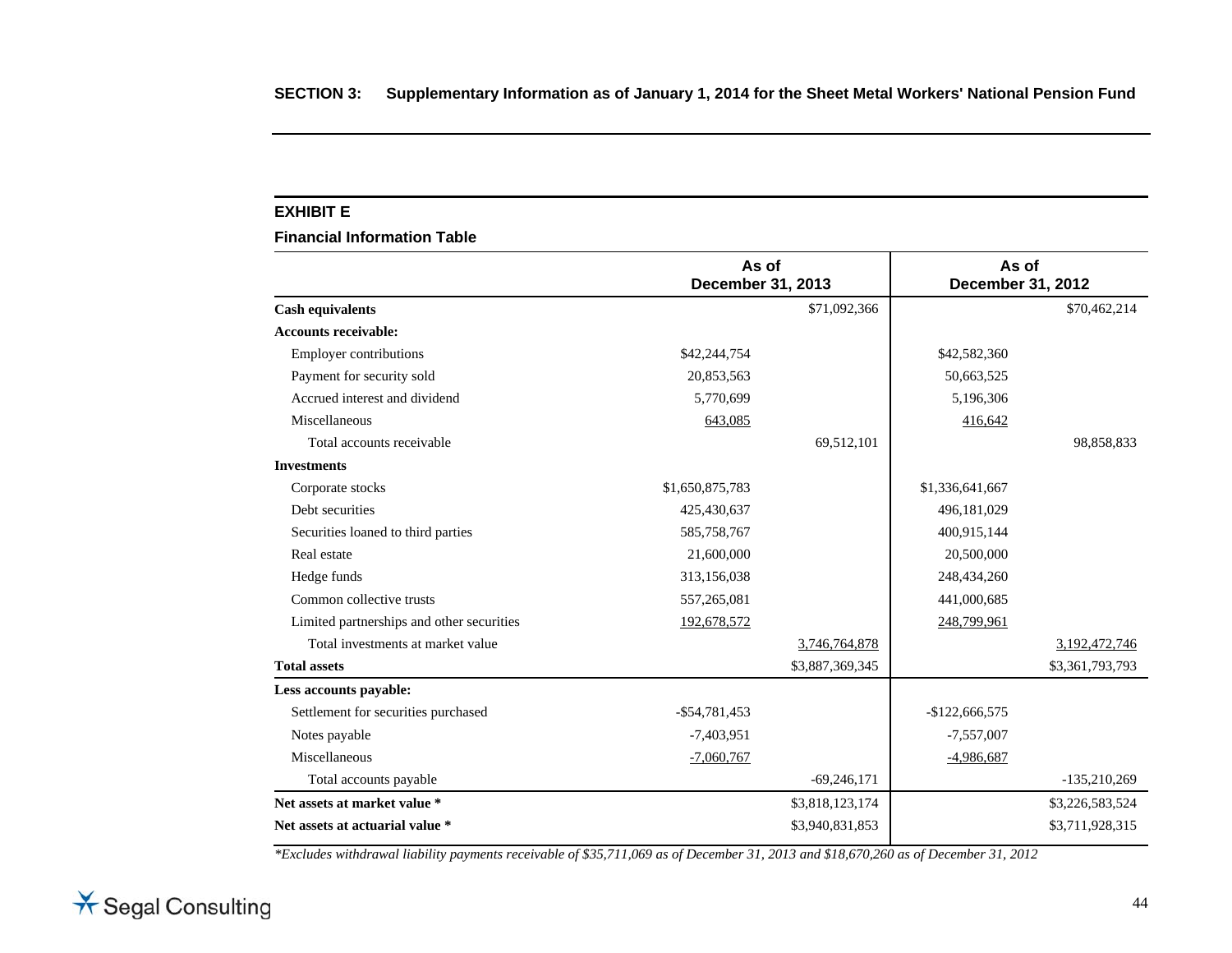#### **EXHIBIT F**

**Annual Funding Notice for Plan Year Beginning January 1, 2014 and Ending December 31, 2014** 

|                          | 2014<br><b>Plan Year</b> | 2013<br><b>Plan Year</b> | 2012<br><b>Plan Year</b> |
|--------------------------|--------------------------|--------------------------|--------------------------|
| Actuarial valuation date | January 1                | January 1                | January 1                |
| Funded percentage        | 59.1%                    | 57.4%                    | 56.7%                    |
| Value of assets*         | \$3,940,831,853          | \$3,711,928,315          | \$3,545,634,566          |
| Value of liabilities     | 6,671,514,903            | 6,463,106,428            | 6,248,255,880            |

| Fair value of assets as of December 31, 2014       | Not available   |
|----------------------------------------------------|-----------------|
| Fair value of assets as of December 31, 2013*      | \$3,818,123,174 |
| Fair value of assets as of December 31, 2012*      | 3.226.583.524   |
| *Excludes withdrawal liability payments receivable |                 |

#### **Critical or Endangered Status**

The Plan passed the critical status emergence test under IRC Section 432(e)(4)(B) and is in endangered (Yellow Zone) status. The certification was based upon the interpretation that a plan which was in critical status and not projected to have a projected funding deficiency within ten years, taking into account amortization extensions, passes the emergence test under IRS Section 432(e)(4)(B) and is no longer in critical status (Red Zone), even if the plan is described by one or more of the subparagraphs under IRC Section 432(b)(2). The projected funded percentage was 59.1%. In an effort to improve the Plan's funding situation, the Trustees adopted a Funding Improvement Plan.

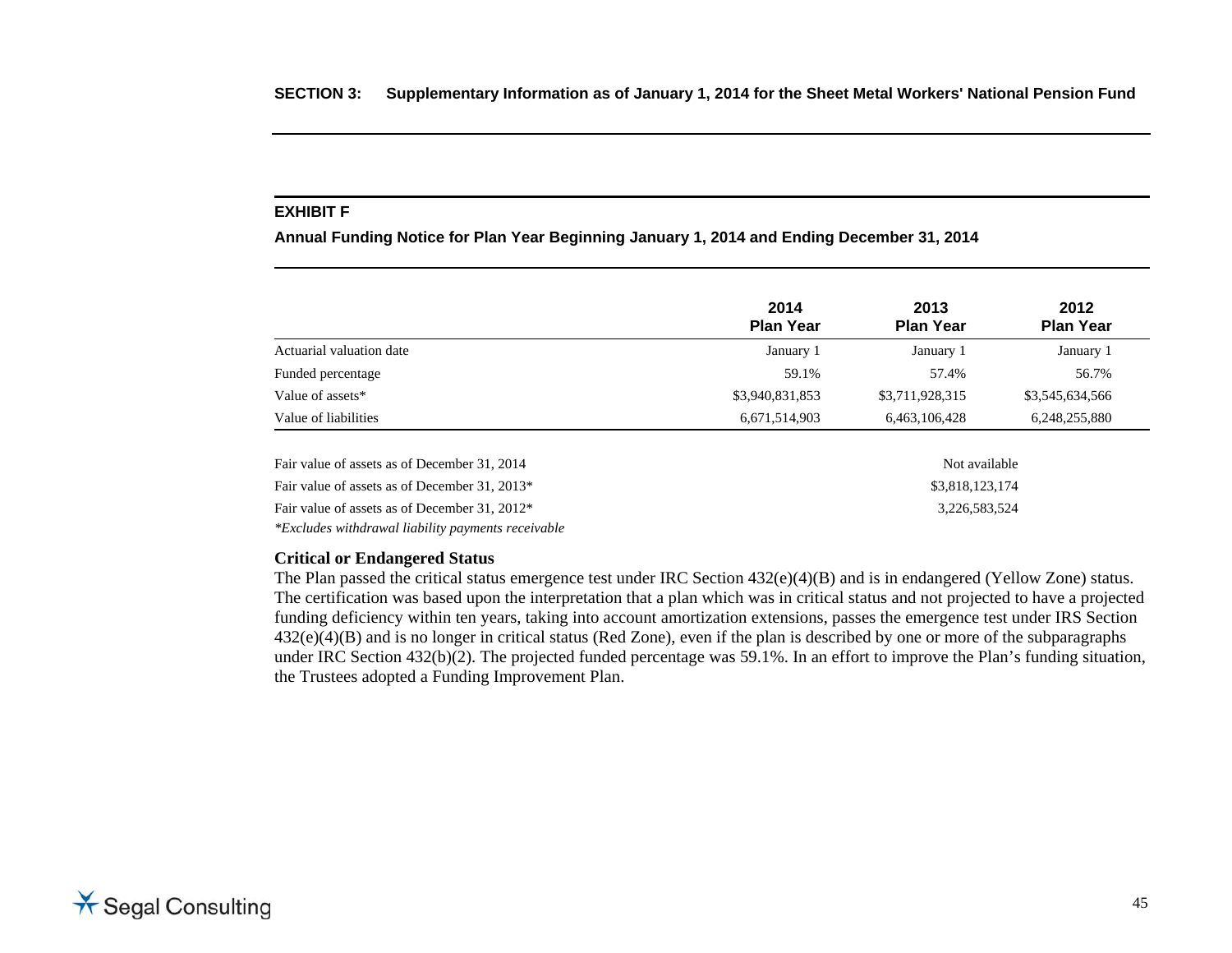# **EXHIBIT G**

**Minimum Funding Standard** 

#### **Funding Standard Account**

ERISA imposes a minimum funding standard that requires the Plan to maintain a Funding Standard Account. Contributions meet the legal requirement on a cumulative basis if that account shows no deficiency. The accumulation of the actual contributions in excess of the minimum funding standard under ERISA is called the credit balance. If actual contributions fall short of the minimum funding standard on a cumulative basis, a funding deficiency has occurred.

The Funding Standard Account is charged with normal cost and the amortization of increases in the unfunded actuarial accrued liability due to 1) plan amendments, 2) experience losses, 3) changes in actuarial assumptions and funding methods. The account is credited with employer contributions, withdrawal liability payments, and the amortization of decreases in the unfunded actuarial accrued liability due to 1) plan amendments, 2) experience gains,

and 3) changes in actuarial assumptions and funding methods.

Increases or decreases in the actuarial accrued liability due to assumption changes and plan amendments are amortized over 15 years and short-term benefits, such as 13th checks, are amortized over the scheduled payout period. The Preservation of Access to Care for Medicare Beneficiaries and Pension Relief Act of 2010 (PRA 2010) allowed eligible plans to amortize certain losses over periods up to 29 years.

Beginning in 2009, the Funding Standard Account reflects the Trustees' election under PRA 2010 to extend the amortization of the 2008 investment loss, smooth those losses over 10 years in the actuarial value of assets, and increase the upper limit on the actuarial value of assets.

**Funding Standard Account for the Year Ended December 31, 2013 (Recognizing Five-Year Amortization Extension)**

|   | <b>Charges</b>                                 |               |    | <b>Credits</b>                 |                |
|---|------------------------------------------------|---------------|----|--------------------------------|----------------|
|   | Prior year funding deficiency                  | \$0           | 6  | Prior year credit balance      | \$140,635,133  |
|   | Normal cost, including administrative expenses | 145,868,887   |    | <b>Employer contributions</b>  | 389, 378, 479  |
|   | Total amortization charges                     | 538, 303, 279 | 8  | Total amortization credits     | 279,300,291    |
| 4 | Interest to end of the year                    | 51,312,912    | 9  | Interest to end of the year    | 46,096,851     |
|   | Total charges                                  | \$735,485,078 | 10 | Full-funding limitation credit | $\overline{0}$ |
|   |                                                |               |    | Total credits                  | \$855,410,754  |
|   |                                                |               | 12 | Credit balance: $(11) - (5)$   | \$119,925,676  |

# \* Segal Consulting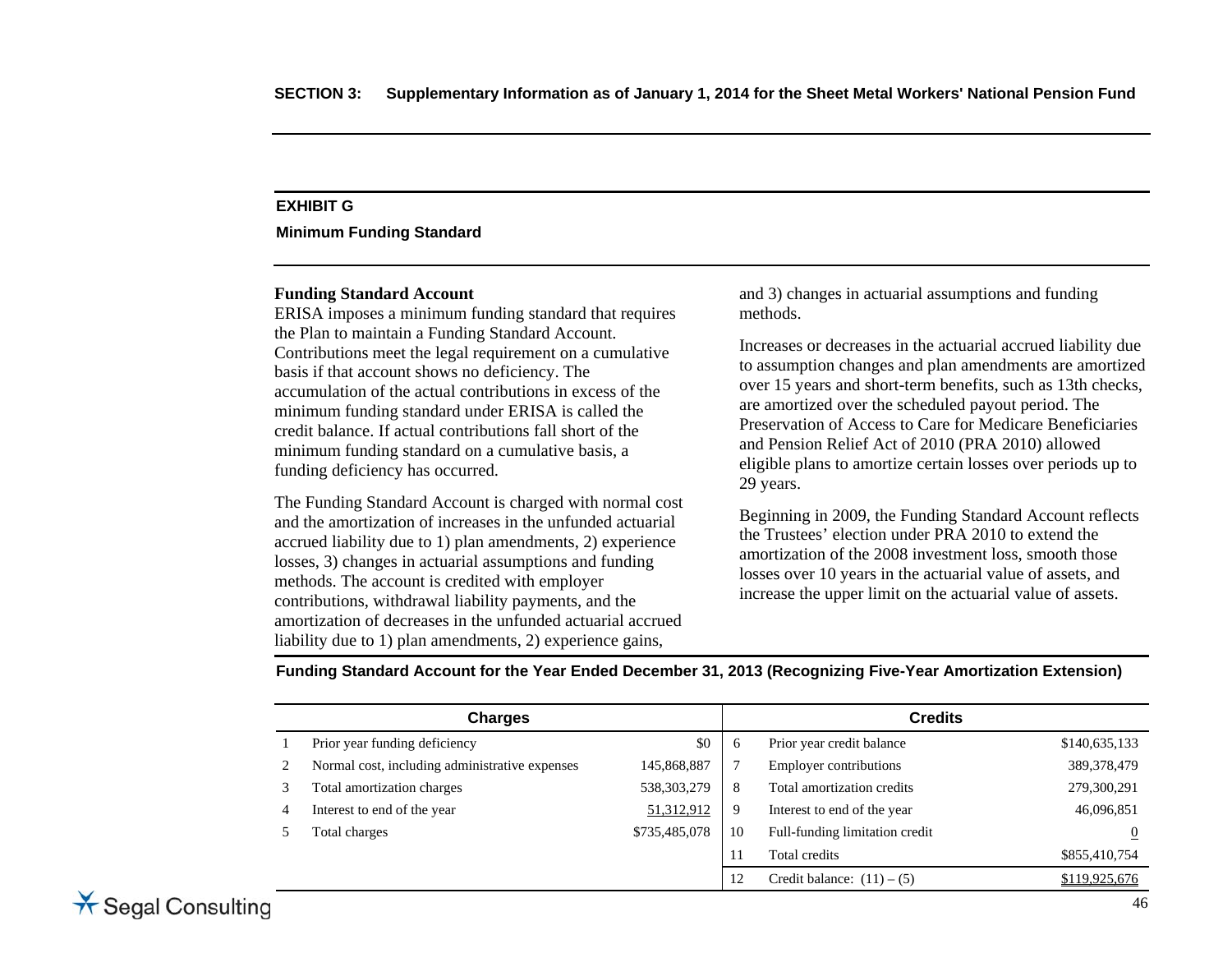PPA'06 requires the Internal Revenue Service to permit multiemployer plans facing a funding deficiency within ten years to extend the schedule for paying off their liabilities by five years.

The Trustees elected to utilize this provision effective January 1, 2009.

The chart below shows the development of the Funding Standard Account without the five-year amortization extension.

**Funding Standard Account for the Year Ended December 31, 2013 (Disregarding Five-Year Amortization Extension)**

|   | <b>Charges</b>                                 |                 | <b>Credits</b> |                                                   |                   |  |
|---|------------------------------------------------|-----------------|----------------|---------------------------------------------------|-------------------|--|
|   | Prior year funding deficiency                  | \$435,813,945   | $\sigma$       | Prior year credit balance                         | \$0               |  |
|   | Normal cost, including administrative expenses | 145,868,887     |                | <b>Employer contributions</b>                     | 389, 378, 479     |  |
|   | Total amortization charges                     | 567,055,996     | 8              | Total amortization credits                        | 279,300,291       |  |
| 4 | Interest to end of the year                    | 86,155,412      | -9             | Interest to end of the year                       | 35,549,216        |  |
|   | Total charges                                  | \$1,234,894,240 | 10             | Full-funding limitation credit                    | $\overline{0}$    |  |
|   |                                                |                 | 11             | Total credits                                     | \$704,227,986     |  |
|   |                                                |                 | 12             | Credit balance/(funding deficiency): $(11) - (5)$ | $-$ \$530,666,254 |  |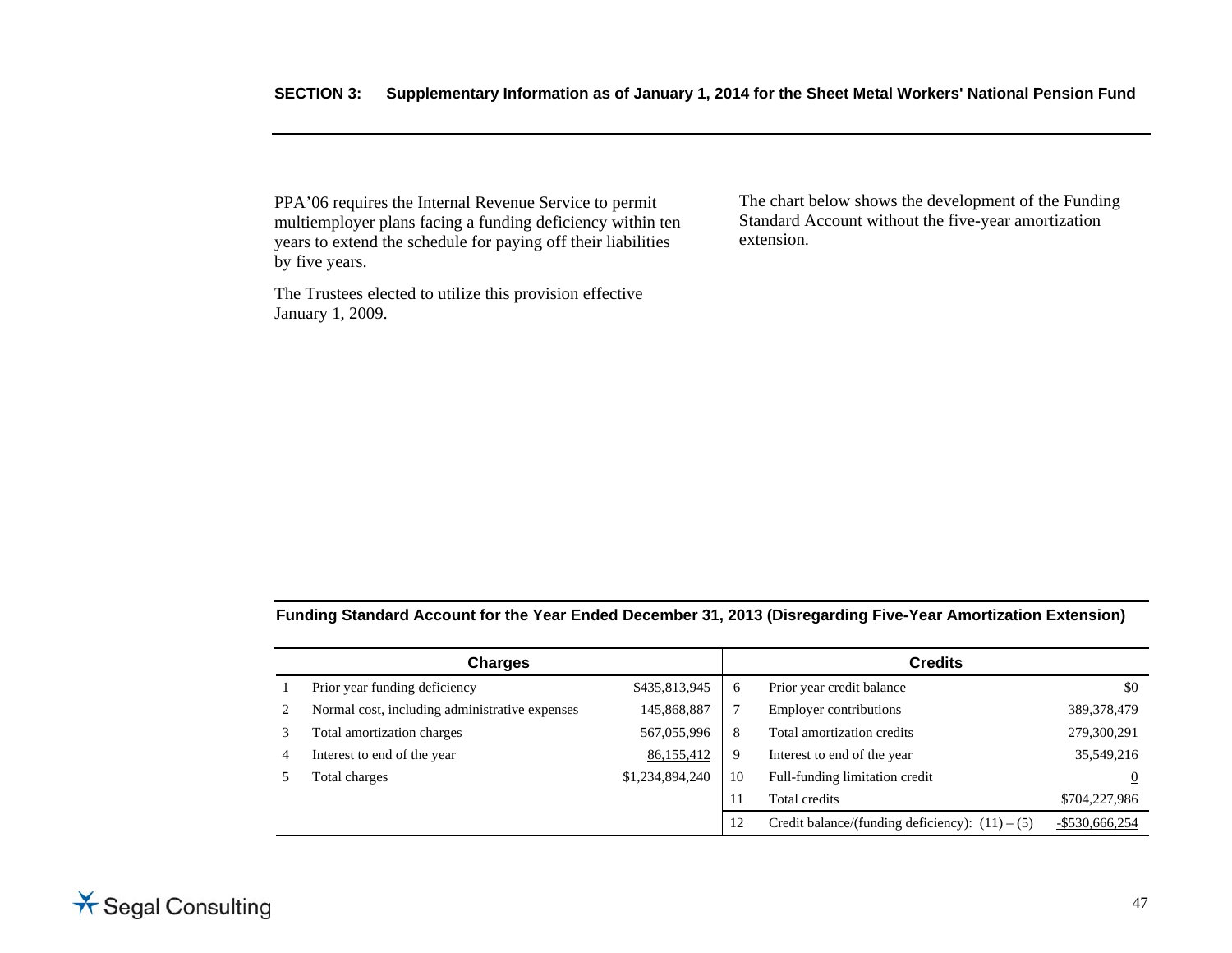#### **Reorganization**

Under the reorganization provisions of the IRC, the Minimum Contribution Requirement (MCR) is calculated as the amount that amortizes the unfunded liability for current pensioners over ten years and the unfunded vested liability for non-pensioners over 25 years. The MCR is applicable only if this amount is larger than the Funding Standard Account requirement before the application of the credit balance.

For the year beginning January 1, 2014, the MCR does not exceed the Funding Standard Account requirement before the application of the credit balance, and is therefore not applicable for the current year. If the MCR is applicable, the Plan is said to be "in reorganization." When a plan is in reorganization, contribution requirements are greater than the normal ERISA funding requirements, a plan must give notice to its participating employers and unions that it is in reorganization, cut-backs in recent benefit increases are permitted and any new benefit increases must be adequately funded. We are prepared to discuss the implications of reorganization status in more detail.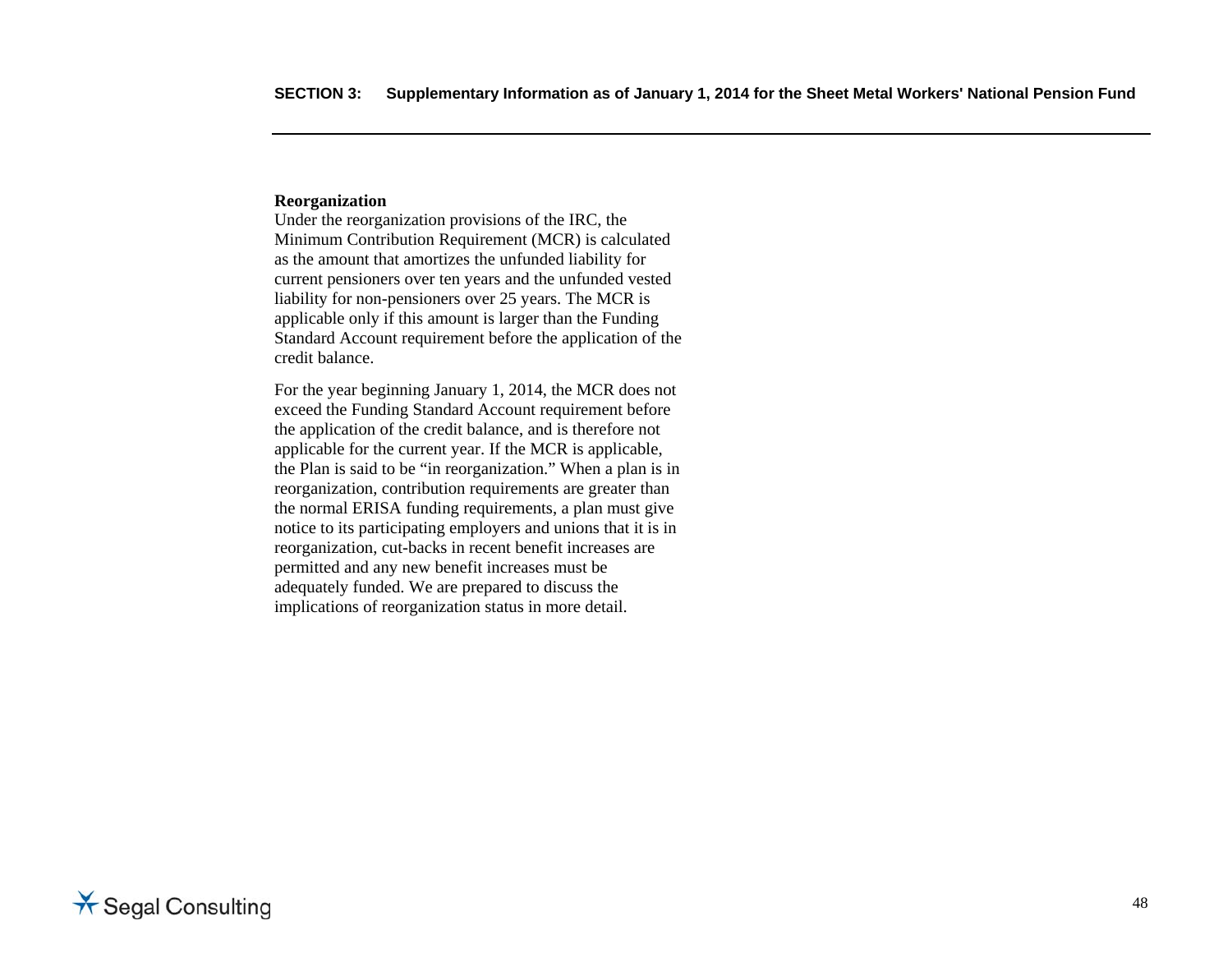## **EXHIBIT H**

#### **Maximum Deductible Contribution**

Employers that contribute to defined benefit pension plans are allowed a current deduction for payments to such plans. There are various measures of a plan's funded level that are considered in the development of the maximum deductible contribution amount.

One of the limits is the excess of 140% of "current liability" over assets. "Current liability" is one measure of the actuarial present value of all benefits earned by the participants as of the valuation date. This is the limit that applies to your Plan as shown below.

Contributions received by the Plan in excess of the maximum deductible amount are not prohibited; only the deductibility of these contributions is subject to challenge and may have to be deferred to a later year. In addition, if contributions are not fully deductible, an excise tax in an amount equal to 10% of the non-deductible contributions may be imposed. However, the plan sponsor may elect to exempt the non-deductible amount up to the ERISA fullfunding limitation from the excise tax.

You should review with Fund Counsel the interpretation and applicability of all laws and regulations concerning any issues as to the deductibility of contribution amounts.

*This chart presents the calculation of the maximum deductible contribution for the January 1, 2014 - December 31, 2014 year.* 

## **Maximum Deductible Contribution**

|     | Normal cost, including administrative expenses                                                                                     | \$96,701,186     |
|-----|------------------------------------------------------------------------------------------------------------------------------------|------------------|
| 2.  | Amortization of unfunded actuarial accrued liability                                                                               | 370,067,063      |
| 3.  | Preliminary maximum deductible contribution: $(1) + (2)$ , with interest to the end of the plan year                               | 501,775,868      |
| 4.  | Full-funding limitation (FFL)                                                                                                      | 6,547,206,762    |
| 5.  | Preliminary maximum deductible contribution, adjusted for FFL: lesser of (3) and (4)                                               | 501,775,868      |
| 6.  | Current liability, projected to the end of the plan year                                                                           | 11,440,504,537   |
| 7.  | Actuarial value of assets, projected to the end of the plan year                                                                   | 3,749,247,321    |
| 8.  | Excess of 140% of current liability over projected assets at end of plan year: $[140\% \text{ of } (6)]$ - (7), not less than zero | 12,267,459,031   |
| 9.  | End of year minimum funding standard                                                                                               | 252,678,599      |
| 10. | Maximum deductible contribution: greatest of $(5)$ , $(8)$ , and $(9)$                                                             | \$12,267,459,031 |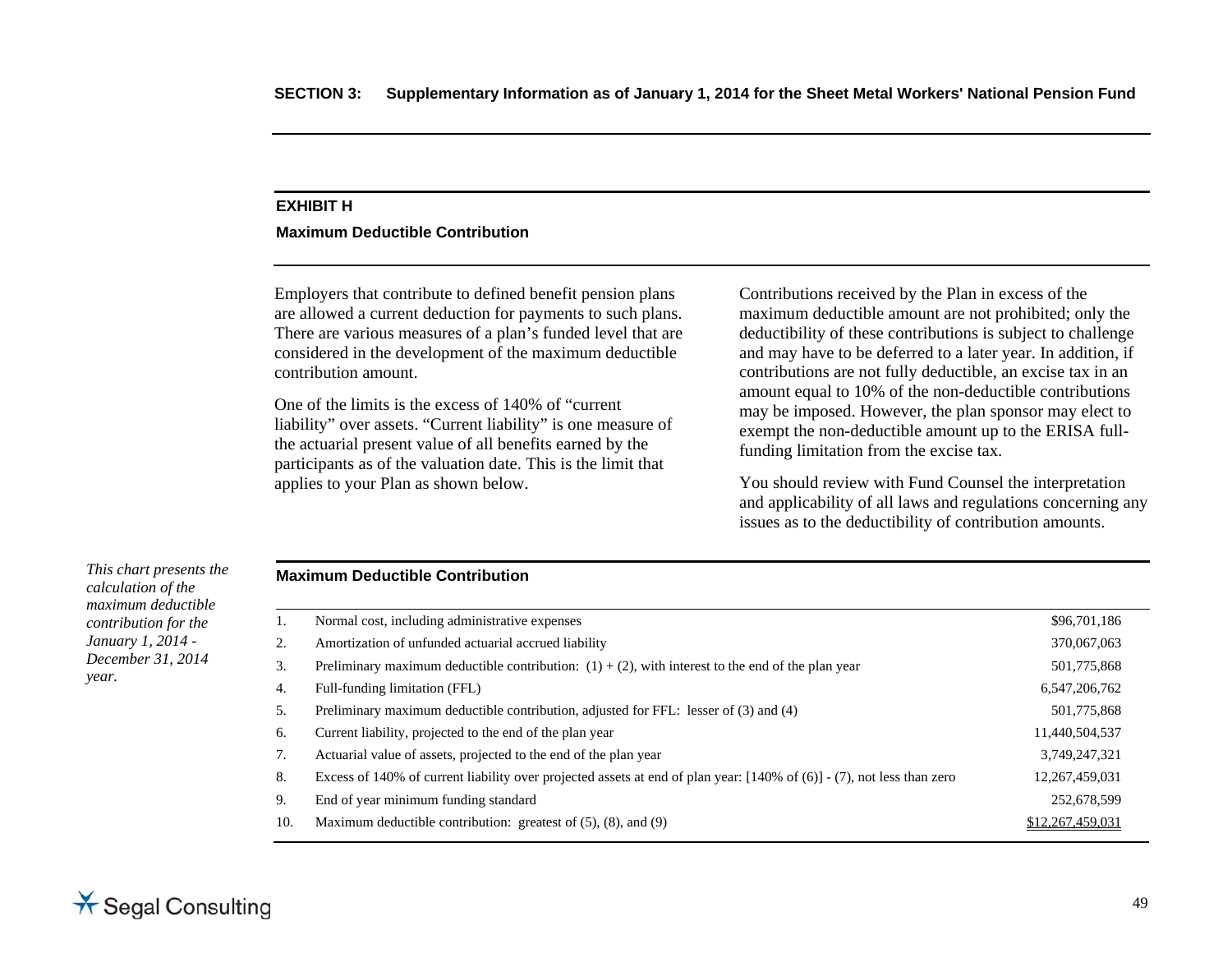#### **EXHIBIT I**

**Pension Protection Act of 2006 (PPA '06)** 

The "zone" rules created by PPA'06 are scheduled to expire ("sunset") for plan years beginning after December 31, 2014. However, if a pension plan is operating under a Funding Improvement Plan or a Rehabilitation Plan for the last plan year beginning in 2014, that Funding Improvement Plan or Rehabilitation Plan will remain in effect, as will all provisions of the Internal Revenue Code or ERISA regulating the operation of such Funding Improvement Plan or Rehabilitation Plan.

We will keep you informed of regulatory guidance and legislative changes as they develop.

#### **PPA'06 Zone Status**

Based on projections of the credit balance in the Funding Standard Account, the funded percentage, and cash flow sufficiency tests, plans are categorized in one of three "zones," critical status, endangered status, or neither.

A plan is classified as being in critical status (the *Red Zone*) if:

- ➤ The PPA'06 funded percentage is less than 65%, and either there is a projected Funding Standard Account deficiency within five years or the plan is projected to be unable to pay benefits within seven years, or
- ➤ There is a projected Funding Standard Account deficiency within four years, or
- $\triangleright$  There is an inability to pay benefits within five years, or
- The present value of vested benefits for inactive participants exceeds that for actives, contributions are less than the value of the current year's benefit accruals plus interest on existing unfunded accrued benefit liabilities, and there is a projected Funding Standard Account deficiency within five years.

The corrective action for a critical plan is the adoption of a formal Rehabilitation Plan, designed to allow the plan to emerge from critical status by the end of the rehabilitation period. If the Trustees determine that such emergence is not reasonable, the rehabilitation plan is designed to emerge as of a later date or to forestall insolvency.

*Red Zone* plans have tools, such as the ability to reduce or eliminate early retirement subsidies, to remedy the situation. Plans in the *Red Zone* may not pay lump sums. They may not reduce benefits of participants who retired before being notified of the plan's critical status (other than rolling back recent benefit increases) or alter core retirement benefits payable at normal retirement age.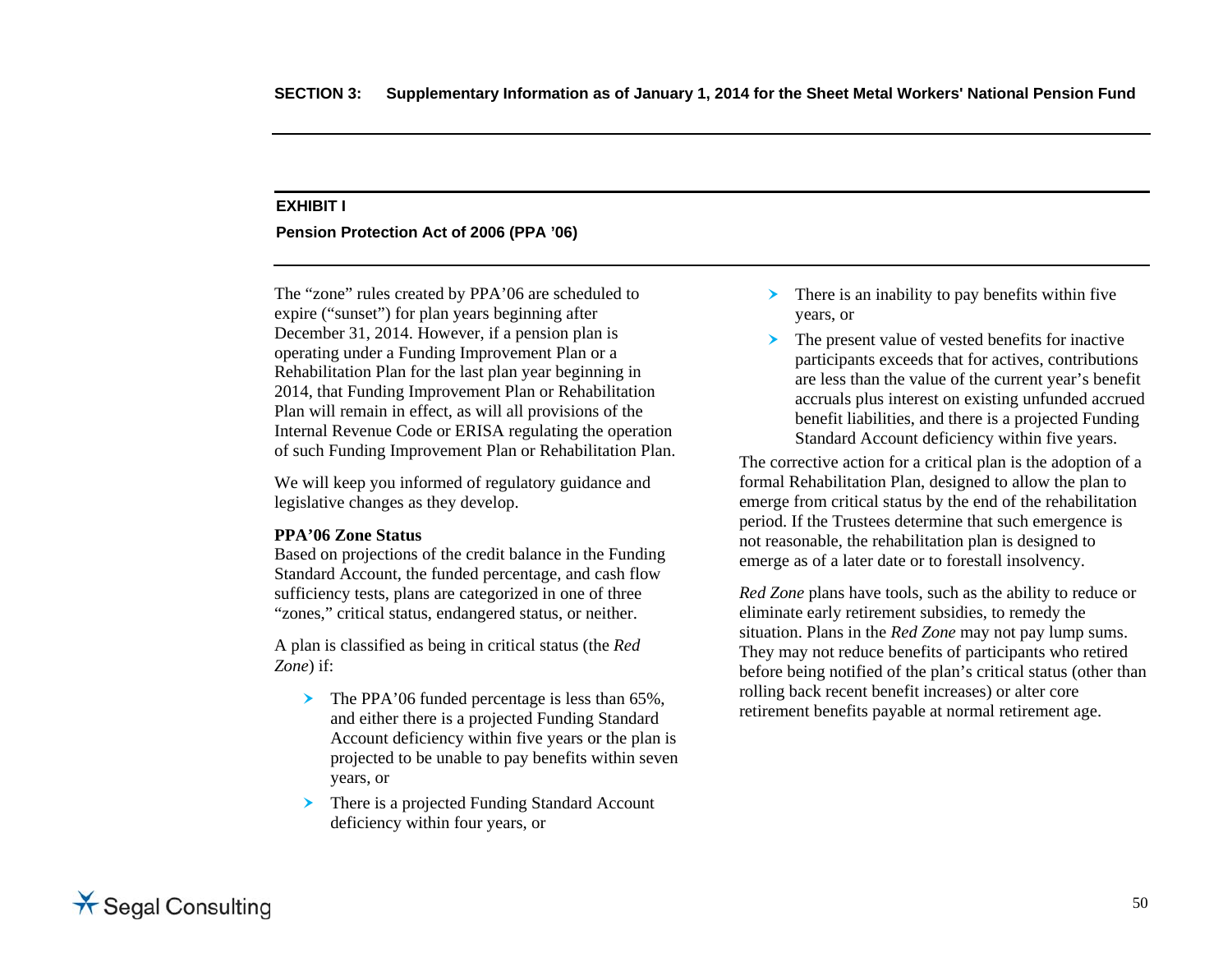A plan is classified as being in endangered status (the *Yellow Zone*) if:

- The PPA'06 funded percentage is less than 80%, or
- There is a projected Funding Standard Account deficiency within seven years, and
- The plan is not in critical status (*Red Zone*).

The corrective actions for an endangered plan are based on the adoption of a formal Funding Improvement Plan, designed to improve gradually the current funded percentage, to forestall a funding deficiency and to keep the plan out of critical status.

A plan that has both of the endangered conditions present is classified as seriously endangered. Trustees of those plans must take interim measures to delay the projected funding deficiency by one year and improve the plan's funded percentage.

A plan is classified as being in the *Green Zone* if it is neither in critical status (the *Red Zone)* nor in endangered status (the *Yellow Zone).*

#### **Funded Percentage**

For purposes of PPA'06, the funded percentage is determined using the actuarial value of assets and the "Unit Credit accrued liability." This liability is generally equivalent to the present value of benefits earned to date, as discussed in Section 2, Subsection H, and is based on the actuary's best estimate assumptions.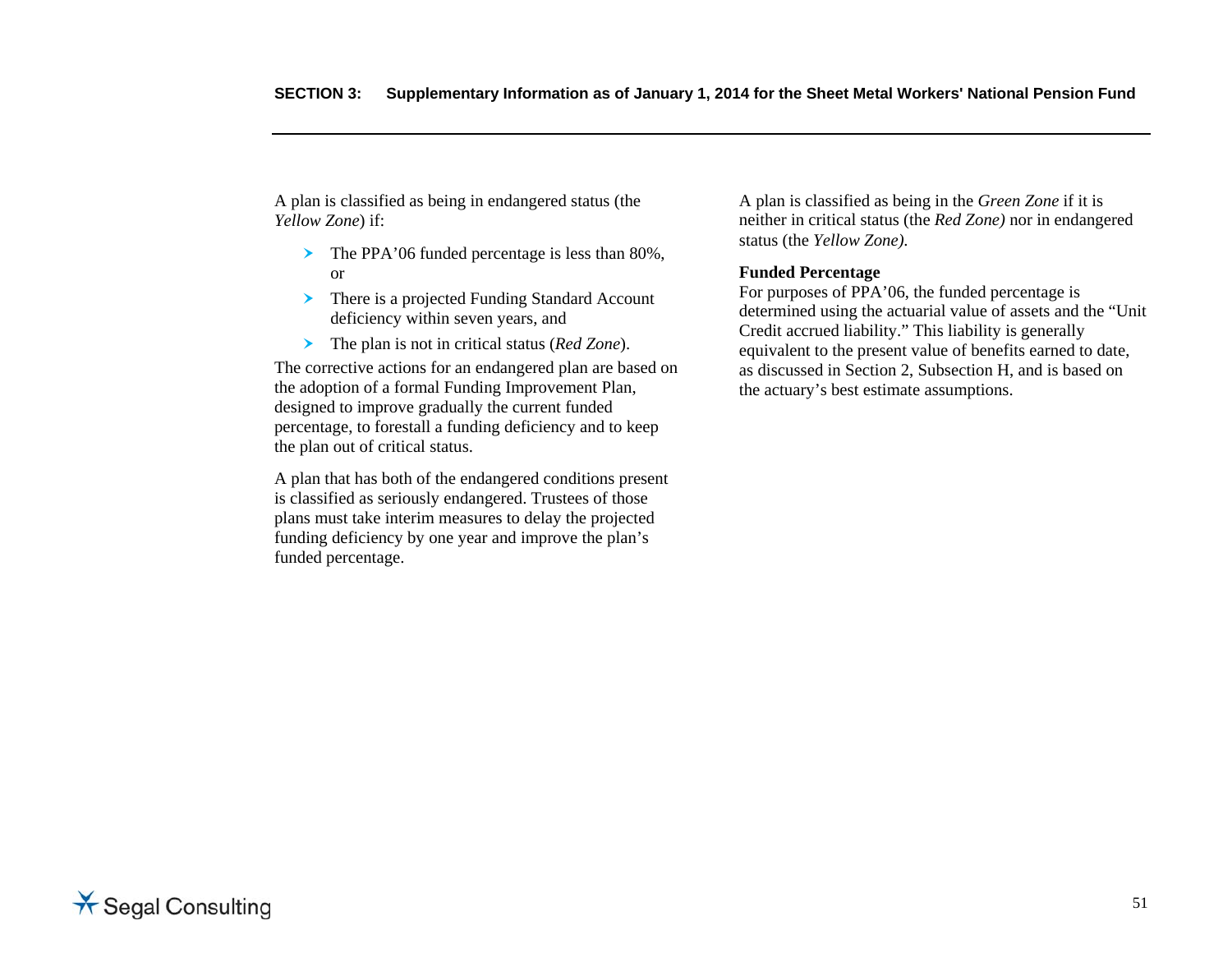# **EXHIBIT J**

**Section 415 Limitations** 

Section 415 of the Internal Revenue Code specifies the maximum benefits that may be paid to an individual from a defined benefit plan and the maximum amounts that may be allocated each year to an individual's account in a defined contribution plan. If an individual is covered solely by multiemployer plans, the plans do not have to be combined for any of the limits. If the individual is covered by a single-employer plan, all plans maintained by the same employer are combined in applying these tests. Multiemployer plan benefits do not need to be combined with single-employer plan benefits in testing against the pay-based limit.

A qualified pension plan may not pay benefits in excess of the Section 415 limits. The ultimate penalty for noncompliance is disqualification; the plan could lose its tax exemption, employers could lose their deductions and active participants could be taxed on their vested benefits.

In particular, Section 415(b) of the IRC as amended by the Economic Growth and Tax Relief Reconciliation Act of 2001 (EGTRRA) limits the maximum annual benefit payable to a dollar limit of \$160,000 indexed for inflation. The dollar limit indexed for inflation is \$205,000 for 2013 and \$210,000 for 2014. These are the limits in simplified terms. They must be adjusted based on each participant's circumstances for such things as age at retirement and form of benefits chosen.

While the actual determination of the exact limits applicable to each participant's benefit can only be done when the individual retires and applies for benefits, the overall impact of the Section 415 dollar limits has been reflected in this valuation for plan funding purposes, based on our understanding of the requirements of IRC Sections 404, 415, and 431 and the data available to us.

Fund Counsel's review and interpretation of the law and regulations must be sought in this area as well.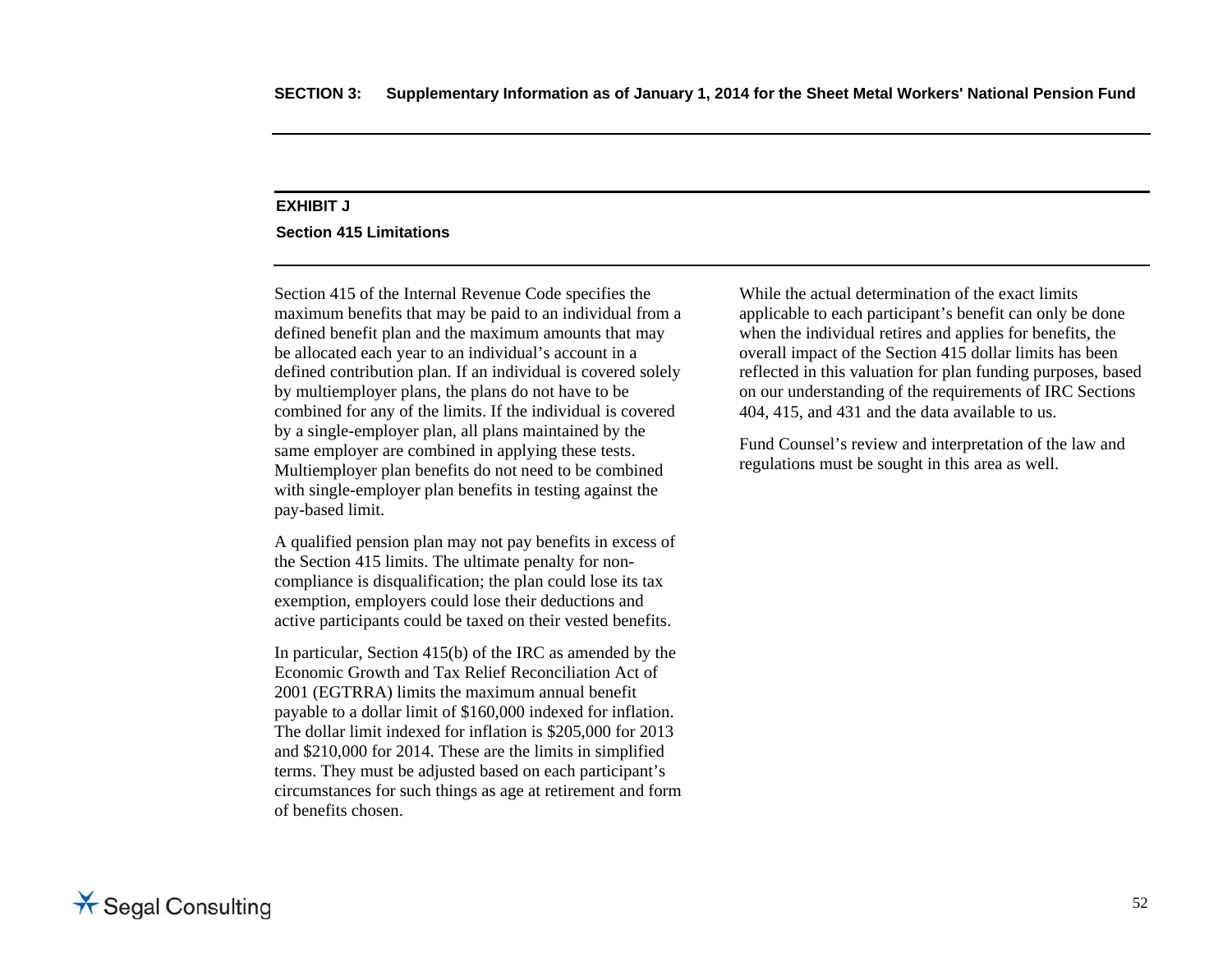#### October 24, 2014

# **CERTIFICATE OF ACTUARIAL VALUATION**

This is to certify that Segal Consulting, a Member of The Segal Group, Inc. ("Segal") has prepared an actuarial valuation of the Sheet Metal Workers' National Pension Fund as of January 1, 2014 in accordance with generally accepted actuarial principles and practices. It has been prepared at the request of the Board of Trustees to assist in administering the Fund and meeting filing requirements of federal government agencies. This valuation report may not otherwise be copied or reproduced in any form without the consent of the Board of Trustees and may only be provided to other parties in its entirety.

The measurements shown in this actuarial valuation may not be applicable for other purposes. Future actuarial measurements may differ significantly from the current measurements presented in this report due to such factors as the following: plan experience differing from that anticipated by the economic or demographic assumptions; changes in economic or demographic assumptions; increases or decreases expected as part of the natural operation of the methodology used for these measurements (such as the end of an amortization period or additional cost or contribution requirements based on the plan's funded status); and changes in plan provisions or applicable law.

The valuation is based on the assumption that the Plan is qualified as a multiemployer plan for the year and on draft information supplied by the auditor with respect to contributions and assets and reliance on the Plan Administrator with respect to the participant data. Segal Consulting does not audit the data provided. The accuracy and comprehensiveness of the data is the responsibility of those supplying the data. To the extent we can, however, Segal does review the data for reasonableness and consistency. Based on our review of the data, we have no reason to doubt the substantial accuracy of the information on which we have based this report and we have no reason to believe there are facts or circumstances that would affect the validity of these results. Adjustments for incomplete or apparently inconsistent data were made as described in the attached Exhibit VII.

I am a member of the American Academy of Actuaries and I meet the Qualification Standards of the American Academy of Actuaries to render the actuarial opinion herein. To the best of my knowledge, the information supplied in this actuarial valuation is complete and accurate, except as noted in Exhibit I. Each prescribed assumption for the determination of Current Liability was applied in accordance with applicable law and regulations. In my opinion, each other assumption is reasonable (taking into account the experience of the plan and reasonable expectations) and such other assumptions, in combination, offer my best estimate of anticipated experience under the plan.

 $\overline{\phantom{a}}$  , and the contract of the contract of the contract of the contract of the contract of the contract of the contract of the contract of the contract of the contract of the contract of the contract of the contrac

Daniel V. Ciner, MAAA Senior Vice President and Actuary Enrolled Actuary No. 14-05773

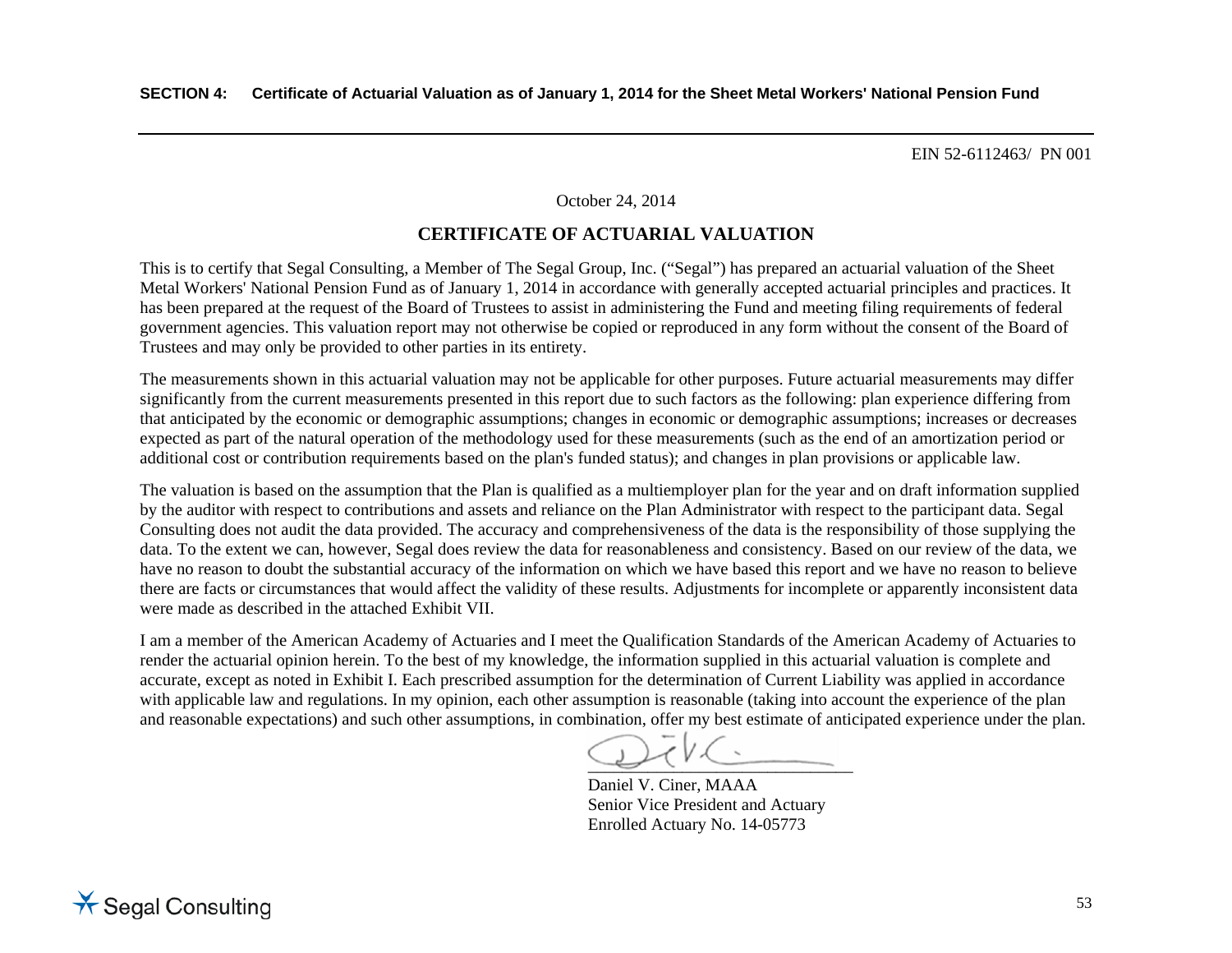#### **EXHIBIT I**

# **Summary of Actuarial Valuation Results**

|   | The valuation was made with respect to the following data supplied to us by the Plan Administrator:                                                                                 |                 |                 |
|---|-------------------------------------------------------------------------------------------------------------------------------------------------------------------------------------|-----------------|-----------------|
|   | Pensioners as of the valuation date (including 9,096 beneficiaries in pay status and 89 pensioners in<br>suspended status)                                                          |                 | 46,833          |
| 2 | Participants inactive during year ended December 31, 2013 with vested rights (including 578 beneficiaries with<br>rights to deferred pensions and 36 participants with unknown age) |                 | 34,824          |
| 3 | Participants active during the year ended December 31, 2013 (including 280 participants with unknown age)                                                                           |                 | 54,282          |
|   | Fully vested                                                                                                                                                                        | 43,851          |                 |
|   | Not vested                                                                                                                                                                          | 10,431          |                 |
| 4 | Total participants                                                                                                                                                                  |                 | 135,939         |
|   | The actuarial factors as of the valuation date are as follows:                                                                                                                      |                 |                 |
|   | Normal cost, including administrative expenses                                                                                                                                      |                 | \$96,701,186    |
| 2 | Actuarial accrued liability                                                                                                                                                         |                 | 6,671,514,903   |
|   | Pensioners and beneficiaries                                                                                                                                                        | \$3,786,998,663 |                 |
|   | Inactive participants with vested rights                                                                                                                                            | 799,862,490     |                 |
|   | Active participants                                                                                                                                                                 | 2,084,653,750   |                 |
| 3 | Actuarial value of assets (\$3,818,123,174* at market value as reported in a draft audit by Calibre CPA Group)                                                                      |                 | 3,940,831,853*  |
| 4 | Unfunded actuarial accrued liability                                                                                                                                                |                 | \$2,730,683,050 |
|   |                                                                                                                                                                                     |                 |                 |

*\*Excludes receivable withdrawal liability payments of \$35,711,069*

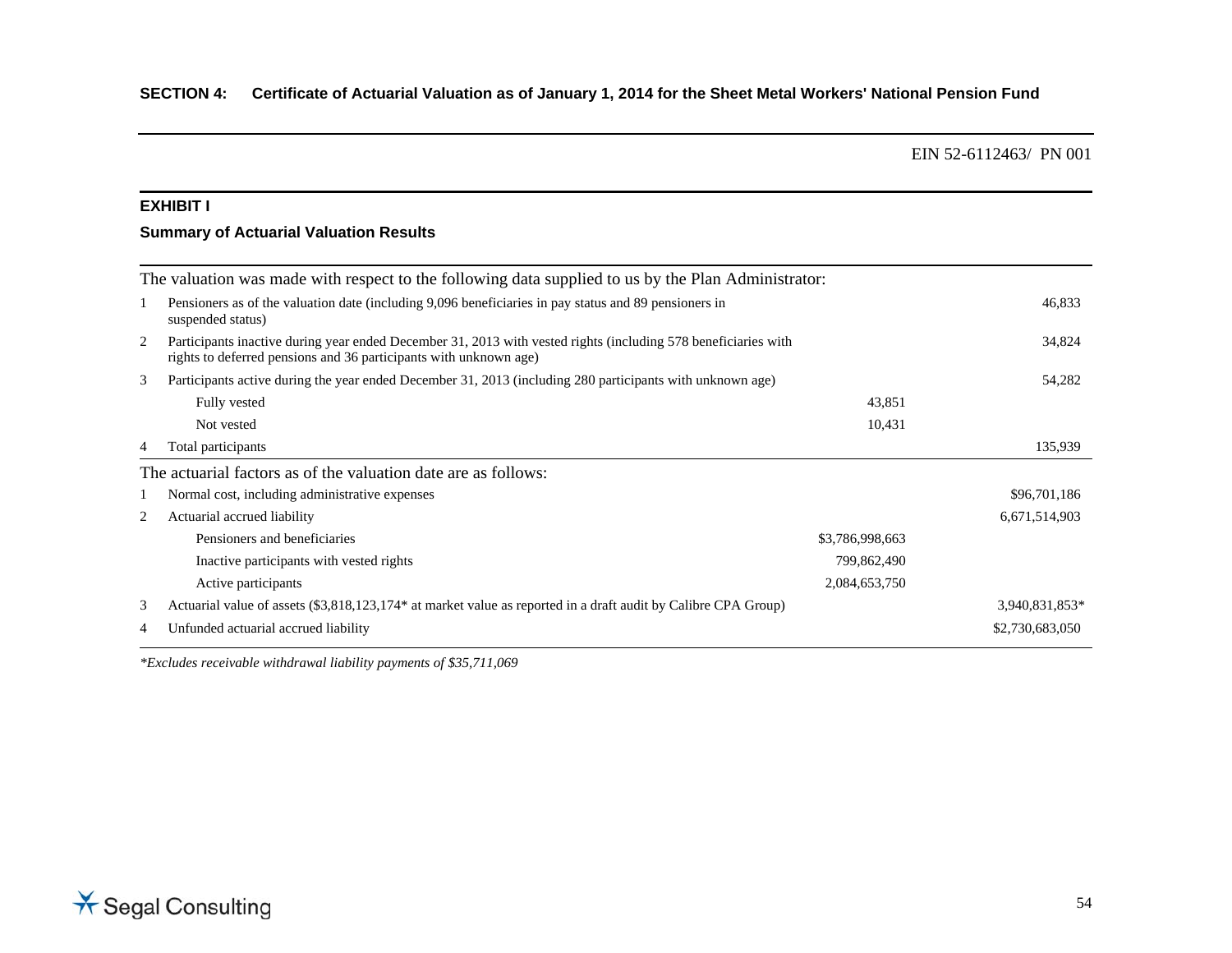#### **EXHIBIT II**

# **Information on Plan Status as of January 1, 2014**

| Plan status (as certified on January 15, 2014, for the 2014 zone certification) | Endangered      |
|---------------------------------------------------------------------------------|-----------------|
| Actuarial value of assets for Funding Standard Account                          | \$3,940,831,853 |
| Accrued liability under unit credit cost method                                 | 6.671.514.903   |
| Funded percentage for monitoring plan's status                                  | 59.1%           |

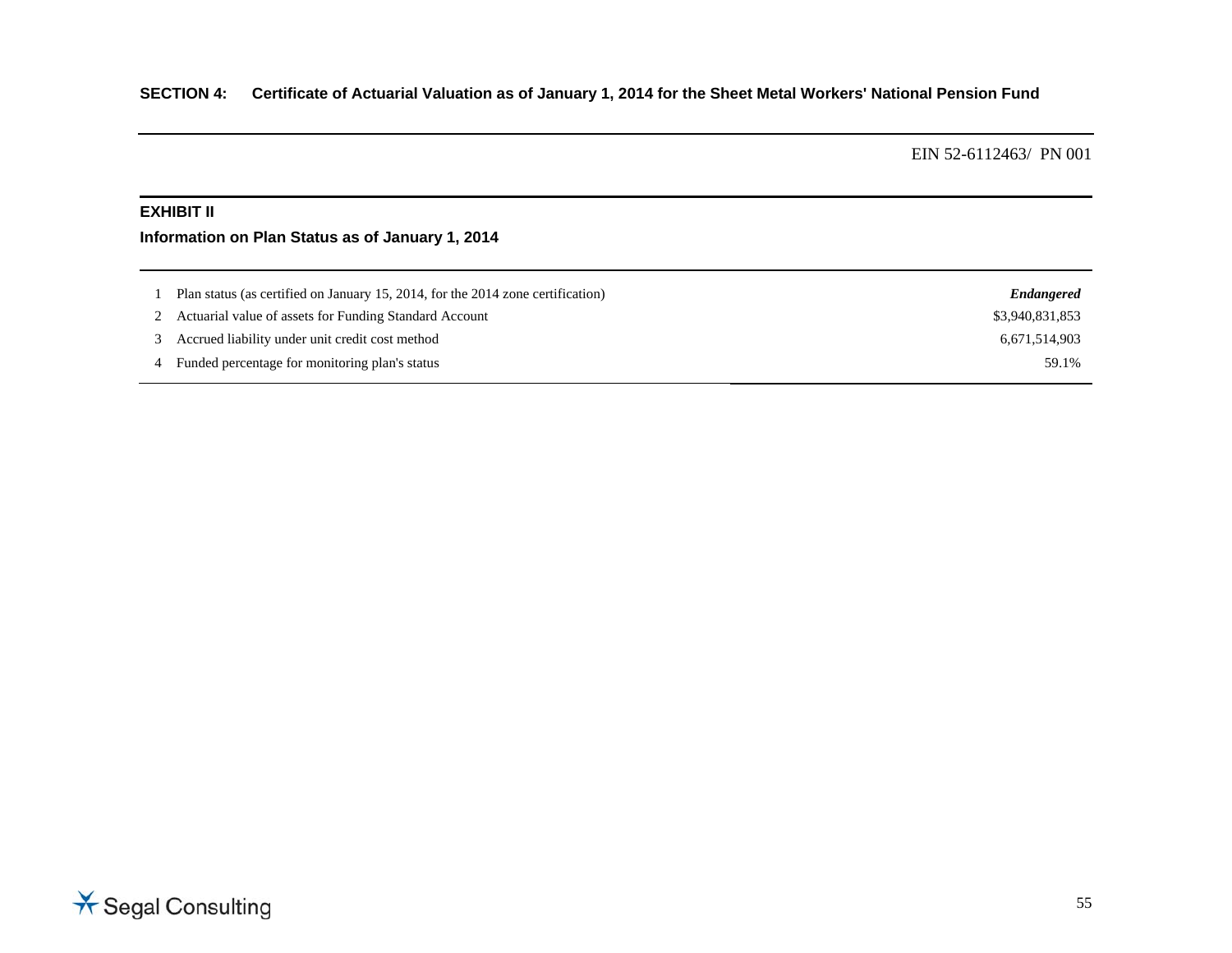#### **EXHIBIT III**

**Schedule of Active Participant Data (Schedule MB, line 8b)**

|                |              | <b>Pension Credits</b> |         |        |           |       |                |                |       |       |                      |
|----------------|--------------|------------------------|---------|--------|-----------|-------|----------------|----------------|-------|-------|----------------------|
| Age            | <b>Total</b> | <b>Under 1</b>         | $1 - 4$ | $5-9$  | $10 - 14$ | 15-19 | $20 - 24$      | 25-29          | 30-34 | 35-39 | <b>40 &amp; over</b> |
| Under 25       | 2,517        | 277                    | 2,050   | 190    | $- -$     | $ -$  | $ -$           | - -            | $ -$  | - -   | $ -$                 |
| $25 - 29$      | 5,099        | 173                    | 2,391   | 2,467  | 68        | $- -$ | $ -$           | $ -$           | $ -$  | $- -$ | $ -$                 |
| $30 - 34$      | 6,891        | 126                    | 1,809   | 3,094  | 1,771     | 91    | $ -$           | - -            | $ -$  | $ -$  | $ -$                 |
| $35 - 39$      | 7,380        | 72                     | 1,148   | 2,114  | 2,475     | 1,530 | 41             | $ -$           | $ -$  | $- -$ | $ -$                 |
| $40 - 44$      | 7,724        | 35                     | 762     | 1,364  | 2,033     | 2,248 | 1,214          | 68             | $- -$ | - -   | $ -$                 |
| $45 - 49$      | 8,183        | 40                     | 505     | 992    | 1,482     | 1,689 | 1,984          | 1,430          | 61    | $- -$ | $ -$                 |
| $50 - 54$      | 8,589        | 20                     | 440     | 762    | 1,065     | 1,243 | 1,478          | 2,118          | 1,348 | 115   | $ -$                 |
| $55 - 59$      | 5,272        | 11                     | 217     | 412    | 568       | 622   | 649            | 965            | 1,098 | 690   | 40                   |
| $60 - 64$      | 1,981        | 5                      | 93      | 169    | 222       | 223   | 213            | 243            | 279   | 303   | 231                  |
| $65 - 69$      | 336          |                        | 17      | 35     | 36        | 52    | 26             | 33             | 38    | 24    | 74                   |
| 70 & over      | 30           |                        | 3       | 4      | 2         | 8     | $\overline{2}$ | $\overline{2}$ | 1     | -1    | 6                    |
| <b>Unknown</b> | 280          | 73                     | 201     | 5      |           | $- -$ | $ -$           | $- -$          | $ -$  | - -   | $- -$                |
| <b>Total</b>   | 54,282       | 834                    | 9,636   | 11,608 | 9,723     | 7,706 | 5,607          | 4,859          | 2,825 | 1,133 | 351                  |

The participant data is for the year ended December 31, 2013.

*Note: Excludes 1,822 participants with less than one year of vesting service.*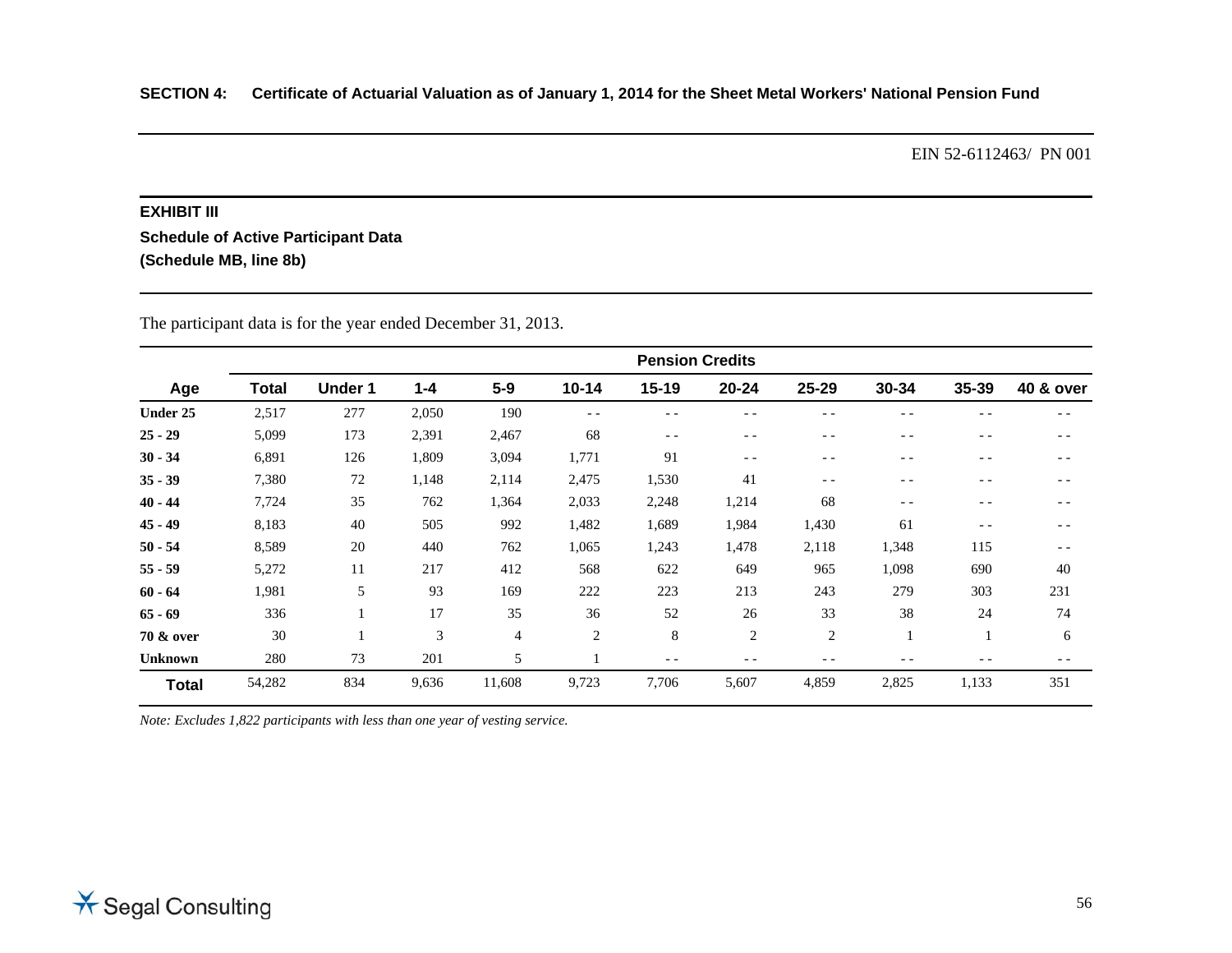# **EXHIBIT IV**

## **Funding Standard Account**

The table below presents the Funding Standard Account for the Plan Year ending December 31, 2014.

|                                                                                                              | <b>Charges</b>                                 |               | <b>Credits</b> |                                |                 |  |
|--------------------------------------------------------------------------------------------------------------|------------------------------------------------|---------------|----------------|--------------------------------|-----------------|--|
|                                                                                                              | Prior year funding deficiency                  | \$0           | 6              | Prior year credit balance      | \$119,925,676   |  |
| 2                                                                                                            | Normal cost, including administrative expenses | 96,701,186    |                | Amortization credits           | 296,358,967     |  |
| 3                                                                                                            | Amortization charges                           | 554,633,316   | 8              | Interest on $(6)$ and $(7)$    | 31,221,348      |  |
| 4                                                                                                            | Interest on $(1)$ , $(2)$ and $(3)$            | 48,850,088    | 9              | Full-funding limitation credit | $\overline{0}$  |  |
| 5                                                                                                            | Total charges                                  | \$700,184,590 | 10             | Total credits                  | \$447,505,991   |  |
| Minimum contribution with interest required to avoid a funding deficiency: $(5) - (10)$ , not less than zero |                                                |               |                |                                | \$252,678,599   |  |
|                                                                                                              | Full funding limitations (FFL) and credits:    |               |                |                                |                 |  |
|                                                                                                              | ERISA FFL (accrued liability FFL)              |               |                |                                | \$3,300,269,985 |  |
|                                                                                                              | 2 RPA'94 override (90% current liability FFL)  |               |                |                                | 6,547,206,762   |  |
| 3 FFL credit                                                                                                 |                                                |               |                |                                |                 |  |

#### **Scheduled MB, line 8e**

The difference between minimum required contribution for the year and the minimum that would have been required without extending the amortization bases is \$720,674,733.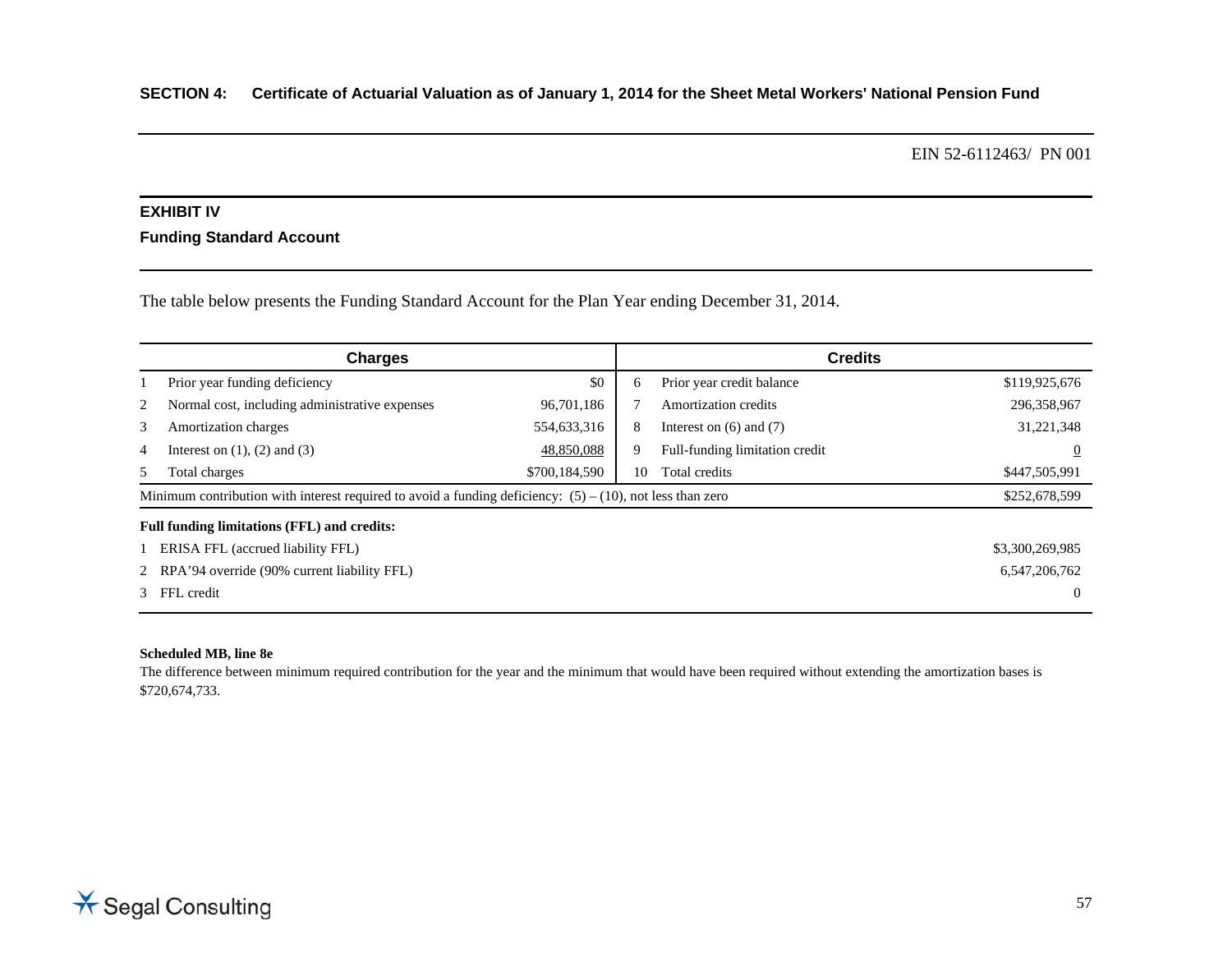# **EXHIBIT IV (continued)**

# **Funding Standard Account**

#### **Schedule of Funding Standard Account Bases (Charges) (Schedule MB, line 9c)**

| <b>Type of Base</b>             | <b>Date Established</b> | <b>Amortization</b><br>Amount | <b>Years</b><br>Remaining | Outstanding<br><b>Balance</b> |
|---------------------------------|-------------------------|-------------------------------|---------------------------|-------------------------------|
| Plan Amendment*                 | 01/01/1989              | \$14,770,976                  | 10                        | \$108,993,360                 |
| Initial Base*                   | 01/01/1989              | 39,990,461                    | $\overline{4}$            | 143,986,683                   |
| Prior Local 137 Combined Bases* | 01/01/1990              | 75,592                        | 9                         | 518,355                       |
| Prior Local 38 Combined Bases*  | 01/01/1990              | 447,018                       | $\overline{c}$            | 862,848                       |
| Prior Local 12 Combined Bases*  | 01/01/1990              | 1,227,046                     | 4                         | 4,418,009                     |
| Plan Amendment*                 | 01/01/1990              | 4,751,277                     | 11                        | 37, 364, 424                  |
| Prior Local 51 Combined Bases*  | 01/01/1991              | 41,541                        | 7                         | 236,530                       |
| Prior Local 49 Combined Bases*  | 01/01/1991              | 286,736                       | 2                         | 553,468                       |
| Prior Local 17 Combined Bases*  | 01/01/1991              | 411,698                       | 7                         | 2,344,143                     |
| Plan Amendment*                 | 01/01/1991              | 4,891,545                     | 12                        | 40,675,268                    |
| Plan Amendment*                 | 01/01/1992              | 24,338,561                    | 13                        | 212,604,107                   |
| Plan Amendment*                 | 01/01/1993              | 5,201,026                     | 14                        | 47,463,736                    |
| Plan Amendment*                 | 01/01/1994              | 6,086,650                     | 15                        | 57,757,162                    |
| Plan Amendment*                 | 01/01/1995              | 1,519,236                     | 16                        | 14,929,714                    |
| Actuarial Loss*                 | 01/01/1996              | 17,854                        | 2                         | 34,463                        |
| Plan Amendment*                 | 01/01/1996              | 6,412,433                     | 17                        | 65,031,734                    |
| Change in Assumptions*          | 01/01/1996              | 9,939,332                     | 17                        | 100,799,806                   |
| Plan Amendment*                 | 01/01/1997              | 8,866,051                     | 18                        | 92,508,015                    |
| Actuarial Loss*                 | 01/01/1998              | 5,040,097                     | $\overline{4}$            | 18,146,998                    |
| Plan Amendment*                 | 01/01/1998              | 2,160,882                     | 19                        | 23, 134, 417                  |
| Prior Local 38 Combined Bases*  | 01/01/1999              | 538,165                       | 6                         | 2,715,518                     |
| Plan Amendment*                 | 01/01/1999              | 555,299                       | 20                        | 6,085,561                     |

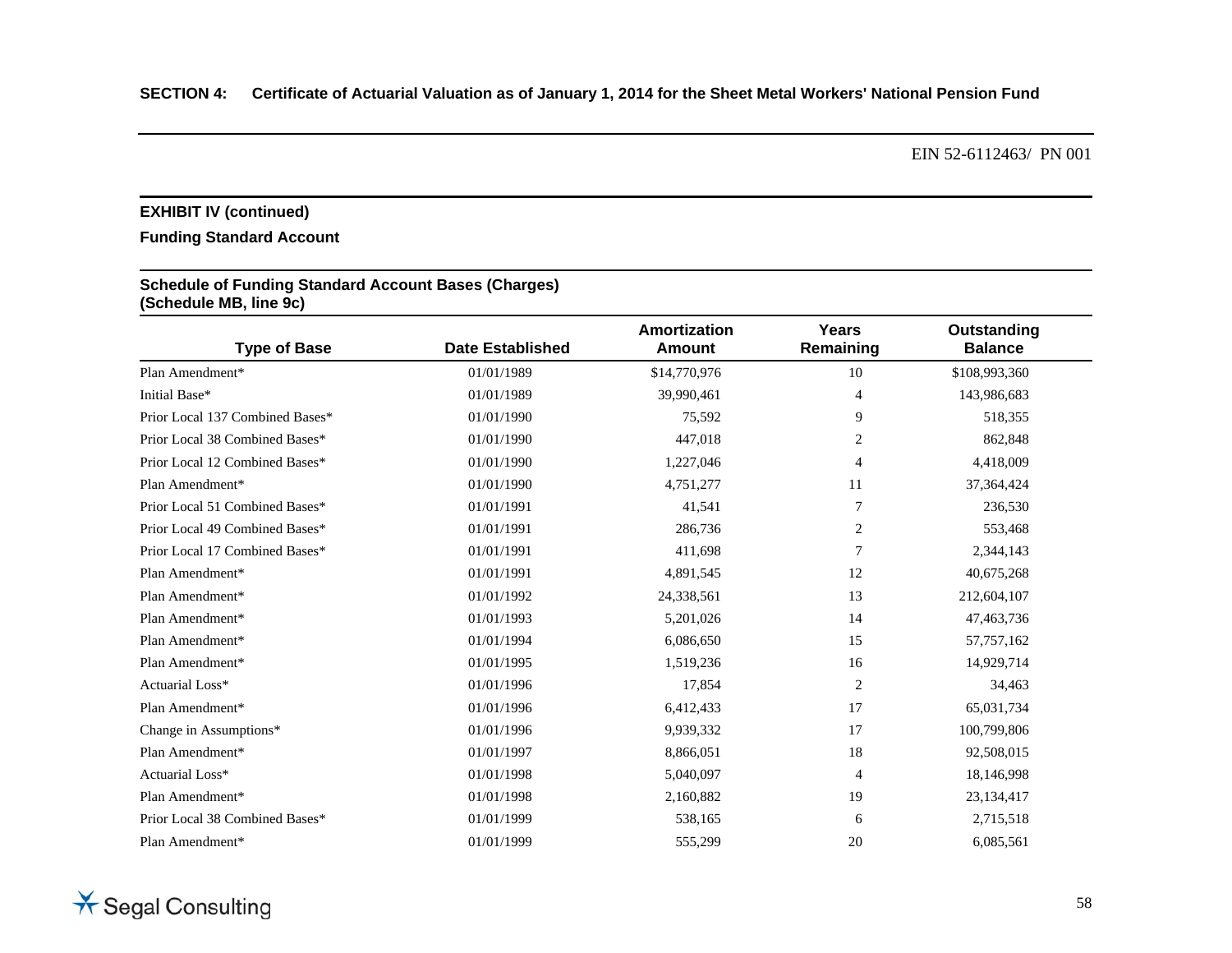# **EXHIBIT IV (continued)**

# **Funding Standard Account**

## **Schedule of Funding Standard Account Bases (Charges) (Schedule MB, line 9c)**

| <b>Type of Base</b>                           | <b>Date Established</b> | Amortization<br><b>Amount</b> | Years<br>Remaining | Outstanding<br><b>Balance</b> |
|-----------------------------------------------|-------------------------|-------------------------------|--------------------|-------------------------------|
| Actuarial Loss*                               | 01/01/1999              | \$5,275,114                   | 5                  | \$22,943,194                  |
| Change in Funding Method*                     | 01/01/2000              | 1,315,629                     |                    | 1,315,629                     |
| Actuarial Loss*                               | 01/01/2000              | 4,068,171                     | 6                  | 20,527,521                    |
| Plan Amendment*                               | 01/01/2000              | 19,037,630                    | 21                 | 213,116,590                   |
| Plan Amendment*                               | 01/01/2001              | 192,228                       | 22                 | 2,193,993                     |
| Actuarial Loss*                               | 01/01/2001              | 5,338,829                     | 7                  | 30,398,475                    |
| Plan Amendment*                               | 01/01/2002              | 10,255,333                    | 23                 | 119,138,161                   |
| Actuarial Loss*                               | 01/01/2002              | 35,807,007                    | 8                  | 225,462,450                   |
| Plan Amendment*                               | 01/01/2003              | 3,719,186                     | 24                 | 43,911,272                    |
| Actuarial Loss*                               | 01/01/2003              | 60,459,486                    | 9                  | 414,589,045                   |
| Actuarial Loss*                               | 01/01/2004              | 4,431,608                     | 10                 | 32,700,335                    |
| Plan Amendment*                               | 01/01/2004              | 12,476,476                    | 25                 | 149,505,192                   |
| Actuarial Loss*                               | 01/01/2005              | 7,680,390                     | 11                 | 60,399,205                    |
| Actuarial Loss*                               | 01/01/2006              | 3,351,823                     | 12                 | 27,871,826                    |
| Plan Amendment*                               | 01/01/2006              | 3,205,525                     | 27                 | 39,426,307                    |
| Actuarial Loss*                               | 01/01/2007              | 4,600,188                     | 13                 | 40,183,920                    |
| Plan Amendment*                               | 01/01/2007              | 3,652,210                     | 28                 | 45,438,530                    |
| Change in Asset Method*                       | 01/01/2007              | 10,417,797                    | 8                  | 65,596,714                    |
| Change in Assumptions*                        | 01/01/2007              | 75,824,731                    | $28\,$             | 943, 364, 366                 |
| Actuarial Loss*                               | 01/01/2008              | 4,486,880                     | 14                 | 40,946,549                    |
| Actuarial Loss*                               | 01/01/2009              | 2,228,556                     | 15                 | 21,147,108                    |
| Extended Recognition of 2008 Investment Loss* | 01/01/2009              | 53,243,117                    | 25                 | 638,010,502                   |

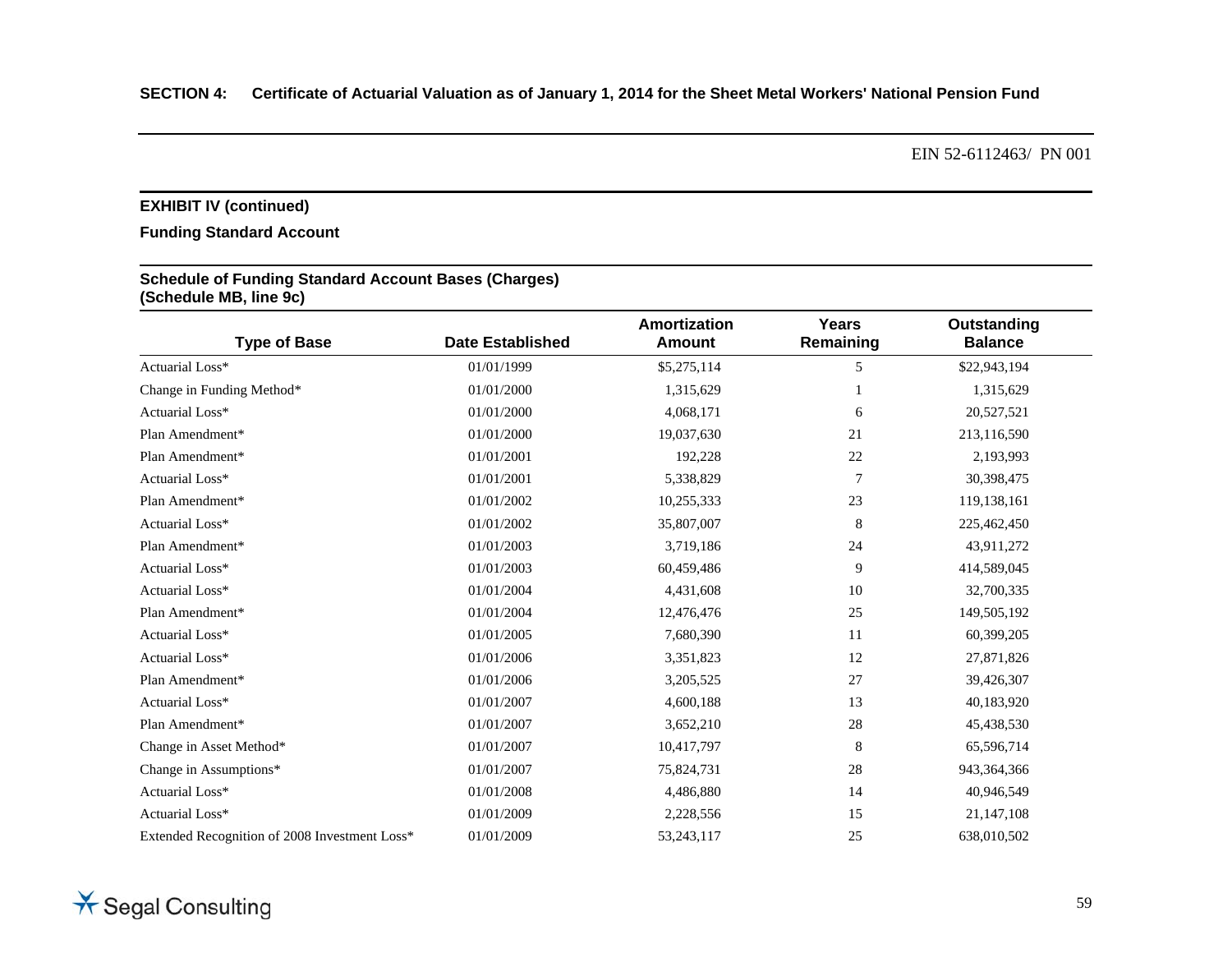#### **EXHIBIT IV (continued)**

#### **Funding Standard Account**

#### **Schedule of Funding Standard Account Bases (Charges) (Schedule MB, line 9c)**

| <b>Type of Base</b>                          | Date Established | Amortization<br>Amount | Years<br>Remaining | Outstanding<br><b>Balance</b> |
|----------------------------------------------|------------------|------------------------|--------------------|-------------------------------|
| Change in Assumptions                        | 01/01/2011       | \$15,855,237           | 12                 | \$131,843,017                 |
| Extended Recognition of 2008 Investment Loss | 01/01/2011       | 25,516,211             | 24                 | 301,261,973                   |
| Plan Amendment                               | 01/01/2012       | 429,327                | 13                 | 3,750,293                     |
| Extended Recognition of 2008 Investment Loss | 01/01/2012       | 5,765,101              | 24                 | 68,066,753                    |
| <b>Actuarial Loss</b>                        | 01/01/2012       | 10,376,023             | 13                 | 90,637,450                    |
| Plan Amendment                               | 01/01/2013       | 486,781                | 14                 | 4,442,286                     |
| Change in Assumptions                        | 01/01/2013       | 4,648,382              | 14                 | 42,420,391                    |
| Extended Recognition of 2008 Investment Loss | 01/01/2013       | 6,588,832              | 24                 | 77,792,297                    |
| Plan Amendment                               | 01/01/2014       | 285,758                | 15                 | 2,711,600                     |
| Extended Recognition of 2008 Investment Loss | 01/01/2014       | 16,044,274             | 24                 | 189,429,760                   |
| Total                                        |                  | \$554,633,316          |                    | \$5,091,707,023               |

*\*Denotes bases that were extended five years (not to exceed 30 years for the extended recognition of the 2008 investment loss) under IRC Section 431(d)(1)*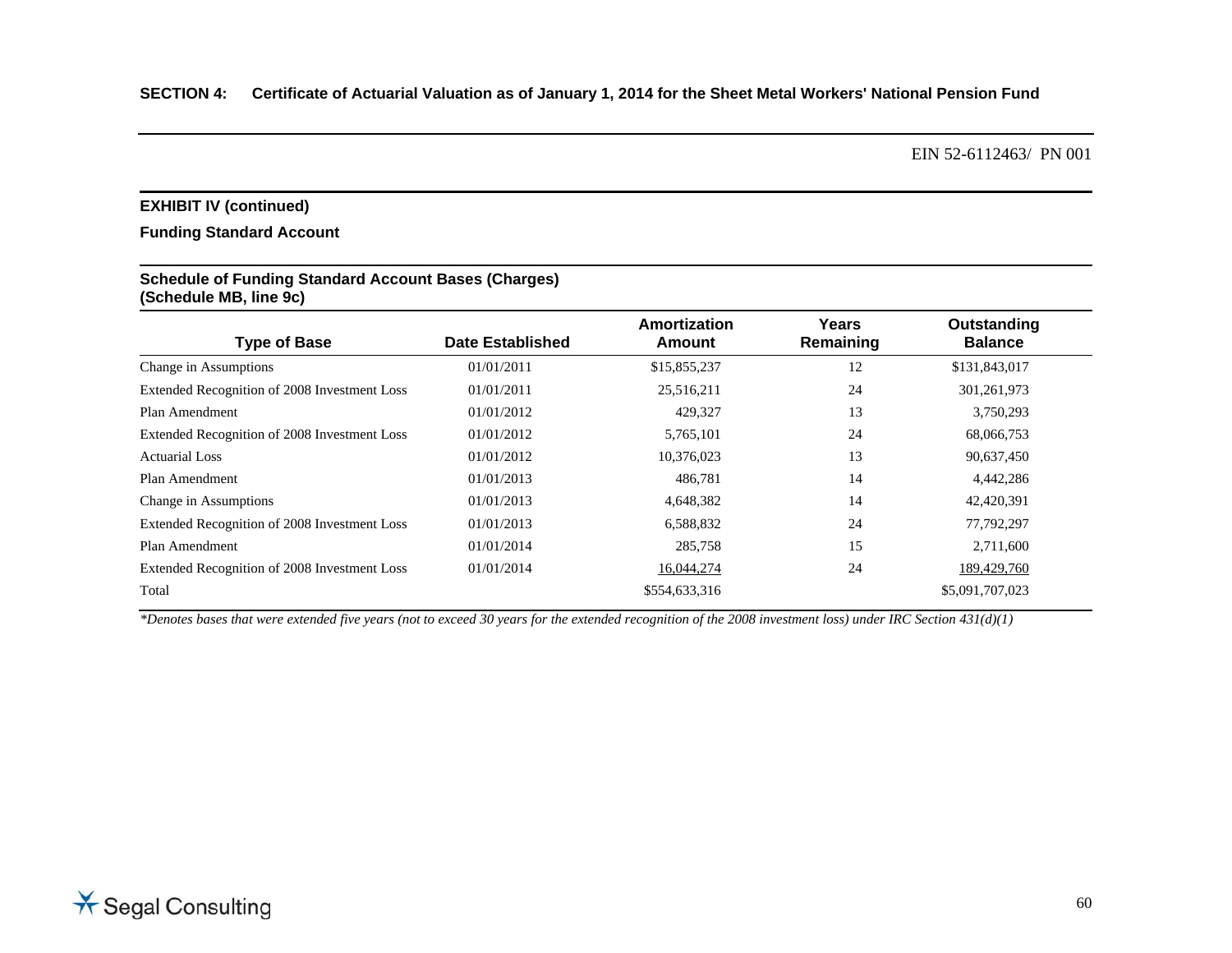# **EXHIBIT IV (continued)**

# **Funding Standard Account**

#### **Schedule of Funding Standard Account Bases (Credits) (Schedule MB, line 9h)**

| <b>Type of Base</b>                          | <b>Date Established</b> | Amortization<br><b>Amount</b> | Years<br>Remaining | Outstanding<br><b>Balance</b> |
|----------------------------------------------|-------------------------|-------------------------------|--------------------|-------------------------------|
| Change in Assumptions                        | 01/01/1989              | \$4,851,476                   | 6                  | \$24,479,992                  |
| Prior Local 501 Combined Bases               | 01/01/1990              | 22,415                        | 7                  | 127,630                       |
| Change in Method                             | 01/01/1991              | 40,285                        | 5                  | 175,214                       |
| Change in Assumptions                        | 01/01/1992              | 11,419,594                    | 8                  | 71,904,628                    |
| Change in Method                             | 01/01/1992              | 15,774,802                    | 8                  | 99,327,640                    |
| Plan Amendment                               | 07/01/1994              | 13,461                        | 16.5               | 134,442                       |
| Plan Amendment                               | 01/01/1996              | 14,769,689                    | 12                 | 122,816,227                   |
| Plan Amendment                               | 09/01/2003              | 21,285,335                    | 19.67              | 231,514,855                   |
| Plan Amendment                               | 01/01/2005              | 3,079,758                     | 21                 | 34,476,323                    |
| Change in Cost Method                        | 01/01/2007              | 45,147,423                    | 3                  | 126,212,562                   |
| Plan Amendment                               | 01/01/2008              | 2,607,010                     | 9                  | 17,877,059                    |
| Plan Amendment                               | 03/01/2008              | 49,137,498                    | 9.17               | 341,439,520                   |
| Plan Amendment                               | 08/01/2008              | 27,770,774                    | 9.58               | 198,961,128                   |
| Change in Asset Method (Funding Relief)      | 01/01/2009              | 18,467,501                    | 25                 | 221, 295, 457                 |
| Plan Amendment                               | 01/01/2010              | 627,691                       | 11                 | 4,936,209                     |
| <b>Actuarial Gain</b>                        | 01/01/2010              | 12,696,666                    | 11                 | 99,847,608                    |
| Extended Recognition of 2008 Investment Loss | 01/01/2010              | 14,218,585                    | 24                 | 167,874,410                   |
| Plan Amendment                               | 01/01/2011              | 1,357,810                     | 12                 | 11,290,765                    |
| <b>Actuarial Gain</b>                        | 01/01/2011              | 30,219,651                    | 12                 | 251,289,213                   |
| Plan Amendment                               | 01/01/2013              | 21,747                        | 14                 | 198,456                       |
| <b>Actuarial Gain</b>                        | 01/01/2013              | 4,724,529                     | 14                 | 43,115,297                    |

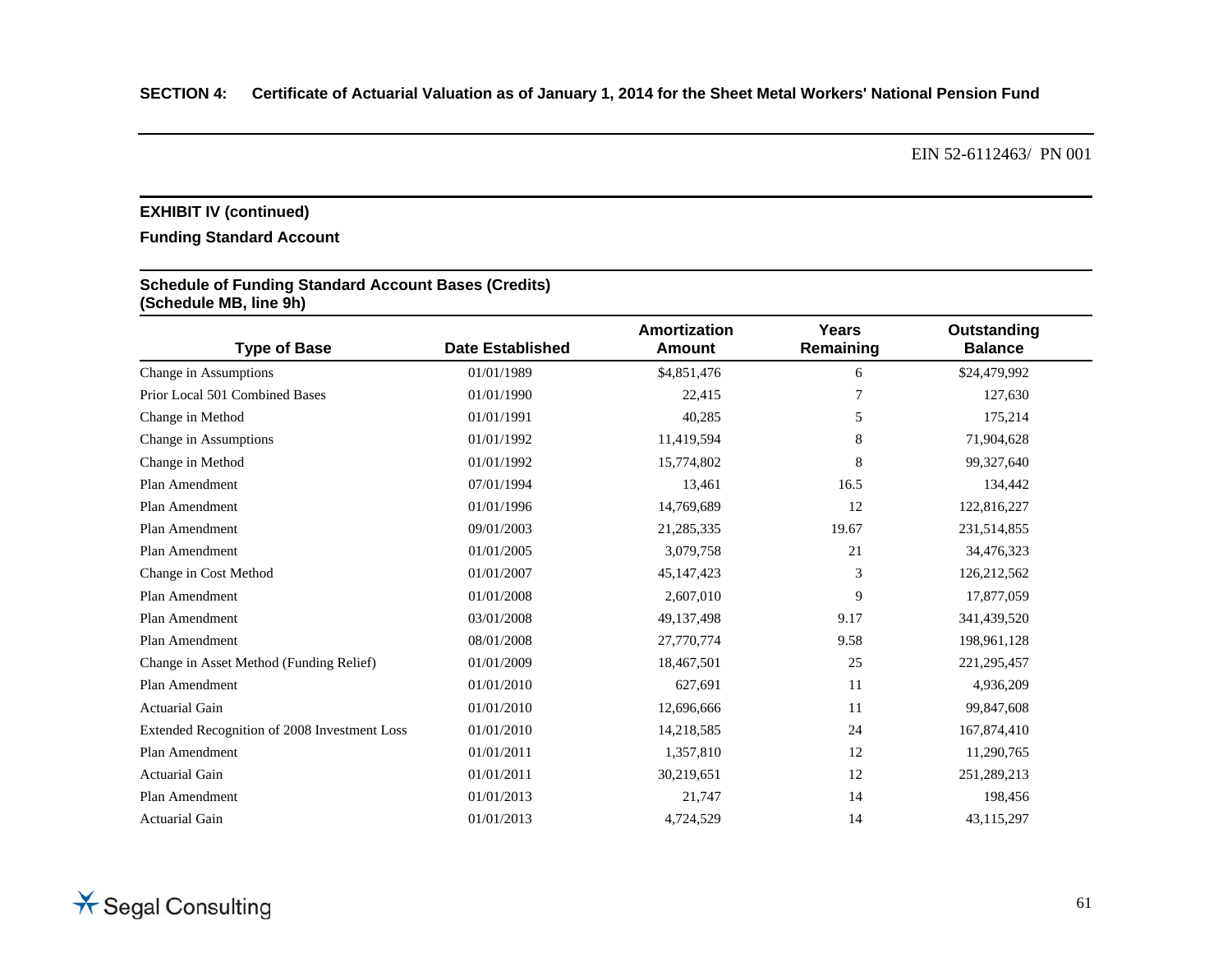# **SECTION 4: Certificate of Actuarial Valuation as of January 1, 2014 for the Sheet Metal Workers' National Pension Fund**

EIN 52-6112463/ PN 001

# **EXHIBIT IV (continued)**

**Funding Standard Account** 

## **Schedule of Funding Standard Account Bases (Credits) (Schedule MB, line 9h)**

| <b>Type of Base</b>   | <b>Date Established</b> | Amortization<br>Amount | Years<br>Remaining | Outstanding<br><b>Balance</b> |
|-----------------------|-------------------------|------------------------|--------------------|-------------------------------|
| <b>Actuarial Gain</b> | 01/01/2014              | \$18,105,267           | 15                 | \$171,803,662                 |
| Total                 |                         | \$296,358,967          |                    | \$2,241,098,297               |

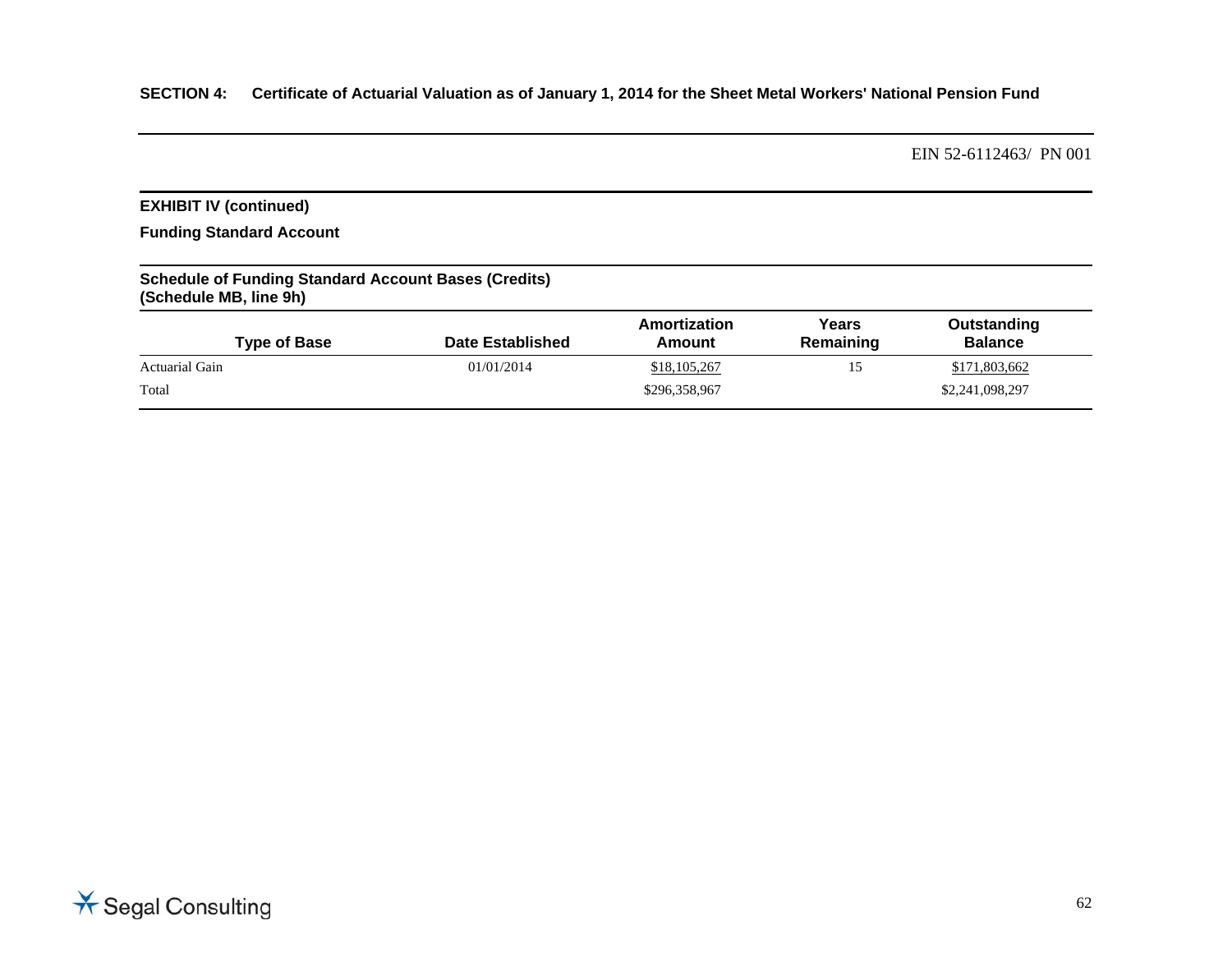# **SECTION 4: Certificate of Actuarial Valuation as of January 1, 2014 for the Sheet Metal Workers' National Pension Fund**

EIN 52-6112463/ PN 001

# **EXHIBIT IV (continued)**

**Funding Standard Account** 

# **Equation of Balance**

| Net outstanding balance of bases                  | \$2,850,608,726 |
|---------------------------------------------------|-----------------|
| 2 Credit balance                                  | 119,925,676     |
| Unfunded actuarial accrued liability: $(1) - (2)$ | \$2,730,683,050 |

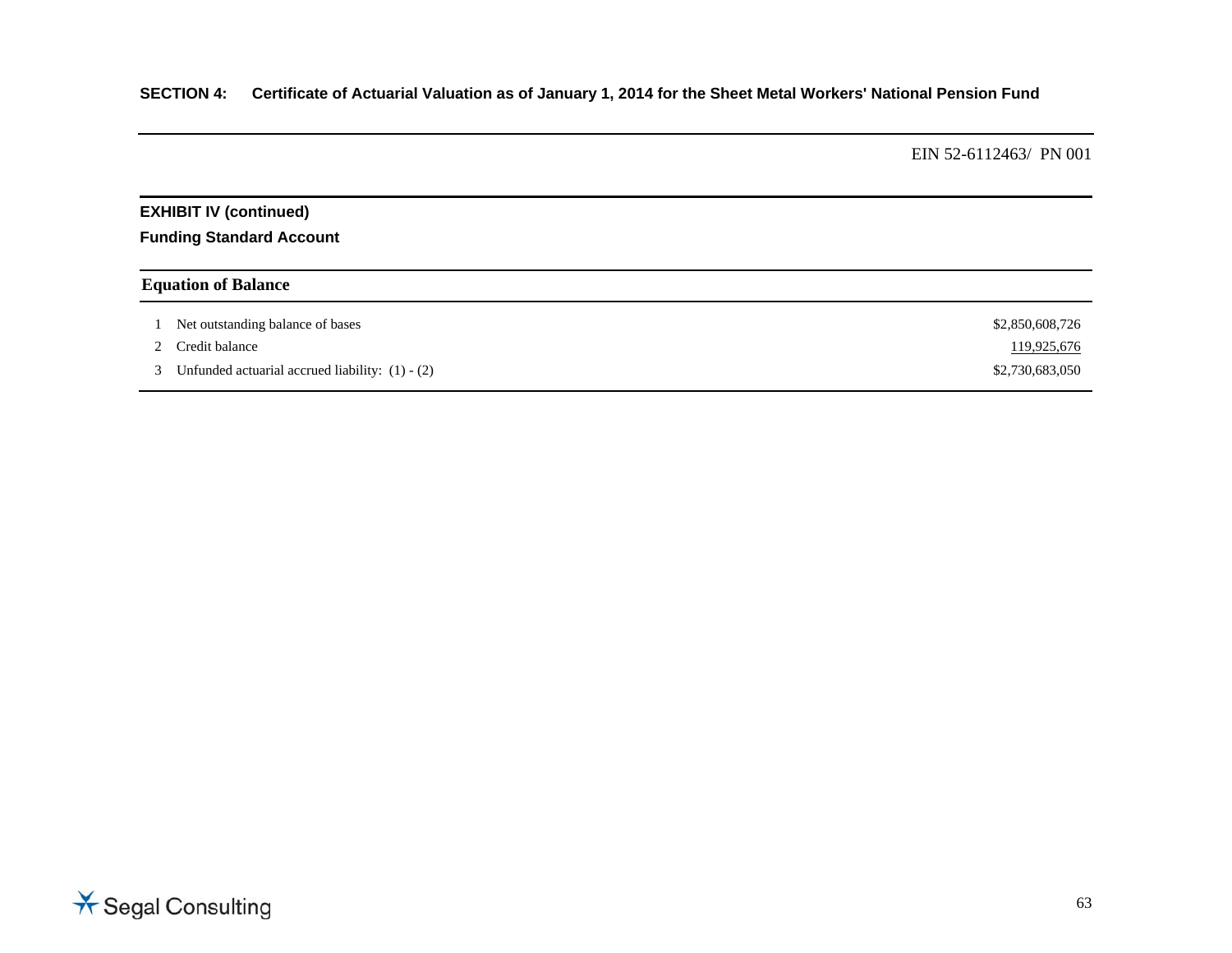#### **EXHIBIT V**

## **Current Liability**

The table below presents the current liability for the Plan Year beginning January 1, 2014.

| <b>Item</b>                                                                                                                           |               | <b>Amount</b>    |
|---------------------------------------------------------------------------------------------------------------------------------------|---------------|------------------|
| 1. Retired participants and beneficiaries receiving payments                                                                          |               | \$5,327,356,375  |
| 2. Inactive vested participants                                                                                                       |               | 1,671,948,500    |
| 3. Active participants                                                                                                                |               |                  |
| a. Non-vested benefits                                                                                                                | \$756,818,555 |                  |
| b. Vested benefits                                                                                                                    | 3,535,556,237 |                  |
| c. Total active                                                                                                                       |               | 4, 292, 374, 792 |
| 4. Total                                                                                                                              |               | \$11,291,679,667 |
| Expected increase in current liability due to benefits accruing during the plan year                                                  |               | \$195,687,490    |
| Expected release from current liability for the plan year                                                                             |               | 456,691,008      |
| Expected plan disbursements for the plan year, including administrative expenses of \$12,400,000 (adjusted from<br>beginning of year) |               | 469,583,611      |
| Current value of assets                                                                                                               |               | 3,818,123,174    |
| Percentage funded for Schedule MB                                                                                                     |               | 33.81%           |

*Note: The actuarial assumptions used to calculate these values are shown in Exhibit VII.* 

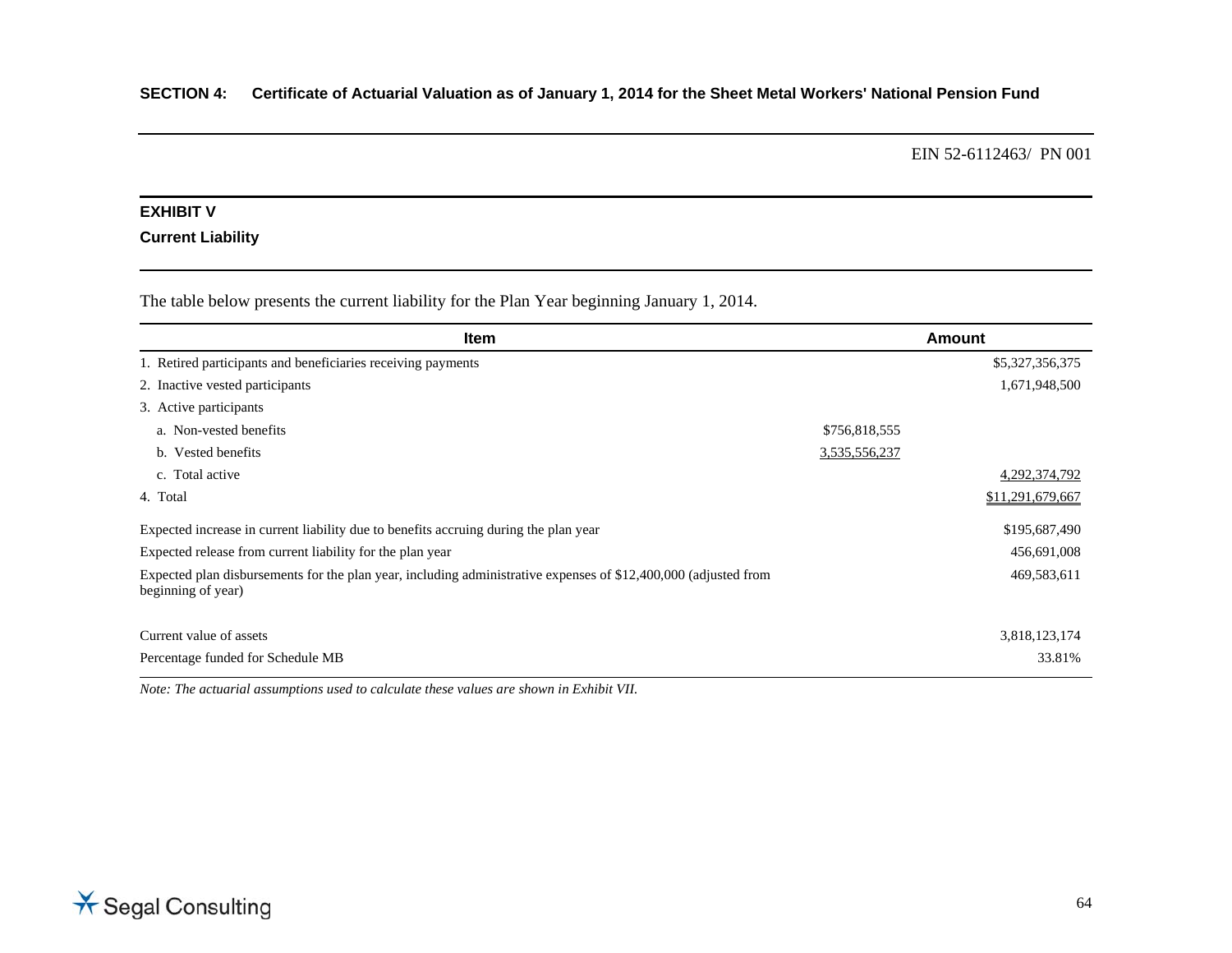# **EXHIBIT VI**

#### **Actuarial Present Value of Accumulated Plan Benefits**

The actuarial present value of accumulated plan benefits calculated in accordance with FAS ASC 960 is shown below as of January 1, 2014 and as of January 1, 2013. In addition, the factors that affected the change between the two dates follow.

|                                                                    | <b>Benefit Information Date</b> |                                                                                                     |
|--------------------------------------------------------------------|---------------------------------|-----------------------------------------------------------------------------------------------------|
|                                                                    | <b>January 1, 2014</b>          | <b>January 1, 2013</b>                                                                              |
| Actuarial present value of vested accumulated plan benefits:       |                                 |                                                                                                     |
| Participants currently receiving payments                          | \$3,786,998,663                 | \$3,675,548,505                                                                                     |
| Other vested benefits                                              | 2,535,693,210                   | 2,452,428,764                                                                                       |
| Total vested benefits                                              | \$6,322,691,873                 | \$6,127,977,269                                                                                     |
| Actuarial present value of non-vested accumulated plan benefits    | 348,823,030                     | 335,129,159                                                                                         |
| Total actuarial present value of accumulated plan benefits         | \$6,671,514,903                 | \$6,463,106,428                                                                                     |
| <b>Factors</b>                                                     |                                 | <b>Change in Actuarial</b><br><b>Present Value of</b><br><b>Accumulated Plan</b><br><b>Benefits</b> |
| Plan amendments                                                    |                                 | \$2,711,600                                                                                         |
| Benefits accumulated, net experience gain or loss, changes in data |                                 | 179,323,902                                                                                         |
| Benefits paid                                                      |                                 | -441,792,780                                                                                        |
| Interest                                                           |                                 | 468, 165, 753                                                                                       |
| Total                                                              |                                 | \$208,408,475                                                                                       |

*The amounts shown above have been calculated in accordance with Actuarial Standard of Practice No. 4 promulgated by the Actuarial Standards Board for calculating such values. The changes in plan provisions are described in Exhibit VIII.* 

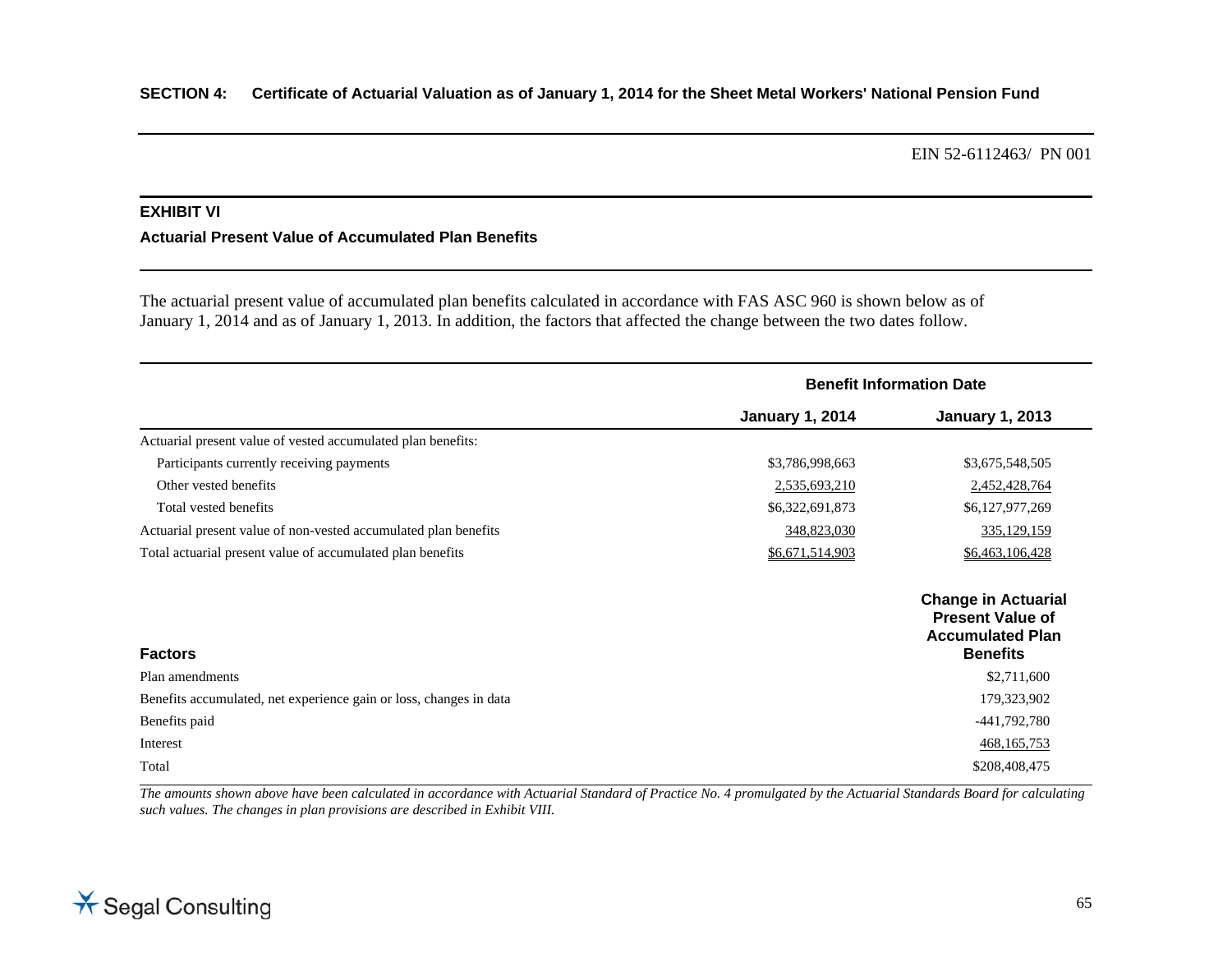#### **EXHIBIT VII**

#### **Statement of Actuarial Assumptions/Methods (Schedule MB, line 6)**

# Mortality Rates: Healthy: RP-2000 Combined Healthy Blue Collar Mortality Table projected from 2000 using Scale AA on a generational basis Disabled: RP-2000 Combined Healthy Blue Collar Mortality Table for males, with participants under age 60 set forward to age 65 and participants over age 60 set forward 5 years The RP-2000 Combined Healthy Blue Collar Mortality Table, projected with Scale AA to 2014, reasonably reflects the projected mortality experience of the Plan as of the valuation date. The mortality table was then adjusted to future years using generational projection under Scale AA to anticipate future mortality improvement.

# **Termination Rates Before Retirement: Rate (%) Mortality1 Disability2 Withdrawal3**

|     |             | <b>MORTALITY</b> | <b>DISABILITY</b> | <u>withdrawal</u>   |                   |
|-----|-------------|------------------|-------------------|---------------------|-------------------|
| Age | <b>Male</b> | Female           |                   | <b>Construction</b> | <b>Production</b> |
| 20  | 0.03        | 0.02             | 0.04              | 13.00               | 24.00             |
| 25  | 0.04        | 0.02             | 0.04              | 10.17               | 20.00             |
| 30  | 0.07        | 0.03             | 0.04              | 7.00                | 14.84             |
| 35  | 0.11        | 0.05             | 0.05              | 5.42                | 11.57             |
| 40  | 0.14        | 0.09             | 0.07              | 4.72                | 9.57              |
| 45  | 0.18        | 0.14             | 0.14              | 3.53                | 8.43              |
| 50  | 0.24        | 0.20             | 0.30              | 3.00                | 7.40              |
| 55  | 0.42        | 0.28             | 0.64              | 3.00                | 7.40              |
| 60  | 0.83        | 0.49             | 1.30              | 0.00                | 7.40              |
|     |             |                  |                   |                     |                   |

*1Healthy rates are projected on a generational basis using Scale AA. Rates above are sample rates in 2000.* 

*2 Participants are assumed to elect non-disability pensions upon eligibility. 3Withdrawal rates cut out upon eligibility for early retirement.* 

# \* Segal Consulting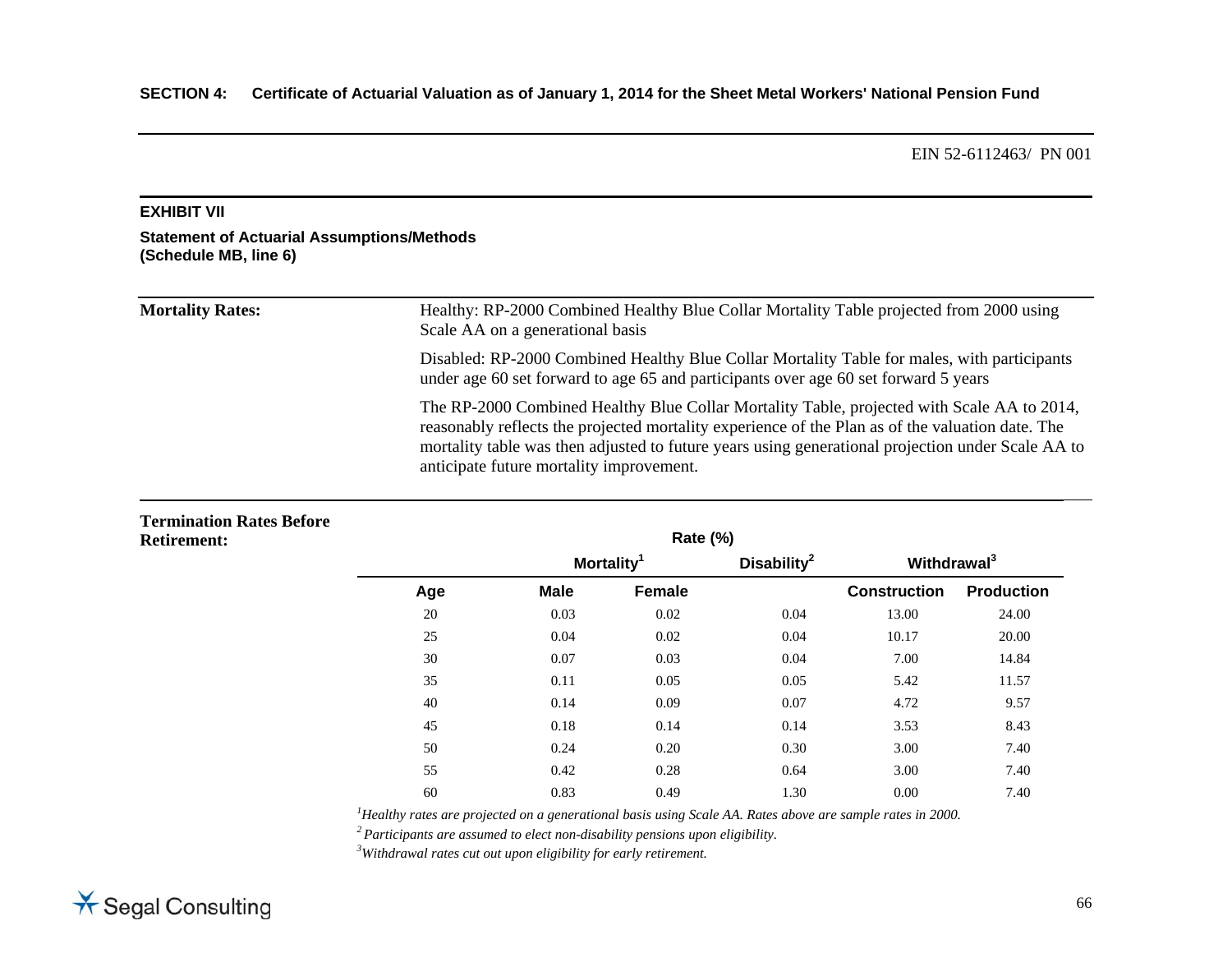| <b>Retirement Rates - Active Participants</b> |       | <b>Rate (%)</b>                                            |                                                  |  |
|-----------------------------------------------|-------|------------------------------------------------------------|--------------------------------------------------|--|
|                                               | Age   | <b>Not Eligible for</b><br>55/30 (60/30)<br><b>Pension</b> | <b>Eligible for</b><br>55/30 (60/30)<br>Pension* |  |
|                                               | 55    | 5                                                          | 25                                               |  |
|                                               | 56-57 | 5                                                          | 14                                               |  |
|                                               | 58-59 | 7                                                          | 14                                               |  |
|                                               | 60-61 | 14                                                         | 20                                               |  |
|                                               | 62    | 35                                                         | 40                                               |  |
|                                               | 63-69 | 25                                                         | 35                                               |  |
|                                               | 70    | 100                                                        | 100                                              |  |

*\*Rate at first eligibility for 55/30 (60/30, if applicable) Pension is 25% or above rate at applicable age, if higher* 

| <b>Retirement Rates - Inactive Participants</b> | Age       | Rate (%)** |
|-------------------------------------------------|-----------|------------|
|                                                 | 55-61     | 5          |
|                                                 | $62 - 63$ | 10         |
|                                                 | 64        | 30         |
|                                                 | 65        | 35         |
|                                                 | 66-79     | 20         |
|                                                 | 80        | 100        |

*\*\*20% of inactive participants are assumed to retire with a Special Early, or 55/30 Pension (60/30 if applicable) if expected to be eligible based on reported Rehabilitation Plan Schedule/Funding Improvement Plan Option, and 80% are assumed to retire with a Normal or Standard Early Pension, depending upon age and service at retirement.*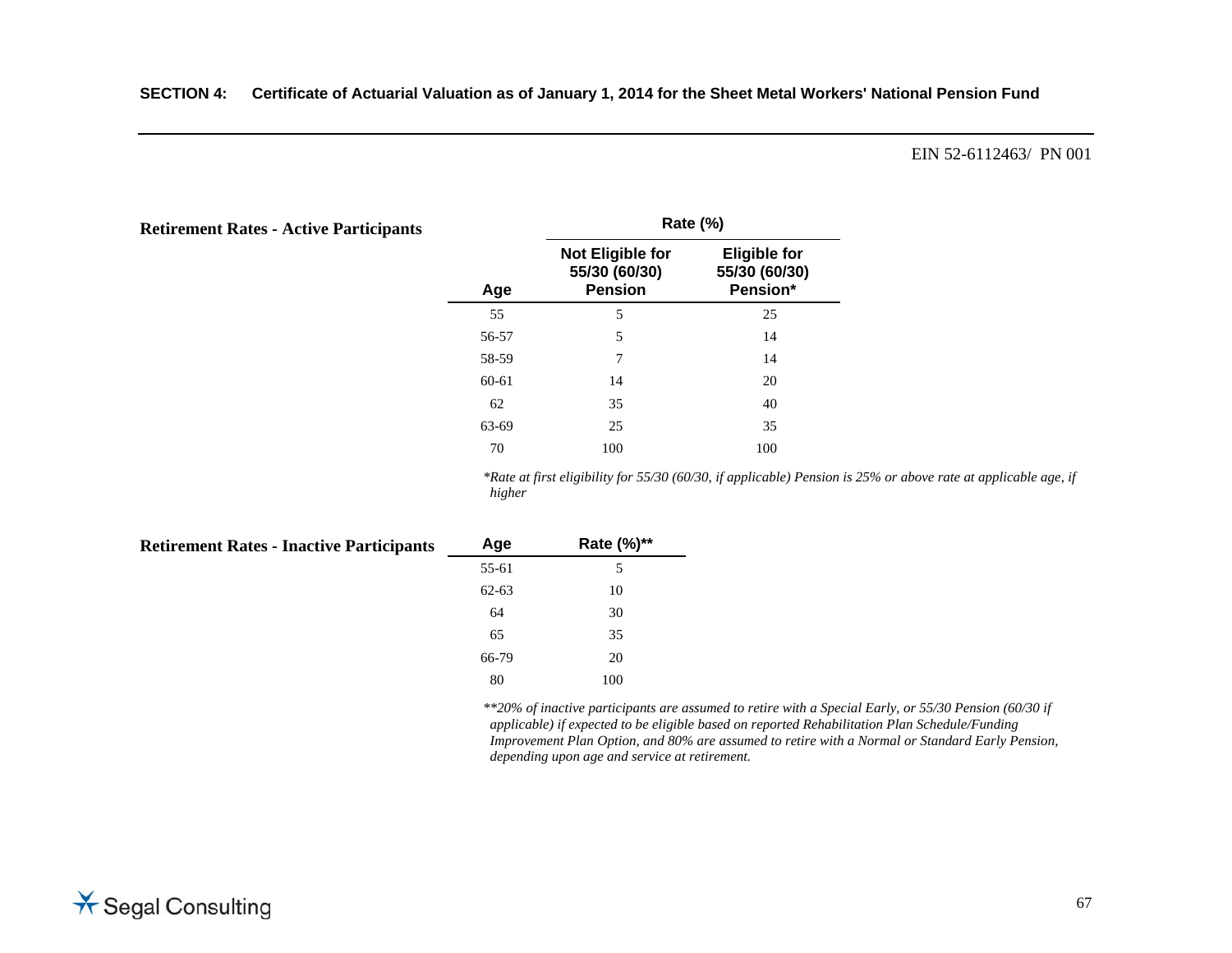| <b>Description of Weighted Average</b><br><b>Retirement Age:</b> | Age 61, determined as follows: The weighted average retirement age for each participant is<br>calculated as the sum of the product of each potential current or future retirement age times the<br>probability of surviving from current age to that age and then retiring at that age, assuming no<br>other decrements. The overall weighted retirement age is the average of the individual retirement<br>ages based on all the active participants included in the January 1, 2014 actuarial valuation. |
|------------------------------------------------------------------|------------------------------------------------------------------------------------------------------------------------------------------------------------------------------------------------------------------------------------------------------------------------------------------------------------------------------------------------------------------------------------------------------------------------------------------------------------------------------------------------------------|
| <b>Future Benefit Accruals:</b>                                  | For Construction employees: 1,650 hours per year                                                                                                                                                                                                                                                                                                                                                                                                                                                           |
|                                                                  | For Production employees: 1,700 hours per year                                                                                                                                                                                                                                                                                                                                                                                                                                                             |
|                                                                  | The Rehabilitation Plan Schedule/Funding Improvement Plan Option covering each participant,<br>based on the census data provided for this valuation, is assumed to remain unchanged.                                                                                                                                                                                                                                                                                                                       |
| <b>Unknown Data for Participants:</b>                            | Same as those exhibited by participants with similar known characteristics. If not specified,<br>participants are assumed to be male.                                                                                                                                                                                                                                                                                                                                                                      |
| <b>Definition of Active Participants:</b>                        | Employees with at least 435 hours in the most recent plan year and who have accumulated at least<br>one year of vesting service, excluding those who have retired as of the valuation date.                                                                                                                                                                                                                                                                                                                |
| <b>Percent Married:</b>                                          | 80%                                                                                                                                                                                                                                                                                                                                                                                                                                                                                                        |
| <b>Age and Sex of Spouse:</b>                                    | Spouse of male participant is assumed to be three years younger than the participant and spouse<br>of female participant is assumed to be three years older than the participant. If the spouse's sex is<br>not provided, the spouse is assumed to be the opposite sex of the participant.                                                                                                                                                                                                                 |
| <b>Benefit Election:</b>                                         | Married participants are assumed to elect the 50% joint and survivor annuity (with the "pop-up"<br>feature if available) and non-married participants are assumed to elect the single life annuity.                                                                                                                                                                                                                                                                                                        |
| <b>Net Investment Return:</b>                                    | 7.50% - The net investment return assumption is a long-term estimate derived from historical<br>data, current and recent market expectations, and professional judgment. As part of the analysis, a<br>building block approach was used that reflects inflation expectations and anticipated risk<br>premiums for each of the portfolio's asset classes, as well as the Plan's target asset allocation.                                                                                                    |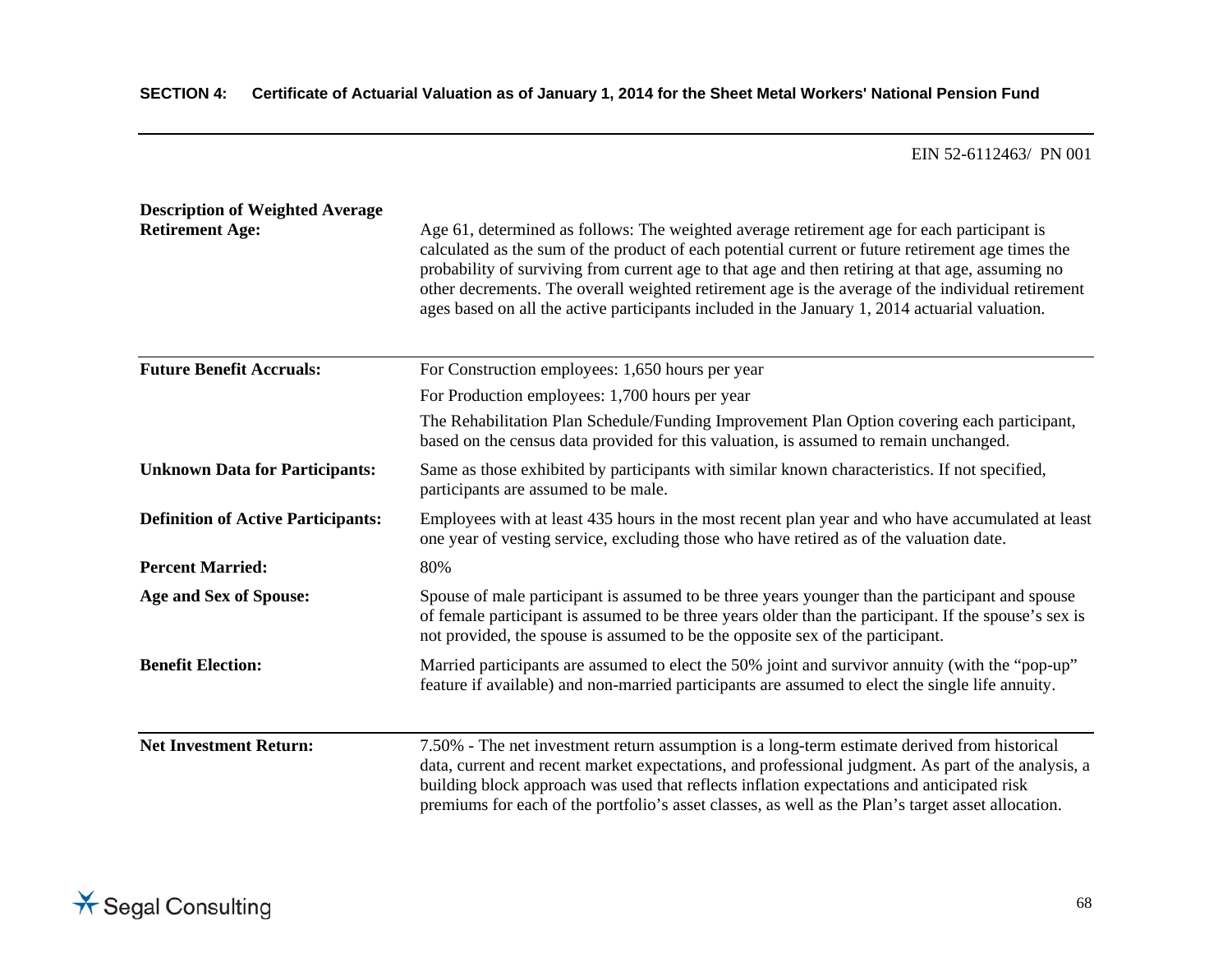| <b>Annual Administrative Expenses:</b>                                                           | \$12,400,000, payable at the beginning of the year, for the year beginning January 1, 2014<br>(equivalent to \$12,892,603, payable monthly)                                                                                                                                                                                                                                                                                                                                                             |  |
|--------------------------------------------------------------------------------------------------|---------------------------------------------------------------------------------------------------------------------------------------------------------------------------------------------------------------------------------------------------------------------------------------------------------------------------------------------------------------------------------------------------------------------------------------------------------------------------------------------------------|--|
| <b>Actuarial Value of Assets:</b>                                                                | The market value of assets less unrecognized returns in each of the last five years. Unrecognized<br>return is equal to the difference between the actual market return and the projected return on the<br>market value, and is recognized (20% per year) over a five-year period. The unrecognized return<br>for the year ended December 31, 2008 is recognized, 10% per year, over a ten-year period. The<br>actuarial value is further adjusted, if necessary, to be within 20% of the market value. |  |
| <b>Actuarial Cost Method:</b>                                                                    | Unit Credit Actuarial Cost Method. Normal Cost and Actuarial Accrued Liability are calculated<br>on an individual basis.                                                                                                                                                                                                                                                                                                                                                                                |  |
| <b>Elections under the Pension Relief</b><br><b>Act of 2010:</b>                                 |                                                                                                                                                                                                                                                                                                                                                                                                                                                                                                         |  |
| <b>Extended Amortization of</b><br><b>Net Investment Losses</b><br>(IRC Section $431(b)(8)(A)$ ) | The market value investment loss for the Plan Year ended December 31, 2008 continues to be<br>amortized over an extended period, based on the prospective method as defined in IRS Notice<br>2010-83.                                                                                                                                                                                                                                                                                                   |  |
| <b>Benefits Valued:</b>                                                                          | Unless otherwise indicated, includes all benefits summarized in Exhibit VIII.                                                                                                                                                                                                                                                                                                                                                                                                                           |  |
| <b>Current Liability Assumptions:</b>                                                            |                                                                                                                                                                                                                                                                                                                                                                                                                                                                                                         |  |
| <i>Interest</i>                                                                                  | 3.64%, within the permissible range prescribed under IRC Section $431(c)(6)(E)$                                                                                                                                                                                                                                                                                                                                                                                                                         |  |
| Mortality                                                                                        | Mortality prescribed under IRS Regulations $1.431(c)(6)-1$ and $1.430(h)(3)-1$ : RP-2000 tables<br>projected forward to the valuation year plus seven years for annuitants and 15 years for<br>nonannuitants                                                                                                                                                                                                                                                                                            |  |

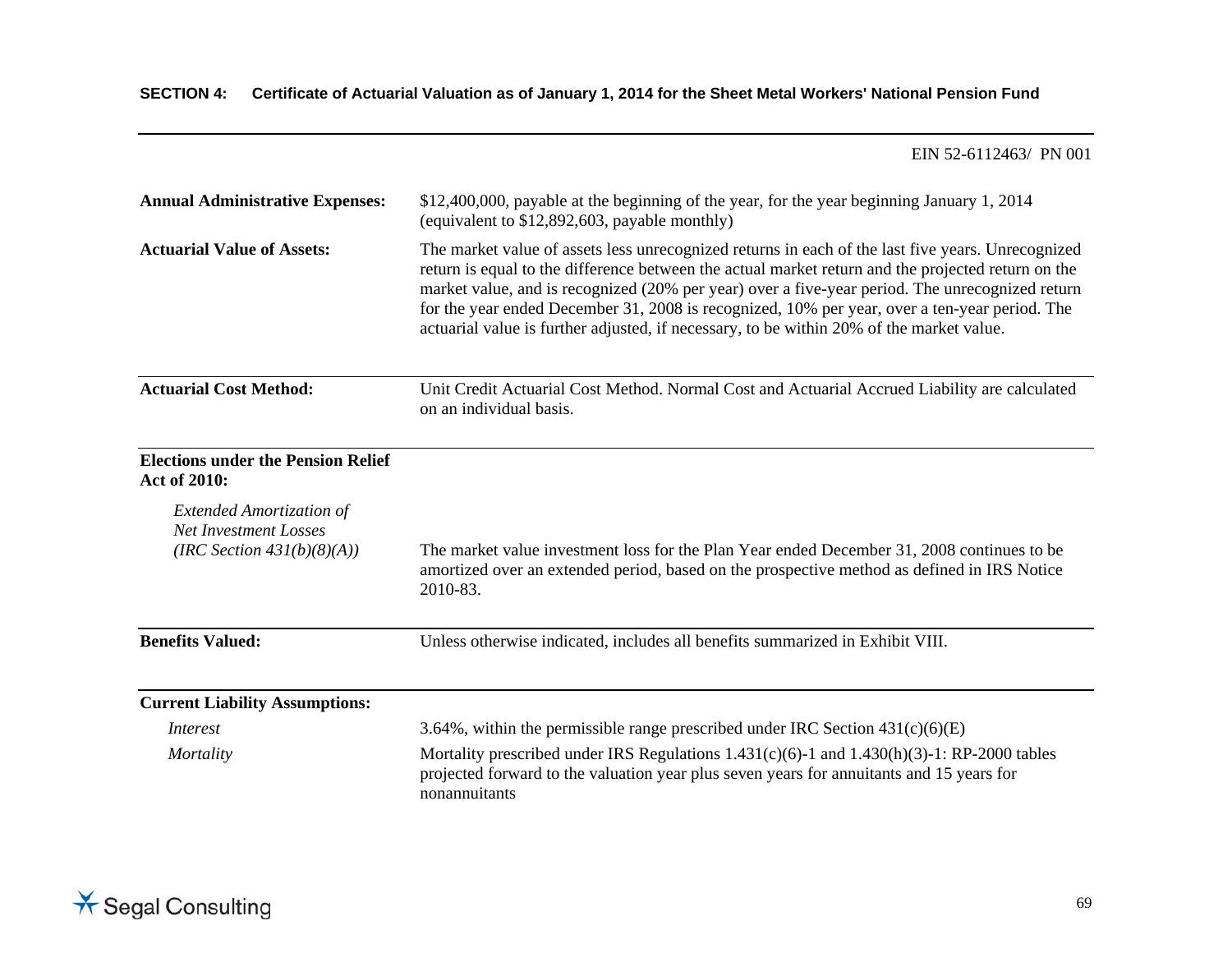# **SECTION 4: Certificate of Actuarial Valuation as of January 1, 2014 for the Sheet Metal Workers' National Pension Fund**

|                                                                                               | EIIN 32-0112403/ PIN UUI                                                                                                                                                                                                                                       |
|-----------------------------------------------------------------------------------------------|----------------------------------------------------------------------------------------------------------------------------------------------------------------------------------------------------------------------------------------------------------------|
| <b>Justification for Change in</b><br><b>Actuarial Assumptions</b><br>(Schedule MB, line 11): | Based on past experience and future expectation, the following actuarial assumption was changed<br>as of January 1, 2014:                                                                                                                                      |
|                                                                                               | Annual administrative expenses, previously \$12,000,000, payable at the beginning of the year<br>≻                                                                                                                                                             |
| <b>Estimated Rate of Investment Return:</b>                                                   |                                                                                                                                                                                                                                                                |
| On actuarial value of assets<br>(Schedule MB, line $6g$ ):                                    | 8.0%, for the Plan Year ending December 31, 2013                                                                                                                                                                                                               |
| On current (market) value of assets<br>(Schedule MB, line $6h$ ):                             | 20.6%, for the Plan Year ending December 31, 2013                                                                                                                                                                                                              |
| <b>Funding Standard Account</b><br><b>Contribution Timing</b><br>(Schedule MB, line $3(a)$ ): | Unless otherwise noted, contributions are paid periodically throughout the year pursuant to<br>collective bargaining agreements. The interest credited in the Funding Standard Account is<br>therefore assumed to be equivalent to a July 1 contribution date. |

EIN 52-6112463/ PN 001

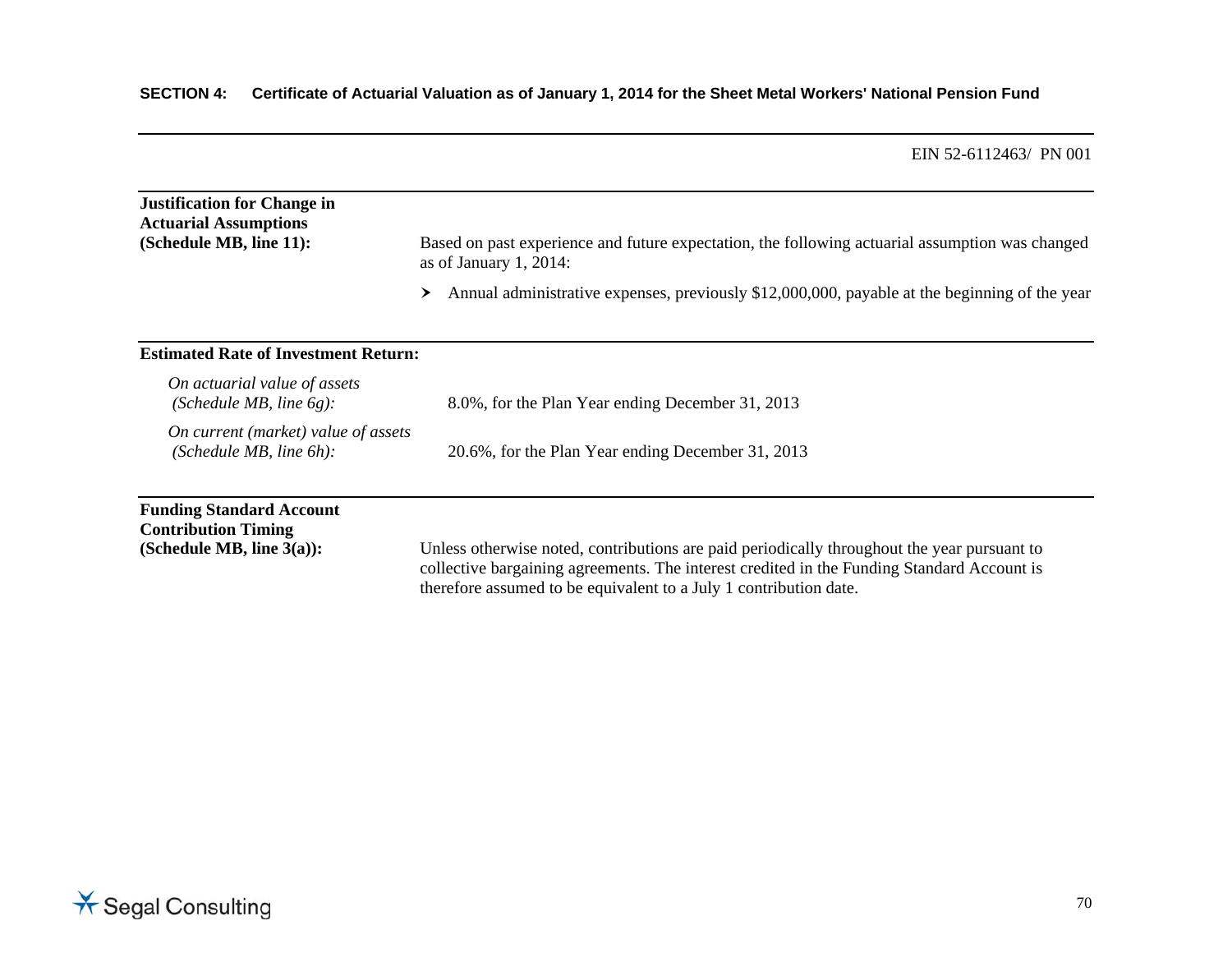# **EXHIBIT VIII**

**Summary of Plan Provisions (Schedule MB, line 6)** 

This exhibit summarizes the major provisions of the Plan included in the valuation. It is not intended to be, nor should it be interpreted as, a complete statement of all plan provisions.

| <b>Plan Year:</b>           | January 1 through December 31                                                                                                                                                                                                                                                                                                                                                                          |
|-----------------------------|--------------------------------------------------------------------------------------------------------------------------------------------------------------------------------------------------------------------------------------------------------------------------------------------------------------------------------------------------------------------------------------------------------|
| <b>Pension Credit Year:</b> | January 1 through December 31                                                                                                                                                                                                                                                                                                                                                                          |
| <b>Plan Status:</b>         | Ongoing plan                                                                                                                                                                                                                                                                                                                                                                                           |
| <b>Normal Retirement:</b>   |                                                                                                                                                                                                                                                                                                                                                                                                        |
| Age Requirement             | 65                                                                                                                                                                                                                                                                                                                                                                                                     |
| Service Requirement         | Five years of participation in the Plan                                                                                                                                                                                                                                                                                                                                                                |
| Amount                      | For service on and after January 1, 2014:                                                                                                                                                                                                                                                                                                                                                              |
|                             | Participant's Benefit Rate multiplied by the participant's Contribution Hours for the Plan Year<br>multiplied by the <i>Applicable Percentage</i> for the Plan Year.                                                                                                                                                                                                                                   |
|                             | <i>Benefit Rate</i> is the portion of the participant's contribution rate that is subject to benefit accruals.<br>For Participants working under a Collective Bargaining Agreement that qualifies for a 55/30 (or<br>$60/30$ ) Pension, the <i>Benefit Rate</i> is the total Contribution Rate less the 55/30 (or $60/30$ ) Rate<br>(30% of the Contribution Rate for periods after December 1, 2007). |
|                             | <i>Contribution Hours</i> are the hours for which contributions are required to be made for the<br>participant's work in Covered Employment.                                                                                                                                                                                                                                                           |
|                             | Applicable Percentage is based on the average of the Plan's rate of market value investment<br>return for each of the three most recent Plan Years reported in the Actuarial Valuation and<br>Review as of January 1 of the immediately preceding Plan Year and is defined in the following<br>table:                                                                                                  |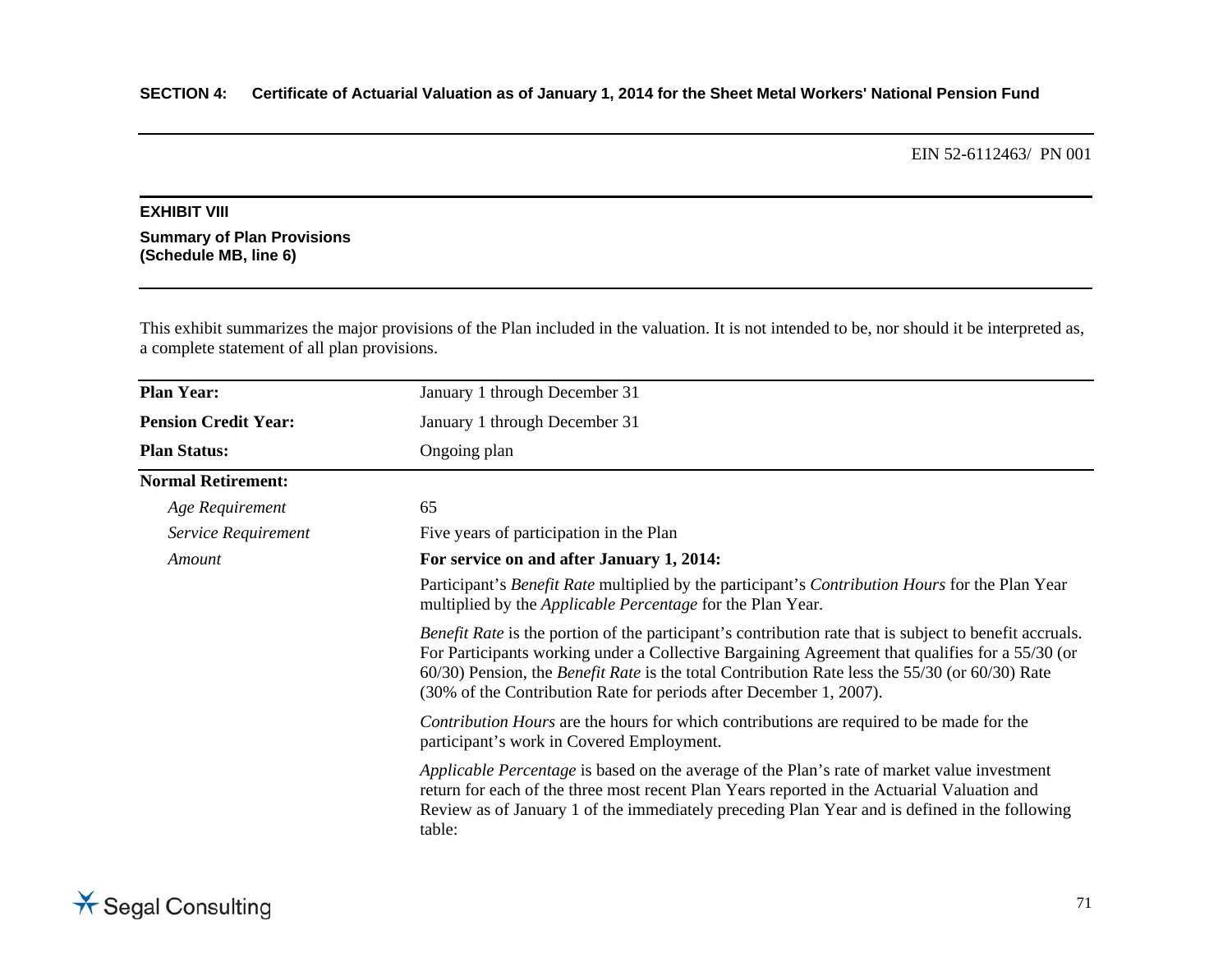| <b>Applicable Percentage</b> | <b>Average of Market Value Investment Return</b><br><b>Percentages for 3 Most Recent Plan Years</b> |
|------------------------------|-----------------------------------------------------------------------------------------------------|
| 1.25%                        | $10.0\%$ or higher                                                                                  |
| 1.00%                        | 8.5% or higher but less than 10.0%                                                                  |
| 0.75%                        | 6.5% or higher but less than 8.5%                                                                   |
| 0.50%                        | Greater than 0% but less than 6.5%                                                                  |
| .) በ()%                      | $0\%$ or less                                                                                       |

The above formula applies unless otherwise stated in a Funding Improvement Plan Option.

The Applicable Percentage for the 2014 Plan Year is 0.75%.

#### **For service and on and after adoption of Rehabilitation Plan Schedule and before January 1, 2014:**

Default Schedule/Persons for Whom Contribution were Not Required to be Made ("Persons for Whom"): 1% of the amount determined by multiplying the participant's Benefit Rate by the participant's Contribution Hours for the Plan Year.

First Alternative Schedule: Same as accrual for service on and after December 1, 2007 and before adoption of Rehabilitation Plan Schedule.

 Second Alternative Schedule: 1% of the amount determined by multiplying the participant's Benefit Rate by the participant's Contribution Hours for the Plan Year.

 Formerly Alternative Schedule and Agreement Did Not Include Required Contribution Rate Increases - No Increase Consequences ("NIC"): 1% of the amount determined by multiplying the participant's Benefit Rate by the participant's Contribution Hours for the Plan Year.

#### **For service on and after December 1, 2007 and before adoption of Rehabilitation Plan Schedule:**

 Employers that have not made required contribution rate increases: Same as accrual for service after August 31, 2003.

 Employers that have made required contribution rate increases: 1.5% of the amount determined by multiplying the participant's Benefit Rate by the participant's Contribution Hours for the Plan Year (up to 1,200 hours), plus 0.7% of the amount determined by multiplying the participant's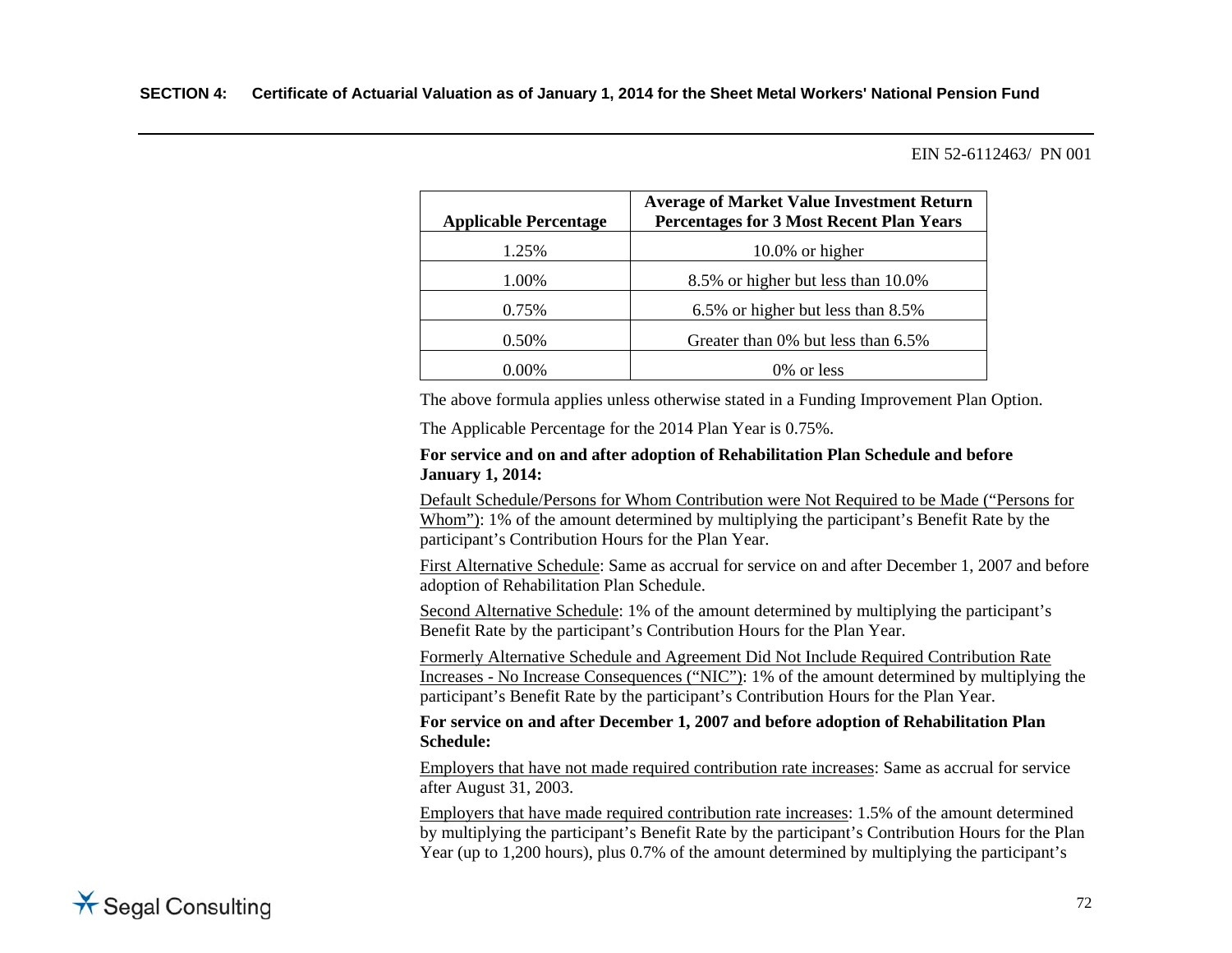Benefit Rate by the participant's Contribution Hours (over 1,200 hours). The 1.5% multiplier is applied to the first 1,200 hours at the highest Benefit Rate in effect during the Plan Year.

#### **For service after August 31, 2003 and before December 1, 2007:**

 0.8571% of the amount determined by multiplying the participant's Benefit Rate by the participant's Contribution Hours (up to 1,400 hours), plus 0.3% of the amount determined by multiplying the participant's Benefit Rate by the participant's Contribution Hours (over 1,400 hours). For participants in 55/30 Locals, 80% of the total contribution rate is subject to benefit accruals. The 0.8571% multiplier is applied to the first 1,400 hours at the highest Benefit Rate in effect during the Plan Year.

#### Supplemental accruals:

 Locals are required to increase their contribution rates subject to benefit accruals by 10% annually for eligibility. Participants of Locals that make the required increases earn a supplemental accrual that brings the total accrual to twice the normal rate in the year following the increase.

## **For service after December 31, 1999 and before September 1, 2003**:

 1.7142% of the amount determined by multiplying the participant's Benefit Rate by the participant's Contribution Hours (up to 1,400 hours), plus 0.6% of the amount determined by multiplying the participant's Benefit Rate by the participant's Contribution Hours (over 1,400 hours). The 1.7142% multiplier is applied to the first 1,400 hours at the highest Benefit Rate in effect during the Plan Year.

## **For service before January 1, 2000**:

Benefit accrued according to the rules of the Plan in effect on December 31, 1999

## **Past Service**:

\$10.00 for each year of Past Service Credit, if any, up to 10 years

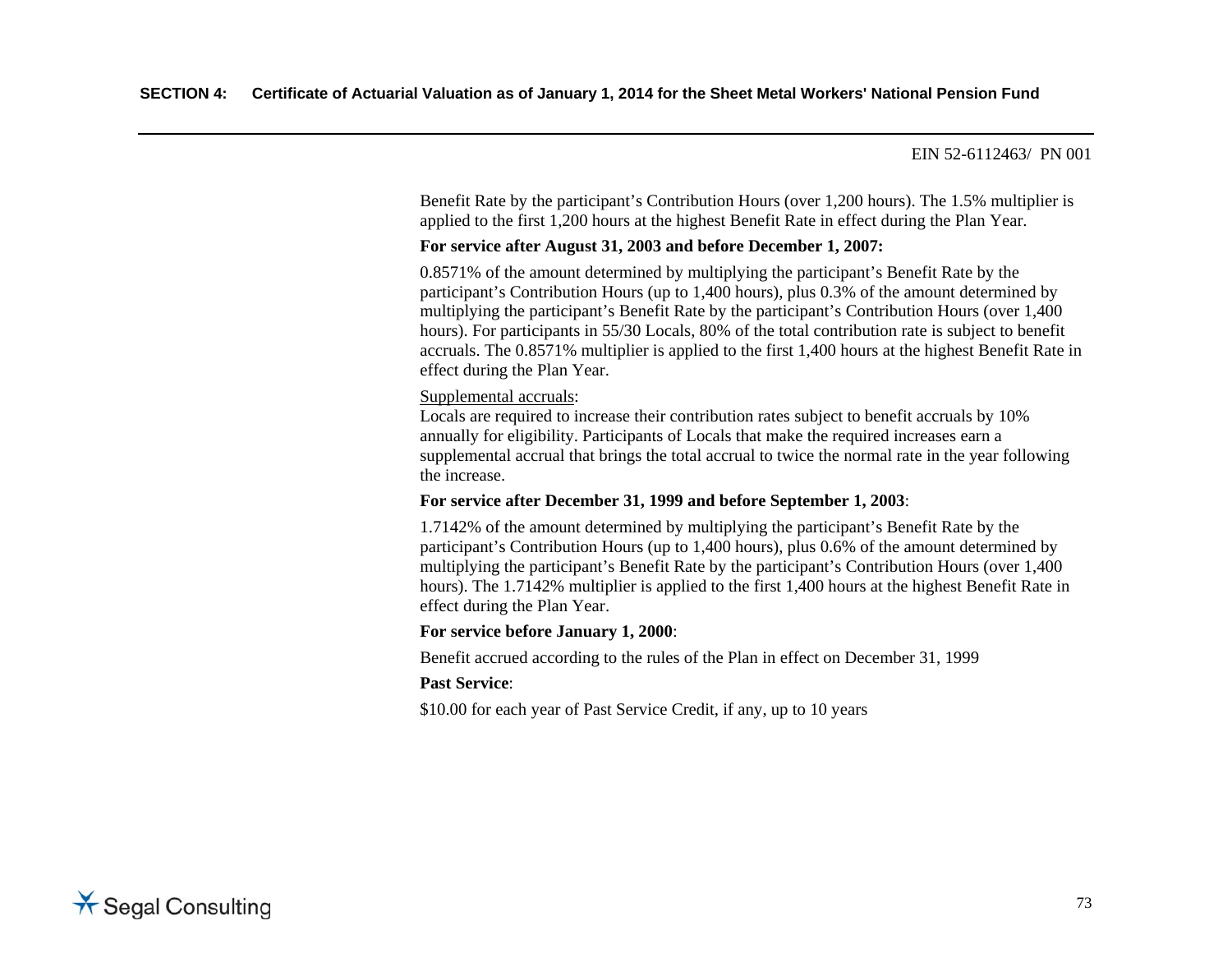| <b>Standard Early Retirement:</b> |                                                                                                                                                                                                                                                                |  |
|-----------------------------------|----------------------------------------------------------------------------------------------------------------------------------------------------------------------------------------------------------------------------------------------------------------|--|
| Age Requirement                   | 55                                                                                                                                                                                                                                                             |  |
| Service Requirement               | Fulfill any one of the following:<br>a. 10 years of Pension Credits, including at least five years of Future Service Credit, or<br>b. 10 years of Vesting Service, or<br>c. 15 years of Pension Credits, including at least 12 months of Future Service Credit |  |
| Amount                            | Normal Retirement benefit reduced as described below.                                                                                                                                                                                                          |  |
|                                   | For benefits accrued on and after January 1, 2014:                                                                                                                                                                                                             |  |
|                                   | Reductions based on the participant's Funding Improvement Plan Option, which depends upon<br>the Schedule or Rehabilitation Plan provision which applied to the classification of employment<br>when the Plan was in critical status.                          |  |
| Default Option                    | Actuarially from age 65 (Unsubsidized Early Retirement Pension)                                                                                                                                                                                                |  |
| <b>First Alternative Option</b>   | 6% per year from age 65                                                                                                                                                                                                                                        |  |
| <b>Second Alternative Option</b>  | Actuarially from age 65 (Unsubsidized Early Retirement Pension)                                                                                                                                                                                                |  |
|                                   | For benefits accrued before January 1, 2014:                                                                                                                                                                                                                   |  |
|                                   | Reductions based on the participant's Home Local Schedule (Rehabilitation Plan Schedule) when<br>the Plan was in critical status.                                                                                                                              |  |
| Default Schedule/                 |                                                                                                                                                                                                                                                                |  |
| Persons for Whom                  | Actuarially from age 65 (Unsubsidized Early Retirement Pension)                                                                                                                                                                                                |  |
| <b>First Alternative Schedule</b> | 6% per year from age 65                                                                                                                                                                                                                                        |  |
| Second Alternative Schedule       | Actuarially from age 65 (Unsubsidized Early Retirement Pension)                                                                                                                                                                                                |  |
| NIC                               | Actuarially from age 65 (Unsubsidized Early Retirement Pension)                                                                                                                                                                                                |  |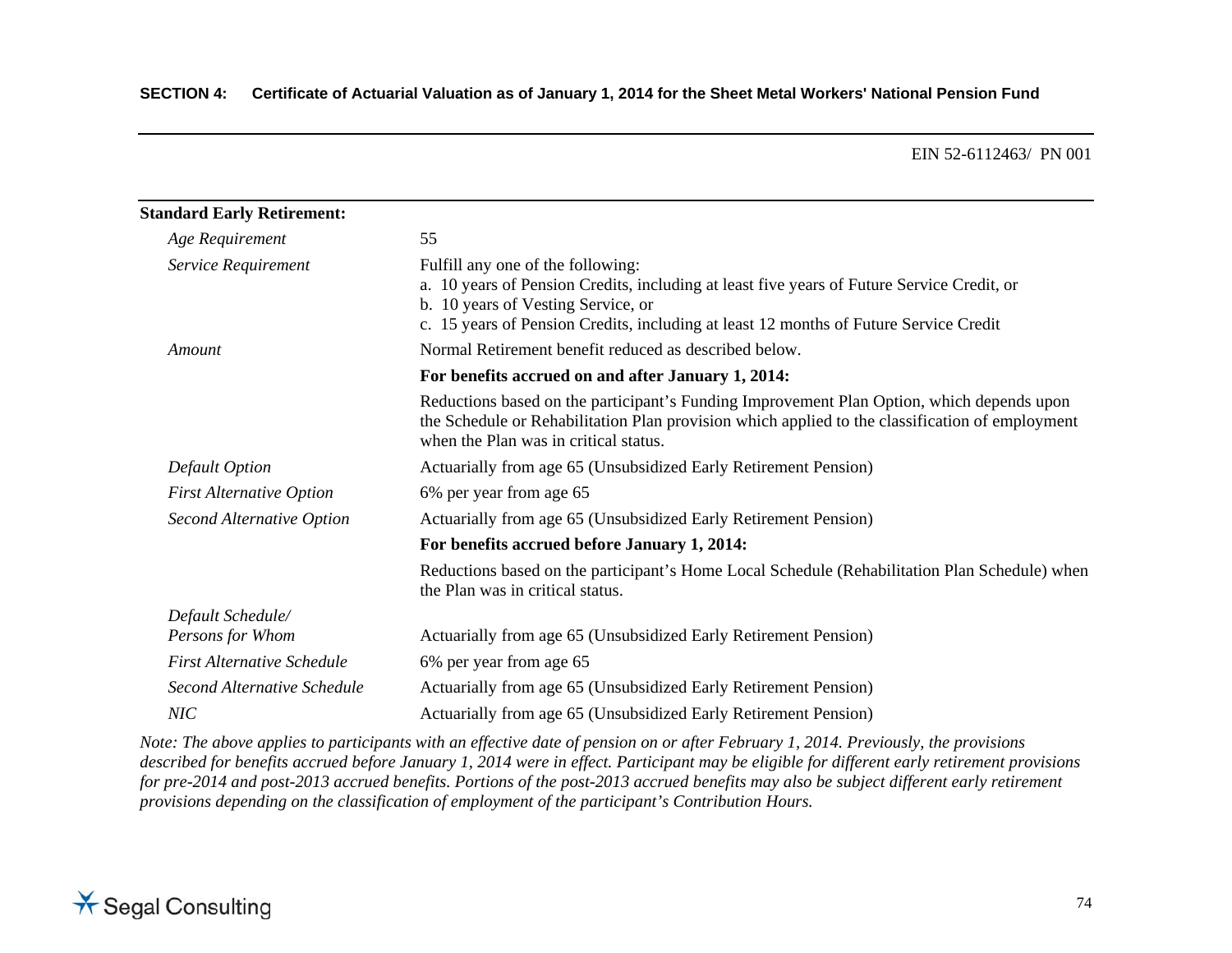| <b>Special Early Retirement:</b>  |                                                                                                                                                                                                                                                                  |  |
|-----------------------------------|------------------------------------------------------------------------------------------------------------------------------------------------------------------------------------------------------------------------------------------------------------------|--|
| Age Requirement                   | 55                                                                                                                                                                                                                                                               |  |
| Service Requirement               | The earliest date of the following:<br>a. 10 years of Pension Credits, including at least five years of Future Service Credit, or<br>b. 10 years of Vesting Service, or<br>c. 15 years of Pension Credits, including at least 12 months of Future Service Credit |  |
| <b>Active Service Requirement</b> | Complete at least 3,500 hours of work in covered employment during the five consecutive<br>calendar years immediately preceding retirement                                                                                                                       |  |
| Amount                            | Normal Retirement benefit reduced as described below.                                                                                                                                                                                                            |  |
|                                   | For benefits accrued on and after January 1, 2014:                                                                                                                                                                                                               |  |
|                                   | Reductions based on the participant's Funding Improvement Plan Option, which depends upon<br>the Schedule or Rehabilitation Plan provision which applied to the classification of employment<br>when the Plan was in critical status.                            |  |
| Default Option                    | Unavailable                                                                                                                                                                                                                                                      |  |
| <b>First Alternative Option</b>   | 6% per year from age 62                                                                                                                                                                                                                                          |  |
| Second Alternative Option         | Unavailable                                                                                                                                                                                                                                                      |  |
|                                   | For benefits accrued before January 1, 2014:                                                                                                                                                                                                                     |  |
|                                   | Reductions based on the participant's Home Local Schedule (Rehabilitation Plan Schedule) when<br>the Plan was in critical status.                                                                                                                                |  |
| Default Schedule/                 |                                                                                                                                                                                                                                                                  |  |
| Persons for Whom                  | Unavailable                                                                                                                                                                                                                                                      |  |
| <b>First Alternative Schedule</b> | 6% per year from age 62                                                                                                                                                                                                                                          |  |
| Second Alternative Schedule       | Unavailable                                                                                                                                                                                                                                                      |  |
| NIC                               | Unavailable                                                                                                                                                                                                                                                      |  |

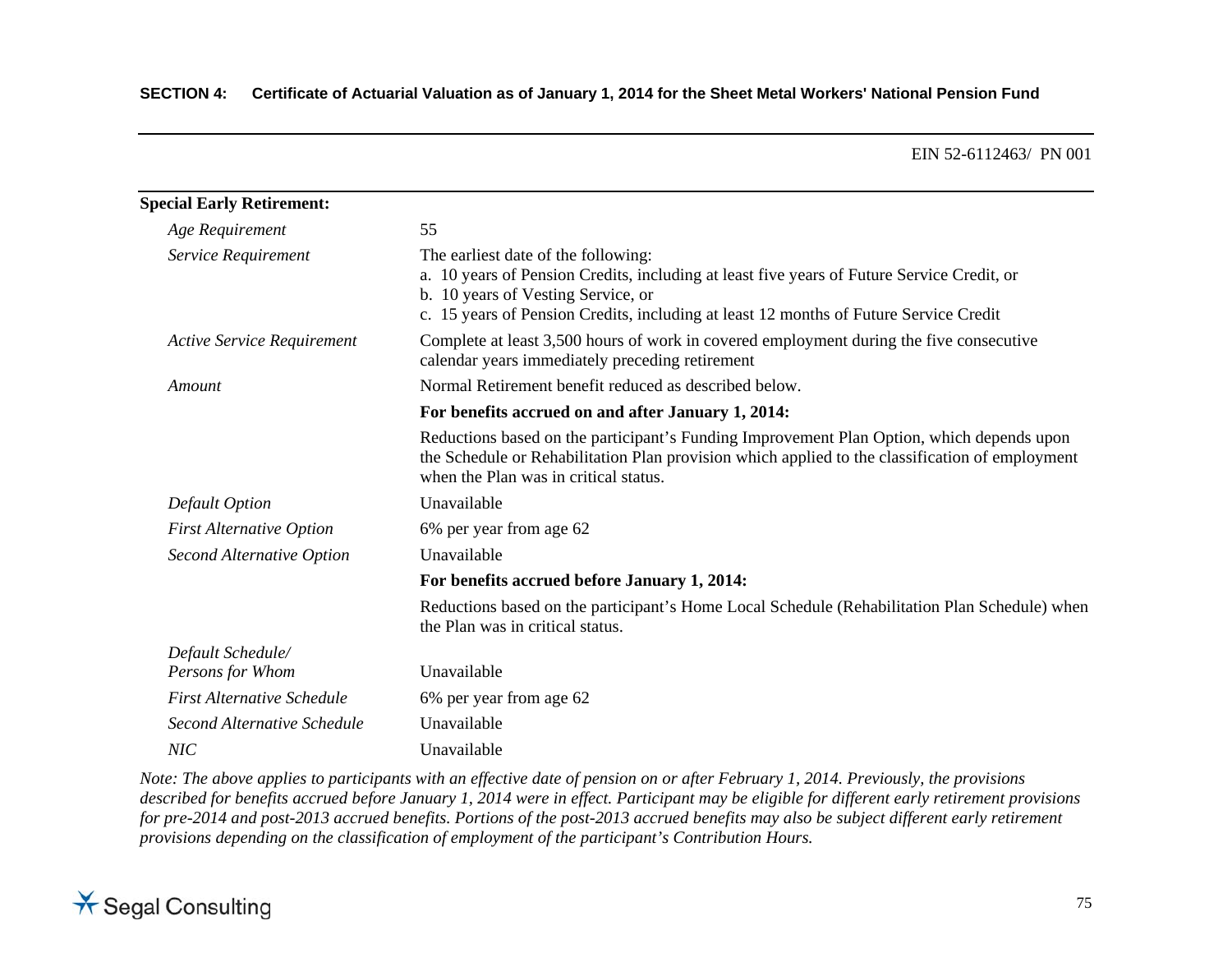## **SECTION 4: Certificate of Actuarial Valuation as of January 1, 2014 for the Sheet Metal Workers' National Pension Fund**

#### EIN 52-6112463/ PN 001

| Age 62 Pension:                   |                                                                                                                                                                                                                                   |  |
|-----------------------------------|-----------------------------------------------------------------------------------------------------------------------------------------------------------------------------------------------------------------------------------|--|
| Age Requirement                   | 62                                                                                                                                                                                                                                |  |
| Service Requirement               | Same as Special Early Retirement                                                                                                                                                                                                  |  |
| Amount                            | Described below                                                                                                                                                                                                                   |  |
|                                   | For benefits accrued on and after January 1, 2014:                                                                                                                                                                                |  |
|                                   | Amount based on the participant's Funding Improvement Plan Option, which depends upon the<br>Schedule or Rehabilitation Plan provision which applied to the classification of employment<br>when the Plan was in critical status. |  |
| Default Option                    | Unavailable                                                                                                                                                                                                                       |  |
| <b>First Alternative Option</b>   | Unavailable                                                                                                                                                                                                                       |  |
| <b>Second Alternative Option</b>  | Normal Retirement benefit amount                                                                                                                                                                                                  |  |
|                                   | For benefits accrued before January 1, 2014:                                                                                                                                                                                      |  |
|                                   | Amount based on the participant's Home Local Schedule (Rehabilitation Plan Schedule) when<br>the Plan was in critical status.                                                                                                     |  |
| Default Schedule/                 |                                                                                                                                                                                                                                   |  |
| Persons for Whom                  | Unavailable                                                                                                                                                                                                                       |  |
| <b>First Alternative Schedule</b> | Unavailable                                                                                                                                                                                                                       |  |
| Second Alternative Schedule       | Normal Retirement benefit amount                                                                                                                                                                                                  |  |
| NIC                               | Normal Retirement benefit amount                                                                                                                                                                                                  |  |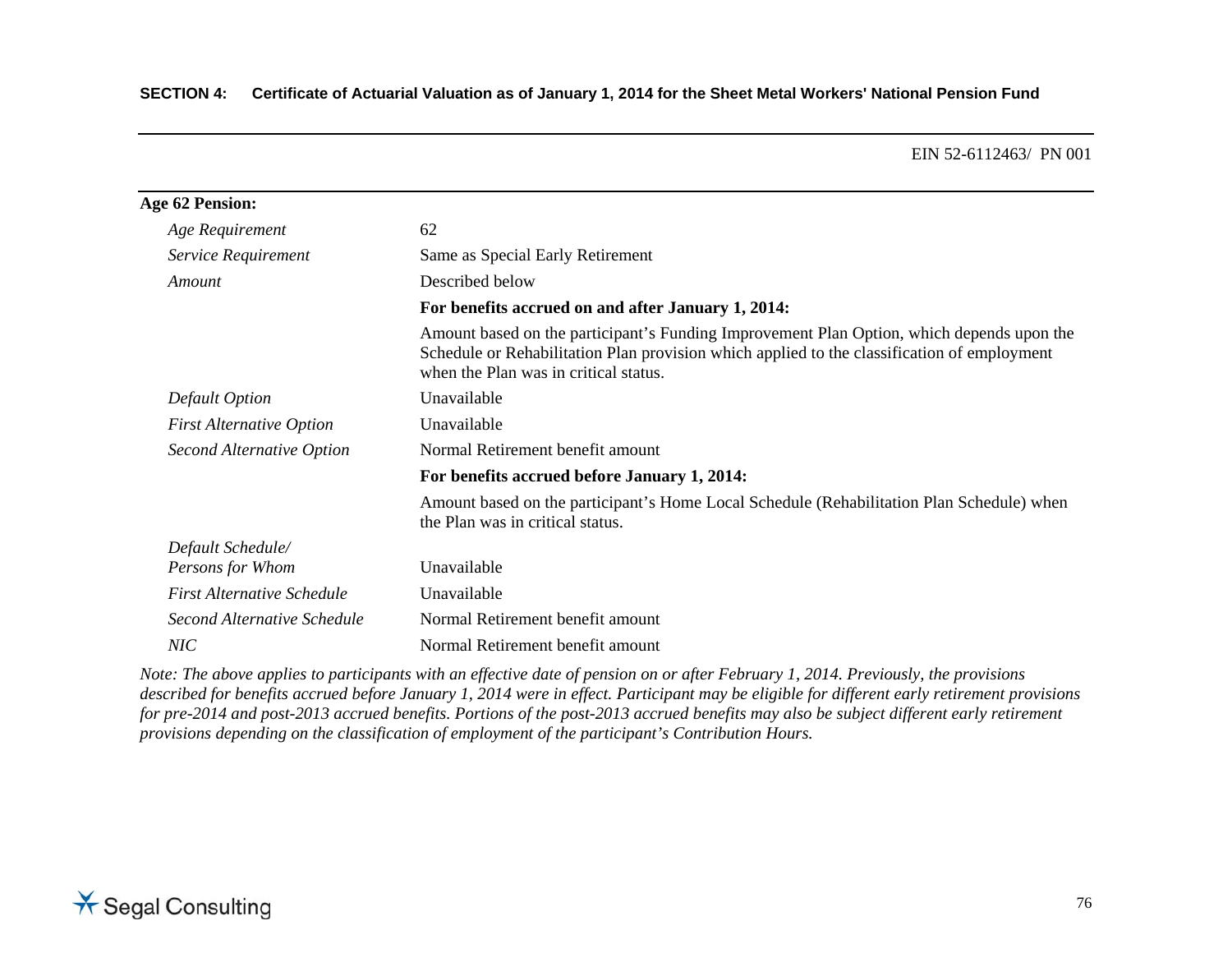| 55/30 Pension:                    |                                                                                                                                                                                                                                   |  |
|-----------------------------------|-----------------------------------------------------------------------------------------------------------------------------------------------------------------------------------------------------------------------------------|--|
| Age Requirement:                  | 55                                                                                                                                                                                                                                |  |
| Service Requirements              | 30 years of Future Service Credit with at least 60 months of the last 120 months of Future Service<br>Credit subject to a 55/30 Rate                                                                                              |  |
| <b>Active Service Requirement</b> | Complete at least 3,500 hours of work in covered employment at 55/30 Rate during the five<br>consecutive calendar years immediately preceding retirement                                                                          |  |
| Amount                            | As described below                                                                                                                                                                                                                |  |
|                                   | For benefits accrued on and after January 1, 2014:                                                                                                                                                                                |  |
|                                   | Amount based on the participant's Funding Improvement Plan Option, which depends upon the<br>Schedule or Rehabilitation Plan provision which applied to the classification of employment<br>when the Plan was in critical status. |  |
| Default Option                    | Unavailable                                                                                                                                                                                                                       |  |
| <b>First Alternative Option</b>   | Normal Retirement benefit amount                                                                                                                                                                                                  |  |
| Second Alternative Option         | Unavailable                                                                                                                                                                                                                       |  |
|                                   | For benefits accrued before January 1, 2014:                                                                                                                                                                                      |  |
|                                   | Amount based on the participant's Home Local Schedule (Rehabilitation Plan Schedule) when<br>the Plan was in critical status.                                                                                                     |  |
| Default Schedule/                 |                                                                                                                                                                                                                                   |  |
| Persons for Whom                  | Unavailable                                                                                                                                                                                                                       |  |
| <b>First Alternative Schedule</b> | Normal Retirement benefit amount                                                                                                                                                                                                  |  |
| Second Alternative Schedule       | Unavailable                                                                                                                                                                                                                       |  |
| NIC                               | Unavailable                                                                                                                                                                                                                       |  |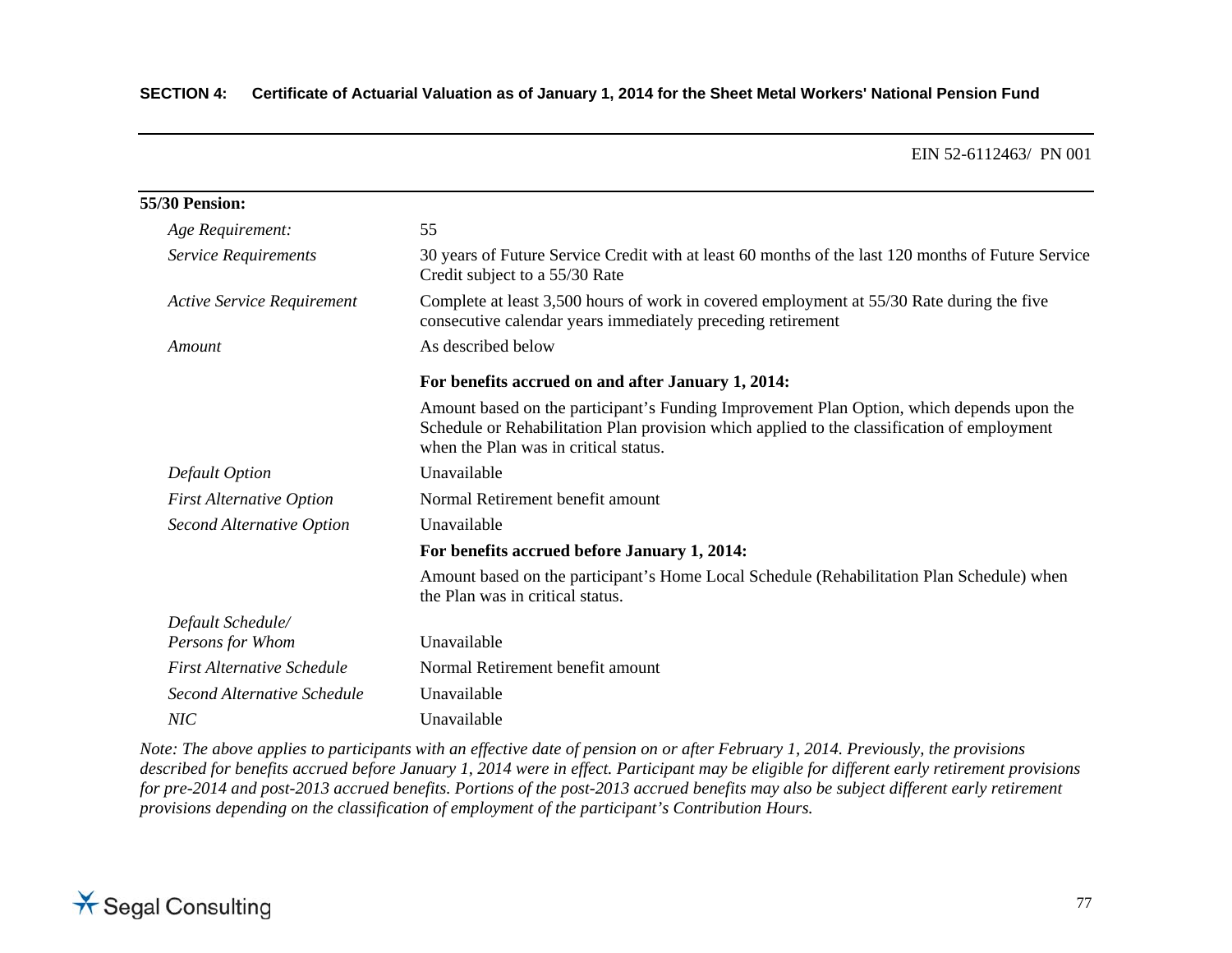## **SECTION 4: Certificate of Actuarial Valuation as of January 1, 2014 for the Sheet Metal Workers' National Pension Fund**

#### EIN 52-6112463/ PN 001

| 60/30 Pension:                    |                                                                                                                                                                                                                                   |
|-----------------------------------|-----------------------------------------------------------------------------------------------------------------------------------------------------------------------------------------------------------------------------------|
| Age Requirement:                  | 60                                                                                                                                                                                                                                |
| Service Requirements              | Same as 55/30 Pension                                                                                                                                                                                                             |
| Amount                            | As described below                                                                                                                                                                                                                |
|                                   | For benefits accrued on and after January 1, 2014:                                                                                                                                                                                |
|                                   | Amount based on the participant's Funding Improvement Plan Option, which depends upon the<br>Schedule or Rehabilitation Plan provision which applied to the classification of employment<br>when the Plan was in critical status. |
| Default Option                    | Unavailable                                                                                                                                                                                                                       |
| <b>First Alternative Option</b>   | Unavailable                                                                                                                                                                                                                       |
| <b>Second Alternative Option</b>  | Normal Retirement benefit amount                                                                                                                                                                                                  |
|                                   | For benefits accrued before January 1, 2014:                                                                                                                                                                                      |
|                                   | Amount based on the participant's Home Local Schedule (Rehabilitation Plan Schedule) when<br>the Plan was in critical status.                                                                                                     |
| Default Schedule/                 |                                                                                                                                                                                                                                   |
| Persons for Whom                  | Unavailable                                                                                                                                                                                                                       |
| <b>First Alternative Schedule</b> | Unavailable                                                                                                                                                                                                                       |
| Second Alternative Schedule       | Normal Retirement benefit amount                                                                                                                                                                                                  |
| NIC <sup></sup>                   | Unavailable                                                                                                                                                                                                                       |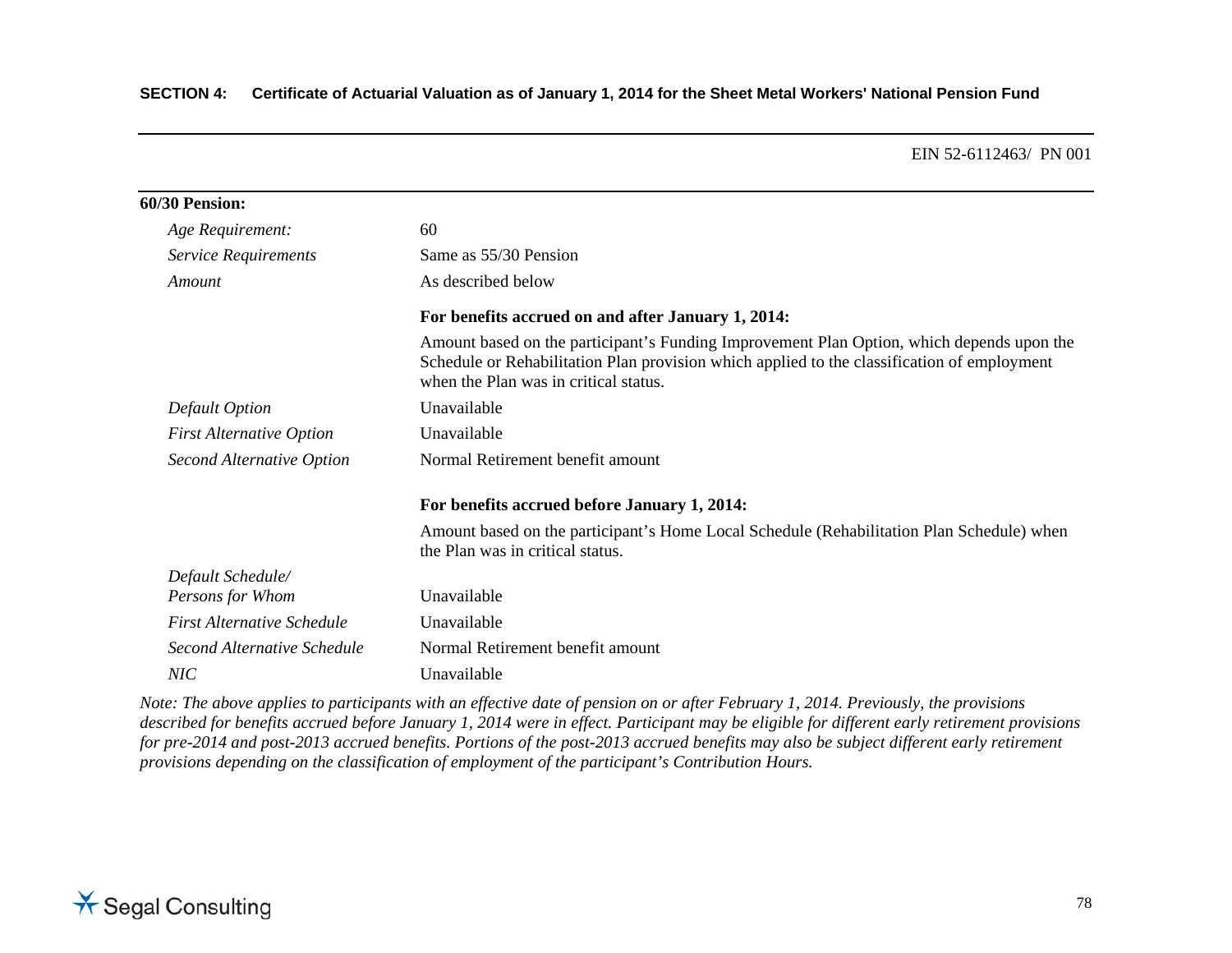| <b>Full Disability:</b>           |                                                                                                                                                                                                                |  |
|-----------------------------------|----------------------------------------------------------------------------------------------------------------------------------------------------------------------------------------------------------------|--|
| Age Requirement                   | Under age 55                                                                                                                                                                                                   |  |
| Service Requirement               | 10 years of Credited Service, including at least five years of Future Service Credit                                                                                                                           |  |
| <b>Active Service Requirement</b> | Worked at least 435 hours in the 24-month period immediately preceding the date of disablement                                                                                                                 |  |
| Other Eligibility Requirement     | Approved for disability benefit with the Social Security Administration or Railroad Retirement<br><b>Board</b>                                                                                                 |  |
| Amount                            | Early Retirement benefit amount, payable beginning in the seventh month of disability                                                                                                                          |  |
| Charge for Coverage               | None                                                                                                                                                                                                           |  |
|                                   | The Disability Benefit is not payable for participants categorized as Persons for Whom when the<br>Plan was in critical status unless all eligibility conditions had been satisfied before January 1,<br>2010. |  |

## **Vesting:**

| Age Requirement       | None                                                                       |
|-----------------------|----------------------------------------------------------------------------|
| Service Requirement   | Five years of Vesting Service                                              |
| Amount                | Normal Retirement benefit amount, based on plan in effect when last active |
| Normal Retirement Age | რბ                                                                         |

## **Pre-Retirement Death Benefits Surviving Spouse's Benefit:**

*Eligibility* Has attained Vested Status *Amount* 50% of the monthly benefit the participant would have received had he/she terminated employment on his/her date of death and survived to his/her Early Retirement Date (or any later date elected by the spouse), retired and elected to receive benefits in the Normal Form of payment.

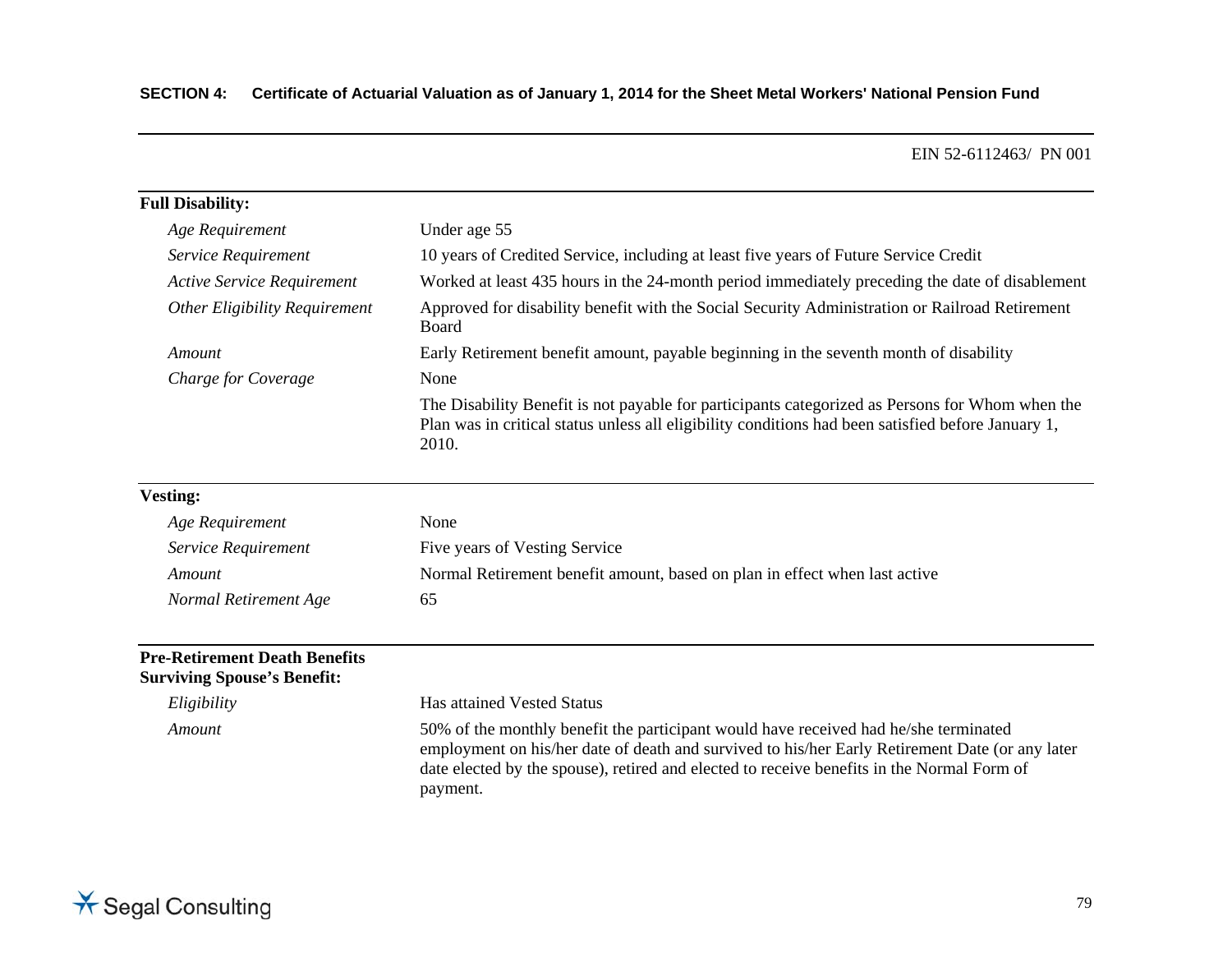| When Paid                                                          | Immediately if participant's death occurred after attainment of his/her earliest retirement age,<br>otherwise month in which the participant would have attained his/her earliest retirement age. If<br>surviving spouse elects to receive payments before the month in which participant would have<br>attained his/her earliest retirement age, the monthly benefit will be the actuarial equivalent of the<br>amount described above.                                                                                                                                                                                                                                                                                                         |  |
|--------------------------------------------------------------------|--------------------------------------------------------------------------------------------------------------------------------------------------------------------------------------------------------------------------------------------------------------------------------------------------------------------------------------------------------------------------------------------------------------------------------------------------------------------------------------------------------------------------------------------------------------------------------------------------------------------------------------------------------------------------------------------------------------------------------------------------|--|
| <b>Lump Sum (if Surviving Spouse's</b><br>Benefit is not payable): |                                                                                                                                                                                                                                                                                                                                                                                                                                                                                                                                                                                                                                                                                                                                                  |  |
| Eligibility                                                        | Date of death after December 31, 2007; has attained Vested Status; no portion of the benefit<br>assigned to an Alternative Payee under a QDRO; and worked at least 435 hours within 24-month<br>period preceding death                                                                                                                                                                                                                                                                                                                                                                                                                                                                                                                           |  |
| Amount                                                             | \$5,000                                                                                                                                                                                                                                                                                                                                                                                                                                                                                                                                                                                                                                                                                                                                          |  |
| <b>Post-Retirement Death Benefits:</b>                             |                                                                                                                                                                                                                                                                                                                                                                                                                                                                                                                                                                                                                                                                                                                                                  |  |
| 50% Joint and Survivor                                             | If married, pension benefits are paid in the form of a 50% joint and survivor annuity unless the<br>participant and spouse reject this form. If not rejected, the benefit amount otherwise payable is<br>reduced to reflect the joint and survivor coverage. If not rejected, the spouse predeceases the<br>employee, and the employee retired on March 1, 1999 or later, the employee's benefit amount<br>will subsequently be increased to the unreduced amount payable ("pop-up" feature) had the joint<br>and survivor coverage been rejected. If rejected, or if not married, benefits are payable for the life<br>of the employee, or in any other available optional form elected by the employee in an actuarially<br>equivalent amount. |  |
|                                                                    | The "pop-up" feature is only applicable to pre-2014 benefits if the participant's Home Local<br>Schedule/Rehabilitation Plan Schedule as of December 31, 2013 was the First Alternative<br>Schedule or Second Alternative Schedule. It is only applicable to post-2013 benefits attributable<br>to Contribution Hours worked under a collective bargaining agreement satisfying the required<br>contribution rate increases under the Rehabilitation Plan First Alternative Schedule/Funding<br>Improvement Plan First Alternative Option or Rehabilitation Plan Second Alternative<br>Schedule/Funding Improvement Plan Second Alternative Option.                                                                                              |  |
| 60-Month Certain                                                   | If the member has completed at least 15 years of Pension Credits before retirement and died<br>within 5 years after retirement (if married, and taking joint and survivor pension, the spouse also                                                                                                                                                                                                                                                                                                                                                                                                                                                                                                                                               |  |

# **X** Segal Consulting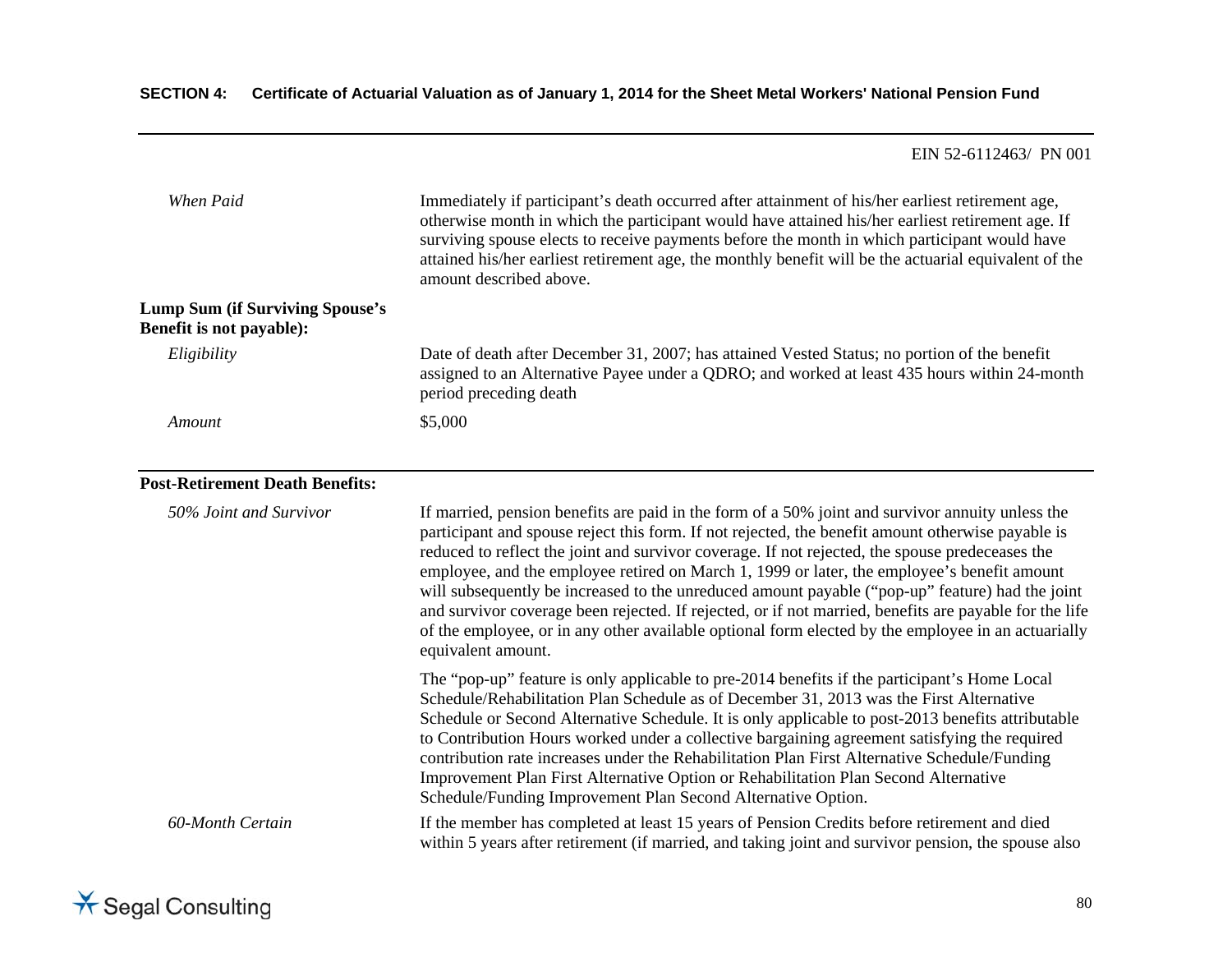|                          | died prior to receiving an amount equal to 60 times the amount of the pension the participant had<br>been entitled), the pension benefit will continue to be paid to the participant's designated<br>beneficiary until a total of 60 months payments had been made.                                                                                                                                                                                                                                                                                                                                                                                                           |  |
|--------------------------|-------------------------------------------------------------------------------------------------------------------------------------------------------------------------------------------------------------------------------------------------------------------------------------------------------------------------------------------------------------------------------------------------------------------------------------------------------------------------------------------------------------------------------------------------------------------------------------------------------------------------------------------------------------------------------|--|
|                          | The 60-month certain is only applicable to pre-2014 benefits if the participant's Home Local<br>Schedule/Rehabilitation Plan Schedule as of December 31, 2013 was the First Alternative<br>Schedule or Second Alternative Schedule. It is only applicable to post-2013 benefits attributable<br>to Contribution Hours worked under a collective bargaining agreement satisfying the required<br>contribution rate increases under the Rehabilitation Plan First Alternative Schedule/Funding<br>Improvement Plan First Alternative Option or Rehabilitation Plan Second Alternative<br>Schedule/Funding Improvement Plan Second Alternative Option.                           |  |
| <b>Forms of Payment:</b> | The normal forms of payment are:                                                                                                                                                                                                                                                                                                                                                                                                                                                                                                                                                                                                                                              |  |
|                          | Single life annuity for single participants, and<br>≻                                                                                                                                                                                                                                                                                                                                                                                                                                                                                                                                                                                                                         |  |
|                          | 50% joint and survivor annuity with a "pop-up" feature for married participants (if<br>➤<br>applicable)                                                                                                                                                                                                                                                                                                                                                                                                                                                                                                                                                                       |  |
|                          | The available optional forms of payment are:                                                                                                                                                                                                                                                                                                                                                                                                                                                                                                                                                                                                                                  |  |
|                          | Single life annuity with 60-month certain (if applicable)<br>➤                                                                                                                                                                                                                                                                                                                                                                                                                                                                                                                                                                                                                |  |
|                          | 50% joint and survivor annuity with a "pop-up" feature and 60-month certain (if applicable)<br>➤                                                                                                                                                                                                                                                                                                                                                                                                                                                                                                                                                                              |  |
|                          | 75% joint and survivor annuity with a "pop-up" feature (if applicable)<br>➤                                                                                                                                                                                                                                                                                                                                                                                                                                                                                                                                                                                                   |  |
|                          | 100% joint and survivor annuity with and without a "pop-up" feature (if applicable)<br>➤                                                                                                                                                                                                                                                                                                                                                                                                                                                                                                                                                                                      |  |
|                          | The "pop-up" feature and 60-month certain are only applicable to pre-2014 benefits if the<br>participant's Home Local Schedule/Rehabilitation Plan Schedule as of December 31, 2013 was<br>the First Alternative Schedule or Second Alternative Schedule. They are only applicable to post-<br>2013 benefits attributable to Contribution Hours worked under a collective bargaining agreement<br>satisfying the required contribution rate increases under the Rehabilitation Plan First Alternative<br>Schedule/Funding Improvement Plan First Alternative Option or Rehabilitation Plan Second<br>Alternative Schedule/Funding Improvement Plan Second Alternative Option. |  |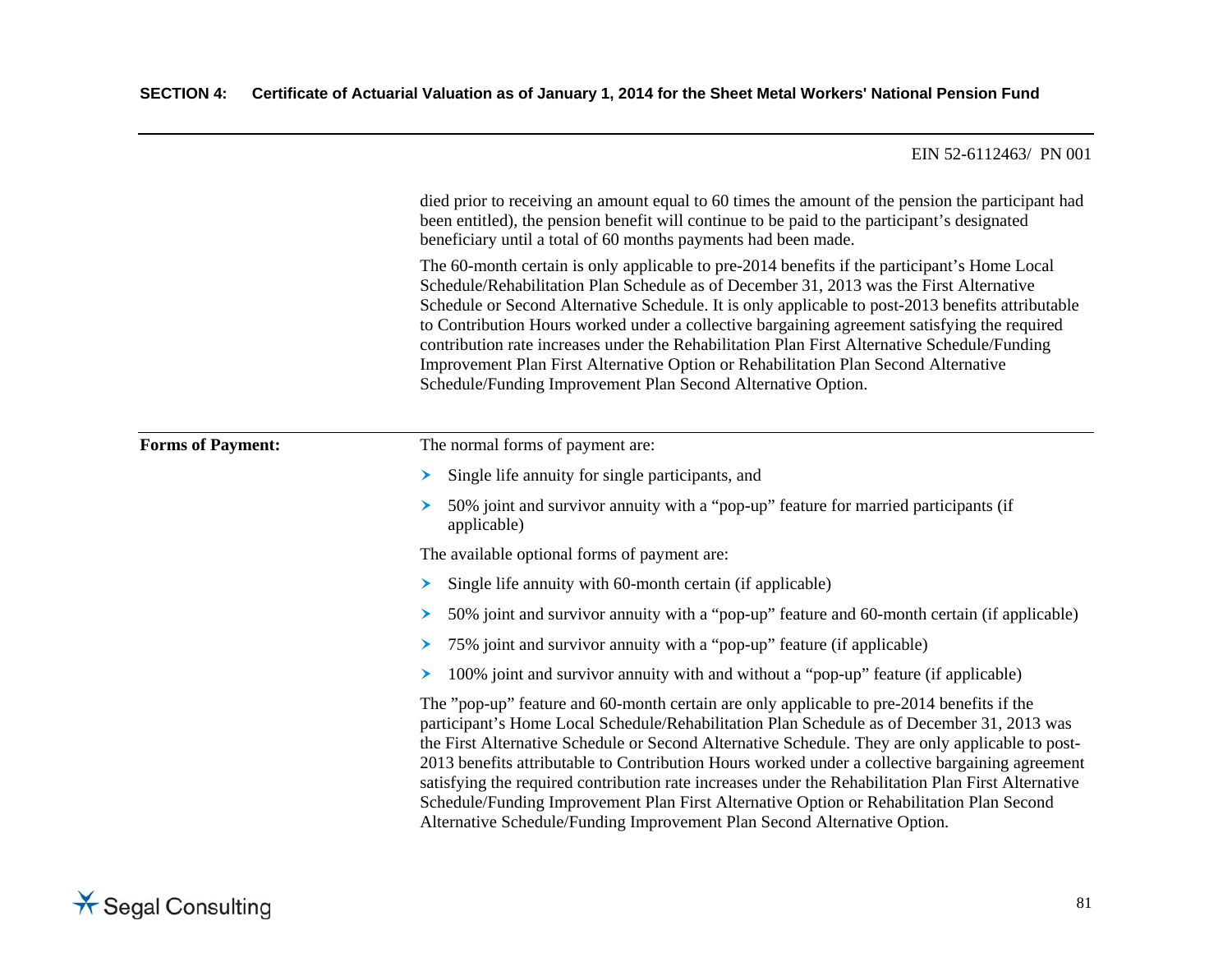| <b>Participation:</b>         |                                                                                                                                                                                                                                                        | After completion of 870 hours during a calendar year                                                                                                                                                                                                                                                  |  |
|-------------------------------|--------------------------------------------------------------------------------------------------------------------------------------------------------------------------------------------------------------------------------------------------------|-------------------------------------------------------------------------------------------------------------------------------------------------------------------------------------------------------------------------------------------------------------------------------------------------------|--|
| <b>Past Service Credit:</b>   |                                                                                                                                                                                                                                                        | Service granted on the basis of days worked or amount earned in covered employment in calendar<br>years prior to a participant's Contribution Date. For employers with a Contribution Date on or<br>after January 1, 2000, the employer's initial contribution rate must be at least \$0.50 per hour. |  |
| <b>Future Service Credit:</b> |                                                                                                                                                                                                                                                        | Service granted on the basis of hours of work in a calendar year after a Participant's Contribution<br>Date in accordance with the following schedule:                                                                                                                                                |  |
|                               | <b>Months of Future</b><br><b>Service Credit</b><br>0<br>3<br>4<br>5<br>6<br>7<br>8<br>9<br>10<br>11<br>12                                                                                                                                             | <b>Hours of Work in Covered</b><br><b>Employment During Calendar Year</b><br>Less than 100<br>$100 - 199$<br>$200 - 299$<br>$300 - 399$<br>$400 - 499$<br>$500 - 599$<br>$600 - 699$<br>$700 - 799$<br>$800 - 899$<br>$900 - 999$<br>$1,000 - 1,099$<br>$1,100 - 1,199$<br>1,200 & Over               |  |
| <b>Pension Credit:</b>        | Sum of the Past Service Credit and Future Service Credit (excluding service lost under the Plan's<br>break in service rules)                                                                                                                           |                                                                                                                                                                                                                                                                                                       |  |
| <b>Vesting Service:</b>       |                                                                                                                                                                                                                                                        | 870 or more hours of work within a Plan year earns one year of Vesting Service                                                                                                                                                                                                                        |  |
| <b>Contribution Rate:</b>     | Varies from \$0.05 to \$14.03 per hour as of the valuation date. The average rate is \$4.35 per hour<br>as of January 1, 2014. 2.5% of employer contributions are allocated to 401(h) Medical Accounts<br>but are subject to pension benefit accruals. |                                                                                                                                                                                                                                                                                                       |  |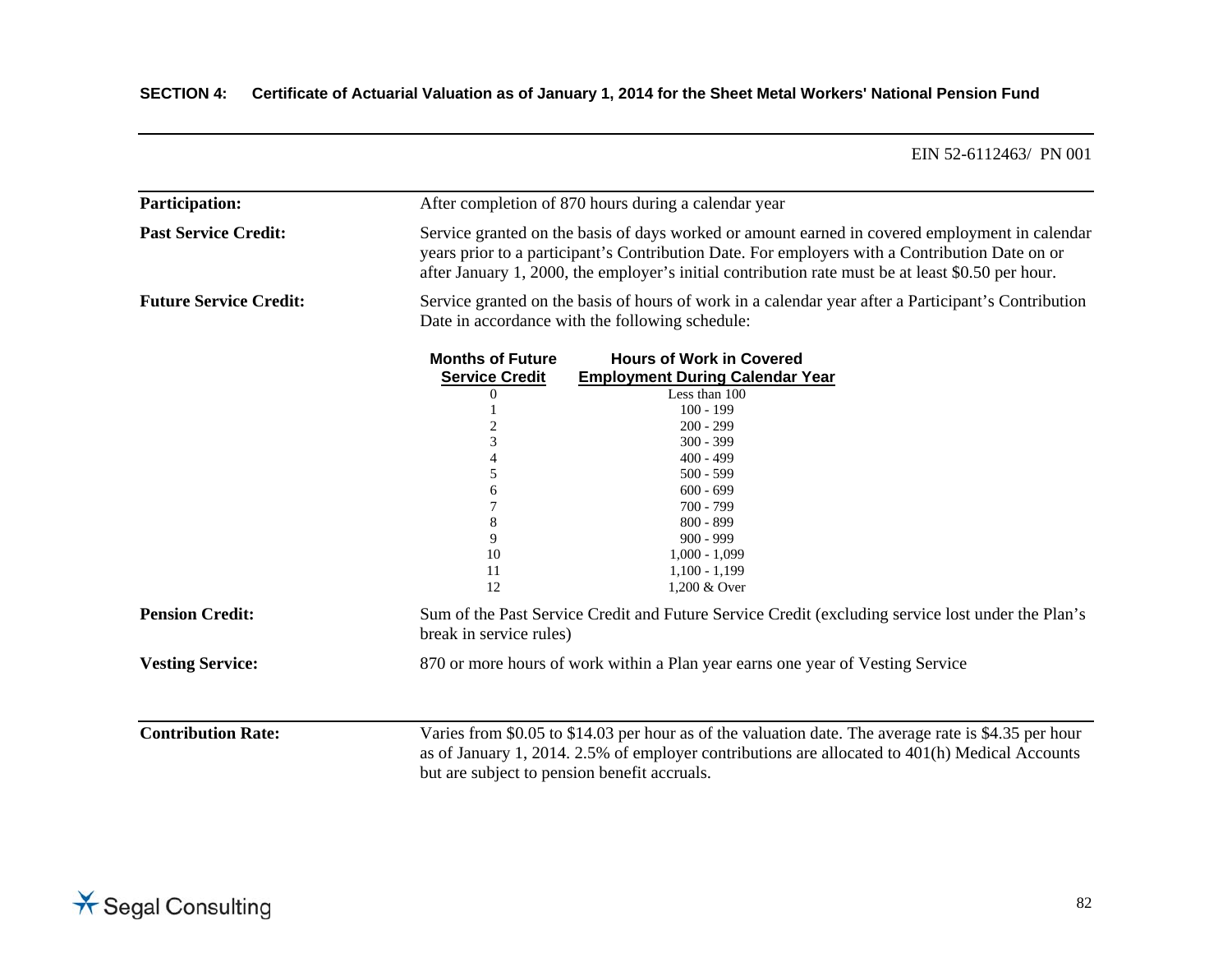## **SECTION 4: Certificate of Actuarial Valuation as of January 1, 2014 for the Sheet Metal Workers' National Pension Fund**

#### EIN 52-6112463/ PN 001

| <b>Required Contribution Increases:</b>                                                                                         | Future contribution rate increases required under the previous Rehabilitation Plan Schedules and<br>current Funding Improvement Plan Options are described below. |  |
|---------------------------------------------------------------------------------------------------------------------------------|-------------------------------------------------------------------------------------------------------------------------------------------------------------------|--|
| <b>Rehabilitation Plan First</b><br>Alternative Schedule/Funding<br><b>Improvement Plan First</b><br><b>Alternative Option:</b> | 7.0% for 2014 - 2017 Plan Years                                                                                                                                   |  |
| Rehabilitation Plan Second<br>Alternative Schedule/Funding<br><b>Improvement Plan Second</b><br>Alternative Option:             | 3.5% for 2014 - 2017 Plan Years                                                                                                                                   |  |
|                                                                                                                                 | The above increases are recognized in future valuations as adopted in each contract.                                                                              |  |

## **Cost of Living Adjustment (COLA):**

| Eligibility | Pensioners and beneficiaries whose benefits are based on contribution rates that were increased<br>by the Required Pension Fund Increase and who separated and retired from Covered Employment<br>on or after January 1, 1991 and before December 1, 2001                                                                                                                                                                                                          |
|-------------|--------------------------------------------------------------------------------------------------------------------------------------------------------------------------------------------------------------------------------------------------------------------------------------------------------------------------------------------------------------------------------------------------------------------------------------------------------------------|
|             | No payment is made after January 1, 2008 unless the annual supplement had been in effect 60<br>months before that date (i.e., the benefit must have been payable on the participant's Allocation<br>Date for 2002 – October 31, 2002).                                                                                                                                                                                                                             |
| Amount      | An annual supplement equal to 2% of the participant's total monthly payments for the 12 months<br>immediately preceding the Allocation Date, multiplied by the number of whole years preceding<br>the Allocation Date that the participant or beneficiary has received benefits, up to a maximum of<br>15 years. If the participant had elected a level income option, the 2% factor is applied to the<br>benefit prior to the adjustment for the form of payment. |
|             | Effective July 1, 1995, no NPF COLA Benefit is payable with respect to any benefits accrued<br>after June 30, 1995.                                                                                                                                                                                                                                                                                                                                                |
|             | A participant who was retired and received an annual supplemental increase under the NPF<br>COLA Benefit for the 2002 Allocation Date will continue to receive the benefit, but it will not                                                                                                                                                                                                                                                                        |
|             |                                                                                                                                                                                                                                                                                                                                                                                                                                                                    |